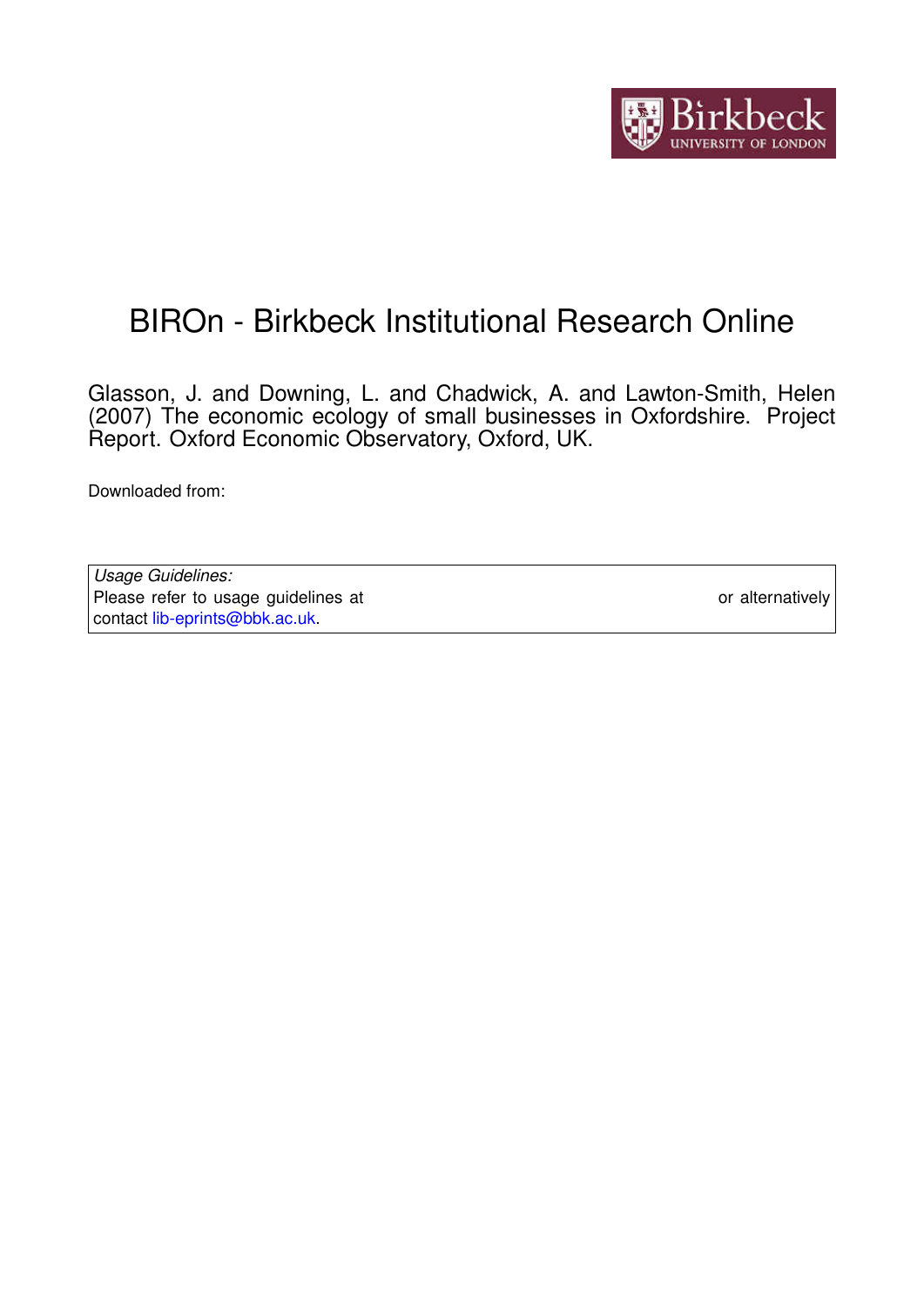**Report by the Oxfordshire Economic Observatory (OEO) for the Federation of Small Businesses (FSB), Oxfordshire Branch**

# **THE ECONOMIC ECOLOGY OF SMALL BUSINESSES IN OXFORDSHIRE**

John Glasson, Lesley Downing, Andrew Chadwick and Helen Lawton Smith

First published in 2007 by Oxfordshire Economic Observatory Oxford Institute for Sustainable Development Oxford Brookes University Oxford OX3 0BP

Email jglasson@brookes.ac.uk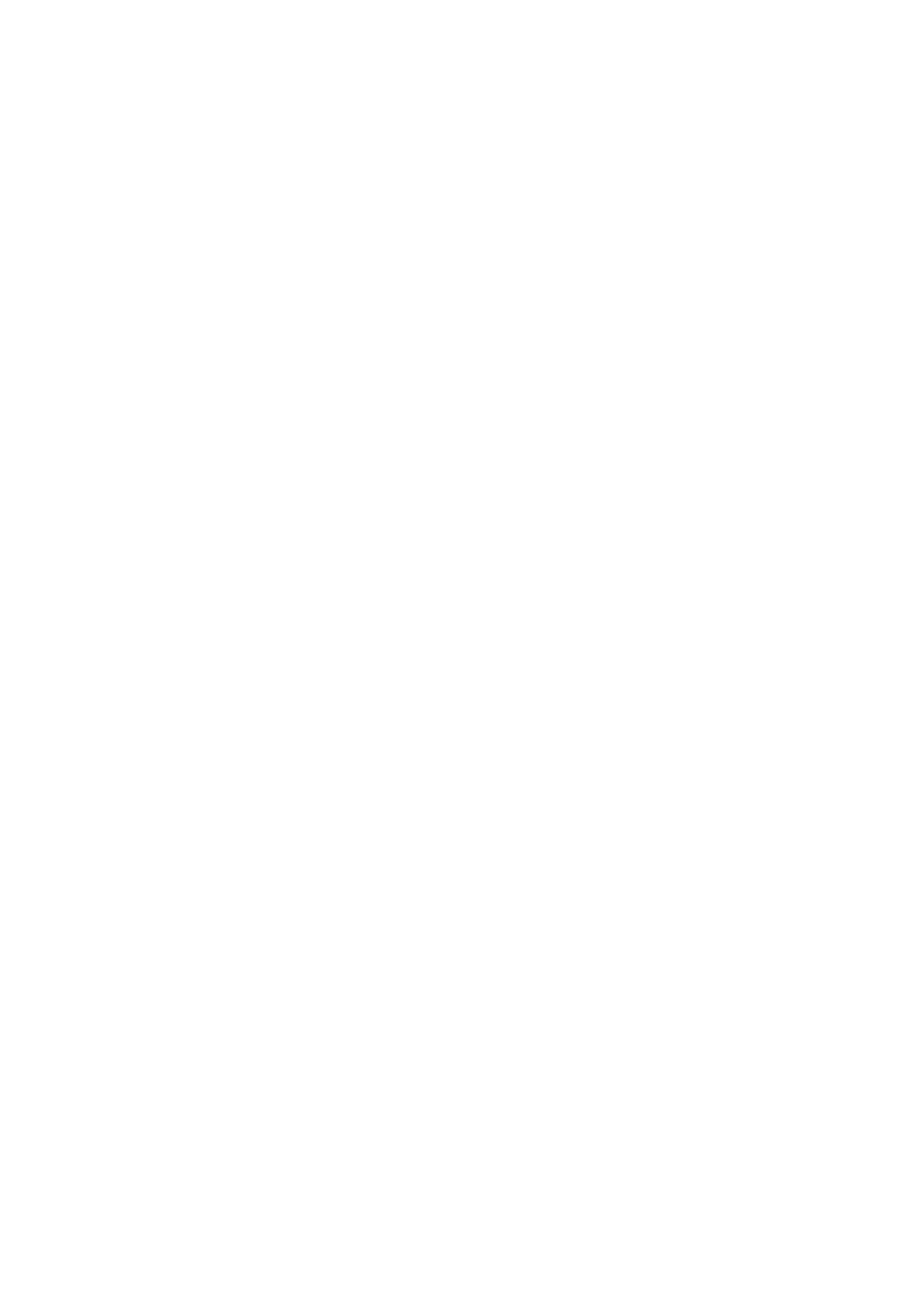# **Contents**

| Foreword                 |                                                                                                                     | ii             |
|--------------------------|---------------------------------------------------------------------------------------------------------------------|----------------|
| <b>Executive Summary</b> |                                                                                                                     | iv             |
|                          | <b>CHAPTER 1: INTRODUCTION</b>                                                                                      | 1              |
| 1.1                      | Context: research aims                                                                                              | 1              |
| 1.2                      | Research methodology                                                                                                | $\overline{2}$ |
| 1.3                      | Structure of report                                                                                                 | 3              |
|                          | CHAPTER 2: SMALL BUSINESSES IN CONTEXT                                                                              | 5              |
| 2.1                      | The national context for small businesses                                                                           | 5              |
| 2.2                      | The Oxfordshire context: an overview of small businesses in the county                                              | 8              |
| <b>CHAPTER 3:</b>        | OXFORDSHIRE SMALL BUSINESSES: SURVEY RESPONSE                                                                       | 13             |
| 3.1                      | Introduction                                                                                                        | 13             |
| 3.2                      | Characteristics of small businesses                                                                                 | 16             |
| 3.3                      | <b>Business linkages and support</b>                                                                                | 19             |
| 3.4                      | Community involvement of small businesses                                                                           | 22             |
| 3.5                      | Environmental concerns                                                                                              | 24             |
| 3.6                      | Key issues affecting small businesses                                                                               | 27             |
| 3.7                      | Disaggregated analysis of responses                                                                                 | 36             |
| <b>CHAPTER 4:</b>        | CASE STUDIES FROM ACROSS THE COUNTY                                                                                 | 39             |
| 4.1                      | Introduction                                                                                                        | 39             |
|                          |                                                                                                                     |                |
| 4.2                      | Characteristics of the businesses                                                                                   | 39             |
| 4.3                      | Catalysts and constraints on business development                                                                   | 40             |
| 4.4                      | Inter-dependencies between businesses and the community                                                             | 41             |
| 4.5                      | Environmental practices                                                                                             | 43             |
|                          | CHAPTER 5: AN OVERVIEW: CURRENT PRACTICE, ISSUES AND POSSIBLE WAYS FORWARD                                          | 45             |
| 5.1                      | Introduction                                                                                                        | 45             |
| 5.2                      | Overview of Oxfordshire small businesses:                                                                           |                |
|                          | characteristics and economic, community and environmental interactions                                              | 45             |
| 5.3                      | Overview of key issues facing small businesses and possible ways forward                                            | 46             |
| 5.4                      | Possible ways forward/actions, by relevant agencies, for a more sustainable<br>small business sector in Oxfordshire | 50             |
|                          | <b>CHAPTER 6: SOME CONCLUSIONS</b>                                                                                  | 53             |
| References               |                                                                                                                     | 55             |
|                          | Appendix 1: Research team and Steering group                                                                        | 56             |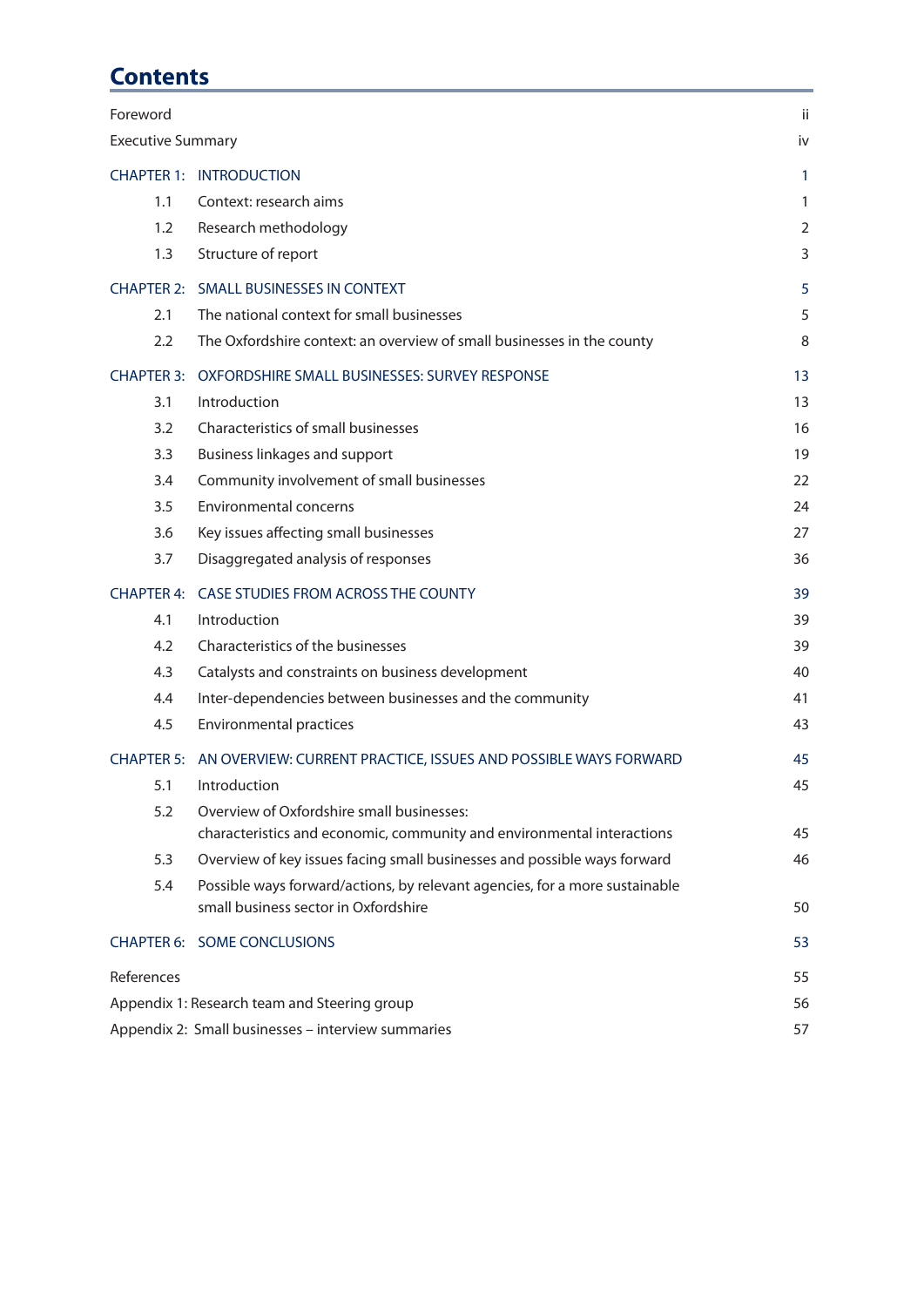# **Foreword**

**Every two years, the Federation of Small Businesses (FSB) undertakes the largest private sector, national survey of businesses (***The Lifting the Barriers Survey***). These surveys generate the core material for the FSB's evidence-based lobbying. The Government has imposed an increasing obligation on local authorities to include local economic development in their plans. As a consequence of this, the Oxfordshire Branch of the FSB has become increasingly involved in working with local government on economic and social issues. Over the past year, we came to realise that the FSB national survey does not give a full picture of the impact of small businesses on the community, since small businesses necessarily interact with almost every facet of the community around them.**

Many of these interactions bring real value to the local community and are not measured in the biannual FSB survey or in any Government assessment. The Oxfordshire Branch, with the support of the Thames Valley Region and FSB National Policy Committee, therefore decided to undertake a study which would "drill down" into some of the data provided by the "Lifting the Barriers Survey" and explore new areas, in an attempt to get a better overall view of the impact of small businesses on the local community. In September 2006, we commissioned the Oxfordshire Economic Observatory to undertake a study of the 'Oxfordshire Small Business Economy'. This Study is the first analysis of its kind of the Small Business Community anywhere in the UK, since the Bolton Report in 1971, which originally led to the formation of the FSB.

# **Background to the study**

The FSB firmly believes that small businesses are an essential part of a local community and play a crucial role in its social and cultural activities, as well as in their more obvious role as contributors to the local economy. It is well known that small businesses make up the major part of the UK economy, but, until now, their impact on the community has not been systematically measured.

As far as the economy is concerned, it has been reported that SMEs provide 80% of the Government revenues raised from business taxes and rates. SMEs also develop 60% of innovative technology and processes. Despite this, fewer than 3% of small businesses receive any direct benefit from Government investment in economic development. A significant proportion, about 57%, of the private sector jobs in the County are provided by small businesses. The small business sector is therefore a crucial element in the Oxfordshire economy

Oxfordshire's economy is, in itself, a microcosm of the UK economy and exhibits the full spectrum of economic characteristics and problemsfound acrossthe country. Itis a predominantly rural county with a number ofsmall and medium sized towns which act as focal points for the local village and rural communities. It has one central city,Oxford, directly dominated by a major'industry', namely its world-class academic and research institutions. The Oxfordshire economy and employment profile encompasses agricultural and rural activities, an important tourism sector, small and large-scale businesses and a significant public sector, which provides 25% of local employment. Oxfordshire is the most rural County in the South East of England and presently has the lowest density of population. The rural economy is diversifying beyond the traditional farming and tourism, and, with over 40% of small business now working from home, the issues of land use, transport, communications and continuing quality of life are becoming more and more critical.

# **Outcomes of the study**

The FSB study has looked at the interdependence of the rural and village businesses on the market towns in Oxfordshire, which form the hub of local economies and makes recommendations on how to improve the environment to allow small businesses to thrive. It also highlights the interdependencies between the social, culturalandeconomicentitiesthat characteriseruraleconomies.Thisshouldhaveasignificantinfluenceonlocal planning issues that affect rural areas. Given the significance of small businesses to local economies, we hope that this report will prove of direct use to all organisations concerned with local economic development.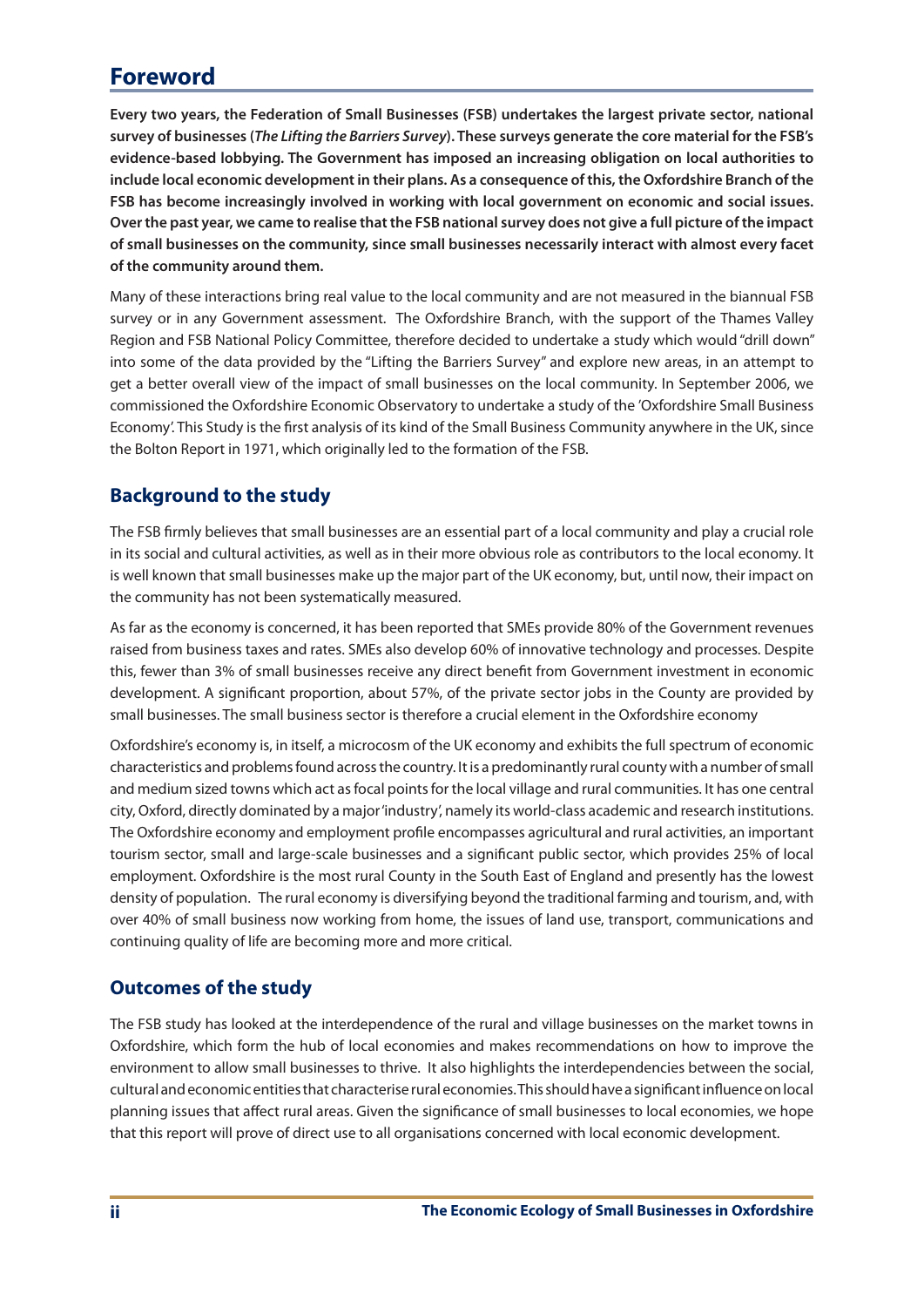Behind the thinking for this study is a realisation that the economic and social community mirrors nature in a host of different ways. In nature the vast majority of organisms are small. At the human level, the economy is a kind of eco-system in which the participants, large or small, all interact with each other. The most successful and arguably some of the most important forms of life in the natural eco-system are the micro-organisms. The sciences that have developed our understanding of the role of micro-organisms have already revealed just how important they are to us and the world around us. We hope that the present study will initiate the development of a new way of thinking about the role of small businesses as the micro-organisms within the economic eco-system of the community and that it will be a first step in establishing the principles involved.

We believe that having a better understanding of the role of small businesses will not only benefit those businesses themselves but all businesses, whatever their size, and the communities they serve.

> **Sandy Lovatt - FSB Oxfordshire Branch Secretary Barry Wheatley - FSB Oxfordshire Branch Chairman**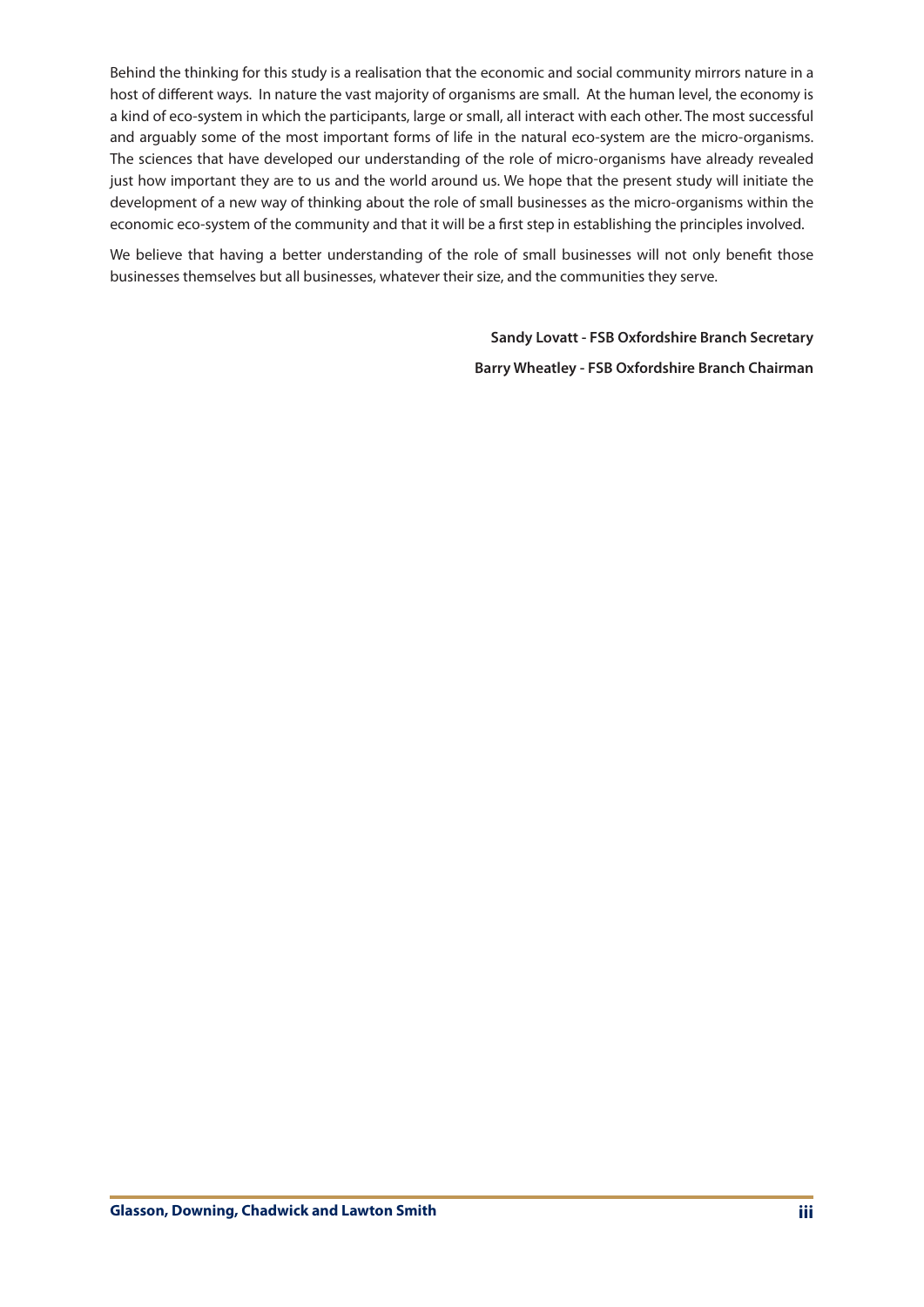# **Aims of the research**

**A key contention by the Federation of Small Businesses is that small businesses are an essential element of the community and play a crucial role in its social and cultural activities in addition to their contribution to the local economy. It is well known that small businesses form the majority of the UK economy, but their impact on the community has never been measured.** 

The following table has the latest figures provided by the UK Small Business Service, (based on data provided by the National Statistics Office); it shows the significance of small businesses to the UK economy.

|                                | <b>Size</b>  | <b>Number</b>      | <b>Percentage of National Total</b> |            |                 |
|--------------------------------|--------------|--------------------|-------------------------------------|------------|-----------------|
| <b>Business Type</b>           | (Employees)  | <b>Enterprises</b> | <b>Enterprises</b>                  | Employment | <b>Turnover</b> |
| operator/self<br>Lone          |              |                    |                                     |            |                 |
| employed                       | $\mathbf{0}$ | 3,119,515          | 72.8                                | 15.7       | 8.1             |
| Micro                          | $1 - 9$      | 971,960            | 22.7                                | 16.7       | 14.6            |
| Small                          | $10 - 49$    | 159,580            | 3.7                                 | 14.4       | 14.2            |
| <b>Total, Small Businesses</b> |              | 4,251,055          | 99.2                                | 46.8       | 36.9            |
| Medium                         | 50-249       | 25,810             | 0.6                                 | 11.7       | 14.3            |
| <b>Total SME</b>               |              | 4,276,865          | 99.8                                | 58.5       | 51.2            |
| Large                          | $250+$       | 5,980              | 0.2                                 | 41.5       | 48.7            |

**Table (i) The significance of small businesses in the UK economy**

Source: Office of National Statistics

Oxfordshire's economy can be seen as a microcosm of the UK economy with a profile that includes substantial public and private sector employment in urban and rural settings. A significant proportion of Oxfordshire's jobs, about 57% of the private sector, are in small businesses. The small businesssector is an important element in the Oxfordshire economy.

**To enhance its effectiveness the FSB needs detailed knowledge of the main issues concerning small businesses in the County, and to have evidence-based recommendations for addressing them. As such, the main aims of this research study were to:**

- i. produce a profile of small businesses in Oxfordshire by type, market and business activity, employment levels, innovation and environmental concerns;
- ii. map the interdependency of businesses within local communities and define what might be termed the 'Small Business Economic Eco-system';
- iii. analyse the impact of local government planning decisions on small businesses;
- iv. identify issues that the FSB should address in its relations with local authorities;
- v. correlate the findings of the study with the FSB's 'Barriers to Growth 2006' survey;
- vi. define the main areas for strategic economic initiatives to facilitate economic growth; and
- vii. to better inform the Oxfordshire FSB's lobbying activities on behalf of its members.

**The fundamental aim of the research was to assess the extent to which small businesses had a well developed 'business economic ecology' with close locational links with suppliers and markets and with significant contributions to the social and environmental sustainability of their localities.**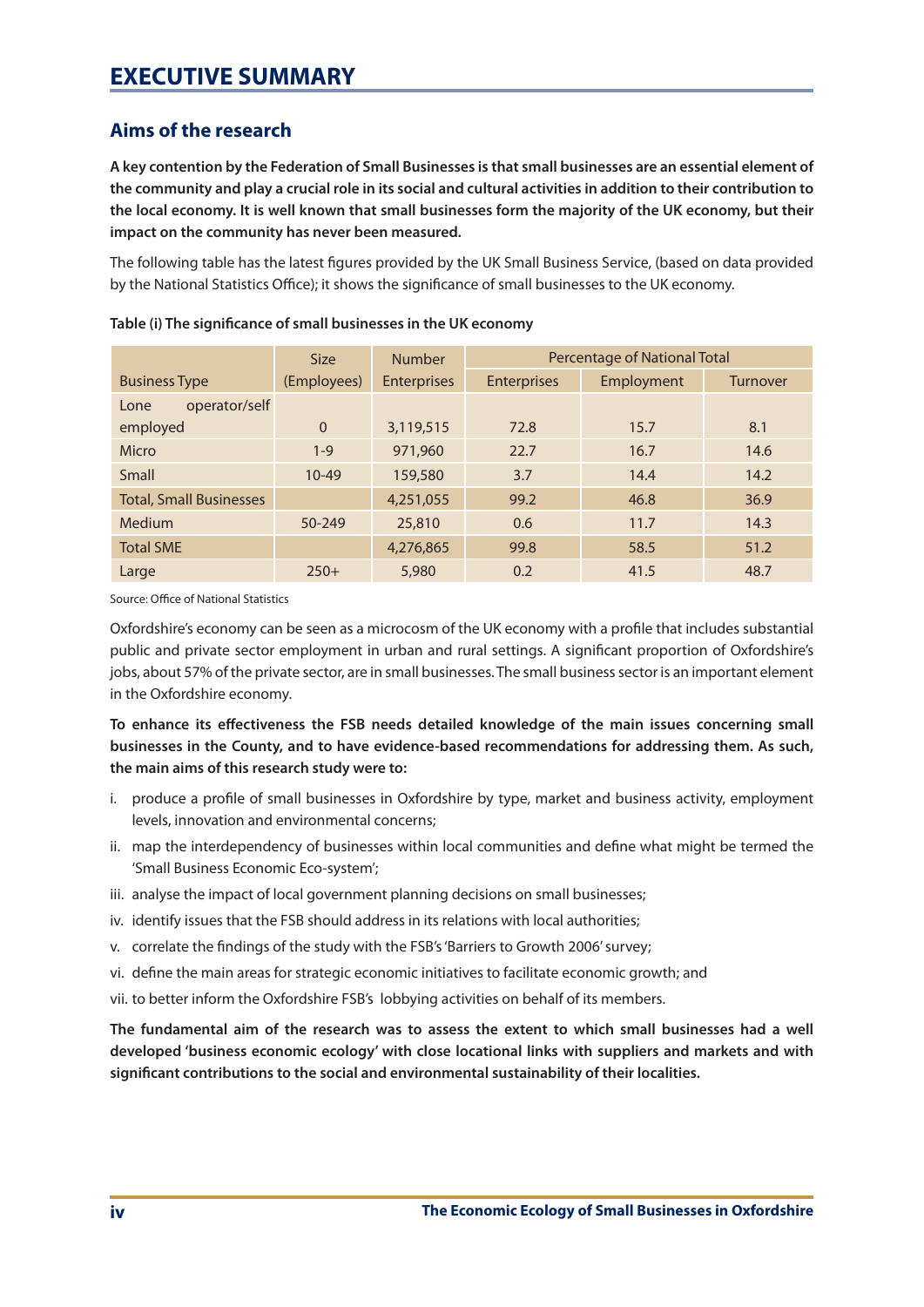Asthere has been no comparable study carried out by the FSB in recent times, the study should be of benefit to the FSB as a whole in addressing local economic and associated issues in other parts of the country. Given the significant percentages of small businesses amongst the total entities in the UK, it is an important set of results. The study has been carried out by the Oxfordshire Economic Observatory (OEO).

# **The research approach**

## **The research approach involved the following key stages:**

- establishing the baseline population of small businesses in Oxfordshire, set in the context of small businesses nationally and the drive towards sustainable development;
- • undertaking a sample survey of a cross-section of the baseline population of small businesses in Oxfordshire;
- • undertaking more detailed direct interviews with a number of small businesses in selected locations;
- analysing findings from the wider survey and the more detailed studies;
- identifying key issues from the findings, and examining the extent of correlation of findings with other studies; and
- developing recommendations

Establishing the baseline population of small businesses in Oxfordshire used a range of sources, including in particular the Business Link MKOB's (Milton Keynes, Oxfordshire & Buckinghamshire) database of Oxfordshire businesses. This database provided a breakdown of the characteristics of the approximately 25,000 small businessesin the County (by location, industry sector, age of business and employmentsize), and also provided the population from which the questionnaire sample was drawn.

The questionnaire survey was drawn up in association with the FSB Steering Group. In accordance with the study objectives, and in the context of the dimensions of sustainable development, there was a focus on business profile, business-to-business linkages, involvement in the wider community and environment, and issues confronting small businesses. As such, the questionnaire was structured around 5 sections covering:

- • A: respondent's business in Oxfordshire (eg. type, activity, employment, location, premises);
- B: market and business linkages (eg. suppliers, clients, use of local services, networks etc);
- • C: contribution to the community (eg. involvement in local partnerships, community organisations);
- • D: contribution to environmental sustainability (eg. resource efficient practices with regards to energy, transport and others, conservation activities); and
- • E: issues and expectations for the future (eg. business performance, impact of planning, staffing issues, threats and opportunities, alternative locations, services sought).

The survey was designed to be as user–friendly as possible. A postal survey was used and a random sample of 2000 small businesses was drawn from the Business Link data base (defined as businesses with fewer than 50 employees). Response rates to such surveys tend to be low, and of the order of 10%. We were pleased to have a response of 16% (over 300 completed questionnaires), which was validated as a representative sample of the total population of Oxfordshire small businesses, in terms of key dimensions, such as business location, sector, size and age of business.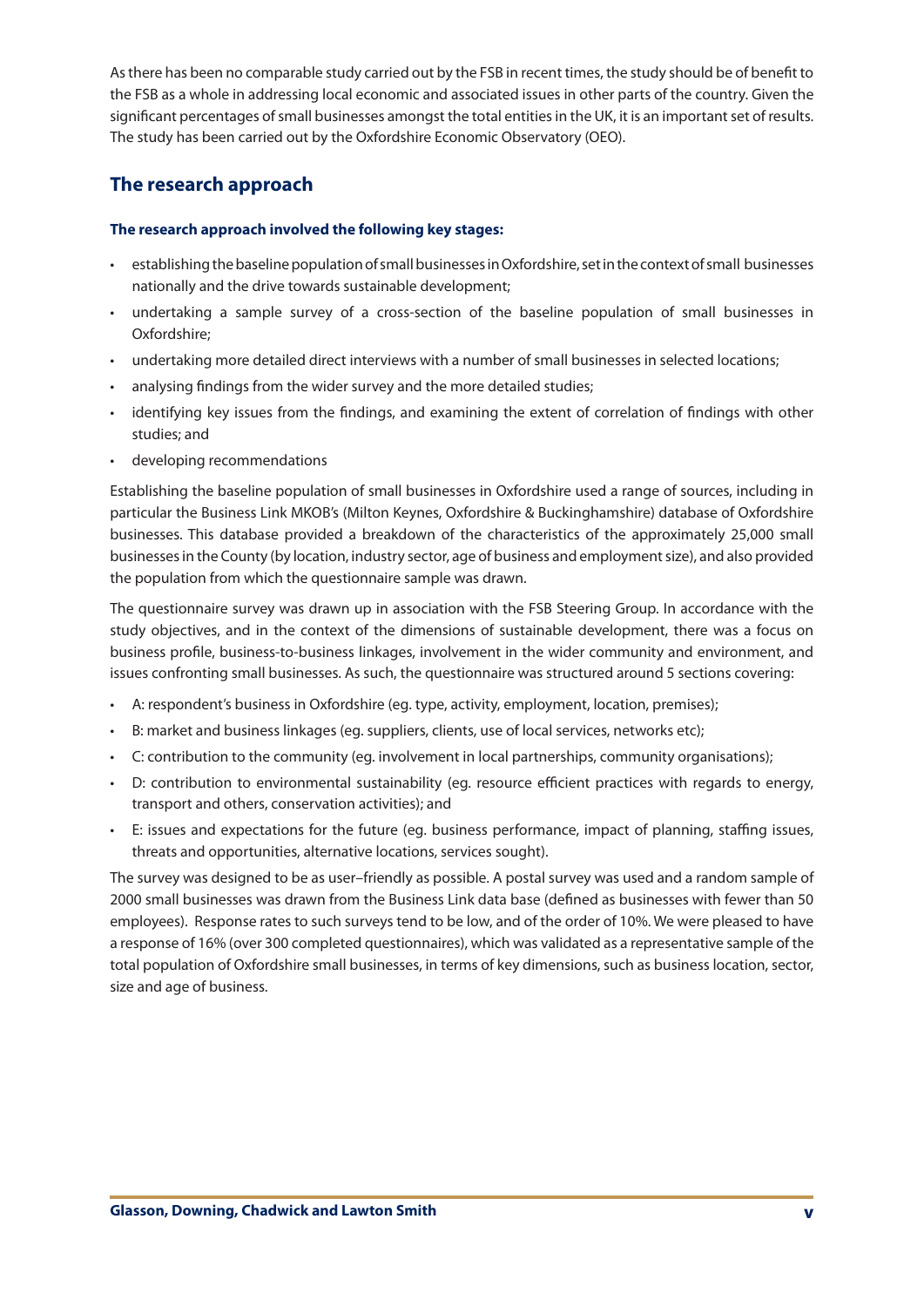# **Key findings of the reseach**

## **An enterprising and innovative county**

Previous research by the OEO (Enterprising Oxford, 2003) provided a snapshot of a county with a remarkably creative and successful economy, which had emerged during the 1980s and 1990s as one of Europe's leading centres of enterprise, innovation and knowledge. A more recent study by OEO (Enterprise and Innovation: the Oxfordshire Model, forthcoming 2007) shows that there is continuing evidence of a strong performance across many headline indicators. Analysis of the latest statistics on numbers of VAT registered businesses indicates the relatively bouyant business climate in Oxfordshire, at least as measured by recent growth in the businessstock and relatively low rates of business failure. Key findings include:

- Business density in Oxfordshire, at 60.4 businesses per 1,000 working age residents, is currently above the South East (58.2) and national averages (50.5).
- Growth in the business stock in Oxfordshire has been strong in recent years. The number of VAT-registered businesses in the county increased by 9.4% in the five years to the start of 2006. This compares favourably with average increases of only 6.1% in the South East and 6.0% England-wide). Oxfordshire has experienced the highest percentage growth in business stock in the South East region in the last five years .
- The annual rate of new business start ups in the last five years in Oxfordshire has been slightly below the South East average, but well above the national average. However, this has been offset by a relatively low rate of VAT de-registrations (a proxy for business failures or closures) amongst Oxfordshire businesses).

| <b>Employment Size Band</b>                | No. of Businesses | % of Total |
|--------------------------------------------|-------------------|------------|
| 0 employees                                | 5,222             | 20.8       |
| 1-4 employees                              | 12,391            | 49.3       |
| 5-9 employees                              | 3,633             | 14.5       |
| 10-49 employees                            | 3,889             | 15.5       |
| Not known                                  | 111               | $---$      |
| Total: Small Businesses (0-49 employees)   | 25,246            | 100.0      |
| Of which: Micro-Businesses (0-9 employees) | 21,246            | 84.5       |

#### **Table (ii) – Number and size of small businesses in Oxfordshire**

Source: Business Link MKOB, company database as at November 2006.

Note: Small businesses are defined as those with fewer than 50 employees.

A breakdown of the county's small businesses by industry sector shows how important sectors include the wholesale and retail trade (which accounts for 21% of Oxfordshire's small businesses) and real estate and other business services (which accounts for 24%). This last category includes real estate, computer-related activities, research and development, and a range of technical and professional business services (e.g. legal, accounting, engineering, design, advertising). Education, health and social services account for 11% of Oxfordshire's small businesses. Just under one in ten (9%) of the county'ssmall businesses are in the manufacturing sector, 7% are in construction-related activities, 7% are in the hotels and catering sector and 4% are in agriculture, forestry and fishing.

## **Some characteristics of Oxfordshire small businesses**

In the context of the FSB's 'Barriers to Growth 2006' survey (and the DTI's Annual Small Businesses Survey), the Oxfordshire study reveals many similaritiesin findings. For example the ownership, home based, and leadership characteristics are close to the FSB findings. Views on employment prospects are contradictory—lower than the national FSB survey, but higher than the SBS survey –but those surveys were for an earlier period. The proportion of local business linkages are similar to, although a little lower than, the FSB survey. Several other findings are unique to this study, but there are also some comparative findings on issues of concern to local businesses. The list of major issues is broadly similar to that found in the 2005 SBS annual business survey,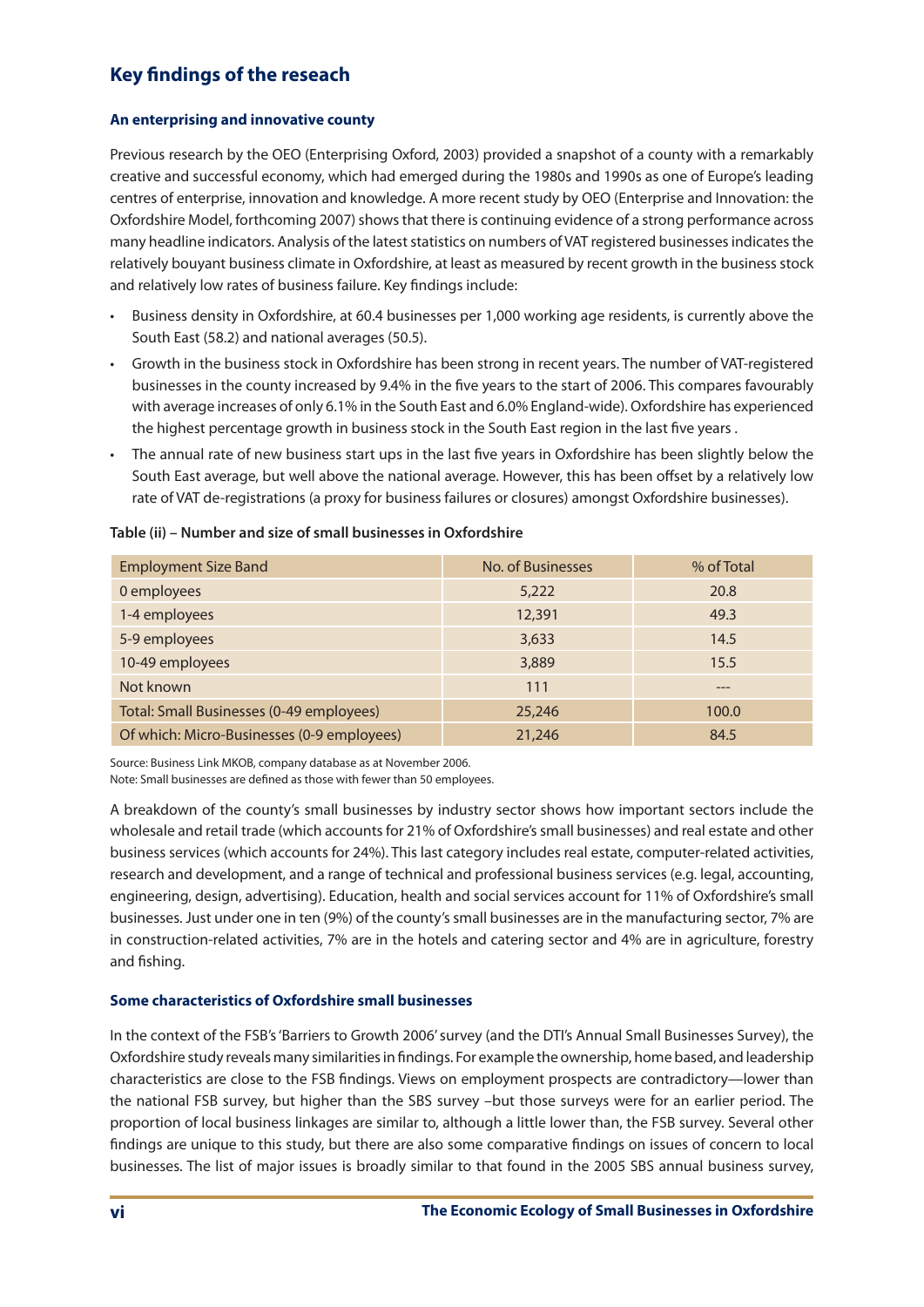although regulation, taxation, recruiting staff ranked higher in Oxfordshire, and competition and the economy ranked somewhat lower, perhaps reflecting the pressures of the prosperous Oxfordshire economy. Oxfordshire concerns with transport, planning, and premisesissues also reflect local pressuresin this buoyant corner of the buoyant SE region.

- The 25,000 small businesses constitute a very important sector in the Oxfordshire economy, accounting for the bulk of the number of businesses, and approximately 50% of the county's employment. About 85% are micro-businesses, employing less than 10 staff, and 5200 (21%) have no employees at all.
- The nature of ownership (65% family-owned); legal basis (46% limited companies, 29% sole traders, and 20% partnerships); and location (35% home-based) are very similar to the national pattern of small businesses.
- For 36% of businesses, all staff lived within 5 miles; and almost 75% claimed that at least half of their staff lived within 5 miles of their business premises, suggesting reasonably compact staff daily travel to work patterns.
- In terms of indicators of business performance and optimism, over the last twelve months there had been roughly as many businessesincreasing employment asreducing employment (c20%) and most had stayed unchanged. Less than a quarter expect employment growth in the next 12 months.
- However, three quarters of businesses aim to grow their business over the next two to three years, mainly through increased turnover with existing products or services, but with new products or services for 28%. The growth aspirations of Oxfordshire businesses appear higher than small businesses nationally (although comparisons are for slightly different periods). Aspirations are highest for the larger small businesses and for the newer businesses.

#### **Local business linkages**

- • Around 50% of businesses derive more than 50% of their annual turnover from sales within Oxfordshire; but 15% claim to have no local sales. These figures show slightly lower proportions of local customers than small businesses nationally.
- Just over one third of survey respondents have over 50% of their expenditure with suppliers with Oxfordshirebased businesses; for 18% of businesses, this proportion rises to over 75%. but for over half of respondents the proportion was 25% or less.
- The degree of business linkage may partly reflect the relative rurality of Oxfordshire, but, as shown in the interviews, it also varies by type of business –with for example specialised manufacturing businesses operating in national and international markets.
- Just over half of respondents were members of some form of business organisation or support network. Benefits cited include gaining access to new knowledge (41%), exchanging information (35%), development of contacts (32%) and help in business and sales promotion (20%). Most small businesses had used some form of support in the last 12 months (especially from banks, solicitors and accountants).
- Half of the respondents were satisfied with the existing level of support, but 25% thought there were important gaps in services. The areas in which additional support or advice are felt to be needed are, in descending order of importance:
	- Keeping up to date with legislation and regulations (mentioned by 54% of those identifying gaps in business support);
	- Marketing of the business (43%);
	- Environmental issues (40%);
	- Help in finding new premises (27%);
	- Securing finance for the business (25%); and
	- Keeping up with new technology (25%).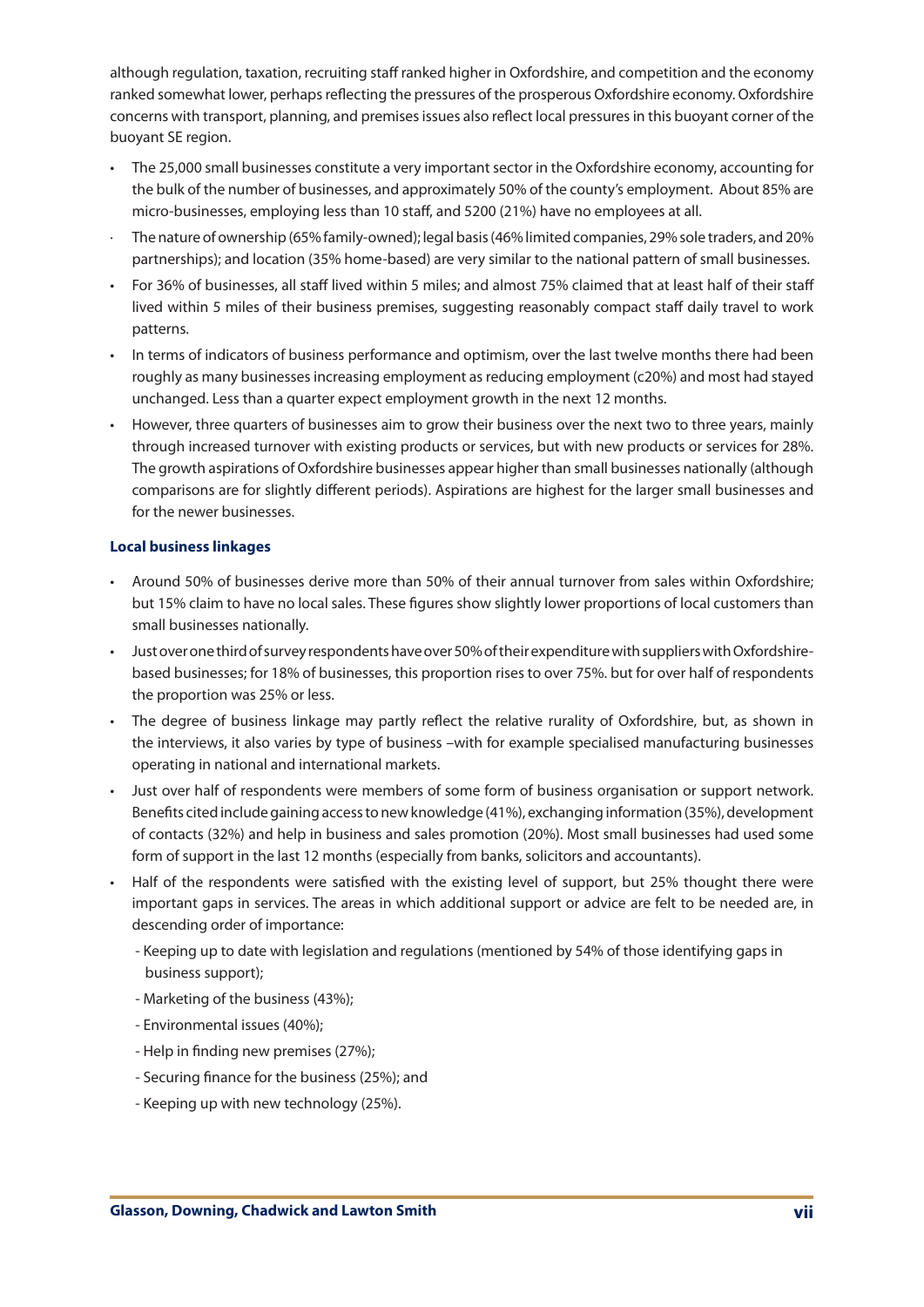## **Community links**

- Small businesses and their employees make good use of local services, especially local shops (55% of respondents) and local banking and post office facilities (23%). A high proportion regards it as very important to have to have access to such local facilities.
- They also help to support a range of community facilities with, for example, donations to local community groups and charities (46%), personal involvement in community organisations (especially schools), and provision of work experience placements.
- The principal form of interaction with the community was through the provision of local employment.

## **Environmental actions**

- • 80% of businesses have already taken or plan to take measures to reduce the costs of energy, water and waste disposal.
- • There are also many examples of other environmental actions and/or plans including: switching to more sustainable suppliers, using renewable energy, introducing environmental management systems, and reducing the use of the car for business purposes.
- Businesses were concerned about the many obstacles that limited their environmental actions including lack of information/time to explore options. Where information was available, there was a danger of a 'one size fits all' approach.
- There was also a general feeling that measures were unlikely to be cost effective. This linked to a response by about two thirds that being'environmentally friendly'would not necessarily enhance business prospects.

# **Overview of key issues facing small businesses and possible ways forward**

**The issues of concern to small businesses, and a focus for FSB action**, are many and wide-ranging. Some of the most important, on regulations/red tape, taxation, the economy, and competition in the market are very much in the realm of UK Government and the EU, but the FSB and other business support organisations have a key lobbying role to play on behalf of small businesses. Other major issues relating to staff and cash flow issues straddle central and regional/local agency levels. The survey and interviews also revealed concern about planning, transport, affordable housing and premises, and environmental issues. The report makes some initial recommendations on possible ways forward, and the appropriate agencies, to address these concerns.

The survey sought views on key issues both through a general ranking of those of concern, plus questions on topics which were of specific concern to both the researchers and the FSB. Some did not rank too highly as key issues for the respondents. For example, the lack/cost of adequate childcare facilities was seen as a major problem by only about 5% of respondents. However there were several other issues which were more regarded as major problems. These can be roughly divided into two groups.

- In the first are those issues which were regarded as major by at least 20% of respondents; they include regulation/red tape at the top of the list followed by several other national issues such as the state of the economy and taxation issues.
- • In the second group are a number of issues which have generally been seen as major by between 10-15% of the respondents, plus the environmental concerns which came through strongly in written responses. Some of these can be seen as more locally determined, such as the availability /cost of suitable premises, affordable housing, planning policies, transport infrastructure and environmental issues—although many must be seen in the context of national and EU parameters (eg national planning guidance; EU environmental policies).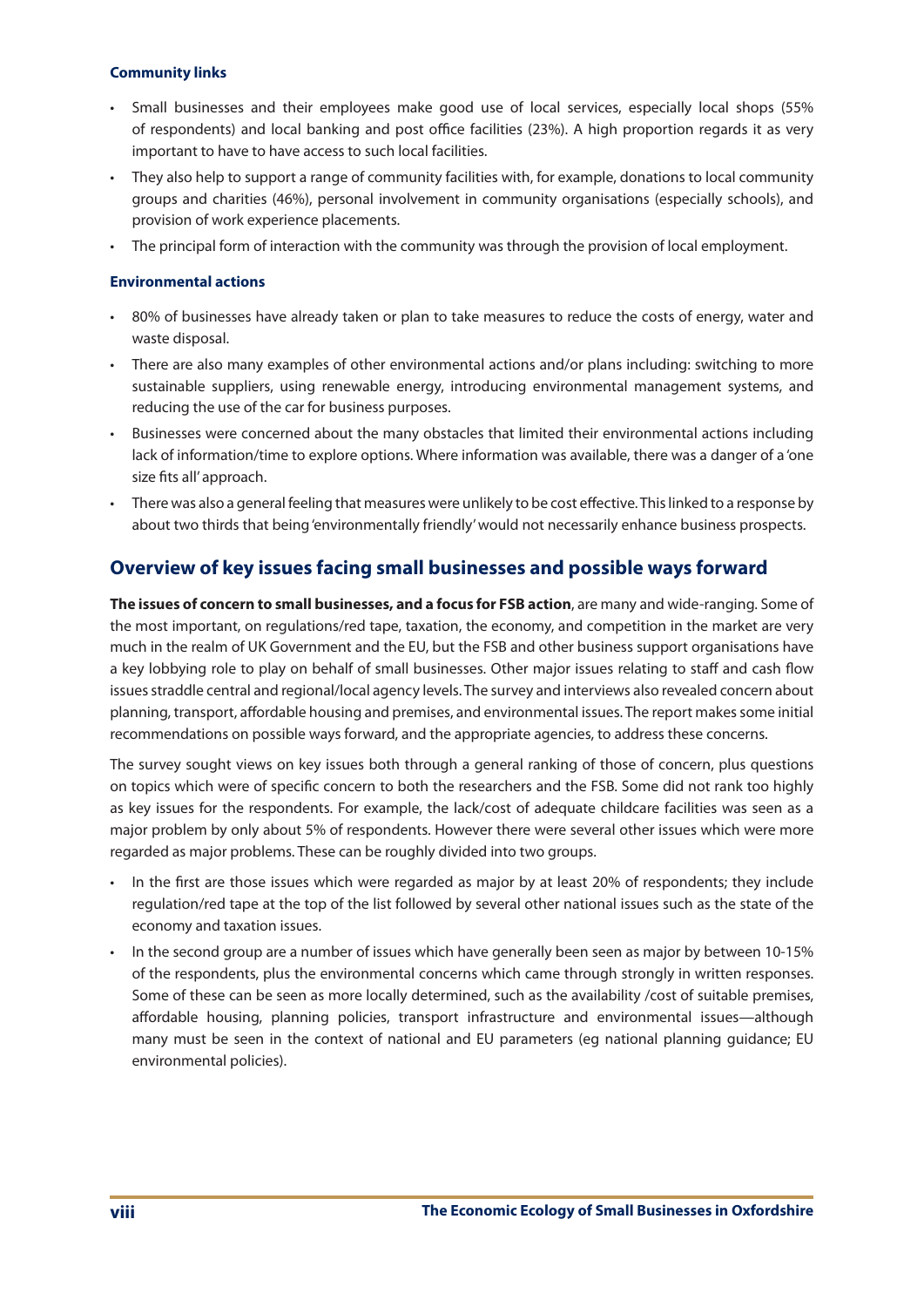## **Table (iii)– Proportion of Oxfordshire and UK small businesses identifying selected issues as obstacles to their business**

|                                 | <b>Oxfordshire Sample</b> |                  | <b>UK Average</b> |
|---------------------------------|---------------------------|------------------|-------------------|
|                                 | Issue is a Major or       | Issue is a Major | Issue is an       |
| <b>Issue</b>                    | Minor Problem             | Problem          | Obstacle          |
|                                 | $\%$                      | $\frac{0}{0}$    | %                 |
| Regulations/red tape            | 60                        | 33               | 32                |
| <b>Taxation issues</b>          | 55                        | 26               | 25                |
| The economy                     | 51                        | 24               | 46                |
| Competition in the market       | 49                        | 14               | 44                |
| Cash flow                       | 47                        | 20               | 20                |
| <b>Recruiting staff</b>         | 40                        | 20               | 16                |
| <b>Transport issues</b>         | 36                        | 12               | 15                |
| Shortage of skills generally    | 34                        | 12               | 15                |
| Keeping up with new technology  | 33                        | $\overline{4}$   | 18                |
| Availability/cost of premises   | 30                        | 13               | 16                |
| <b>Planning restrictions</b>    | 28                        | 16               | ---               |
| <b>Obtaining finance</b>        | 25                        | 10               | 13                |
| Crime                           | 25                        | 5                | 11                |
| Shortage of managerial skills   | 22                        | 6                | 9                 |
| Keeping staff                   | 21                        | 6                | 8                 |
| Lack of financial understanding | 18                        | 5                | 12                |
| Lack of broadband access        | 9                         | $\overline{3}$   | $\overline{4}$    |
| Other issues                    | $\overline{4}$            | $\overline{2}$   | 18                |

Note: UK figures are derived from the SBS 2005 annual survey of small businesses."Planning restrictions"was not included as a category in the SBS survey, and no figures are therefore available for this issue. In the SBS survey, respondents were not asked to distinguish between major and minor obstacles, and the percentages are therefore not strictly comparable.

Looking at the Oxfordshire respondents currently experiencing skill shortages provides comparisons with UK-wide results for small businesses from the 2006 Barriers to Growth survey. Overall, 29% of respondents identified skill shortages amongst current staff; this is slightly below the UK figure from Barriers to Growth (32%). About one third of respondents stated that they experienced skill shortages when recruiting new staff. This compares with the UK average of only 24% in Barriers to Growth 2006.The most frequently mentioned skill shortage areas when recruiting staff are communication skills (cited by 15% of respondents), technical skills (14%), literacy (14%) and numeracy (12%). IT skills appear to be less of a problem, although shortages of advanced IT skills are noted amongst existing staff

The land use planning system is identified as a barrier to business by a significant minority of respondents. Planning restrictions were identified as an obstacle to business operations by 28% of survey respondents; 16% of businesses considered this issue to be a major problem for their business. One third of respondents have attempted to expand or relocate their business premises in the last five years. Of these, just over a quarter (26%) had experienced delays or other problems in obtaining planning permission for these changes. A small minority of small businesses (15%) believe that the operation of their business has been constrained by land use planning considerations.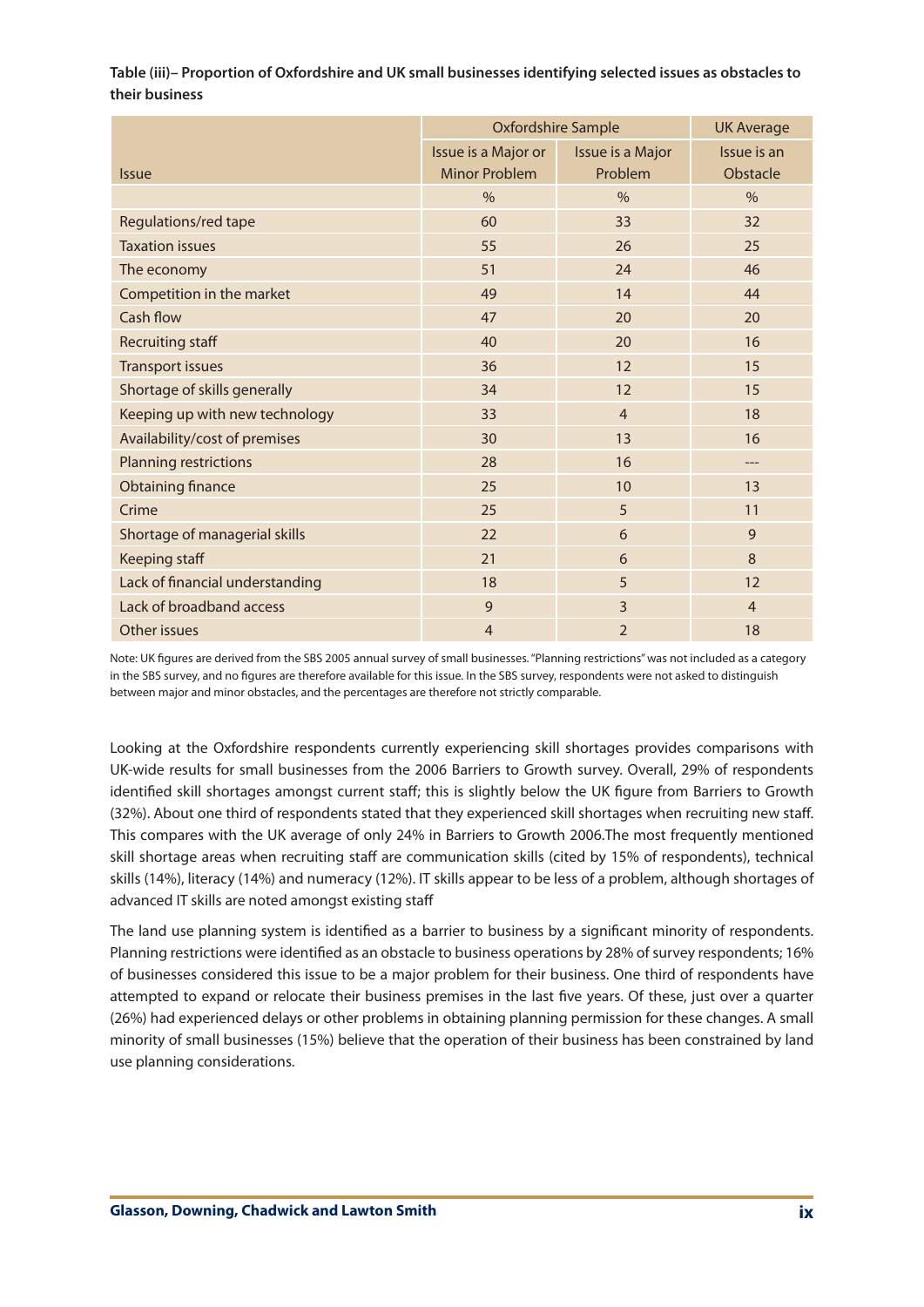# **Recommended action points for government, local authorities, FSB, small businesses and other agencies**

Based on the findings of this study there is a wide array of possible actions which if implemented could improve the environment for small businesses to establish and to flourish. Below are listed some possible actions identified by the project team.

## **EU and Central Government**

- simplification of legislation, by EU and UK Government, as it relates to small businesses, wherever possible
- better investment tax breaks for small businesses
- lower business rates
- better protection for small business' risks in global markets
- better promotion of support for small businesses (eg small business loan guarantee scheme)

#### **SEEDA/Regional agencies**

- • increase awareness of existing business support networks
- • support for Oxfordshire businesses related to risks in the global market; sourcing reliable partners in developing markets
- • support development of'local market places'of small businesses'input-output' information
- • work with local authorities and training/education providers to improve basic and local economy related skills of workforce

#### **FSB and other business organisations/support networks**

- • as for regional agencies above, re awareness and'local market places'
- • lobby for small businesses to EU and Central Government re legislation complexity, business rates, investment tax breaks, maintenance of network of rural post offices etc
- lobby to local authorities re small businesses 'planning design and development guide', affordable business premises, adequate business land allocations in LDDs, improved recycling facilities for small businesses, council tax holiday on vacant business premises etc.

#### **Local authorities**

- improve planning support for small businesses; eg 'guidance on design and development' for small businesses; awareness of importance of small businesses in the local economy; training for officers and councillors recognition in LDDS of small business land/premises needs
- improvement/extension of recycling facilities for small businesses
- facilitate small business sustainable travel, recycling and renewable energy network initiatives
- extend affordable housing initiatives to affordable business premises;
- review council tax holidays for vacant premises (though this may be controlled nationally)
- support maintenance of network of post offices, local shops and services (eg banking)
- improve maintenance of road network
- work with regional agencies (eg LSC; SEEDA and local colleges/schools/universities) in'skills fora'to improve basis and specialist skills of workforce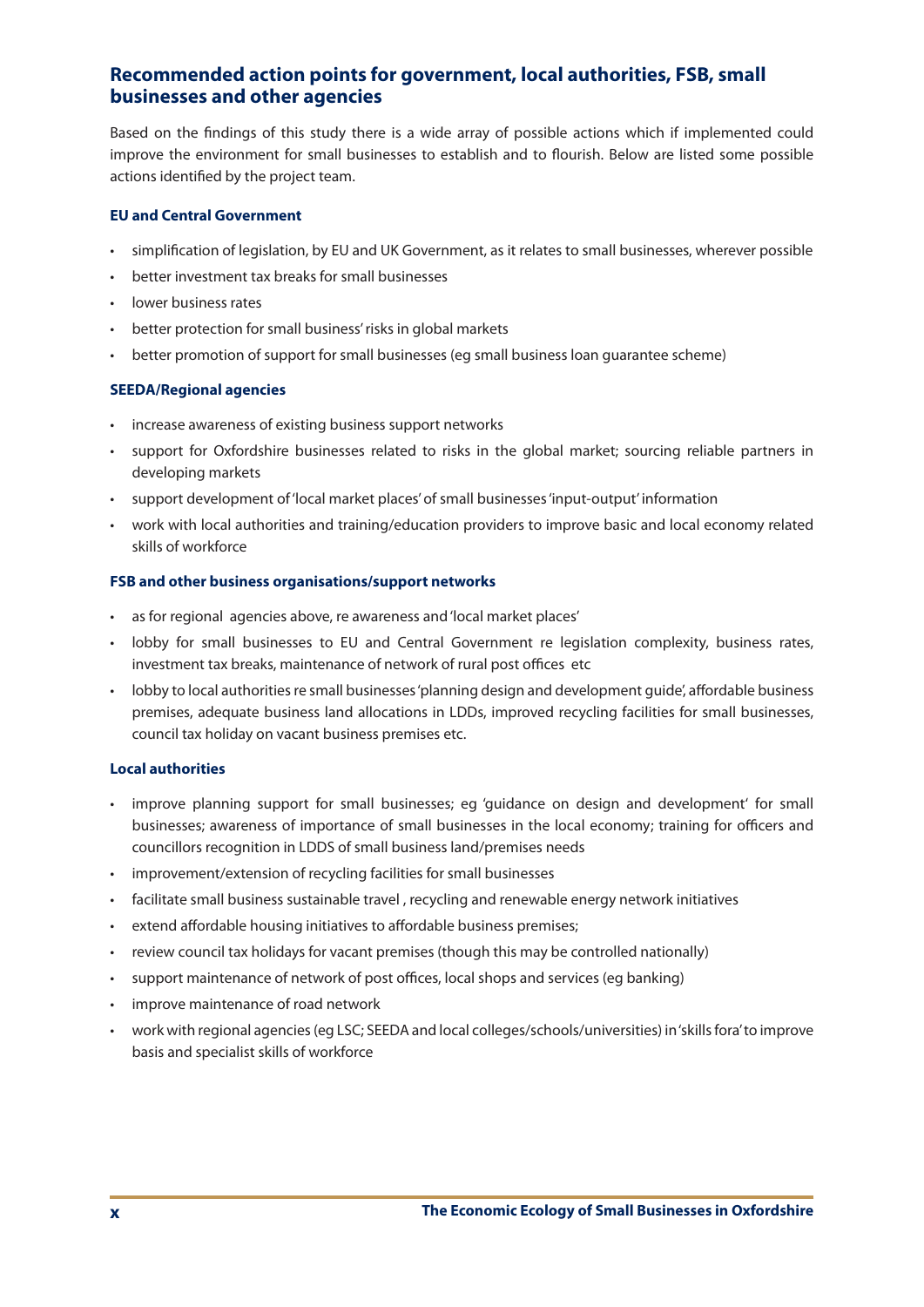#### **Other agencies**

- • as above, local colleges etc to support skills initiatives
- university support on 'planning for small businesses' training ( officers and councillors)
- EiE, OSBN and Carbon trust et al to respond to small businesses needs for improved environmental practices

## **Small businesses**

- be aware of opportunities, as well as constraints of evolving EU and UK regulations/legislation
- make use of existing information sources on evolving legislation and on local market opportunities
- utilise business rate relief, and small businesses loan quarantee opportunities
- use environmental advice services, such as those provided by the Oxford Brookes Environmental Information Exchange (EiE) and the Oxfordshire Sustainable Business Partnership (OSBP)
- • explore opportunities for local business networks for sustainable travel, waste recycling, and renewable energy initiatives
- • support local purchasing, and local shops, banks and post offices
- build more links with local schools, including participation as school governors

#### **A few of the comments from Oxfordshire small businesses**

- 'The high level of business rates and ever increasing and unnecessary red tape will affect growth of all small businesses – if not strangle them to death'
- • 'Government/European interference in everyday activities. Government red tape and continuous inspection'
- • 'Cowboys'who undercut, provide shoddy service, don't comply with regulations [and] only get a letter asking them to comply'
- 'Lack of investment tax breaks'
- • 'The district council should not charge small businesses [for] refuse/re-cycling collection on top of business rates'
- • 'Council opposed to conversion of farm buildings to business units'
- • 'Planners do not, as a group, consider the commercial community and generally frustrate attempts to develop business expansion'
- • 'Lack of available mid-size premises for expansion'
- • 'Used to find [it] easy to obtain good staff locally, but competence levels have dropped amazingly, presumably because of poor education'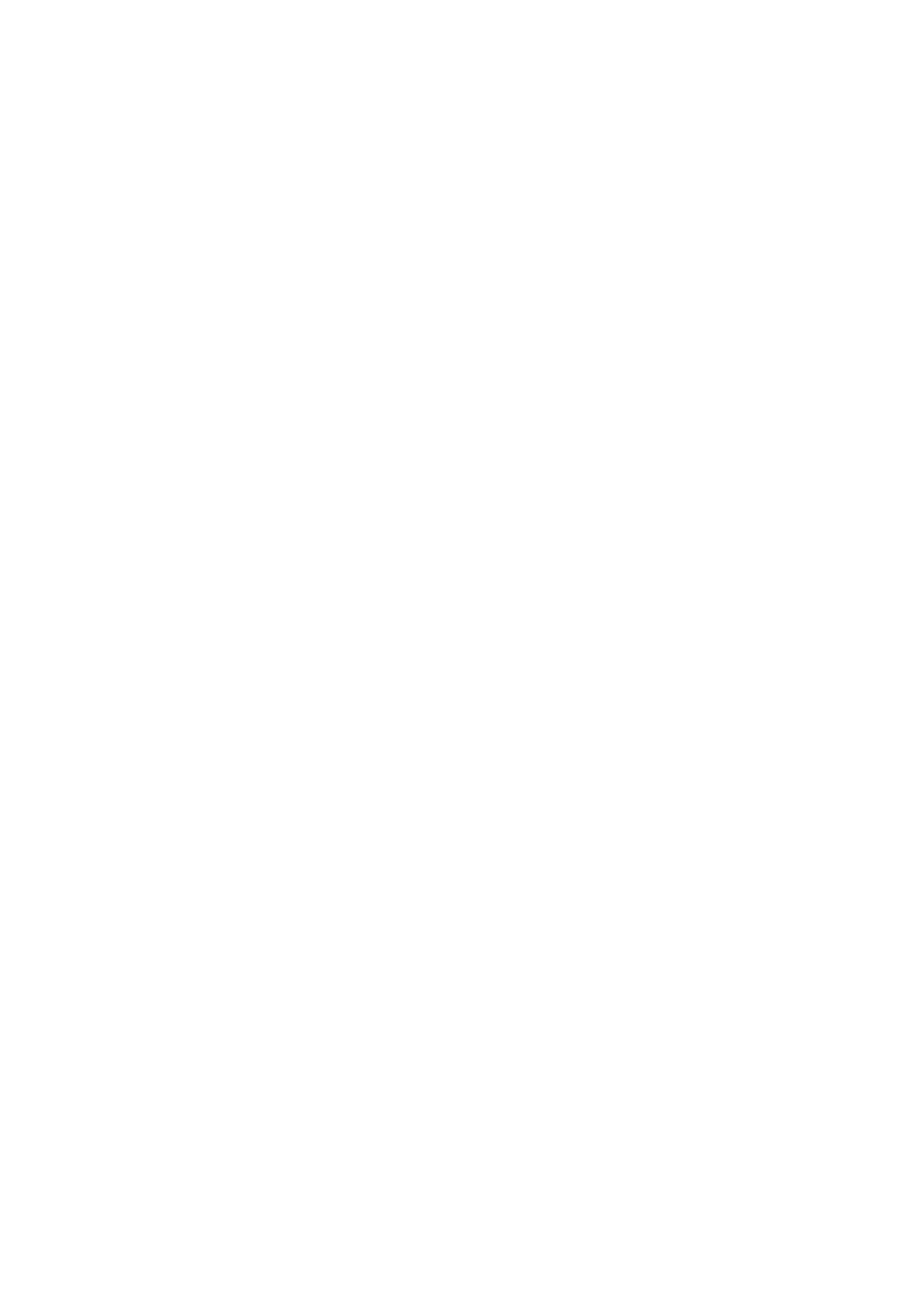# **CHAPTER 1: INTRODUCTION**

# **1.1 Context: research aims**

A key contention by the Federation of Small Businesses is that small businesses are an essential element of the community and play a crucial role in its social and cultural activities in addition to their contribution to the local economy. Oxfordshire's economy can be seen as a microcosm of the UK economy with a profile that includes substantial public and private sector employment in urban and rural settings. A significant proportion of Oxfordshire's jobs, about 57% of the private sector, are in small businesses, and the small business sector is an important element in the Oxfordshire economy.

To enhance its effectivenessthe FSB needs detailed knowledge of the main issues concerning small businesses in the County, and to have evidence-based recommendations for addressing them. As such, the main aims of this research study are to:

- **• produce a profile of small businesses in Oxfordshire by type, market and business activity, employment levels, innovation and environmental concerns;**
- **• map the interdependency of businesses within local communities and define what might be termed the 'Small Business Economic Eco-system';**
- **• analyse the impact of local government planning decisions on small businesses;**
- **• identify issues that the FSB should address in its relations with local authorities;**
- **• correlate the findings of the study with the FSB's 'Barriers to Growth 2006' survey;**
- **• define the main areas for strategic economic initiatives to facilitate economic growth; and**
- **• establish a framework for the Oxfordshire FSB's lobbying activities.**

The fundamental aim of the research was to assess the extent to which small businesses had a well developed 'business economic ecology' with close locational links with suppliers and markets and with significant contributions to the social and environmental sustainability of their localities. As there has been no comparable study carried out by the FSB in recent times, if ever, the study should be of benefit to the FSB as a whole in addressing local economic and associated issues in other parts of the country.

The study has been carried out by the Oxfordshire Economic Observatory (OEO). See Appendix 1 for further information about OEO and the study team.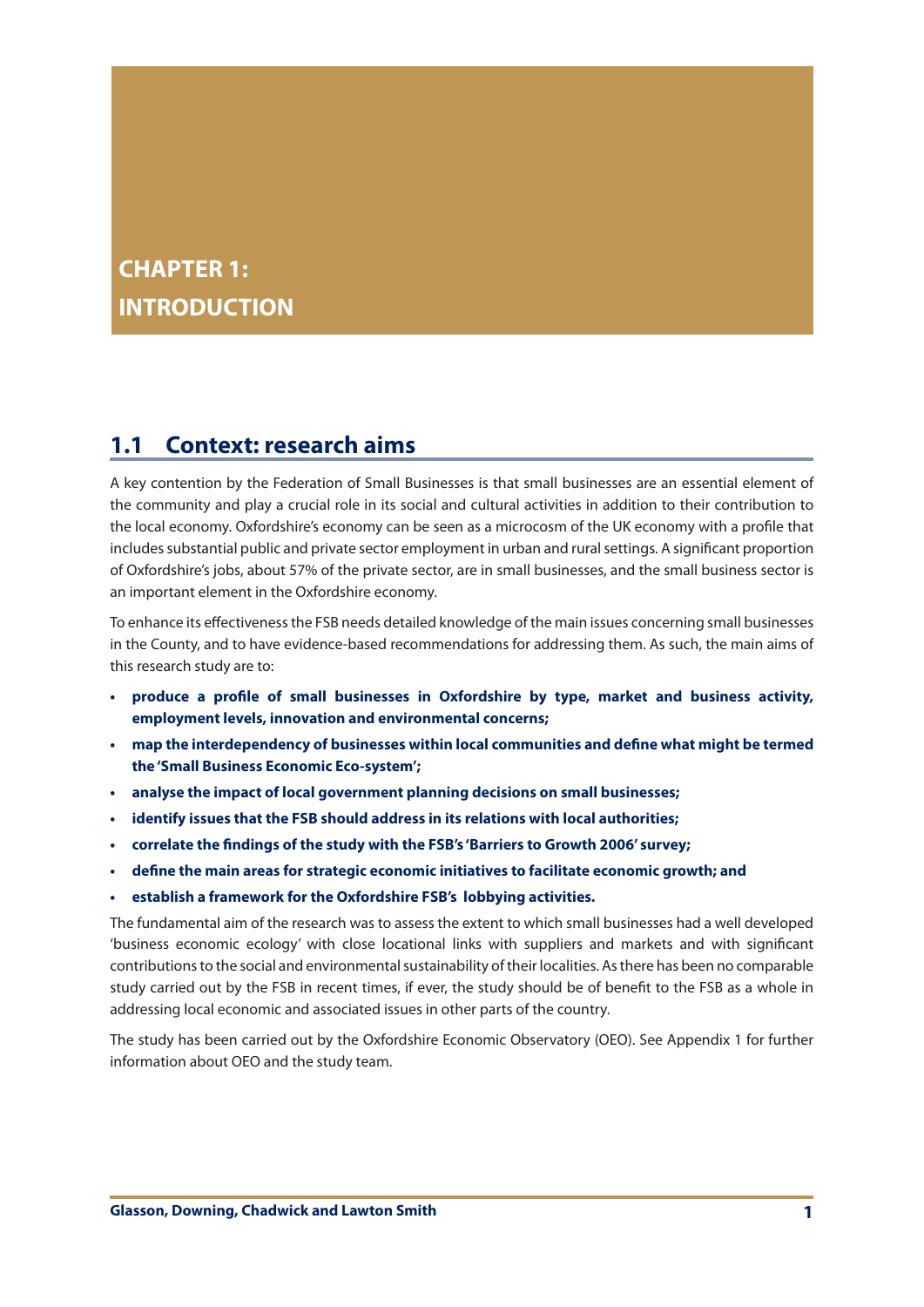# **1.2 Research methodology**

The research approach involved the following key stages:

- • establishing the baseline population of small businesses in Oxfordshire and providing an update on wider work on small businesses and sustainable development;
- undertaking a sample survey of a cross-section of the baseline population of small businesses in Oxfordshire;
- undertaking more detailed direct interviews with a number of small businesses in selected locations;
- analysing findings from the wider survey and the more detailed studies;
- identifying key issues from the findings, and examining the extent of correlation of findings with other studies; and
- • developing recommendations.

Establishing the baseline population of small businesses in Oxfordshire used a range of sources, including in particular the Business Link MKOB's database of Oxfordshire businesses. This database provided a breakdown of the characteristics of the approximately 25,000 small businesses in the County (by location, industry sector, age of business and employment size), and also provided the population from which the questionnaire sample was drawn.

The questionnaire survey was drawn up in association with the FSB Steering Group. In accordance with the study objectives, and in the context of the dimensions of sustainable development, there was a focus on business profile, business-business linkages, involvement in the wider community and environment, and issues confronting small businesses. As such, the questionnaire was structured around 5 sections covering:

- A respondent's business in Oxfordshire (eg. type, activity, employment, location, premises);
- B market and business linkages (eg. suppliers, clients, use of local services, networks etc);
- C contribution to the community (eg. involvement in local partnerships, community organisations);
- D contribution to environmental sustainability (eg. resource efficient practices re energy, transport and others, conservation activities); and
- E issues and expectations for the future (eg. business performance, impact of planning, staffing issues, threats and opportunities, alternative locations, services sought).

The survey was designed to be as user–friendly as possible. A postal survey was used. A random sample of 2000 small businesses was drawn from the Business Link data base (defined as businesses with fewer than 50 employees). A covering letter from the team and the client was used to introduce the survey and to help to generate responses. A prepaid return envelope was provided. Response rates to such surveys tend to be low, and of the order of 10%. We were pleased to have a response of 16% (over 300 completed questionnaires), which was validated as a representative sample of the total population of Oxfordshire small businesses, in terms of key dimensions such as business location, sector, size and age of business.

Direct interviews were also undertaken with a small number (12) of small businesses in two locations in the east and west of the County. The aim was to gain more in depth information, particularly on the businessbusiness interactions, on community and environment links and practices, and on issues and expectations for the future. The interviews also sought to identify examples of good practice in terms of sustainable business development. The choice of businesses was partly influenced by the responses to the questionnaire, which did invite follow-up interviews, by the desire to have a spread of sector types, sizes of business, and to have various degrees of rurality of location.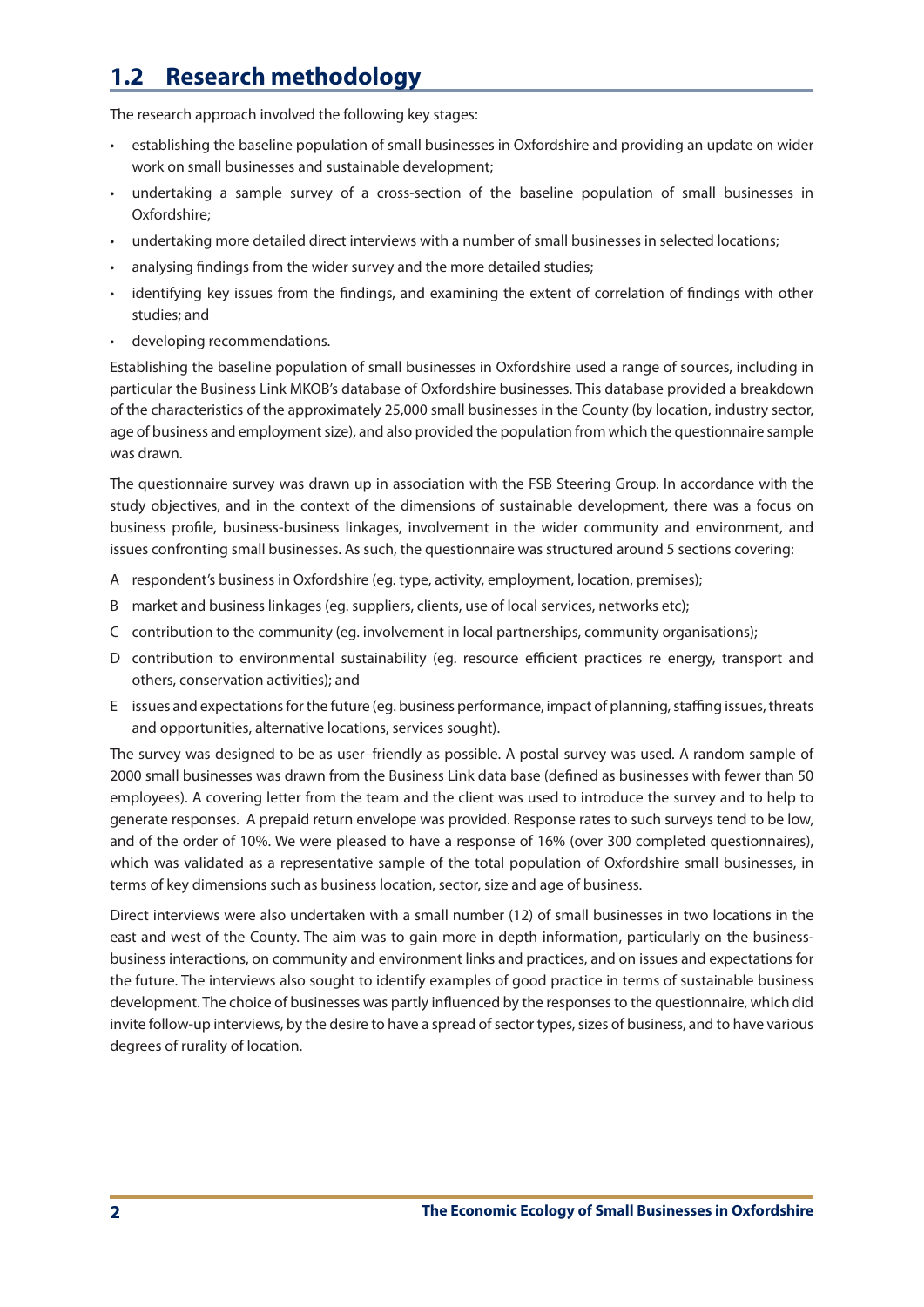The subsequent stages of the research processed and analysed the outputs from the data and information gained from the surveys and interviews to draw out findings and issues in relation to the research objectives. These were also examined in the context of other national small business surveys, including the FSB commissioned study on 'Lifting the Barriers to Growth in UK Small Businesses' (FSB, 2006). The final stage explored, in consultation with the FSB Steering Group, recommendations which flowed from the findings, and led to the production of this final report.

# **1.3 Structure of report**

The following Chapter 2 provides a brief overview of the national context of small businesses and the drivers towards a more sustainable approach. It also includes an overview of the nature of small firms in Oxfordshire. Chapter 3 sets out the findings from the analysis of the questionnaire survey responses, structured by the five main dimensions of that survey. More detailed perspectives are provided from the small sample of direct interviews, which are discussed in Chapter 4. Potential policy implications, and recommendations, for varying stakeholders (eg central government, local authorities, businesses themselves, and the FSB) are set out in Chapter 5. The following Chapter 6 provides a number of concluding observations in relation to the study objectives. Further information, including 'pen-pictures' of the individual interviews, is included in the Appendices.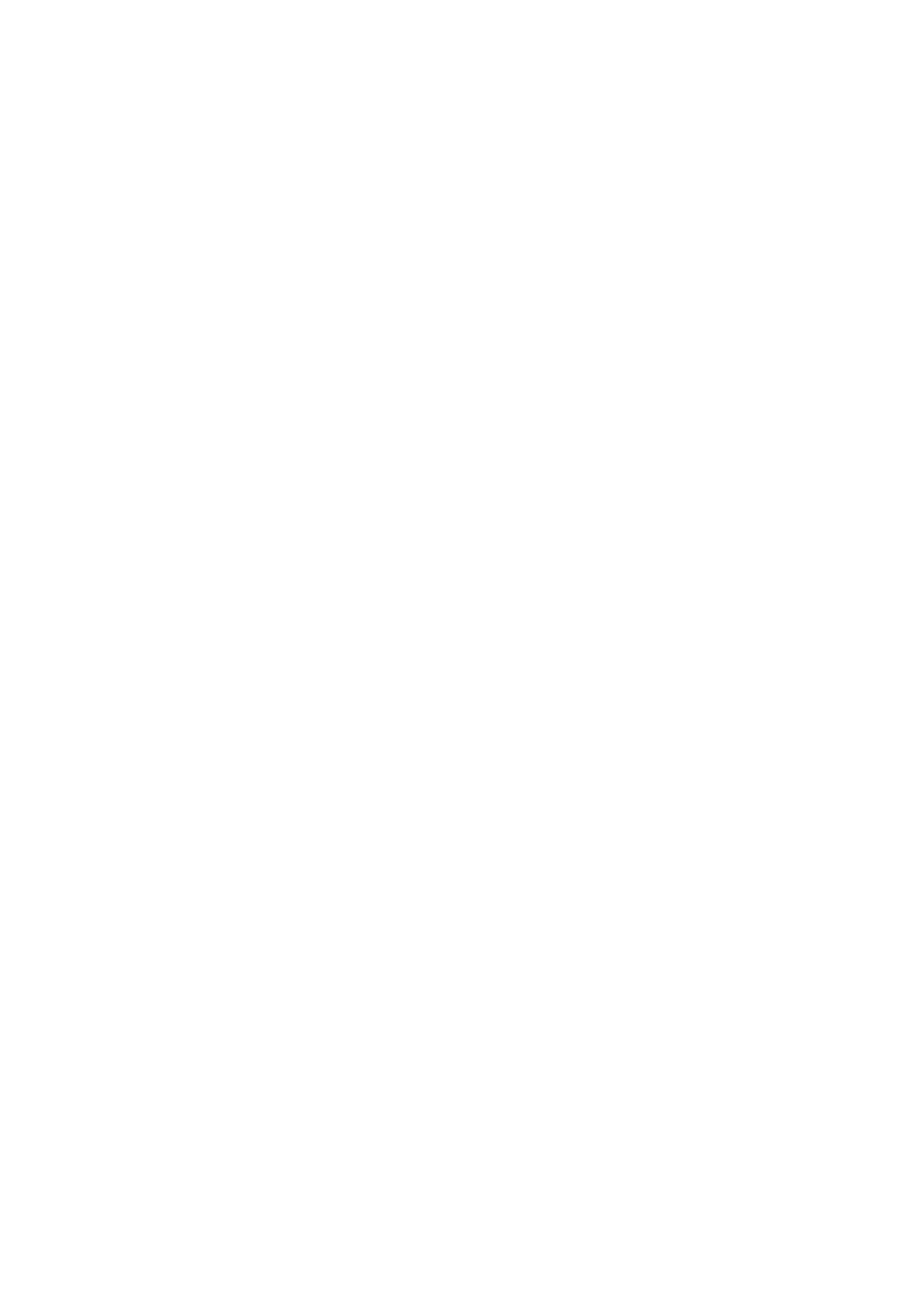# **CHAPTER 2: SMALL BUSINESSES IN CONTEXT**

# **2.1 The national context for small businesses**

# **Defining small businesses**

In this report, we adopt the definition of small businesses currently used by the DTI's Small Business Service (SBS). This definition is based on the number of employees in the business, and uses the following categories:

- Micro-businesses are those with 0-9 employees;
- Small businesses are those with 0-49 employees;
- Medium-sized businesses have 50-249 employees; and
- Large businesses have 250 or more employees.

We therefore define small businesses as those with fewer than 50 employees. Micro-businesses (those with fewer than 10 employees) are a subset of the small business population.

# **Small businesses in the UK**

There are currently around 4.3 million business enterprisesin the UK. Almost all of these enterprises(99.3%) are small businesses (with 0-49 employees). Only 27,000 (0.6%) are medium-sized (50-249 employees) and 6,000 (0.1%) are large businesses (with 250 or more employees) (source: SBS, 2006a; figures are for 2005).

Small businesses account for just under half (47%) of total employment in UK business enterprises, and for 36% of total turnover. However, these proportions vary significantly across different industry sectors. For example, small businesses account for 94% of UK employment in agriculture, forestry and fishing, but for only 15% of employment in financial services. Similarly, the share of total turnover accounted for by small enterprises ranges from only 18% in the manufacturing sector to 89% in agriculture, forestry and fishing (source: SBS, 2006a).

There are also regional variations in the number of enterprises and the share of employment in different sizes of enterprise. Table 2.1 shows that the South East and London have by far the largest number of enterprises. Table 2.2 shows however that London has the lowest percentage of employment in small businesses, Wales and Northern Ireland have the highest, and the South East, Oxfordshire's home region, lies midway with just under 50% of its employment in small enterprises (source: SBS, 2006b).

Further information on the importance of small businesses in the UK economy, and their key characteristics, can be found in FSB (2006), IES (2006) and SBS (2003).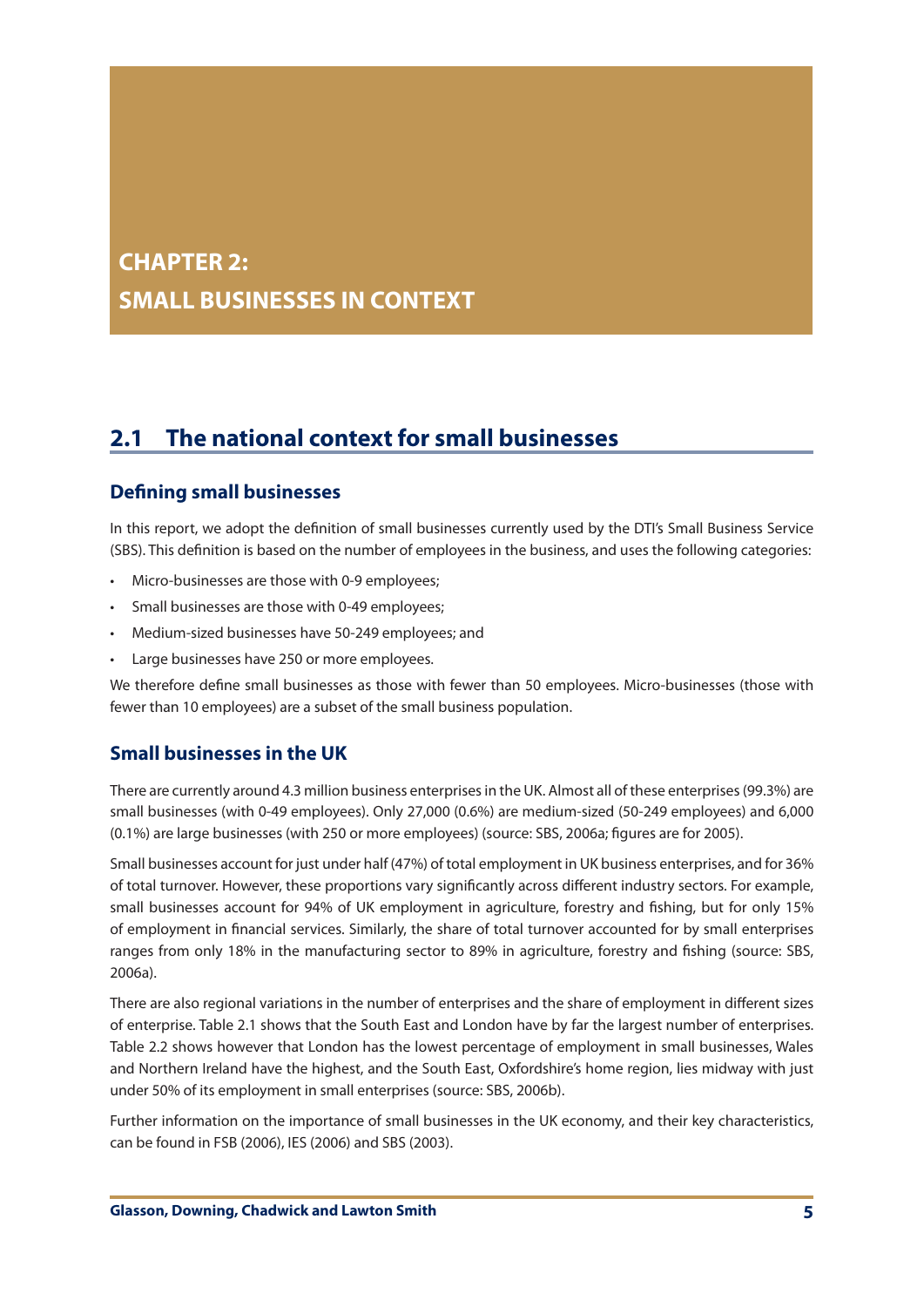



Source: SBS Analytical Unit (2006)



**Table 2.2 - Regional employment distribution by enterprise size band, at start of 2005**

Source: SBS Analytical Unit (2006)

# **Sustainable development and small businesses**

The proposition that economic growth should contribute to, rather than degrade, quality of life was advanced in 'A better quality of life: a sustainable development strategy in the UK' (DEFRA, 1999). This report outlined a strategy to protect the environment and natural resources, for their own sake and for the contribution that they can make to economic vitality. An integrated approach ensures that'environmental improvements …. would reinforce economic and social objectives, such as better health, more efficient use of energy, or competitiveness'. The recent review of the strategy, 'The UK Sustainable Development Strategy – Securing the Future' (DEFRA, 2005) suggests that the four priority areas should be: climate change and energy, sustainable consumption, production and use of natural resources, environmental and social justice and helping communities to help themselves. Action points have been developed in order to prompt a change in behaviour to increase both institutional capacity and the business contribution to achieving sustainable development. The Government advocates an approach of Corporate Social Responsibility (CSR), as outlined in Table 2.3. This may be seen as particularly challenging by small firms. But there are now many agencies offering encouragement and advice; see for example the extract from the FSB's own website in Table 2.4.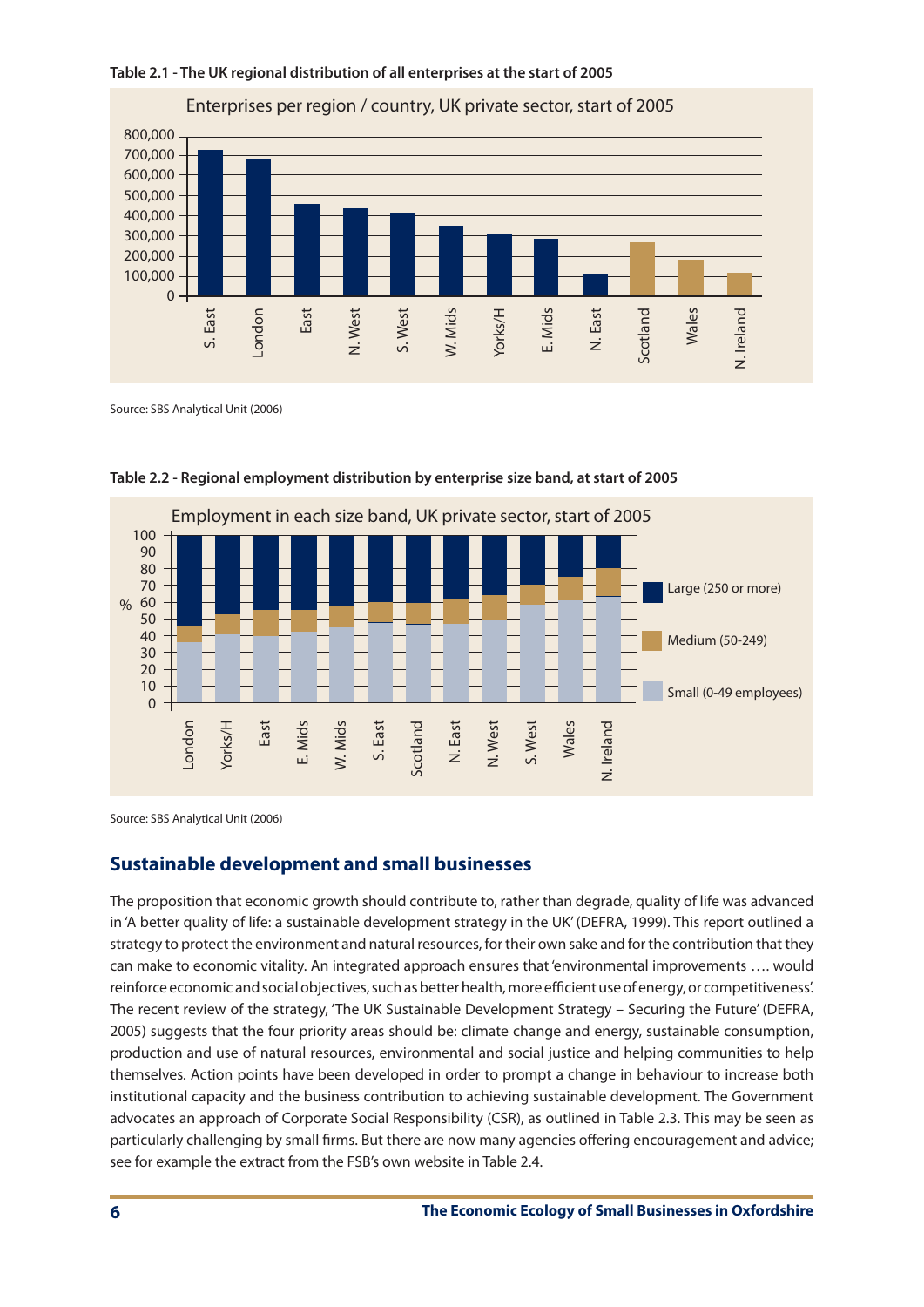#### **Table 2.3 – The UK Government's advocacy of Corporate Social Responsibility**

#### **Corporate Social Responsibility - The Government's Approach**

The Government's vision for corporate social responsibility (CSR) is "to see UK businesses taking account of their economic, social and environmental impact, and acting to address the key sustainable development challenges based on their core competences wherever they operate - locally, regionally and internationally."

The Government's role is to encourage and enhance CSR at home and abroad. In March 2004, we published for consultation a draft strategic framework on international CSR. In the light of responses, the Government will publish a final version in 2005.

To help support implementation of the Framework, the Government will establish an International CSR Advisory Group to help devise and implement a strategic approach to the critical task of assessing all of the impacts, positive and negative, economic, and social as well as environmental, of the operations of UK businesses across the world, together with an assessment of the effectiveness of the Government's work in encouraging improvement.

We continue to spread best practice, through initiatives such as the UN Global Compact, the OECD Guidelines for Multinational Enterprises, the Voluntary Principles on Security and Human Rights, and through the International Labour Organisation. More details are available at the Government CSR website.

Source: DEFRA (2005).

l

#### **Table 2.4 – FSB encouragement to think green!**

#### **Big Green Business**

Are you on the organic gravy train?

Do you source locally? Is this Fairtrade or Organic? Are you an ethical business? These are questions that people are asking more and more often at their local shops or when using a local business.

The public are starting to care about which business they use. Public opinion is shifting as people realise that where they choose to shop and which businesses they support can have an impact on the community, our planet, our lives and the lives of our children.

As drastic as this sounds it is true; a local shop for example that decides to source its fresh produce as locally as possible is helping to limit the vast amount of CO2 that we emit. The further a product travels and the more processed it is, the more CO2 it is responsible for. And it is that CO2 which is causing climate change.

Being a green business is making more business sense than ever!

There are many ways in which businesses can green themselves, from saving energy and recycling to switching to ethical utility companies such as Ecotricity and the Phone Coop … being green does not need to be expensive either… many businesses could save 10% (on energy bills) just with simple housekeeping.

Source: FSB website (2006)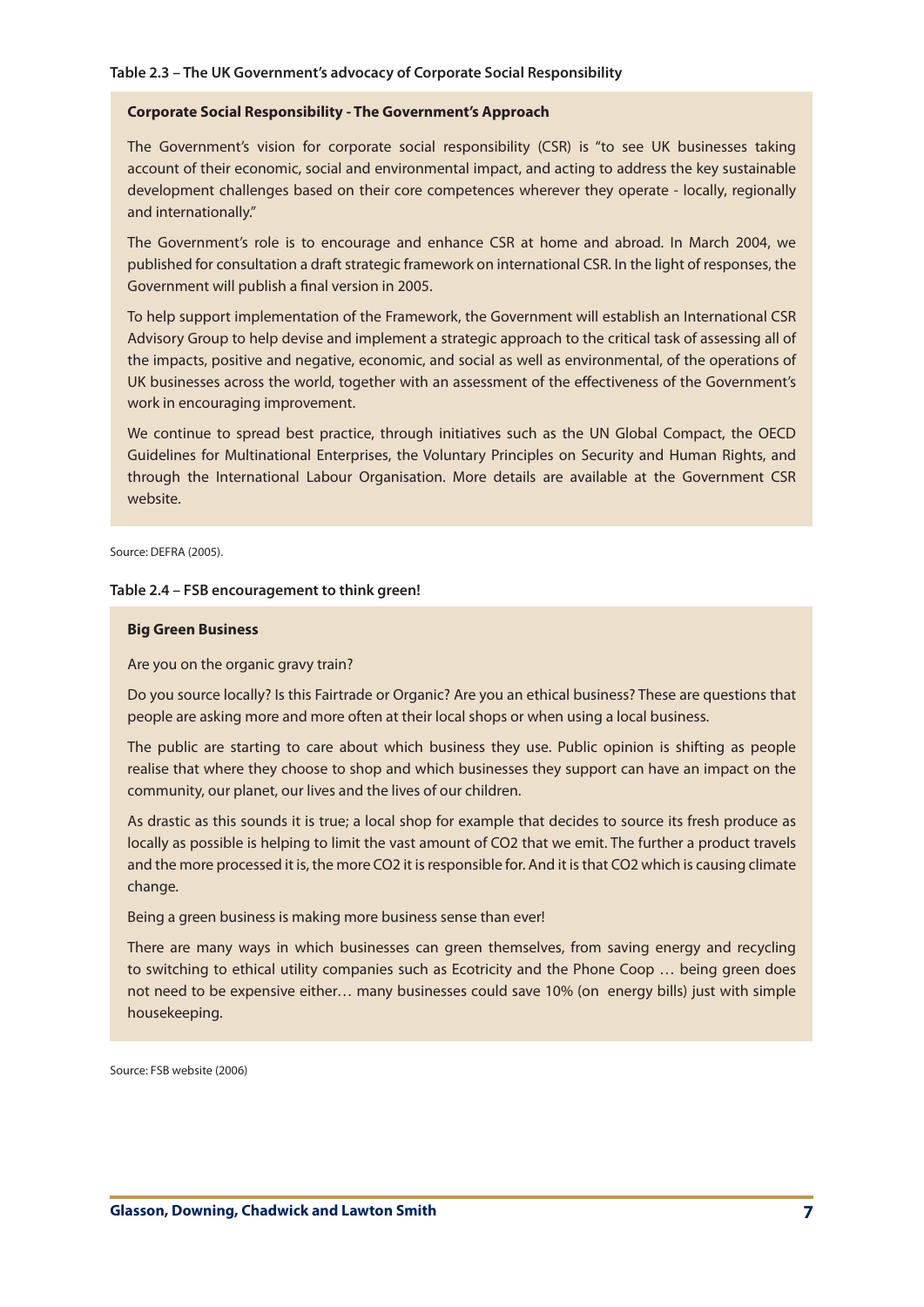# **2.2 The Oxfordshire context: an overview of small businesses in the county**

# **An enterprising and innovative county**

Previous research by the OEO (Enterprising Oxford, 2003) provided a snapshot of a county with a remarkably creative and successful economy, which had emerged during the 1980s and 1990s as one of Europe's leading centres of enterprise, innovation and knowledge. A more recent study by OEO (Enterprise and Innovation: the Oxfordshire Model, forthcoming 2007) shows that there is continuing evidence of a strong performance across many headline indicators.

Oxfordshire is home to an estimated 615,000 people, split between the five districts: Cherwell (133,000), Oxford City (142,000), South Oxfordshire (128,000), Vale of White Horse (116,000), and West Oxfordshire (96,000). It is predominantly a rural county, with the lowest population density in the South East region. However, over 60% of the county's population lives in urban settlements, including about 22% in Oxford itself. Oxfordshire County Council has sought to protect the greenbelt around Oxford, and the smaller towns and villages of the county through the 'Country Towns' strategy, which identifies Banbury, Bicester, Didcot, and Witney as preferred locations for new development.

Table 2.5 provides an overview of some key economic indicators for Oxfordshire, and compares the county's performance with regional and national averages. These indicatorsshow a county with high levels of economic output per head, high residence-based earnings(but lower workplace-based earnings), high economic activity rates and very low unemployment rates, despite recent increases. But the county also faces a number of issues including a slowing of the rate of employment growth in recent years, a highly skilled workforce but below average levels of educational attainment for school leavers, high house prices and traffic congestion on many routes.

| Indicator                                                        | Oxfordshire | South East | England |
|------------------------------------------------------------------|-------------|------------|---------|
| GVA per head $(E)$ , 2003                                        | 20,155      | 17,631     | 16,521  |
| % growth in GVA per head, 1998-2003                              | 32.4        | 28.4       | 25.9    |
| Mean residence-based earnings<br>(full-time, £/week), April 2006 | 593.4       | 598.5      | 548.0   |
| Mean workplace-based earnings<br>(full-time, £/week), April 2006 | 542.6       | 567.1      | 546.5   |
| % growth in mean workplace-based                                 |             |            |         |
| earnings, 2001-2006                                              | 18.3        | 18.8       | 19.0    |
| Economic activity rate (working age), 2005                       | 83.1        | 82.2       | 78.4    |
| Employment rate (working age), 2005                              | 81.0        | 79.0       | 74.6    |
| Claimant count unemployment rate (% of                           |             |            |         |
| working age residents), Oct 2006                                 | 1.1         | 1.6        | 2.5     |
| % employment growth, 1998-2004                                   | 4.6         | 6.4        | 6.5     |

#### **Table 2.5 – Headline economic indicators for Oxfordshire**

Source: Office for National Statistics, local estimates of GVA (released in December 2005); Annual Survey of Hours and Earnings; Annual Population Survey; monthly claimant count data; Annual Business Inquiry.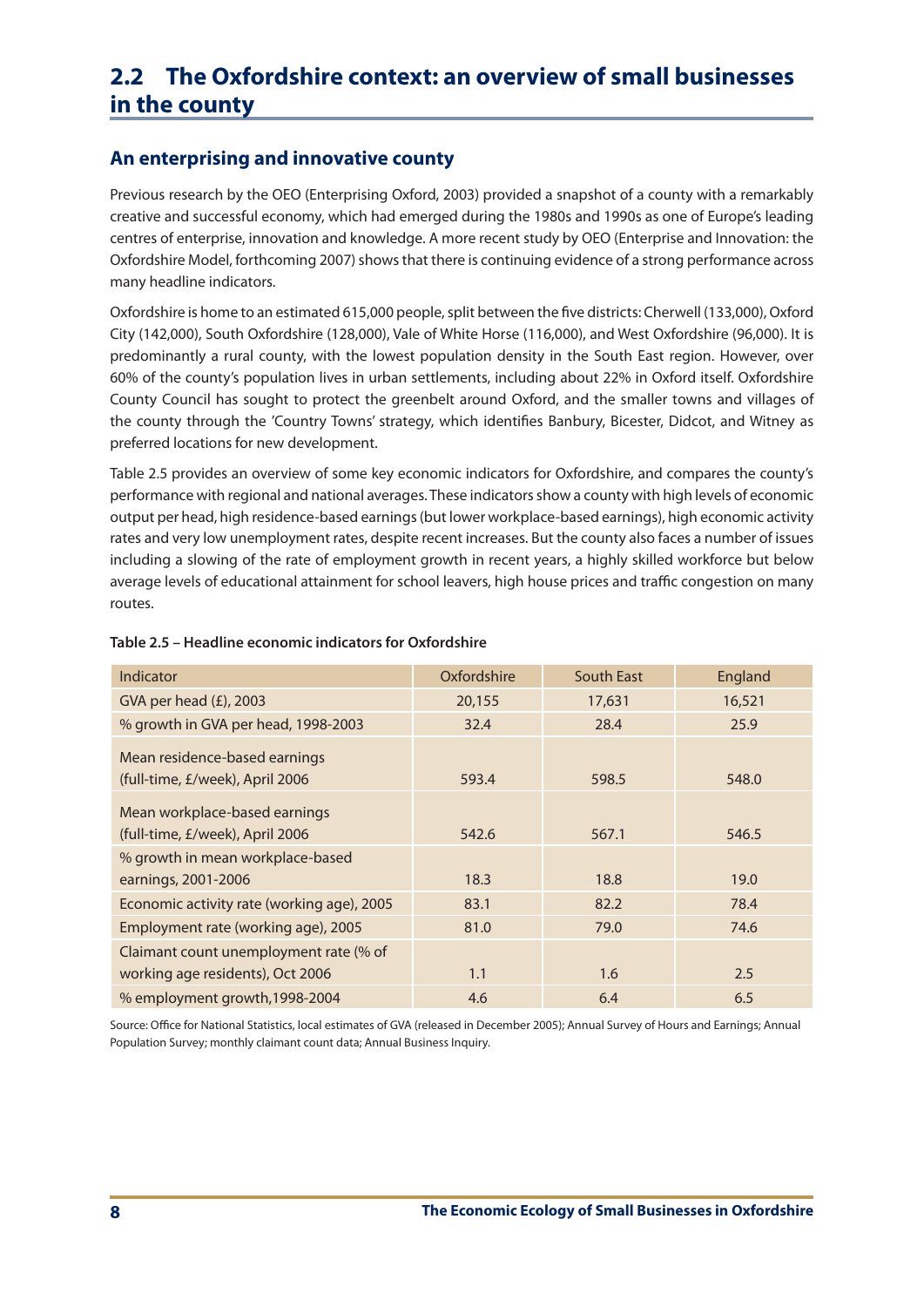Analysis of the latest statistics on numbers of VAT registered businesses indicates the relatively bouyant business climate in Oxfordshire, at least as measured by recent growth in the business stock and relatively low rates of business failure. Key findings include:

- Business density in Oxfordshire, at 60.4 businesses per 1,000 working age residents, is currently above the South East (58.2) and national averages (50.5) (Table 2.6).
- Growth in the business stock in Oxfordshire has been strong in recent years. The number of VAT-registered businesses in the county increased by 9.4% in the five years to the start of 2006. This compares favourably with average increases of only 6.1% in the South East and 6.0% England-wide (Table 2.6). Oxfordshire has experienced the highest percentage growth in business stock in the South East region in the last five years (Table 2.7).
- • The annual rate of new business start ups in the last five years in Oxfordshire has been slightly below the South East average, but well above the national average (Table 2.8). However, this has been offset by a relatively low rate of VAT de-registrations (a proxy for business failures or closures) amongst Oxfordshire businesses (Table 2.9).

#### **Table 2.6 – Selected enterprise indicators for Oxfordshire**

| Indicator                                                        | Oxfordshire | South East | England |
|------------------------------------------------------------------|-------------|------------|---------|
| VAT registered businesses per 1,000 working age residents,       |             |            |         |
| Dec 2005                                                         | 60.4        | 58.2       | 50.5    |
| VAT registrations per 1,000 working age residents, 2005          | 52.0        | 55.3       | 49.7    |
| VAT de-registrations as % of start of year stock, 2005           | 7.3         | 8.5        | 8.5     |
| % growth in business stock, 2000-2005                            | 9.4         | 6.1        | 6.0     |
| 3 year survival rate, for businesses registering for VAT in 2001 | 72.5 (MKOB) | 71.1       | 68.8    |

Source: DTI, Small Business Service, VAT statistics and business survival rates; Office for National Statistics, mid-year population estimates.

#### **Table 2.7 – Growth in number of VAT-registered businesses for areas in the South East Region, 2000-2005**

|                                            | No. of VAT-Registered Businesses |             |          |
|--------------------------------------------|----------------------------------|-------------|----------|
| Area                                       | End of 2000                      | End of 2005 | % Change |
| <b>Berkshire</b>                           | 29,355                           | 31,330      | 6.7      |
| <b>Buckinghamshire &amp; Milton Keynes</b> | 29,180                           | 31,115      | 6.6      |
| East Sussex & Brighton & Hove              | 24,470                           | 25,765      | 5.3      |
| Hampshire, Portsmouth & Southampton        | 49,685                           | 53,145      | 7.0      |
| Isle of Wight                              | 3,575                            | 3,725       | 4.2      |
| Kent & Medway                              | 45,290                           | 49,000      | 8.2      |
| Oxfordshire                                | 22,060                           | 24,130      | 9.4      |
| Surrey                                     | 45,025                           | 46,715      | 3.8      |
| <b>West Sussex</b>                         | 26,325                           | 26,825      | 1.9      |

Source: DTI, Small Business Service, VAT statistics.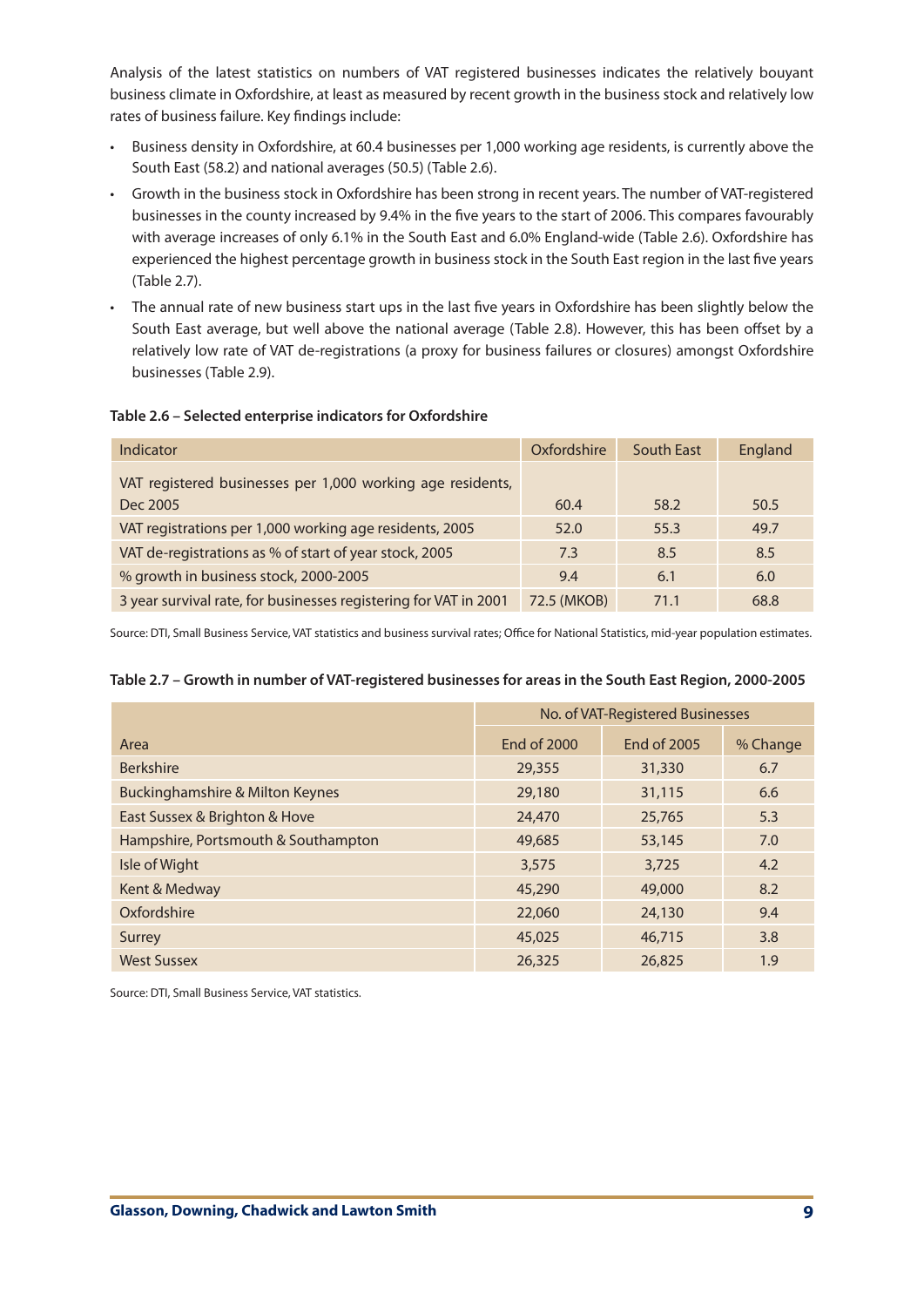#### **Table 2.8 – Annual rate of new VAT registrations, 2000-2005**

| VAT Registrations per 1,000 Working Age Residents:- | Oxfordshire | South East | England |
|-----------------------------------------------------|-------------|------------|---------|
| 2000                                                | 58.5        | 58.9       | 52.2    |
| 2001                                                | 53.5        | 55.4       | 49.0    |
| 2002                                                | 55.7        | 58.0       | 50.8    |
| 2003                                                | 60.1        | 62.0       | 54.5    |
| 2004                                                | 59.4        | 57.9       | 51.7    |
| 2005                                                | 52.0        | 55.3       | 49.7    |

Source: DTI, Small Business Service, VAT statistics; Office for National Statistics, mid-year population estimates.

#### **Table 2.9 – Annual rate of VAT de-registrations, 2000-2005**

| VAT De-Registrations as % of Start of Year Stock:- | Oxfordshire | <b>South East</b> | England |
|----------------------------------------------------|-------------|-------------------|---------|
| 2000                                               | 8.2         | 9.0               | 9.3     |
| 2001                                               | 7.4         | 8.7               | 9.2     |
| 2002                                               | 8.3         | 9.1               | 9.5     |
| 2003                                               | 8.0         | 9.4               | 9.5     |
| 2004                                               | 8.1         | 9.0               | 9.3     |
| 2005                                               | 7.3         | 8.5               | 8.5     |

Source: DTI, Small Business Service, VAT statistics.

#### **Small businesses in the Oxfordshire economy**

Data on the small business population in Oxfordshire has been obtained from Business Link MKOB, using their comprehensive database of Oxfordshire businesses. The data was supplied in November 2006, and is the most up to date information currently available. Business Link supplied the research team with counts of the numbers of small businesses, with breakdowns by local authority district, industry sector, age of business and number of employees. Small businesses are defined as those with fewer than 50 employees.

Key characteristics of Oxfordshire's small business population are summarised in Tables 2.10 to 2.13 and discussed briefly below, drawing on the Business Link data. Further breakdowns of the tables are available at local authority district level, but these are not included here for reasons of space.

- Overall, there are currently just over 25,000 small businesses in Oxfordshire. The vast majority of these (85%, or 21,200) are micro-businesses employing fewer than 10 staff, and just over one fifth (21%, or 5,200) have no employees (Table 2.10).
- Table 2.11 shows the number of small businesses in each of Oxfordshire's local authority districts. Taking into account the (working age) population in each district, small business density is highest in the more rural districts of South Oxfordshire and West Oxfordshire (76 small businesses per 1,000 working age residents), and lowest in Oxford City (46). Vale of White Horse (66) and Cherwell (62) fall between these extremes.
- Table 2.12 provides a breakdown of the county's small businesses by industry sector. Important sectors include the wholesale and retail trade (which accounts for 21% of Oxfordshire's small businesses) and real estate and other business services (which accounts for 24%). This last category includes real estate, computerrelated activities, research and development, and a range of technical and professional business services (e.g. legal, accounting, engineering, design, advertising). Education, health and social services account for 11% of Oxfordshire's small businesses. Just under one in ten (9%) of the county's small businesses are in the manufacturing sector, 7% are in construction-related activities, 7% are in the hotels and catering sector and 4% are in agriculture, forestry and fishing.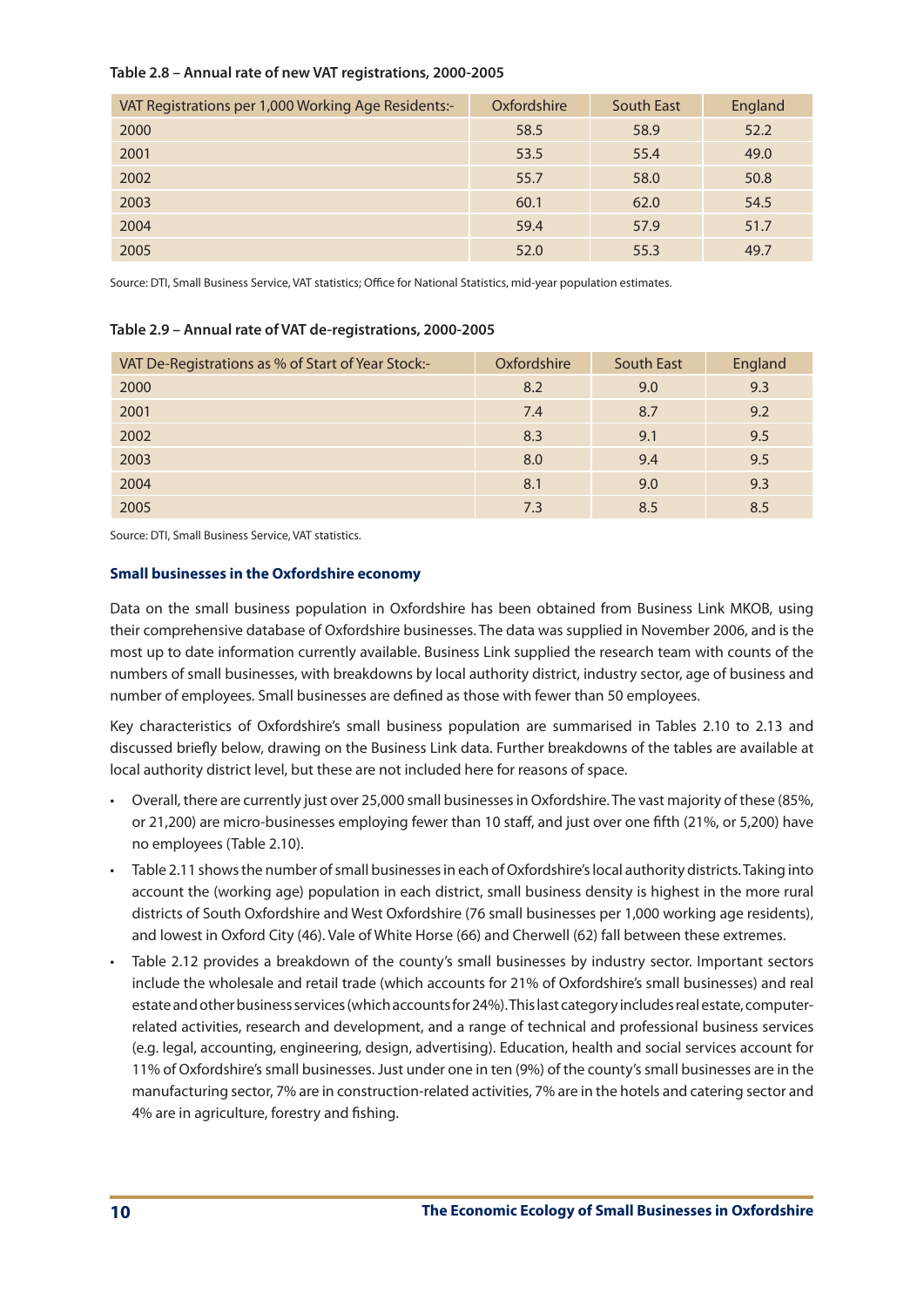• Around 11% of Oxfordshire's small businesses have been formed within the last two years, and one third (33%) have been trading for 5 years or less. However, almost half of the county'ssmall businesses are longer established, with 23% having been trading for 11-20 years old and 26% for over 20 years (Table 2.13). Compared with the UK average for small businesses, Oxfordshire appears to have a higher proportion of businesses which have been trading for over 20 years (26% compared with less than 20% in the UK). As a result, the proportion of new and young small businesses (trading for up to 5 years) is slightly below the UK average.

| <b>Employment Size Band</b>                | No. of Businesses | % of Total |
|--------------------------------------------|-------------------|------------|
| 0 employees                                | 5,222             | 20.8       |
| 1-4 employees                              | 12,391            | 49.3       |
| 5-9 employees                              | 3,633             | 14.5       |
| 10-49 employees                            | 3,889             | 15.5       |
| Not known                                  | 111               | ---        |
| Total: Small Businesses (0-49 employees)   | 25,246            | 100.0      |
| Of which: Micro-Businesses (0-9 employees) | 21,246            | 84.5       |

## **Table 2.10 – Number and size of small businesses in Oxfordshire**

Source: Business Link MKOB, company database as at November 2006.

Note: Small businesses are defined as those with fewer than 50 employees.

## **Table 2.11 – Location of small businesses in Oxfordshire**

| Location                | No. of Businesses | % of Total |
|-------------------------|-------------------|------------|
| Cherwell                | 5,225             | 20.7       |
| <b>Oxford City</b>      | 4,971             | 19.7       |
| South Oxfordshire       | 5,909             | 23.4       |
| Vale of White Horse     | 4,694             | 18.6       |
| <b>West Oxfordshire</b> | 4,447             | 17.6       |
| Total: Oxfordshire      | 25,246            | 100.0      |

Source: Business Link MKOB, company database as at November 2006.

Note: Small businesses are defined as those with fewer than 50 employees.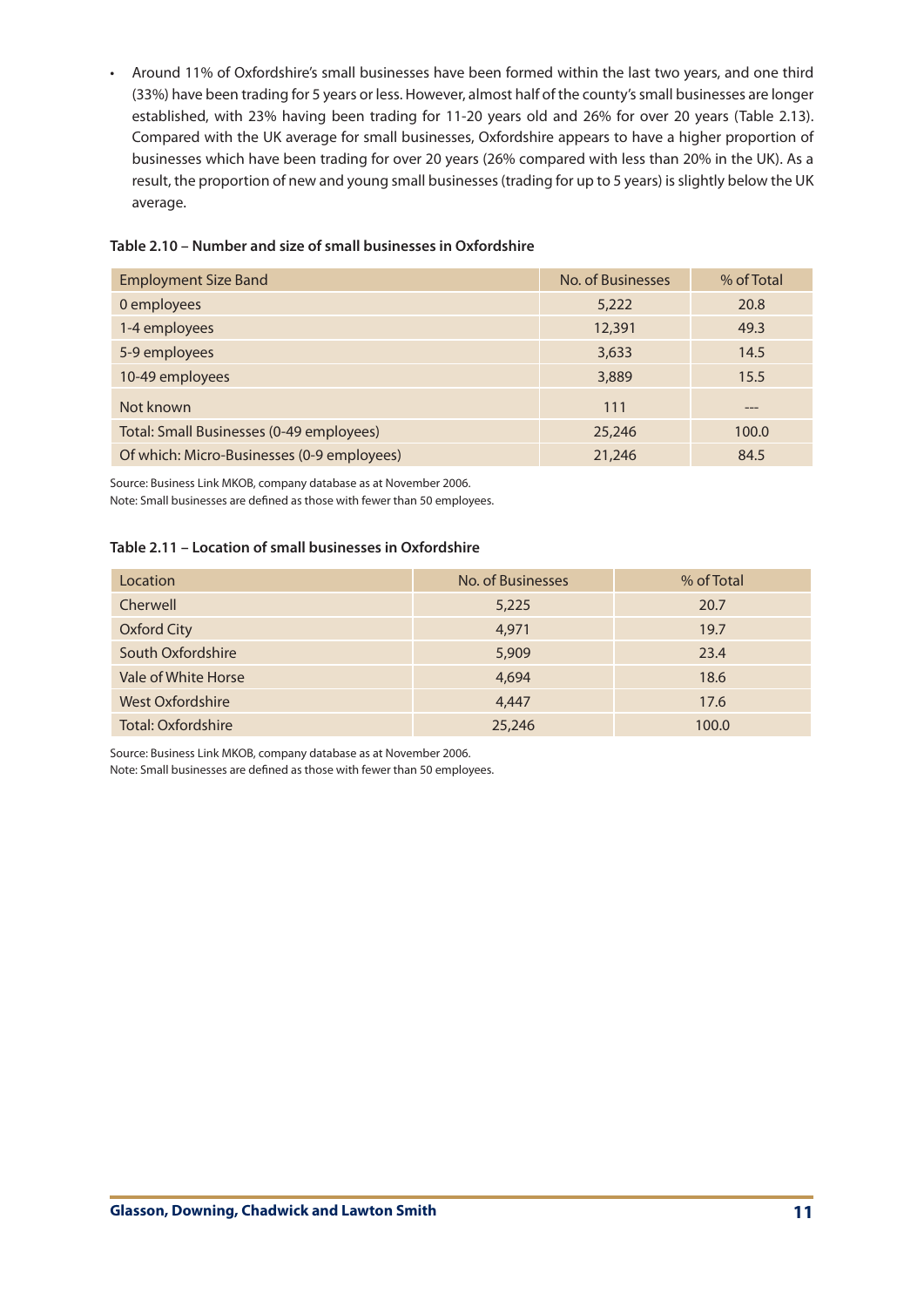| <b>Industry Sector</b>                              | No. of Businesses | % of Total |
|-----------------------------------------------------|-------------------|------------|
| Agriculture, forestry & fishing                     | 1,028             | 4.4        |
| Mining & quarrying; electricity, gas & water supply | 55                | 0.2        |
| Manufacturing                                       | 2,064             | 8.9        |
| of which: publishing & printing                     | 449               | 1.9        |
| Construction                                        | 1,712             | 7.4        |
| Wholesale & retail trade                            | 4,751             | 20.5       |
| of which: motor trade                               | 866               | 3.7        |
| of which: wholesale trade                           | 851               | 3.7        |
| of which: retail trade                              | 3,034             | 13.1       |
| Hotels & restaurants                                | 1,708             | 7.4        |
| Transport, storage & communications                 | 745               | 3.2        |
| <b>Financial services</b>                           | 446               | 1.9        |
| Real estate & other business activities             | 5,625             | 24.3       |
| of which: real estate activities                    | 496               | 2.1        |
| of which: renting of machinery, equipment, etc      | 205               | 0.9        |
| of which: computer & related activities             | 995               | 4.3        |
| of which: research & development                    | 165               | 0.7        |
| of which: other business activities                 | 3,764             | 16.2       |
| Public administration & defence                     | 218               | 0.9        |
| Education                                           | 1,123             | 4.8        |
| Health & social work                                | 1,421             | 6.1        |
| Other services                                      | 2,274             | 9.8        |
| Not known                                           | 2,076             |            |
| <b>Total</b>                                        | 25,246            | 100.0      |

#### **Table 2.12 – Industry sector breakdown of small businesses in Oxfordshire**

Source: Business Link MKOB, company database as at November 2006.

Note: Small businesses are defined as those with fewer than 50 employees.

## **Table 2.13 – Age of small businesses in Oxfordshire**

| <b>Years Since Business Started Trading</b> | No. of Businesses | % of Total |
|---------------------------------------------|-------------------|------------|
| Less than 1 year                            | 354               | 3.7        |
| 1-2 years                                   | 667               | 7.1        |
| 3-5 years                                   | 2,068             | 21.9       |
| 6-10 years                                  | 1,776             | 18.8       |
| 11-20 years                                 | 2,138             | 22.6       |
| Over 20 years                               | 2,443             | 25.9       |
| Not known                                   | 15,800            | ---        |
| <b>Total</b>                                | 25,246            | 100.0      |

Source: Business Link MKOB, company database as at November 2006.

Note: Small businesses are defined as those with fewer than 50 employees.

According to the latest economic assessment for Oxfordshire by the MKOB Learning and Skills Council (MKOB LSC, 2006), the evidence suggests that small businesses are the real engine for growth within Oxfordshire. However the smallest businesses do tend to be the ones which are most at risk – on average, only half of all new businesses are still trading after four years. Part of the problem that they face is an inability – even if the willingness is there – to free up their staff to undertake training. This needs to be addressed in order to achieve the twin goals of improving business survival rates and increasing the skills base within the economy.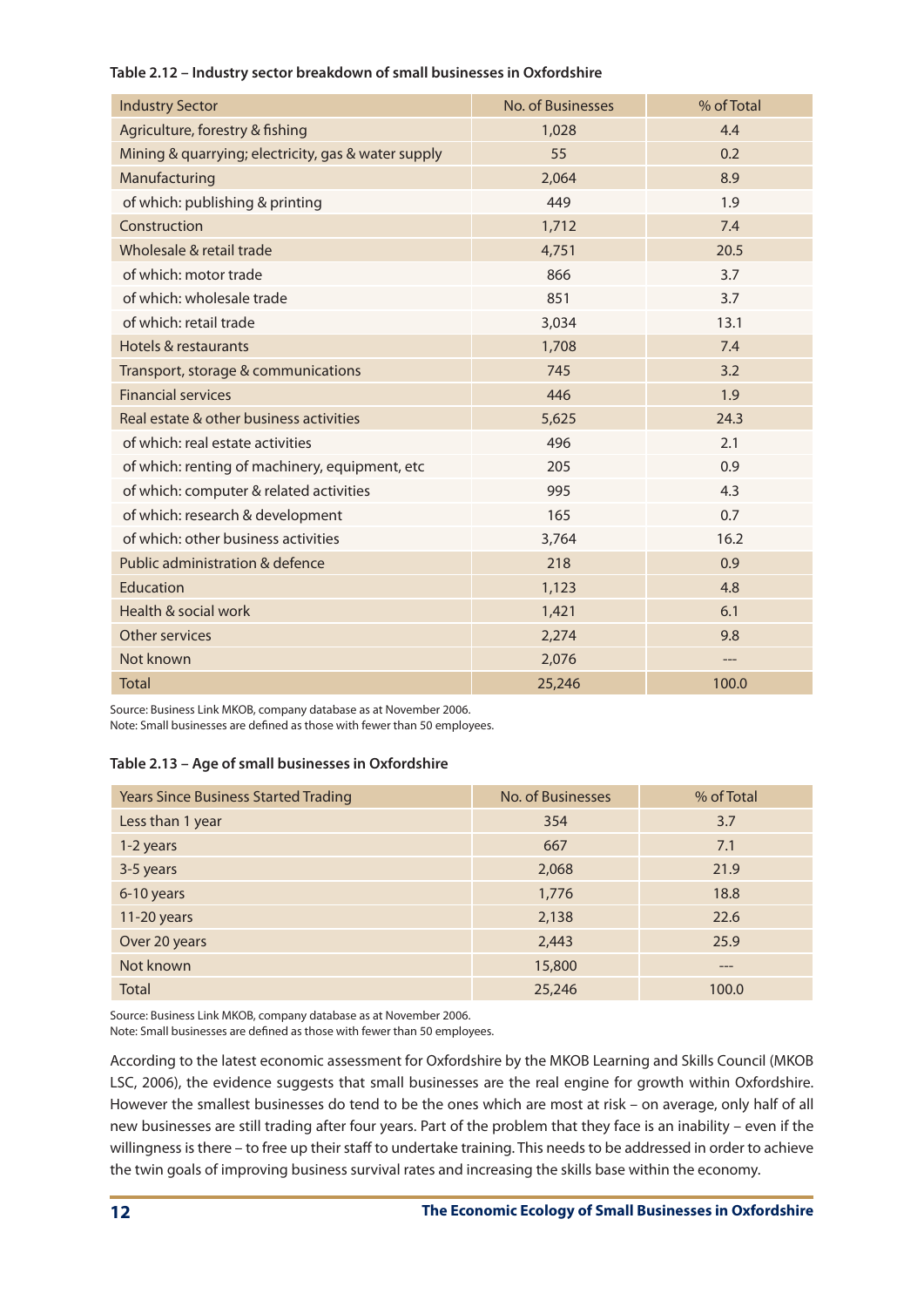# **CHAPTER 3: OXFORDSHIRE SMALL BUSINESSES: SURVEY RESPONSE**

# **3.1 Introduction**

# **Scope of the questionnaire survey**

This section discusses the results of the questionnaire survey of Oxfordshire small businesses undertaken by the research team. In accordance with the study objectives, and in the context of the dimensions of sustainable development, the focus of the survey was on business profile, business to business linkages, involvement in the wider community and environment, and key issues confronting small businesses. As such, the survey questionnaire was structured into five sections covering:

- Section  $A -$  Characteristics of the Business including legal form, age of business, industry sector, employment size, recent and future employment change, and growth intentions. This section also looks at the number of home-based businesses, and examines some of the characteristics of business owners, including gender. These issues are discussed in Section 3.2 below.
- Section  $B -$  Business Linkages and Support including the importance of local customers and suppliers, membership of business organisations, sources of business support, and perceived gaps in existing business support services in Oxfordshire. See Section 3.3.
- Section  $C$  Community Involvement including the use by small businesses of local facilities (such as shops, banks and post offices), and other types of support provided by Oxfordshire's small businesses to their local communities. See Section 3.4.
- • Section D Environmental Concerns including the measures being taken by small businesses to improve their environmental impact through actions such as energy efficiency, water savings and waste recycling, and obstacles to further action in this area. See Section 3.5.
- Section E Key Issues Affecting Small Businesses including the main issues that currently act as obstacles to business success and growth. More specific questions were also included on skill shortages, transportrelated issues, affordable housing and the impact of the planning system on businesses. See Section 3.6.

# **The survey response**

A total of 2,020 questionnaires were distributed to a random sample of small businesses in Oxfordshire. The sample was drawn from Business Link MKOB's database of around 25,000 Oxfordshire small businesses, defined as businesses with fewer than 50 employees. A total of 318 useable responses were received, giving a response rate of 16%.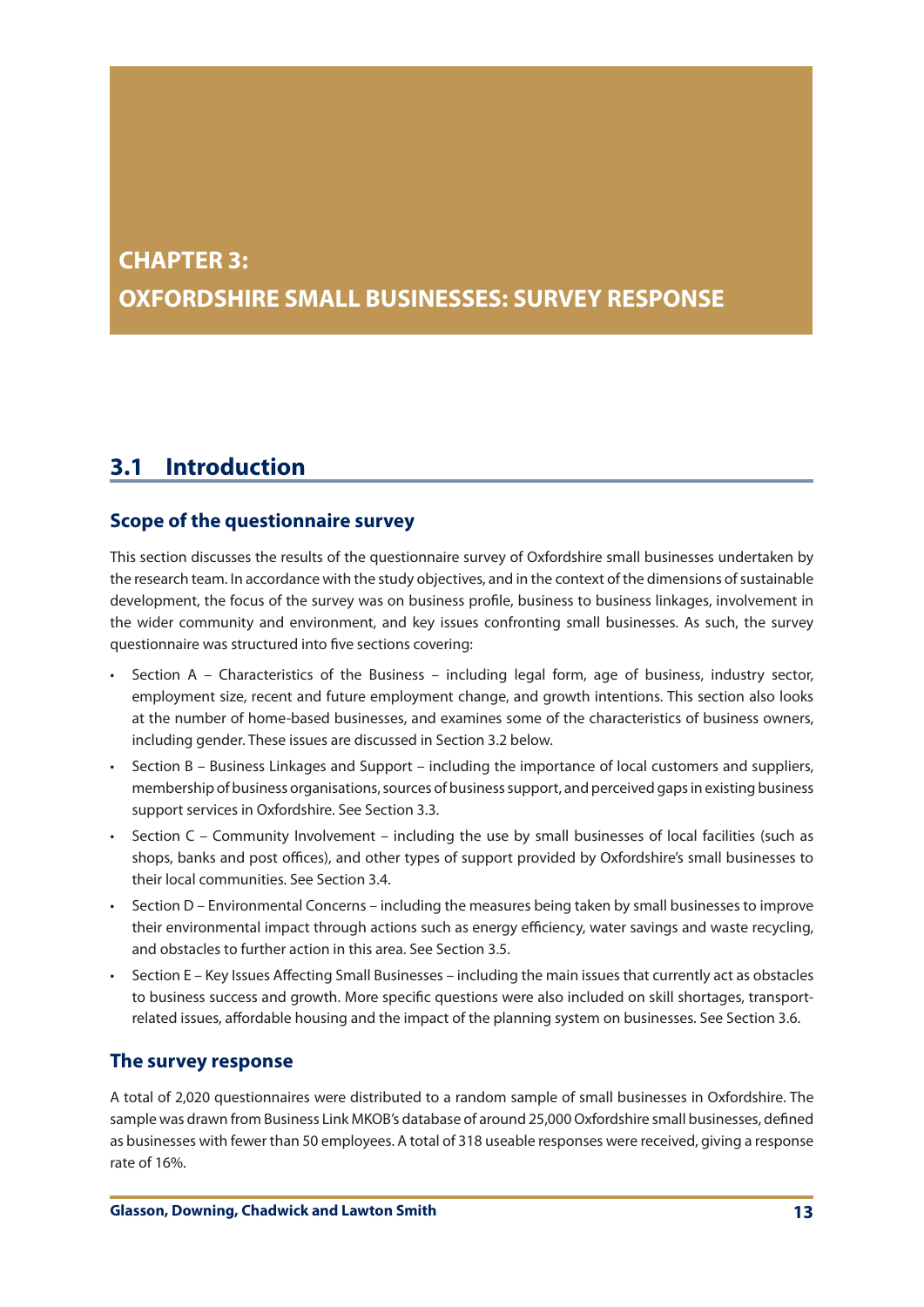The representativeness of the survey respondents has been checked by comparing their characteristics with those of the overall Oxfordshire small business population. These comparisons are shown in Table 3.1. Overall, the sample response is broadly representative of the population, but there are some detailed differences which should be borne in mind when interpreting the survey results.

- By location there are more responses from businesses in South Oxfordshire and West Oxfordshire than in the total population, and fewer from Cherwell and Oxford City. The proportion of rural and urban businesses in the sample is similar to that in the total population of businesses in Oxfordshire.
- • By age of business compared with the population, there are fewer new or recently established businesses in the sample (up to 5 years old), and more longer established businesses (over 10 years old).
- By employment size compared with the population, the sample has fewer micro-businesses, particularly in the 1-4 employee size band. The proportion of businesses with no employees is similar to that in the overall population.
- By industry sector compared with the population, the sample has an over-representation of businesses in agriculture, manufacturing and real estate and other business activities; there is a slight under-representation of businesses in the wholesale and retail trade, and in education, health and social work.

None of these differences between sample and population are considered to be significant overall, and the survey results are therefore presented here without weighting.

# **Comparing and interpreting the results**

Where possible, survey responses have been compared with those from the latest FSB Barriers to Growth survey 2006 (FSB, 2006). Comparisons have also been made with the 2005 Annual Small Business Survey undertaken by the DTI's Small Business Service (IES, 2006). Both of these surveys were undertaken in late 2005, some 12 months before the current survey. This means that some of the findings, particularly those relating to recent employment change and business growth prospects, are not strictly comparable. The FSB survey provides results at UK-wide level, as well as a number of regional breakdowns; the SBS survey also provides results at UK level. We have used these UK-wide results as the basis for comparison with the results from our Oxfordshire survey.

The small business population is not homogeneous, and different types of small business face different issues and constraints. In looking at the survey responses, it is therefore useful to compare the responses from different types of small business. We therefore include some disaggregation of results by business type (see Section 3.7). This includes analysis of the responses by:

- • Employment size businesses with no employees; micro-businesses (1-9 employees); and other small businesses (10-49 employees);
- • Age of business businesses up to 5 years old; 6-10 years; and over 10 years old;
- Location of business by local authority district; rural and urban businesses.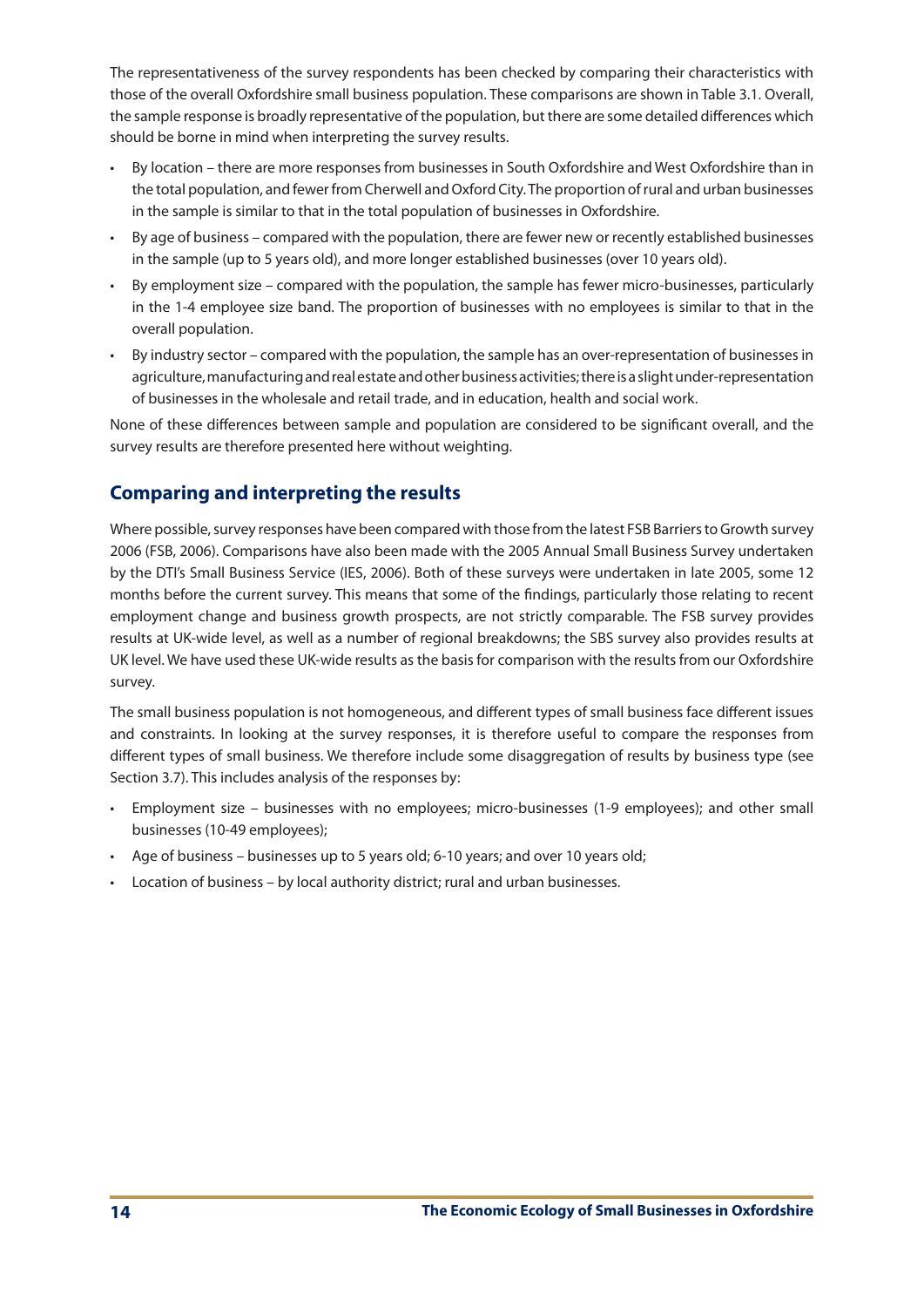| <b>Business Characteristic</b>                     | Sample Response | Population    |
|----------------------------------------------------|-----------------|---------------|
|                                                    | $\frac{0}{6}$   | $\frac{0}{0}$ |
| Location:-                                         |                 |               |
| Cherwell                                           | 16.7            | 20.7          |
| <b>Oxford City</b>                                 | 15.8            | 19.7          |
| South Oxfordshire                                  | 25.7            | 23.4          |
| Vale of White Horse                                | 18.0            | 18.6          |
| <b>West Oxfordshire</b>                            | 23.8            | 17.6          |
| Rural                                              | 53.2            | 55.0          |
| Urban                                              | 46.8            | 45.0          |
| Age of Business:-                                  |                 |               |
| Less than 1 year                                   | 1.9             | 3.7           |
| 1-2 years                                          | 2.8             | 7.1           |
| 3-5 years                                          | 13.2            | 21.9          |
| 6-10 years                                         | 19.5            | 18.8          |
| 11-20 years                                        | 27.0            | 22.6          |
| Over 20 years                                      | 35.5            | 25.9          |
| Number of Employees:-                              |                 |               |
| <b>None</b>                                        | 18.9            | 20.8          |
| $1 - 4$                                            | 32.4            | 49.3          |
| $5-9$                                              | 20.1            | 14.5          |
| $10-49$                                            | 24.8            | 15.5          |
| $50+$                                              | 3.8             | 0.0           |
| <b>Industry Sector:-</b>                           |                 |               |
| Agriculture, forestry & fishing                    | 8.2             | 4.4           |
| Mining, quarrying, electricity, gas & water supply | 0.0             | 0.2           |
| Manufacturing                                      | 12.9            | 8.9           |
| Construction                                       | 6.9             | 7.4           |
| Wholesale & retail trade                           | 16.7            | 20.5          |
| <b>Hotels &amp; restaurants</b>                    | 7.2             | 7.4           |
| Transport, storage & communications                | 2.5             | 3.2           |
| <b>Financial services</b>                          | 1.6             | 1.9           |
| Real estate & other business activities            | 29.2            | 24.3          |
| Public administration & defence                    | 0.0             | 0.9           |
| Education, health & social work                    | 7.5             | 10.9          |
| Other services                                     | 7.2             | 9.8           |

# **Table 3.1 – Representativeness of the survey respondents**

There are insufficient responses to allow a meaningful breakdown of results by industry sector.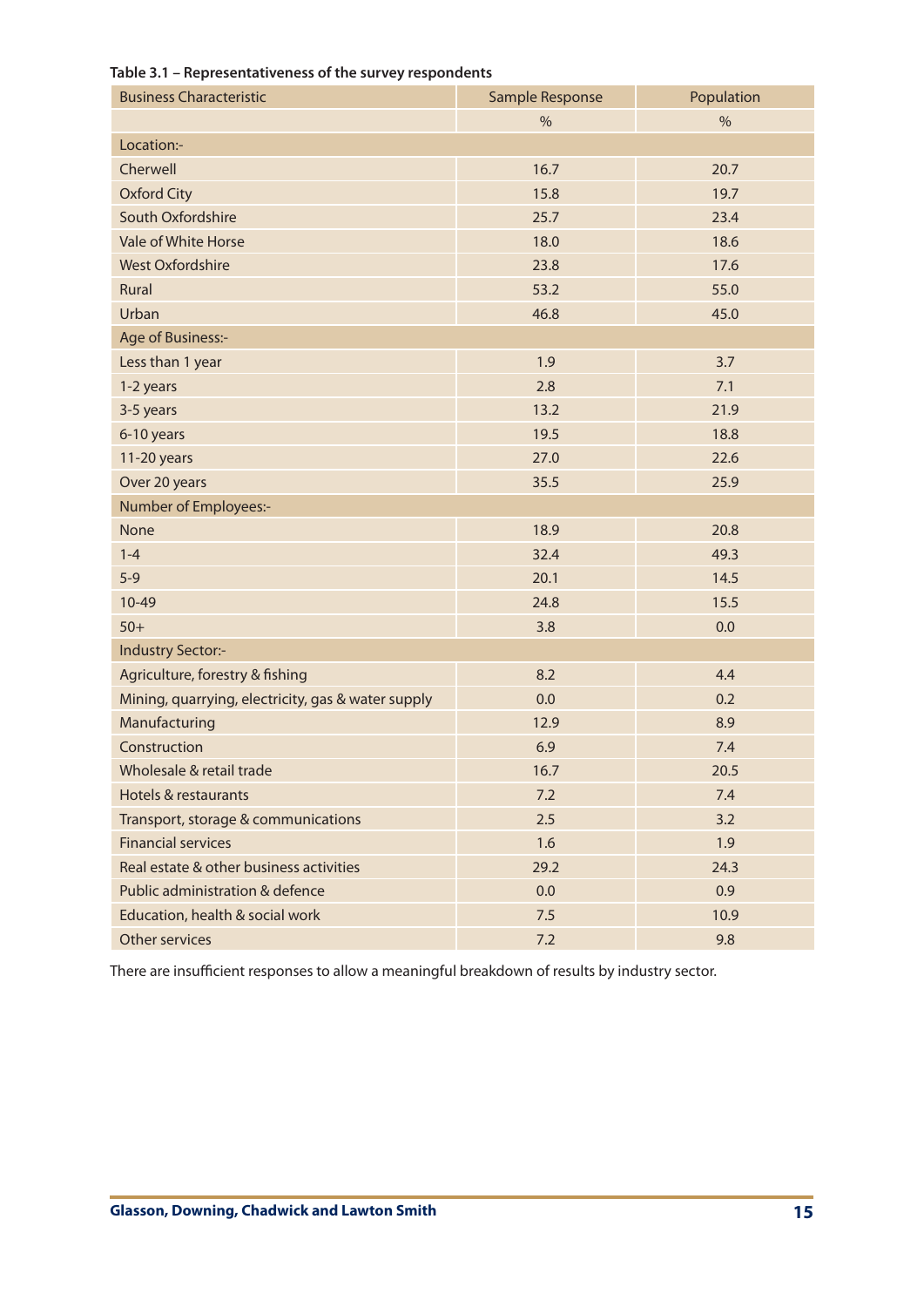# **3.2 Characteristics of small businesses**

This section looks at some of the key characteristics of Oxfordshire's small businesses, drawing on the survey responses. Topics covered include type of business ownership, numbers of home-based and family businesses, recent and future employment change, and business growth intentions. The section also examines some of the characteristics of business owners (e.g. gender). This part of the questionnaire included questions on the age of the business, industry sector and number of employees. Data on these issues has already been discussed in Section 2.2; these topics are therefore not covered here.

# **Business types and ownership**

Key findings in relation to types of small business are highlighted below.

- The mix of legal forms of business amongst respondents is very similar to that found amongst small businesses at national level (based on the FSB Barriers to Growth 2006 survey). 29% of respondent businesses are sole traders, 20% are partnerships and 46% are limited companies (see Table 3.2).
- • Just over one third of respondents (35%) are home-based businesses. This appears to be similar to the UK average for small businesses (33%), as revealed in the FSB Barriers to Growth 2006 survey (Table 3.3).
- • Almost two thirds (65%) of respondent businesses are family-owned. This is again typical of the UK small business population – according to the latest SBS annual survey of small businesses, 65% of the UK's small businesses are family-owned (Table 3.3).
- The survey results show that 17% of respondent businesses are female-led, i.e. businesses in which more than 50% of owners/directors/partners are female. This proportion is similar to that found in small businesses nationally – the 2006 Barriers to Growth survey found that 14% of small businesses were female-led, and the 2005 SBS annual survey of small businesses also found that 17% were female-led (although the figure for small businesses with employees was somewhat lower, at only 12%) (Tables 3.3 & 3.4).

# **Recent employment changes and future prospects**

Looking at recent changes in numbers of staff employed, just over one fifth (21%) of respondents had increased the numbers employed during the last 12 months. However, a sizeable minority (16%) had experienced a reduction in staffing numbers. Most respondents (63%) had seen no change in employment levels. These changes are broadly similar to those reported at national level in the latest SBS annual survey of small businesses, which was undertaken in late 2005 (see Table 3.5).

| <b>Legal Form of Business</b>        | <b>Oxfordshire Sample</b> | <b>UK Average</b> |
|--------------------------------------|---------------------------|-------------------|
|                                      | $\frac{0}{0}$             | $\frac{0}{0}$     |
| <b>Limited Company</b>               | 46.2                      | 48.5              |
| Partnership                          | 19.5                      | 17.4              |
| <b>Limited Liability Partnership</b> | 1.3                       | 0.8               |
| Sole Trader                          | 28.9                      | 32.8              |
| <b>Franchised Operation</b>          | 0.0                       | 0.5               |
| Other                                | 4.1                       | 0.0               |
| <b>Total</b>                         | 100.0                     | 100.0             |

## **Table 3.2 – Legal form of small businesses in Oxfordshire**

Note: UK figures are derived from the FSB Barriers to Growth 2006 survey.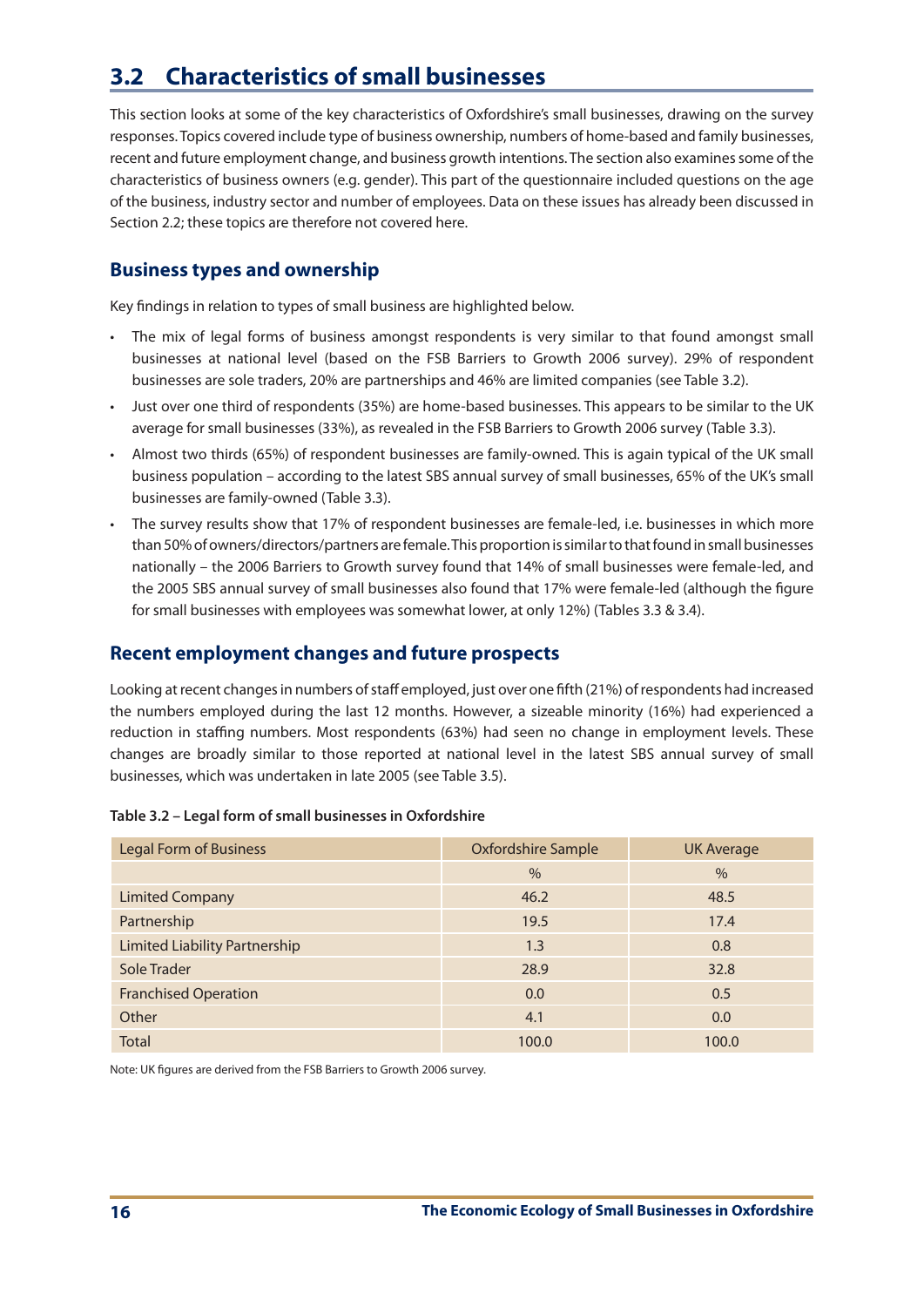## **Table 3.3 – Selected characteristics of Oxfordshire's small businesses**

| <b>Business Characteristic</b>               | <b>Oxfordshire Sample</b> | UK Average      |
|----------------------------------------------|---------------------------|-----------------|
|                                              | $\frac{0}{0}$             | $\%$            |
| % of small businesses which are home-based   | 35                        | $33**$          |
| % of small businesses which are family-owned | 65                        | N/A             |
| % of small businesses which are female-led   |                           | $14*** - 17***$ |

\*\* FSB Barriers to Growth 2006, UK-level results.

\*\*\*\* SBS annual small business survey 2005, UK-level results.

#### **Table 3.4 – Gender of small business owners in Oxfordshire**

| <b>Ownership of Business</b> | <b>Oxfordshire Sample</b> | <b>UK Average</b> |
|------------------------------|---------------------------|-------------------|
|                              | $\%$                      | $\frac{0}{0}$     |
| Male 100%                    | 40.0                      | 41.1              |
| Male majority (51-99%)       | 16.7                      | 11.9              |
| Equal male/female            | 26.2                      | 32.9              |
| Female 100%                  | 11.5                      | 11.5              |
| Female majority (51-99%)     | 5.6                       | 2.6               |
| <b>Total</b>                 | 100.0                     | 100.0             |

Note: UK figures are derived from the FSB Barriers to Growth 2006 survey.

## **Table 3.5 – Employment change in Oxfordshire's small businesses in the last 12 months (to November 2006)**

| Number Employed 12 Months Ago | Oxfordshire Sample | UK Average |
|-------------------------------|--------------------|------------|
|                               | $\%$               | $\%$       |
| More than currently           | 15.6               | 12         |
| Fewer than currently          | 21.5               | 19         |
| The same as currently         | 62.9               | 69         |
| <b>Total</b>                  | 100.0              | LOO        |

Note: UK figures are derived from the 2005 SBS annual survey of small businesses (UK results are for businesses with employees only).

Business optimism about future employment growth appears to be relatively low, at least for the next 12 months. Less than a quarter (24%) of respondents expected to be employing more staff in 12 months time, and 69% expected no change. However, only 2% of businesses were expecting a reduction in staffing levels during the next 12 months. Comparisons with national data are contradictory – compared with the latest FSB Barriers to Growth survey, fewer businesses are expecting employment growth; but the opposite applies when compared with the rather pessimistic results from the 2005 SBS annual survey of small businesses (see Table 3.6).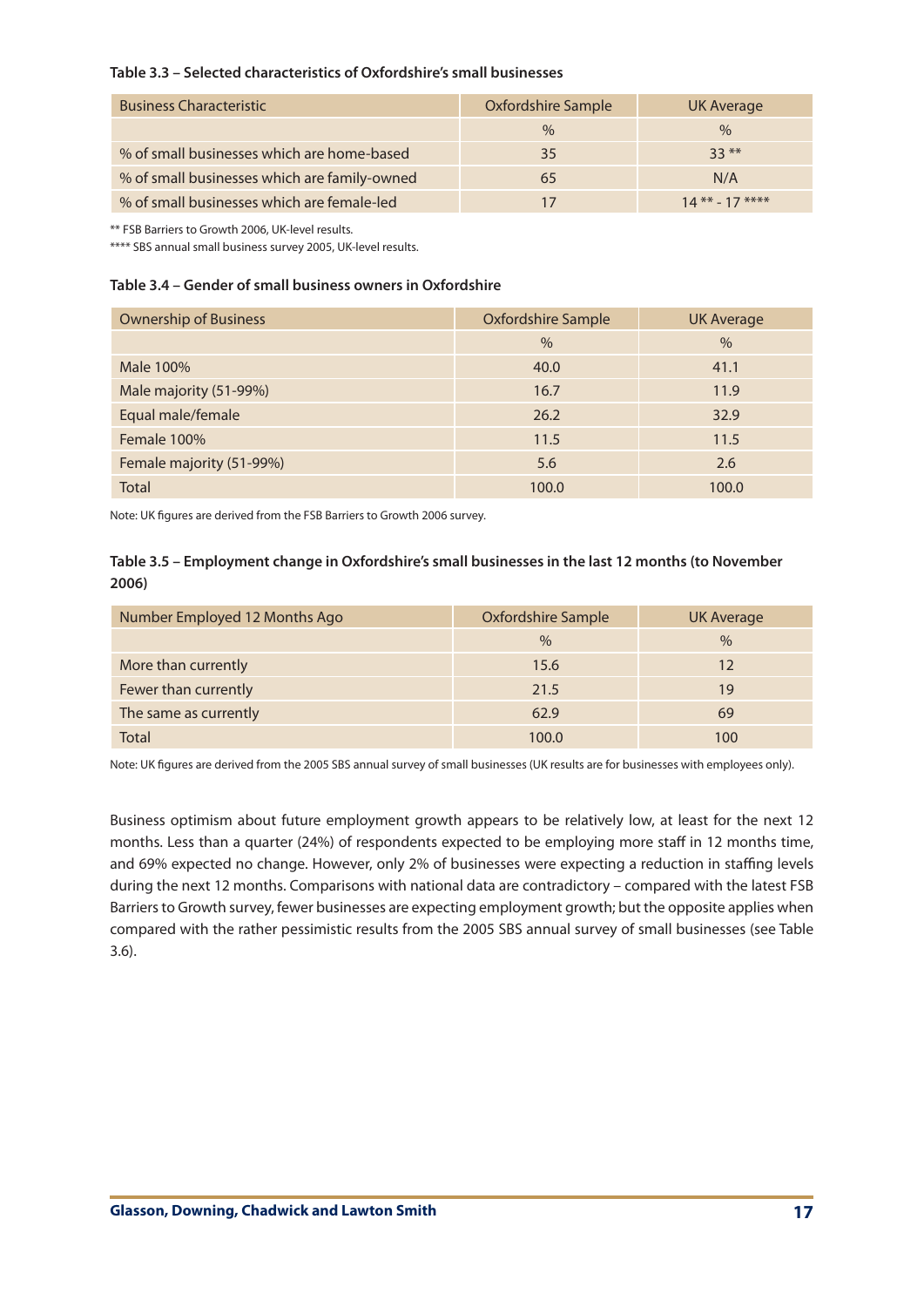**Table 3.6 – Anticipated employment change in Oxfordshire's small businesses in the next 12 months (from November 2006)**

| Number Expected to be Employed 12<br><b>Months From Now</b> | <b>Oxfordshire Sample</b> | <b>UK Average</b><br>(FSB 2006) | <b>UK Average</b><br>(SBS 2005) |
|-------------------------------------------------------------|---------------------------|---------------------------------|---------------------------------|
|                                                             |                           |                                 |                                 |
|                                                             | $\%$                      | $\frac{0}{0}$                   | $\%$                            |
| More than currently                                         | 23.7                      | 40.1                            | 16                              |
| Fewer than currently                                        | 2.3                       | 8.1                             | 19                              |
| About the same                                              | 68.5                      | 51.8                            | 64                              |
| Don't know/uncertain                                        | 5.5                       | 0.0                             |                                 |
| <b>Total</b>                                                | 100.0                     | 100.0                           | 100                             |

Note: SBS figures are for businesses with employees.

# **Growth expectations**

Despite these relatively pessimistic forecasts of employment growth, over three quarters(76%) of respondents are aiming to grow their business during the next two to three years. Businesses hope to achieve this growth mainly through increased turnover with their existing product and market mix, but a minority of respondents also plan to introduce new products or services (28%) or to move into new markets (17%) (Table 3.7). Other means of growth include expansion or relocation of premises, licensing, partnerships and business acquisition.

| Is Owner Aiming to Grow the Business               |                    |            |
|----------------------------------------------------|--------------------|------------|
| in Next 2-3 Years?                                 | No. of Respondents | % of Total |
| <b>Yes</b>                                         | 234                | 76         |
| <b>No</b>                                          | 75                 | 24         |
| No answer                                          | 9                  | ---        |
| Total                                              | 318                | 100        |
| <b>Means of Growing Business</b>                   | No. of Respondents | % of Total |
| Move into new markets                              | 55                 | 17         |
| Introduce new products or services                 | 88                 | 28         |
| Increase turnover with existing product/market mix | 181                | 57         |
| Something else                                     | 15                 | 5          |

These results can be compared with national level data from the SBS annual survey of small businesses undertaken in late 2005. This found that only 44% of small businesses were aiming to grow over the next 2-3 years, although the figure for businesses with employees was higher, at 56%. The growth aspirations of Oxfordshire's small businesses therefore appear to be relatively high, although it should be noted that the SBS survey was carried out about 12 months before our survey.

# **Other issues**

Of those businesses with employees, almost three quarters (72%) claimed that at least 50% of their staff live within 5 miles of their business premises. For almost half (45%) of businesses, at least 90% of staff live within 5 miles, and in 36% of businesses, all staff live within 5 miles.

Only just over one fifth (22%) of respondents stated that their business serves the tourism or leisure market.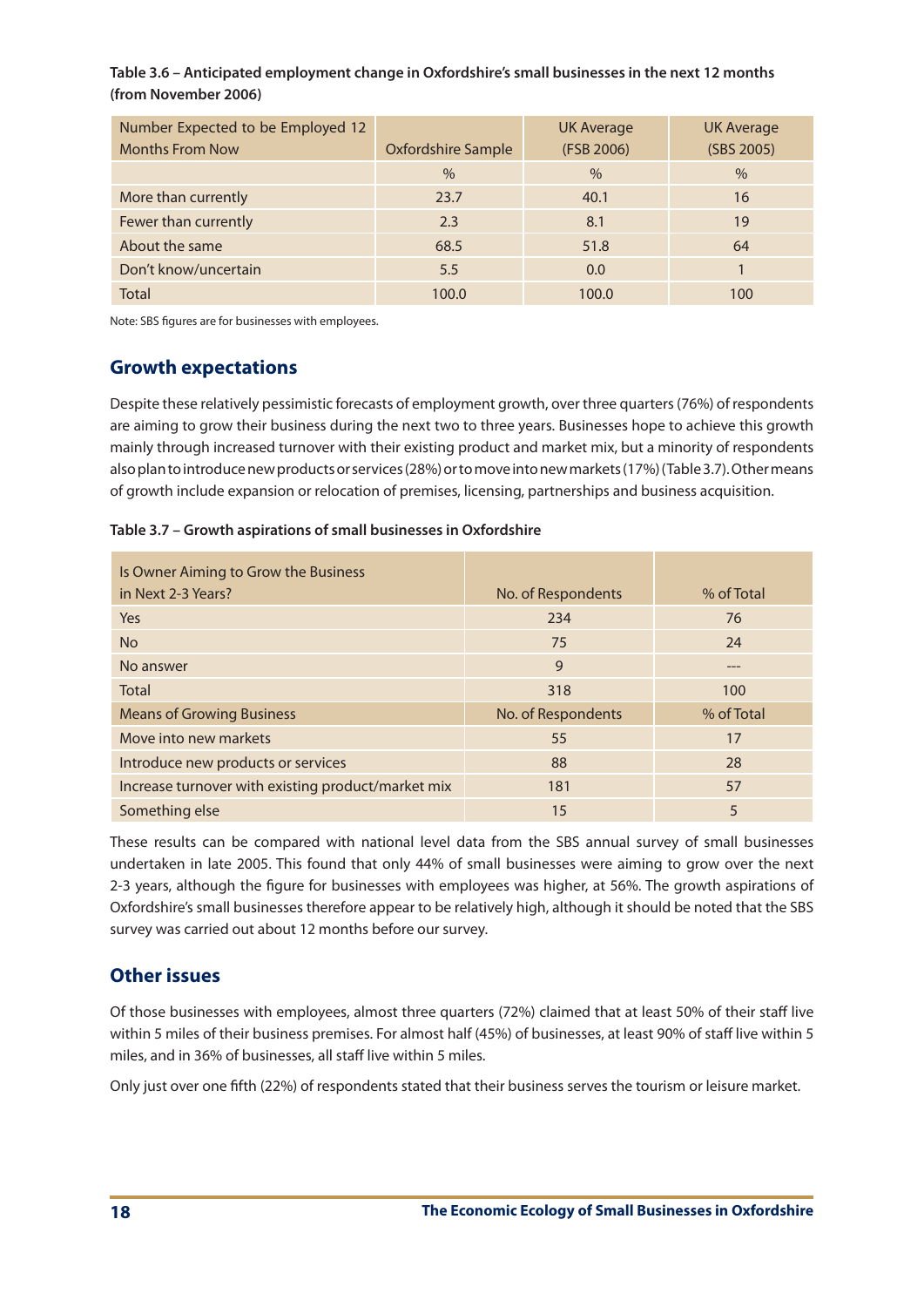# **3.3 Business linkages and support**

# **Importance of local customers and suppliers**

Around half of the survey respondents derive more than 50% of their annual turnover from customers or clients in their local area (defined as Oxfordshire). However, a sizeable minority of businesses (40%) derive only a quarter or less of their turnover from within Oxfordshire, and 15% claim to have no sales within the county (Table 3.8). Overall, these results are broadly comparable with those found at national level, as revealed in the 2006 FSB Barriersto Growth survey. However, the FSB survey did find slightly higher proportions of businesses with mainly local customers (53% versus 49% in our survey), and fewer businesses claiming no customers in their local area (7% versus 15%).

| Table 3.8 – Importance of local (Oxfordshire-based) customers in the annual sales of Oxfordshire's small |
|----------------------------------------------------------------------------------------------------------|
| <b>businesses</b>                                                                                        |

| % of Annual Sales to Customers in Oxfordshire (or |                           |                   |
|---------------------------------------------------|---------------------------|-------------------|
| Local Area)                                       | <b>Oxfordshire Sample</b> | <b>UK Average</b> |
|                                                   | $\%$                      | $\%$              |
| <b>None</b>                                       | 15                        | 7                 |
| $1 - 25%$                                         | 25                        | 26                |
| 26-50%                                            | 11                        | 13                |
| 51-75%                                            | 19                        | 20                |
| 76-100%                                           | 30                        | 33                |
| <b>Total</b>                                      | 100                       | 100               |

Note: UK figures are derived from the FSB Barriers to Growth 2006 survey.

Oxfordshire-based suppliers are used by 81% of respondent businesses. For just over one third (34%) of respondents, over 50% of their expenditure with suppliers is placed with Oxfordshire-based businesses; for 18% of businesses, this proportion rises to over 75%. However, for just over half of respondents, businesses in Oxfordshire account for 25% or less of total spending with suppliers (Table 3.9).

# **Business organisations and networks**

Almost half (45%) of the survey respondents are not currently members of any business organisation or support network. Just over a quarter (26%) are members of trade associations, 18% are FSB members and 9% are members of the local Chamber of Commerce (see Table 3.10). Businesses derive a range of benefitsthrough their involvement in these organisations. In addition to general business support and advice (mentioned by 53% of respondents), benefits cited include gaining access to new knowledge (41%), exchanging information (35%), development of contacts (32%) and help in business and sales promotion (20%).

| % of Spending with Suppliers in Oxfordshire | No. of Respondents | % of Total |
|---------------------------------------------|--------------------|------------|
| <b>None</b>                                 | 57                 | 19         |
| $1 - 25%$                                   | 97                 | 32         |
| 26-50%                                      | 47                 | 15         |
| $51 - 75%$                                  | 50                 | 16         |
| 76-100%                                     | 56                 | 18         |
| No answer/not clear                         | 11                 | $---$      |
| <b>Total</b>                                | 318                | 100        |

**Table 3.9 – Importance of local (Oxfordshire-based) suppliers to Oxfordshire's small businesses**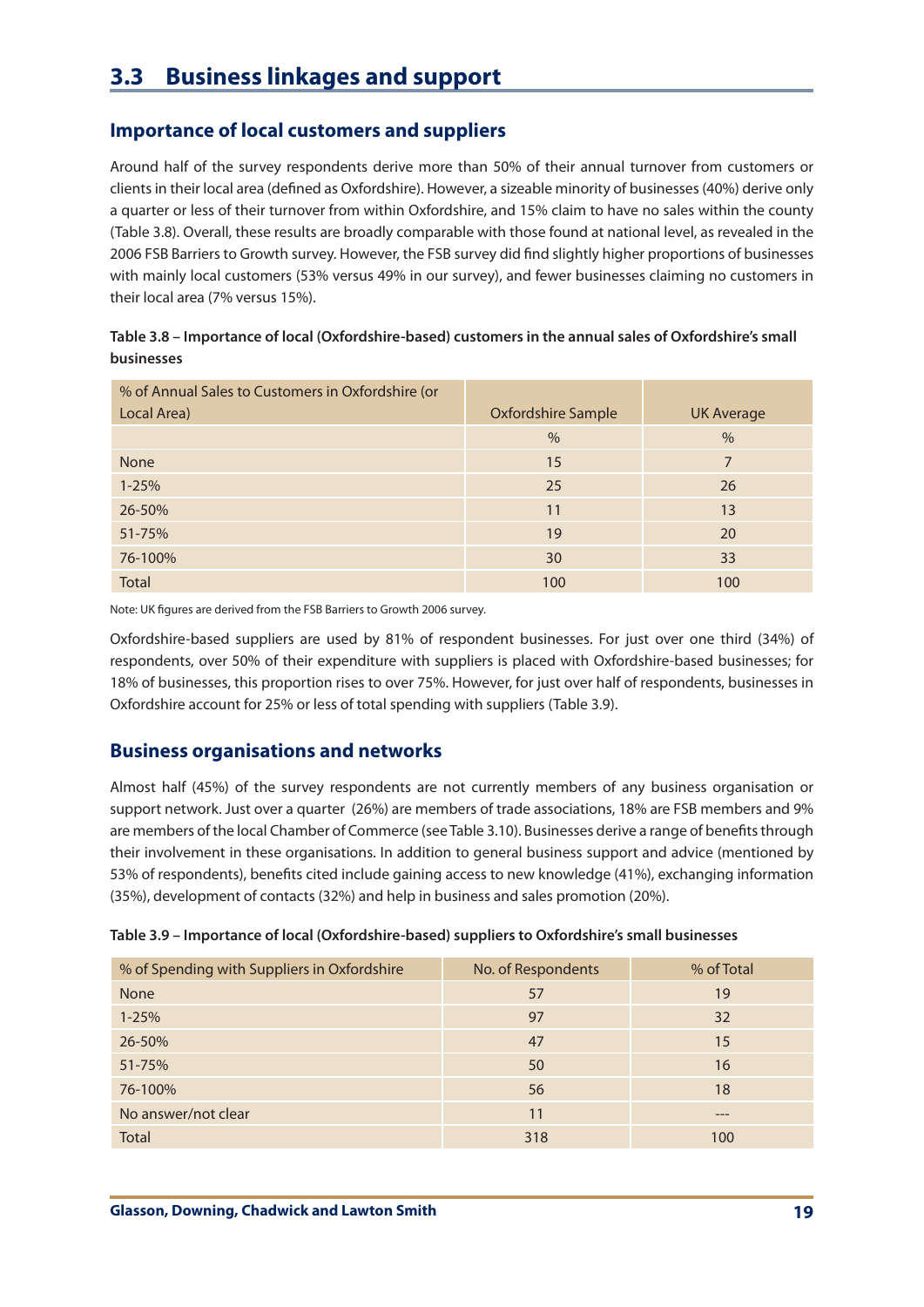## **Table 3.10 – Membership of business organisations or support networks amongst Oxfordshire's small businesses**

|                                       | No. of Respondents |            |
|---------------------------------------|--------------------|------------|
| Organisation/Network                  | who are Members    | % of Total |
| <b>CBI</b>                            | $\Omega$           | $\Omega$   |
| <b>Federation of Small Businesses</b> | 56                 | 18         |
| <b>Trade Association</b>              | 82                 | 26         |
| <b>Chamber of Commerce</b>            | 30                 | 9          |
| Local business network                | 19                 | 6          |
| Other                                 | 37                 | 12         |
| Not involved/none ticked              | 142                | 45         |
| <b>Total</b>                          | 318                | ---        |

Other more specific benefits identified by respondents include:

- legal support and advice (e.g. re health & safety, employment legislation);
- insurance;
- buying power;
- support for exporting and overseas business development;
- lobbying/representations to government;
- availability of funding/grants;
- accreditation (e.g. use of logos); and
- discounts (e.g. to exhibit at trade shows).

# **Business advice and support services**

Most small businesses (85%) have used some form of business advice or support during the last 12 months. The most commonly used sources of advice are banks(used by 43% of respondents) and solicitors, accountants and commercial business consultants (used by 49% of respondents). Customers or suppliers (28%), other small business owners (26%) and friends or family (26%) are also important sources of business advice. Formal business organisations and public sector business support are used by fewer respondents. Of these sources, Business Link services are the most frequently cited (used by 24% of respondents in the last 12 months), followed by trade associations (18%) and local government (14%) (Table 3.11).

Just over half (52%) of respondents are satisfied with the existing level of business support available for small firms in Oxfordshire. However, 26% feel that there are gaps in the existing support available (see Tables 3.12 & 3.13). The areas in which additional support or advice are felt to be needed are, in descending order of importance:

- Keeping up to date with legislation and regulations (mentioned by 54% of those identifying gaps in business support);
- Marketing of the business (mentioned by 43%);
- • Environmental issues (40%);
- • Help in finding new premises (27%);
- Securing finance for the business (25%); and
- Keeping up with new technology (25%).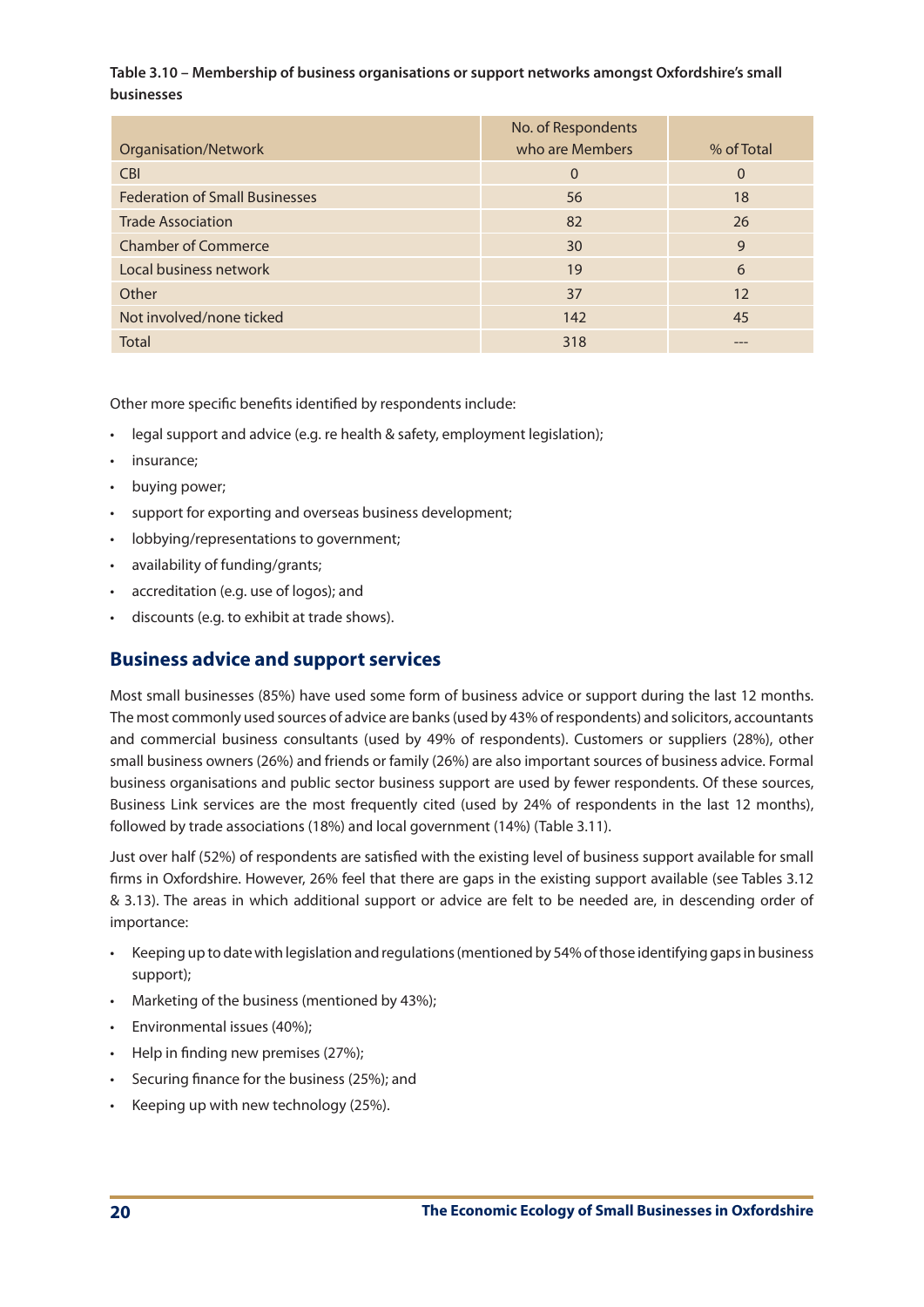## **Table 3.11 – Sources of business advice and support used in the last 12 months by Oxfordshire's small businesses**

| Source of Advice/Support                              | <b>Oxfordshire Sample</b> | <b>UK Average</b> |
|-------------------------------------------------------|---------------------------|-------------------|
|                                                       | $\frac{0}{0}$             | $\%$              |
| National business organisations                       |                           |                   |
| (e.g. CBI, FSB)                                       | 7.2                       | N/A               |
| Central government                                    | 9.4                       | 1.1               |
| SEEDA/RDA                                             | 2.5                       | 1.1               |
| <b>Business Link</b>                                  | 23.6                      | N/A               |
| <b>Oxfordshire Business Enterprises</b>               | 1.6                       | N/A               |
| <b>Chamber of Commerce</b>                            | 5.7                       | N/A               |
| <b>County Council, district councils</b>              | 13.8                      | 1.0               |
| Oxfordshire Sustainable Business Partnership          | 0.0                       | N/A               |
| <b>Trade association</b>                              | 17.6                      | 6.3               |
| Solicitor/accountant, commercial business consultants | 48.7                      | > 53.7            |
| <b>Bank</b>                                           | 42.8                      | 8.7               |
| <b>Customers or suppliers</b>                         | 27.7                      | N/A               |
| Other small business owners                           | 26.1                      | 17.3              |
| Friends or family                                     | 26.1                      | 16.9 (family)     |
| Other                                                 | 5.3                       | N/A               |
| No advice or support used                             | 14.8                      | 12.5              |

Note: UK figures are derived from the FSB Barriers to Growth 2006 survey.

## **Table 3.12 – Adequacy of the existing business support available for small firms in Oxfordshire – views of survey respondents**

| <b>Enough Business Support?</b>                           | No. of Respondents | % of Total |
|-----------------------------------------------------------|--------------------|------------|
| Yes – enough for my needs                                 | 158                | 52         |
| Mostly - but there are some gaps in the support available | 50                 | 16         |
| No - there are some large gaps in the support available   | 31                 | 10         |
| Don't know                                                | 65                 | 21         |
| No answer                                                 | 14                 | ---        |
| <b>Total</b>                                              | 318                | 100        |

## **Table 3.13 – Areas in which additional business support or advice is needed – views of survey respondents**

| <b>Type of Support Needed</b>                     | No. of Respondents | % of Total |
|---------------------------------------------------|--------------------|------------|
| Securing finance                                  | 20                 | 6          |
| Keeping up to date with legislation & regulations | 44                 | 14         |
| Keeping up with new technology                    | 20                 | 6          |
| Environmental issues                              | 32                 | 10         |
| Marketing your business                           | 35                 | 11         |
| <b>Finding new premises</b>                       | 22                 |            |
| Other                                             | 11                 |            |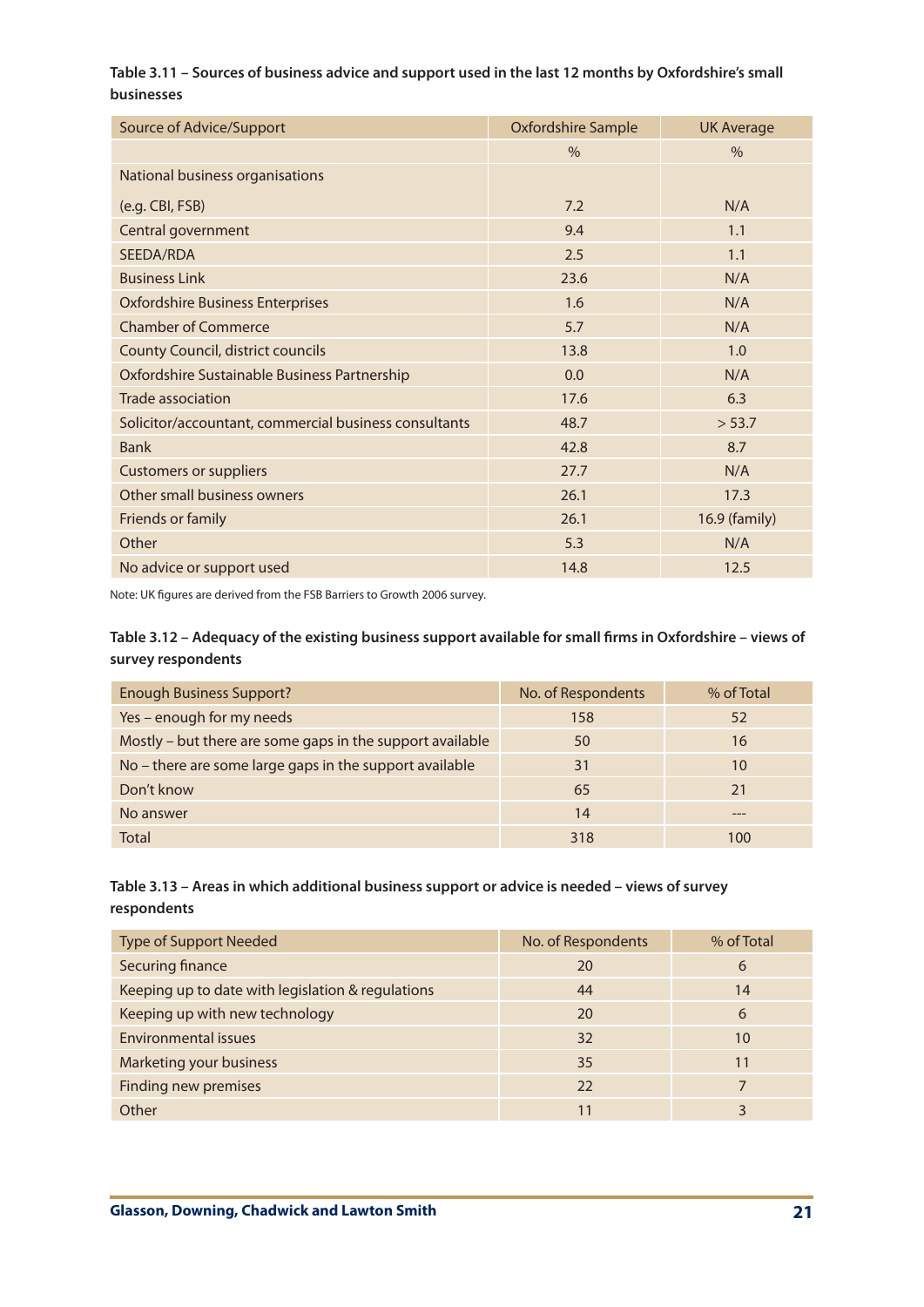# **3.4 Community involvement of small businesses**

# **Use and importance of local facilities and services**

Small business owners and their employees help to support a range of community facilities and other businesses in their localities. This is shown by the frequency of use of various local facilities and services. For example, daily use is made of local shops by 55% of respondents, and almost a quarter (23%) make daily use of local banking and post office facilities (see Table 3.14). Access to these types of local facilities is regarded as important by most small businesses. Almost two thirds of respondents stated that it is"very important"for their business to have access to local post office (64%) and banking facilities (62%), and over half (54%) also view access to local shops as "very important". Access to local professional services, such as legal advice, is seen as less important by most respondents, but over a quarter (26%) still view this as very important to their business (Table 3.15).

|                                 | % of Small Businesses Using Facility:- |        |                      |
|---------------------------------|----------------------------------------|--------|----------------------|
| Type of Facility/Service        | <b>Daily</b>                           | Weekly | At Least Once a Week |
| Local shops                     | 55                                     | 29     | 84                   |
| Local bank branch               | 23                                     | 55     | 78                   |
| Local post office               | 23                                     | 48     | 71                   |
| Local hotels, pubs, restaurants | 6                                      | 27     | 32                   |
| Local garage services           | 8                                      | 38     | 46                   |
| Local professional services     |                                        |        |                      |
| (e.g. solicitor, accountant)    |                                        | 8      | 10                   |

**Table 3.14 – Frequency of use of key local facilities by Oxfordshire's small businesses**

## **Table 3.15 – Importance of access to key local facilities for Oxfordshire's small businesses**

| <b>Type of Facility/Service</b> | Very Important | Quite Important | Not Important;<br>No Answer |
|---------------------------------|----------------|-----------------|-----------------------------|
|                                 | $\%$           | $\frac{0}{0}$   | $\%$                        |
| Shops                           | 54             | 22              | 24                          |
| <b>Banking facilities</b>       | 62             | 24              | 14                          |
| Post office                     | 64             | 25              | 11                          |
| <b>Professional services</b>    | 26             | 36              | 37                          |
| Other local services            | 9              | 8               | 83                          |

# **Small business community involvement**

80% of survey respondents provide some type of direct or indirect support to their local communities. For example, 55%of businesses make regular use of localsuppliers and almost half (46%) provide donationsto local community groups or charities. About one third of respondents (32%) provide work experience placements for local pupils and students, and almost a quarter (23%) of business owners are involved in local community organisations (Table 3.16).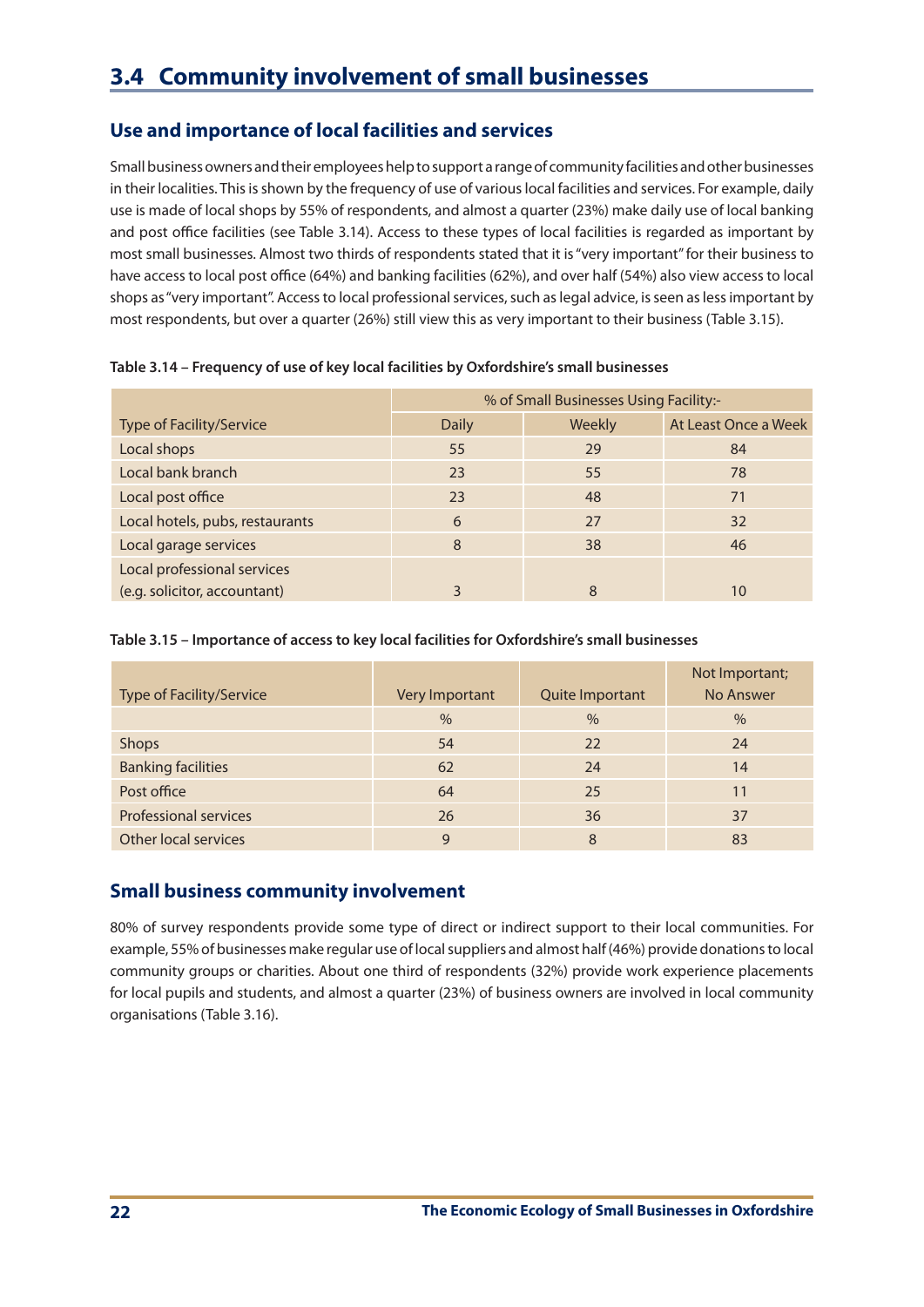### **Table 3.16 – Types of local community involvement/contributions amongst Oxfordshire's small businesses**

| <b>Type of Support</b>                        | No. of Respondents | % of Total |
|-----------------------------------------------|--------------------|------------|
| Provide work experience placements            | 102                | 32         |
| Regular use of local suppliers                | 174                | 55         |
| Donations to local community groups/charities | 147                | 46         |
| Involvement in local community organisations  | 74                 | 23         |
| Other activities                              | 20                 | 6          |
| No involvement/none ticked                    | 64                 | 20         |

More specific comments from respondents highlighting examples of community involvement or support are included below:

### **Examples of Community Involvement – Oxfordshire Small Businesses**

### **Work Experience/Opportunities**

"Provide work opportunities for young school age people in village (e.g. Saturday work)"

### **Involvement with Local Schools**

"Talks to local schools re careers and enterprise. Interview practice for school students"

"Voluntary work with schools"

"Involvement with local primary school Forest School project"

### **Charitable Donations/Involvement**

"Assistance to Oxfordshire charities for fund raising"

"We donate to charity – but not necessarily local"

"Charity auctions, etc"

## **Provide Community Facilities/Benefits**

"Community woodland walks"

"Use of shop to act as a ticket office for variety of local events. Sell locally produced books – at little/no profit. Act as a local "info" point"

"Work with other local business to provide entertainment and events in the town"

"We support the local community for legal, benefit, housing, employment problems, etc"

"Provide childcare for local community"(pre-school club)

"Provision of regular twice-weekly busservice for four villagesto enable elderly [to] go shopping and visit health centre. There is no public transport in these villages"(community & private hire bus service)

"Let our rooms to other [community organisations]"

## **Sponsorship**

"Occasional sponsorship of sporting events"

"Sponsorship of local football sides"

### **Other Involvement**

"Involvement in local government"

"[Involvement in]'Wake up to Woodstock' campaign"

"Retained fire-fighter"

"[As a social enterprise], all our profits are reinvested in to the community"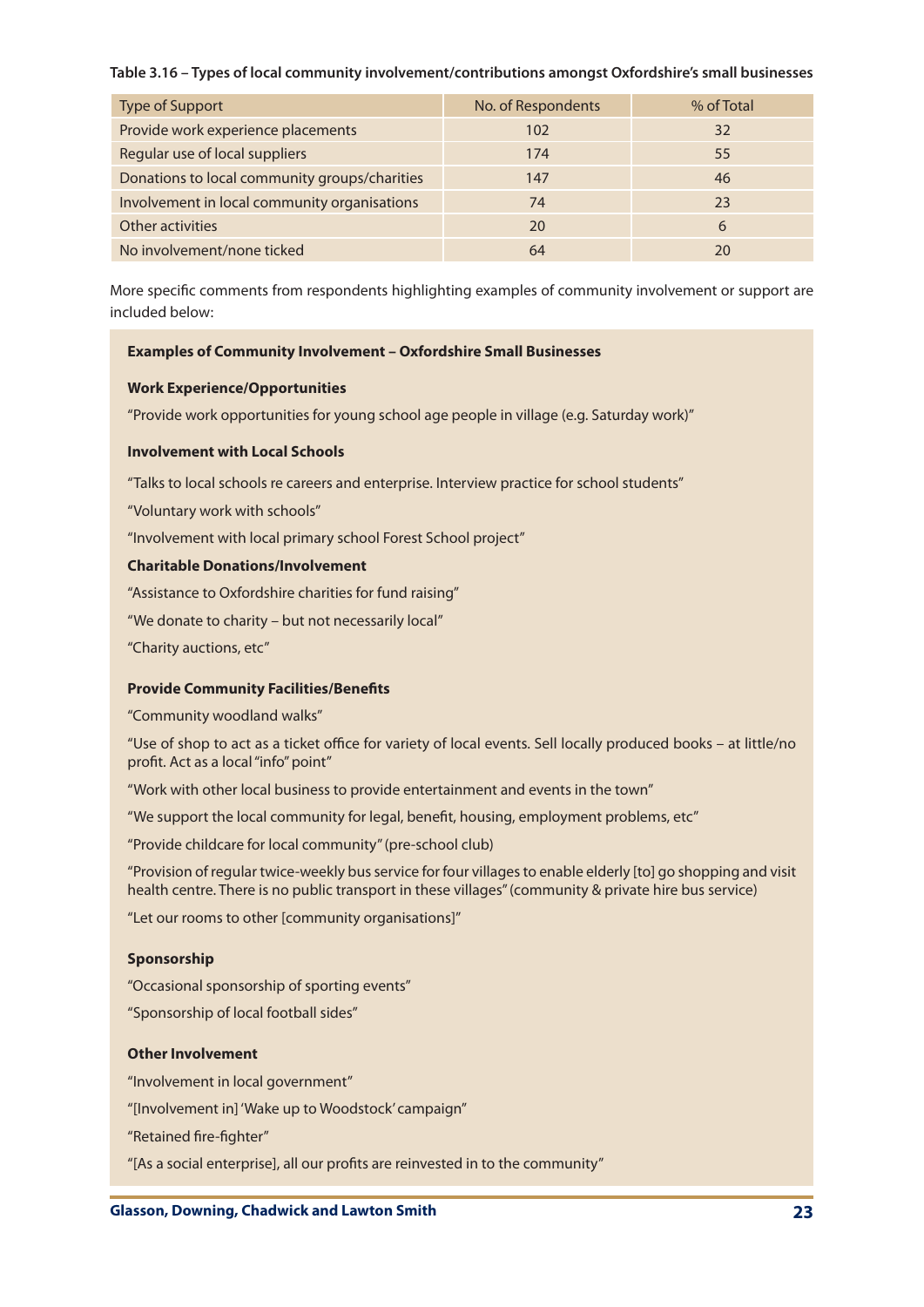# **3.5 Environmental concerns**

## **Promotion of environmentally friendly business**

Only one third of the survey respondents considered that promoting their business as "environmentally friendly" would have a positive effect on its future growth. Almost half (49%) of businesses thought that this would have no effect on growth prospects; 16% were unclear about the effect.

## **Actions to reduce environmental costs**

80% of businesses have already taken or plan to take measures to reduce the costs of energy, water and waste disposal(seeTable3.17).Themostfrequentlycitedactionsaretostartorimproverecycling(alreadytakenorplanned by 58% of respondents) and reducing water or electricity consumption (41% of respondents). Other measures include changing suppliers to reduce costs (taken or planned by 24% of businesses), reducing waste (19%) and investing in energy efficiency improvements to buildings or plant (19%). Just under one in ten respondents (9%) have implemented an Environmental Management System for their business (or plan to do so).

Other more specific measures taken or planned by businesses include:

- "Use environmental printers; offset carbon emissions by tree planting"
- • "Change supplier of printed materials"
- "Remove need for electrical items requiring standby mode"
- "Try to reduce number of visits to clients (use of car)"
- • "Have switched training and support functions to internet, rather than conventional site visits"
- "Recycled waste paper bin"
- "Looking into wind turbines"
- "Compost toilets, solar panelling, etc"
- "Converting to organic production".

**Table 3.17 – Measures taken or planned by Oxfordshire's small businesses to reduce the costs of energy, water or waste disposal**

| Action Taken or Planned                          | No. of Respondents | % of Total     |
|--------------------------------------------------|--------------------|----------------|
| <b>Implement Environmental Management System</b> | 30                 | 9              |
| Invest in energy efficiency improvements to      |                    |                |
| buildings or plant                               | 60                 | 19             |
| Reduce water/electricity use                     | 131                | 41             |
| Start/improve recycling                          | 186                | 58             |
| Reduce waste                                     | 61                 | 19             |
| Changed supplier to reduce costs                 | 75                 | 24             |
| Other actions                                    | 12                 | $\overline{4}$ |
| Not taken any action/none ticked                 | 63                 | 20             |

# **Obstacles to further action to reduce environmental impact**

Businesses identified a number of factors that currently prevent them from taking further action to reduce the costs associated with energy, water and waste disposal (see Table 3.18). There is a perception amongst some businesses that actions are not always cost effective (mentioned by 19% of respondents), and there are also concerns about a lack of time to investigate the options available (19%) or to implement measures once they have been identified (7%). A minority of respondents also have a lack of information about what measures to take (8%).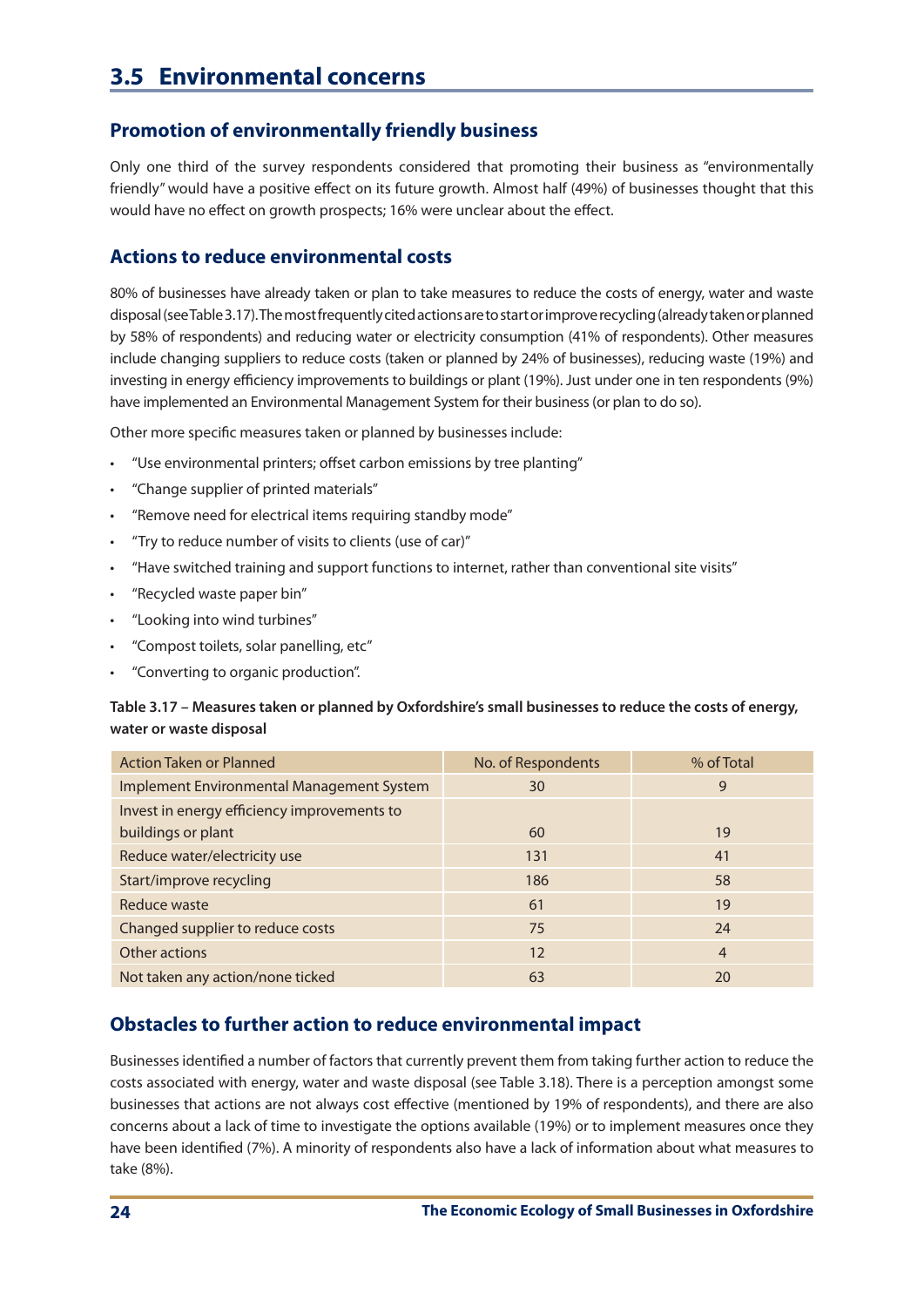## **Table 3.18 – Obstacles preventing further action to reduce the cost of energy, water or waste disposal – views of respondents**

| Obstacle                                | No. of Respondents | % of Total |
|-----------------------------------------|--------------------|------------|
| No time to investigate                  | 60                 | 19         |
| No time to implement                    | 23                 | 7          |
| Actions are not cost effective          | 59                 | 19         |
| Would reduce quality/process efficiency | 5                  | 2          |
| Don't know what to do                   | 26                 | 8          |
| Other obstacles                         | 37                 | 12         |
| We are already efficient                | 60                 | 19         |
| No obstacles listed                     | 67                 | 21         |
| No answer/no boxes ticked               | 33                 | 10         |
| <b>Total</b>                            | 318                |            |

Respondents provided detailed comments about a range of more specific obstacles that make it difficult for them to reduce their environmental impact and the associated costs. These comments are shown in full in the boxes below for information. The main themes emerging appear to be the lack of recycling/waste disposal facilities for businesses, problems relating to premises (e.g. age, listing, tenure) and planning-related constraints.

## **Obstacles to Further Action to Reduce Environmental Costs – Comments from Oxfordshire Small Businesses**

### **Obstacles to Recycling/Waste Disposal:-**

- • "Should be a national collection of office waste for recycling, it is very difficult to recycle in the rural community. Recycling should be compulsory"
- • "Large percentage of waste rejected at Redbridge asrecycling all went in landfill. Now don't bother to separate"
- "Need better local services for disposal of waste for small businesses"
- "Means of recycling i.e. council bins, etc"
- "Obstacles regarding proper disposal of waste paper product due to new regulations and the escalating costs"
- "Waste paper is a big issue here! We are a company who has 99% paper waste which is shredded and in black bin liners. The other 1% is tea-bags, cans, etc. We pay a firm to take away our waste which is not recycled. There are approximately 5,000 small businesses in this town (Henley) all in the same position. I have asked to have recycling bins but understand as a business we cannot have ours recycled unless we have tons. Surely this cannot be the right way forward?"
- "Lack of recycling markets"
- • "Lack of refuse collection for offices by local council"
- "1) Poor facilities offered by Council and other suppliers for recycling. 2) Being environmentally friendly (e.g. "green" electricity) costs more not less – so need to be committed to being environmentally friendly rather than cost effective. 3) It's hard work trying to investigate options"
- "Most waste clinical"
- • "The district council should not charge small businesses [for] refuse/re-cycling collection on top of business rates"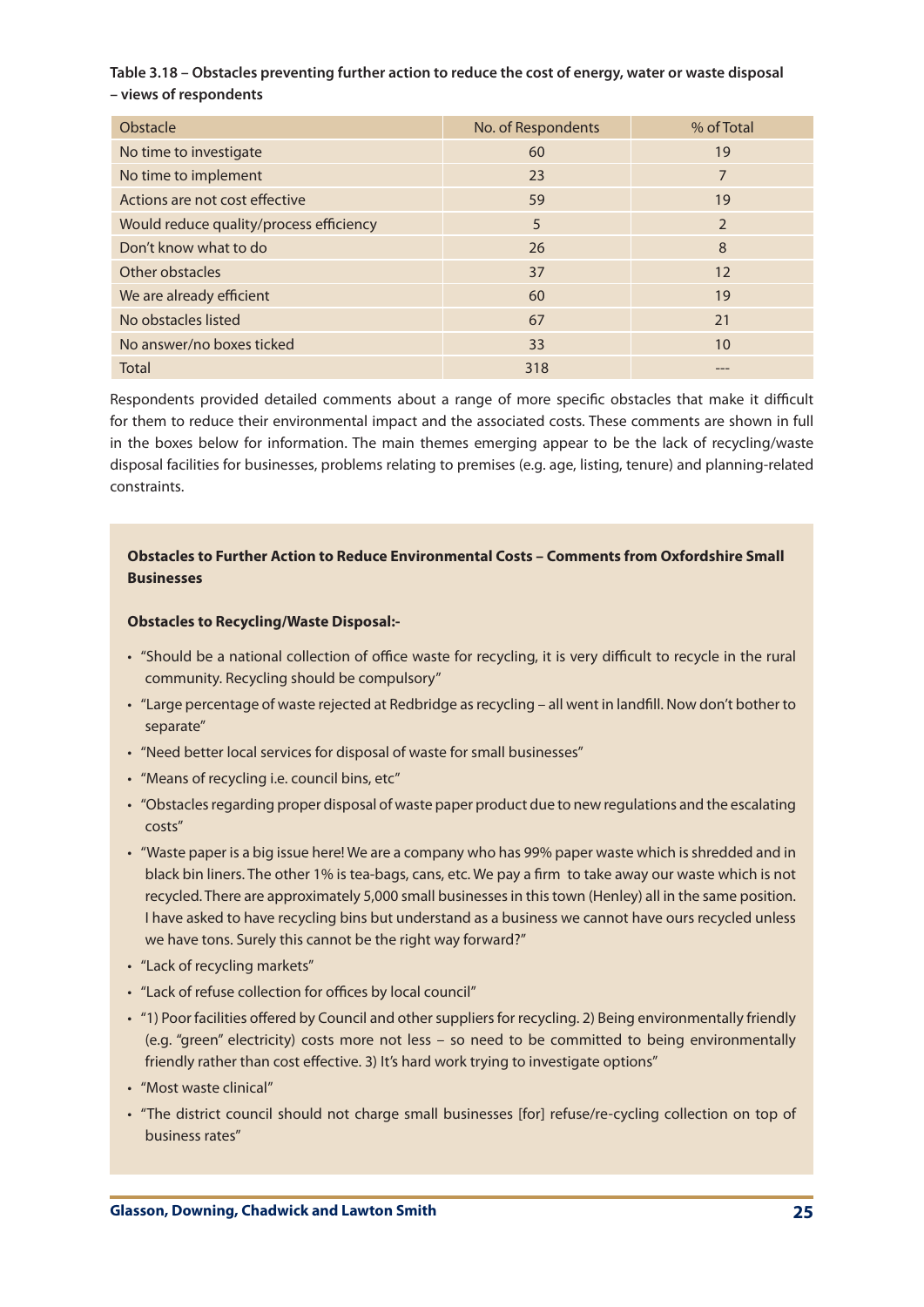### **Obstacles to Recycling/Waste Disposal (continued):-**

- "Called Council to find way to recycle shredded paper and searched internet can't find a way?"
- "Started recycling but the council tip it all in together"
- "Cannot find a company to take away our cardboard for recycling"
- "Local authority do not operate recycling scheme as part of refuse collection"
- "Cost and convenience are two main factors. Local authority (WODC) should provide subsidised services for recycled items such as paper, card, glass and plastic"
- "The sorting of materials from 20-30 office waste bins put us off attempting to recycle our paper, though all confidential stuff is taken off site by Health Authority contractors and possibly recycled (?)"
- "Local council does not provide business recycling collection"
- "Local authority very poor on recycling and environmentally sensitive waste disposal"
- "Waste disposal is not taken seriously. Just try taking industrial waste to council dump"
- • "The cost of disposing ofsmall amounts of commercial waste is extremely prohibitive. From Henley, we have to take small amounts of waste (less than a skip load) to Bracknell which is not even in our own county area. We feel we should be able to dispose of small quantities in Reading or Ewelme as this would save a great deal of time and fuel".

### **Premises-Related Obstacles:-**

- • "Building regulations"
- "Building not ours to manage"
- • "Terms of lease/landlord is a barrier"
- "Rented [property] so can't implement everything I'd like"
- "Space in grounds for recycling facilities. Old inefficient listed building"
- • "Am a tenant so not in full control"
- "Move to new offices which are more energy efficient"
- • "Costs dictated by landlord (power & water supply)"
- "Based in a business centre and rely on them"
- "New premises will increase action to implement most of above issues"
- "Tenants"
- • "Premises built in the 1970's landlord would not spend money on improving internal efficiencies".

### **Planning-Related Obstacles:-**

- • "Environment Agency not helpful in areas like water conservation, e.g. we installed four …. tanks underground to collect water off factory roofs only to have the EA say we needed a 'licence' – crazy!"
- • "Local authority planners (turbines, etc)"
- • "Local authority restrictions on installing flues to extract filtered burned waste. Major savings possible but red tape thrives again"
- "I want to relocate my business and install solar and wind energy systems, but can't do it where I am"
- • "Present legislation, especially planners".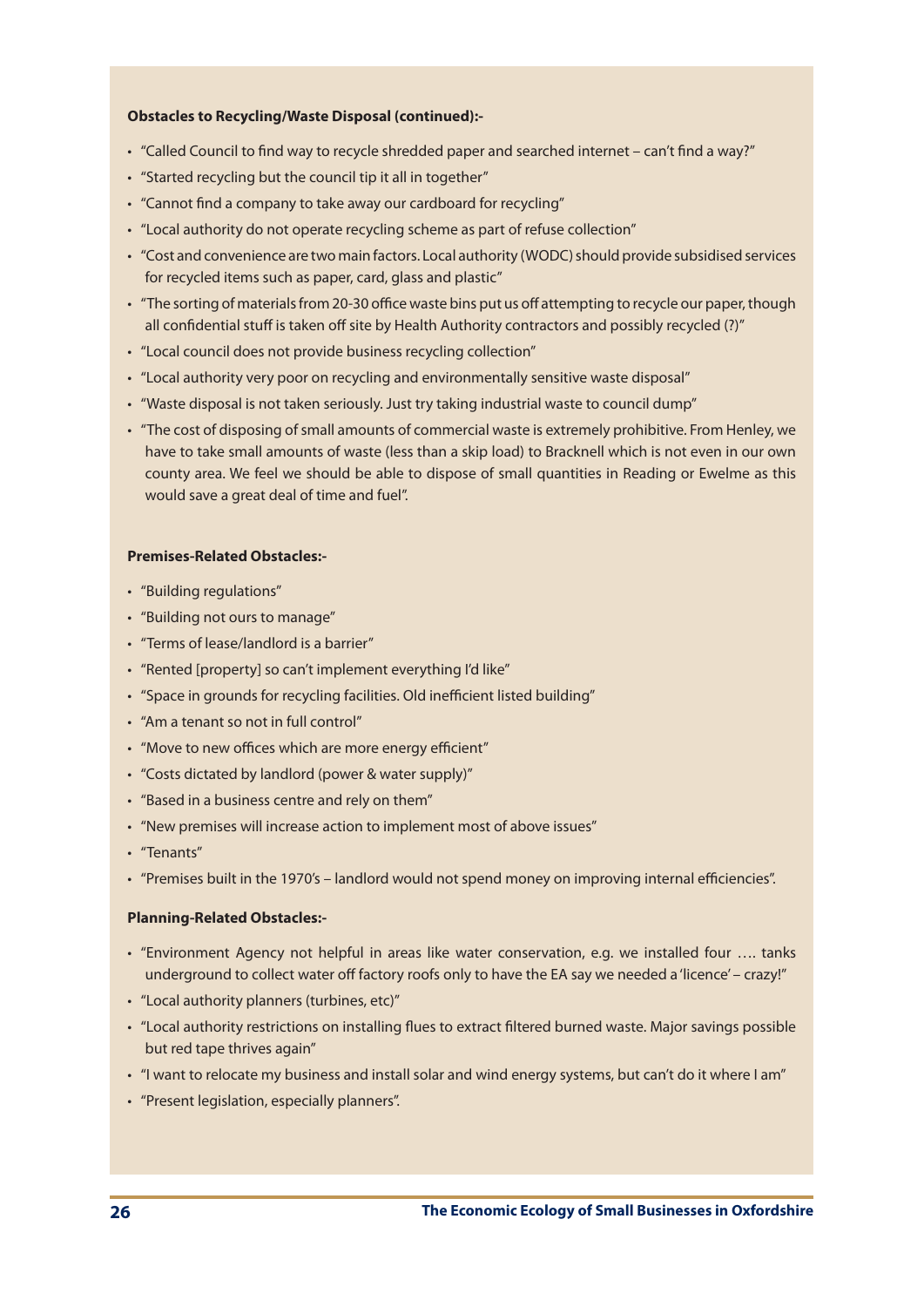## **Other Obstacles:-**

- "Cost/planning"
- "Cost of implementing electricity saving measures"
- • "Customer requirements re packaging"
- • "Official bureaucracy"
- "The cost of energy, water and waste disposal is very low already"
- "The inefficiency of the utility suppliers"
- • "Building supplies etc are not our responsibility. Other changes would result in very minor effects to environment"
- "Very little advice available"
- • "Maintenance/improvement of public transport infrastructure"

# **3.6 Key issues affecting small businesses**

The final part of the questionnaire asked respondents about the main difficulties currently faced by their business. This was explored through an initial question which asked businesses about the importance of each of a list of 17 issues. Thislist of issues was very similar to that used in the SBS annualsurvey ofsmall businesses, which allows comparisons to be drawn between the concerns of Oxfordshire businesses and nationwide results. This part of the questionnaire also explored a number of more specific issues, including the nature of current skill shortages, transport-related concerns, and the influence of land use planning decisions. Respondents were also given the opportunity to raise any other issues which currently inhibit the successful operation of their business.

## **Ranking of key barriers to business**

Theoverallrankingofkeyissuesbyrespondents,andcomparisonswithnationallevelresultsforsmallbusinesses, are provided in Table 3.19. The survey shows that the issues most often mentioned as major obstacles to small business are, in descending order of importance:

- Regulations/red tape (which are currently regarded as a major problem by 33% of respondents);
- Taxation issues (a major obstacle for 26% of respondents);
- The economy (24%);
- • Cash flow problems (20%);
- Recruitment of staff (20%);
- • Planning restrictions (16%);
- • Competition in the market (14%);
- • Availability or cost of suitable premises (13%);
- Transport issues (12%);
- General skill shortages (12%); and
- Obtaining finance (10%).

The issues most frequently identified as major obstacles tend to be factors operating at a national level, such as the overall state of the economy, taxation and the impact of government legislation/regulations. However, there are a number of more localised issues, such as staff recruitment/skill shortages, transport and the impact of land use planning, which are also ranked relatively highly.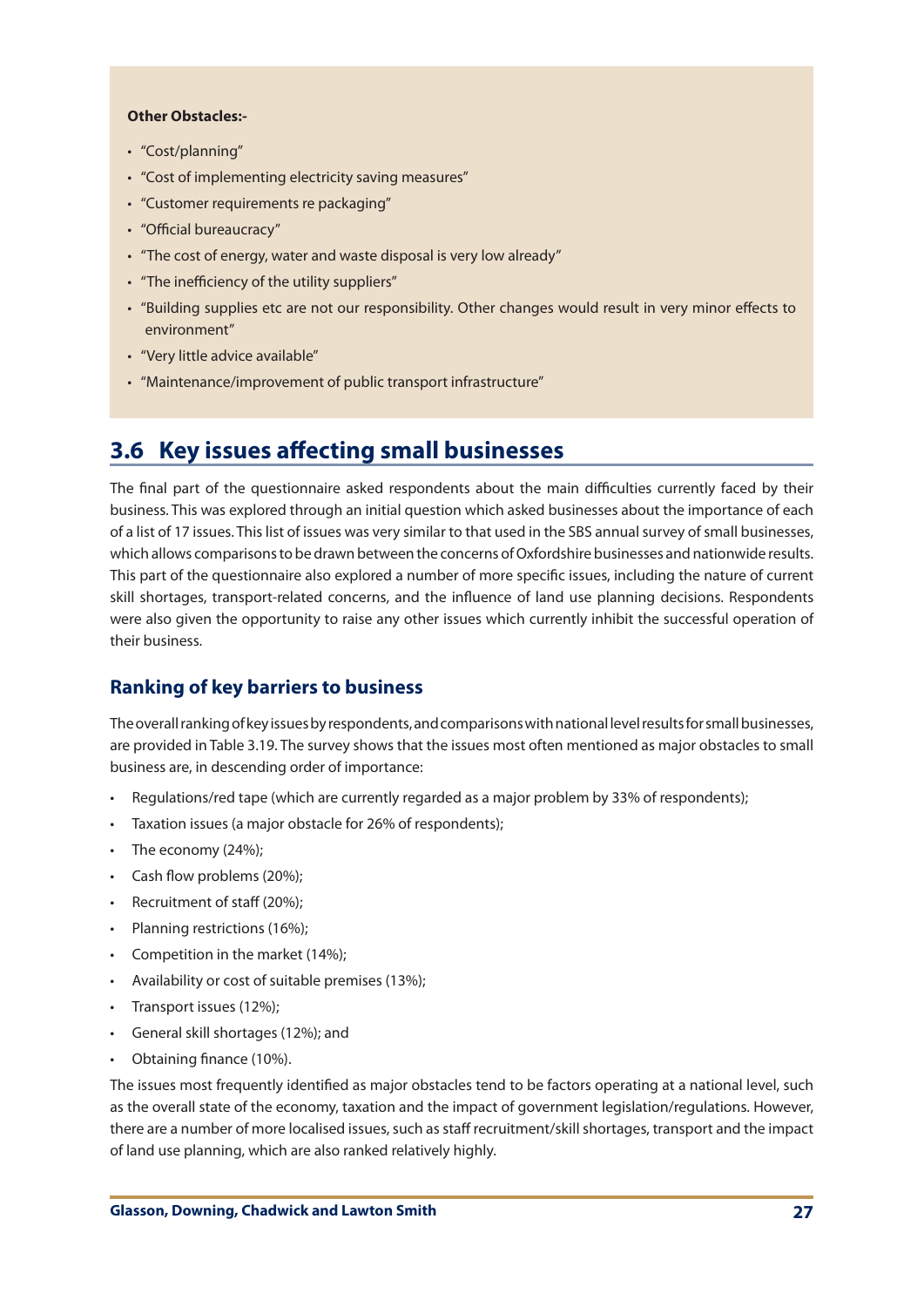The overall ranking of issues is broadly similar to that found at UK level in the 2005 SBS annual small business survey. This found that the most important obstacles to small business success were also national factors, including the economy, competition in the market, regulations/red tape and taxation.

|                                 | Oxfordshire Sample   | <b>UK Average</b> |                             |
|---------------------------------|----------------------|-------------------|-----------------------------|
|                                 | Issue is a Major or  | Issue is a Major  |                             |
| <i><u><b>Issue</b></u></i>      | <b>Minor Problem</b> | Problem           | <b>Issue is an Obstacle</b> |
|                                 | $\%$                 | $\frac{0}{0}$     | $\%$                        |
| Regulations/red tape            | 60                   | 33                | 32                          |
| <b>Taxation issues</b>          | 55                   | 26                | 25                          |
| The economy                     | 51                   | 24                | 46                          |
| Competition in the market       | 49                   | 14                | 44                          |
| Cash flow                       | 47                   | 20                | 20                          |
| Recruiting staff                | 40                   | 20                | 16                          |
| <b>Transport issues</b>         | 36                   | 12                | 15                          |
| Shortage of skills generally    | 34                   | 12                | 15                          |
| Keeping up with new technology  | 33                   | $\overline{4}$    | 18                          |
| Availability/cost of premises   | 30                   | 13                | 16                          |
| <b>Planning restrictions</b>    | 28                   | 16                |                             |
| <b>Obtaining finance</b>        | 25                   | 10                | 13                          |
| Crime                           | 25                   | 5                 | 11                          |
| Shortage of managerial skills   | 22                   | 6                 | 9                           |
| Keeping staff                   | 21                   | 6                 | 8                           |
| Lack of financial understanding | 18                   | 5                 | 12                          |
| Lack of broadband access        | 9                    | $\overline{3}$    | $\overline{4}$              |
| Other issues                    | $\overline{4}$       | $\overline{2}$    | 18                          |

| Table 3.19 – Proportion of Oxfordshire and UK small businesses identifying selected issues as obstacles to |
|------------------------------------------------------------------------------------------------------------|
| their business                                                                                             |

Note: UK figures are derived from the SBS 2005 annual survey of small businesses."Planning restrictions"was not included as a category in the SBS survey, and no figures are therefore available for this issue. In the SBS survey, respondents were not asked to distinguish between major and minor obstacles, and the percentages are therefore not strictly comparable.

# **Local transport, housing and social infrastructure**

Respondents were asked about the adequacy of the local infrastructure and the impact of any shortcomings on their business. This included questions relating to transport, affordable housing and childcare facilities. Key findings are briefly highlighted below, and the results summarised in Table 3.20.

- Almost a quarter of businesses (24%) stated that poor public transport services were causing difficulties for their staff, or hindering their ability to recruit staff. 7% of respondents rated this issue as a major problem.
- • A similar proportion of businesses (25%) thought that the local transport infrastructure was a problem when transporting goods; this was a major problem according to 10% of respondents.
- • 30% of respondents identified problems in recruiting staff due to the lack of local affordable housing (13% thought this was a major problem).
- The lack and/or cost of childcare facilities was causing mostly minor problems for staff, or when attempting to recruit staff, for a small proportion of respondents (12-16%).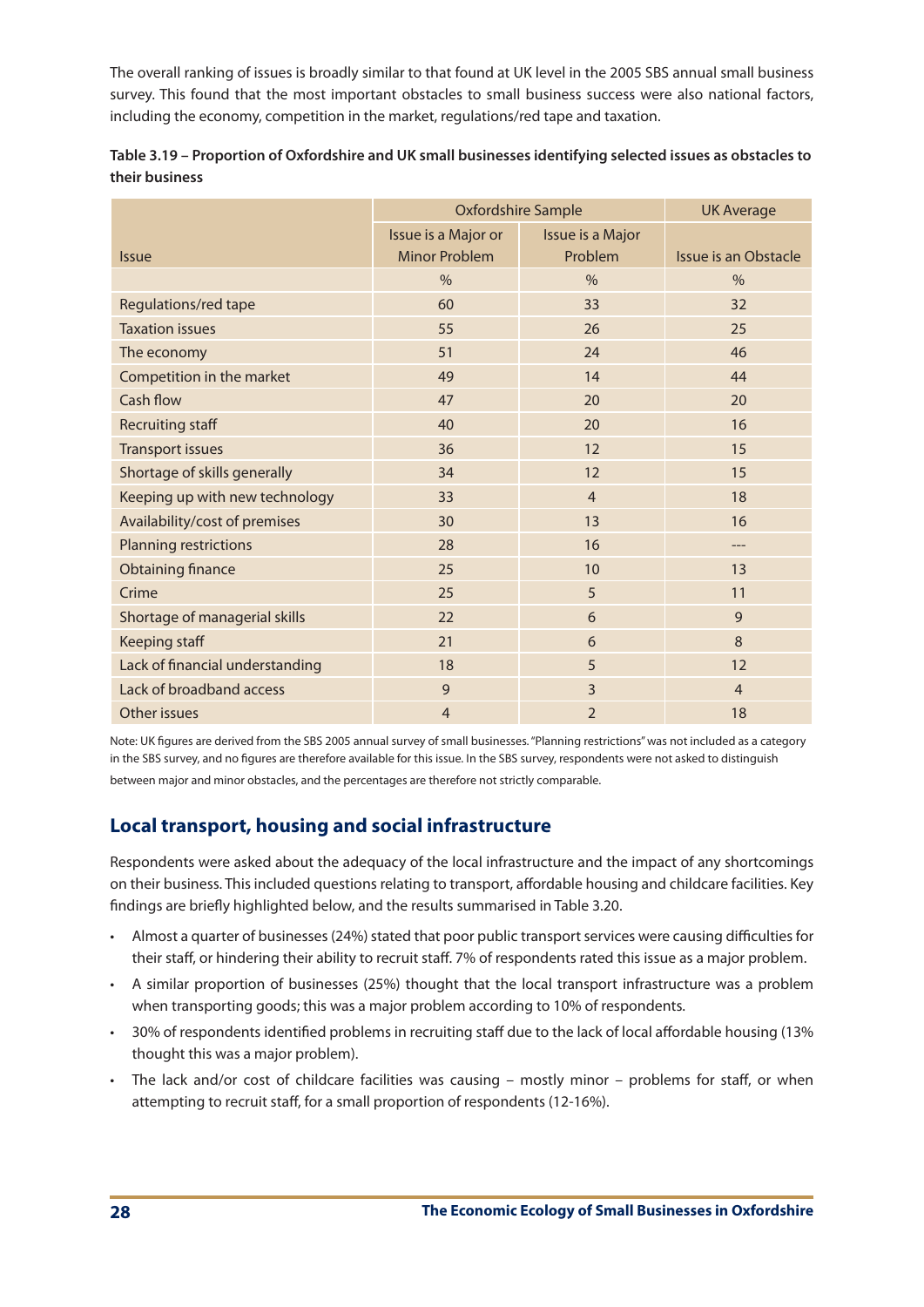## **Table 3.20 – Importance of local infrastructure to Oxfordshire's small businesses**

| <b>Issue/Question</b>                                                                                                             | <b>Major Problem</b> | Minor Problem | Not a Problem;<br><b>Not Applicable</b> |
|-----------------------------------------------------------------------------------------------------------------------------------|----------------------|---------------|-----------------------------------------|
|                                                                                                                                   | $\%$                 | $\%$          | $\%$                                    |
| Is a lack of public transport services in the<br>area a difficulty for your staff, or hindering<br>your ability to recruit staff? | $\overline{7}$       | 17            | 76                                      |
| Is the local transport infrastructure proving<br>a problem when transporting goods &<br>services?                                 | 10                   | 15            | 75                                      |
| Is a lack of affordable housing leading to<br>problems in recruiting staff?                                                       | 13                   | 17            | 70                                      |
| Is a lack of adequate childcare facilities a<br>difficulty for your staff, or in recruiting staff?                                | $\overline{4}$       | 8             | 88                                      |
| Is the cost of childcare facilities a difficulty for<br>your staff, or in recruiting staff?                                       | 6                    | 10            | 84                                      |

# **Skill shortage problems**

Table 3.21 shows the proportion of Oxfordshire respondents currently experiencing skill shortages, and provides comparisons with UK-wide results for small businesses from the 2006 Barriers to Growth survey.

- • Overall, 29% of respondents identified skill shortages amongst current staff; this is slightly below the UK figure from Barriers to Growth (32%).
- • Almost one third (32%) of respondents stated that they experienced skill shortages when recruiting new staff. This compares with the UK average of only 24% in Barriers to Growth 2006.
- The most frequently mentioned skill shortage areas when recruiting staff are communication skills (cited by 15% of respondents), technical skills (14%), literacy (14%) and numeracy (12%). IT skills appear to be less of a problem, although shortages of advanced IT skills are noted amongst existing staff.

|                             | <b>Among Current Staff</b> |                   | <b>When Recruiting Staff</b> |                   |
|-----------------------------|----------------------------|-------------------|------------------------------|-------------------|
| <b>Skill Shortage</b>       | Oxfordshire                | <b>UK Average</b> | Oxfordshire                  | <b>UK Average</b> |
|                             | $\frac{0}{0}$              | $\frac{0}{0}$     | $\frac{0}{0}$                | $\frac{0}{0}$     |
| Literacy                    | 8                          | 8                 | 14                           | 11                |
| Numeracy                    | 5                          | $\overline{7}$    | 12                           | 10                |
| <b>Basic IT skills</b>      | 8                          | $\overline{7}$    | $\overline{7}$               | 6                 |
| <b>Advanced IT skills</b>   | 12                         | 10                | 8                            | 5                 |
| Managerial skills           | 8                          | 10                | $\overline{7}$               | $\overline{4}$    |
| <b>Technical skills</b>     | $\overline{7}$             | 9                 | 14                           | 11                |
| <b>Communication skills</b> | 10                         | 9                 | 15                           | 10                |
| <b>Customer service</b>     | $\overline{7}$             | 8                 | 10                           | 9                 |
| Sales & marketing           | 8                          | 10                | 9                            | 5                 |
| Foreign languages           | 8                          | 6                 | 6                            | $\overline{2}$    |
| Shortages noted             | 29                         | 32                | 32                           | 24                |
| No shortages noted          | 71                         | 68                | 68                           | 76                |

**Table 3.21 – Proportion of Oxfordshire's small businesses experiencing employee skill shortages**

Note: UK figures are derived from the FSB Barriers to Growth 2006 survey.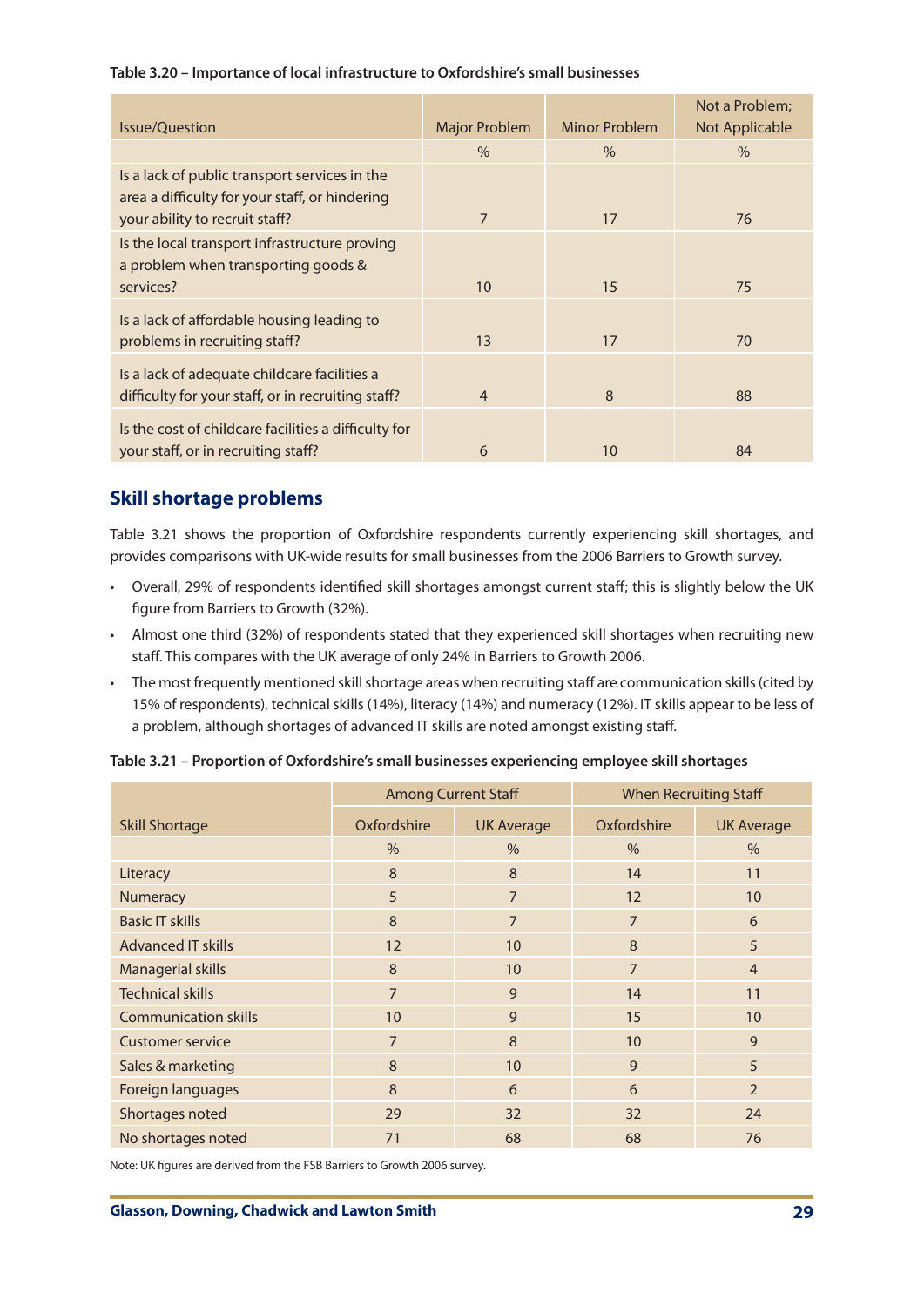# **Impact of land use planning**

The land use planning system is identified as a barrier to business by a minority of respondents.

- • Planning restrictions were identified as an obstacle to business operations by 28% of survey respondents; 16% of businesses considered this issue to be a major problem for their business (see Table 3.19).
- • One third of respondents have attempted to expand or relocate their business premises in the last five years. Of these, just over a quarter (26%) had experienced delays or other problems in obtaining planning permission for these changes.
- • A small minority ofsmall businesses(15%) believe thatthe operation oftheir business has been constrained by land use planning considerations.

The boxes below show some of the detailed comments made by respondents dissatisfied with the impact of planning decisions on their business. Key themes emerging include the delays and additional costs incurred in obtaining permission, and restrictions on the conversion or re-use of redundant agricultural buildings in the county's rural areas.

## **Effect of Land Use Planning on Small Business – Respondents' Comments**

## **Delays/Additional Costs in Obtaining Permission:-**

- "Too much red tape and cost"
- "Red tape"
- "To build a conservatory will take full planning permission. Time and cost is the consideration"
- "[Planning permission was] held up for over a year by Environment Agency "new" flood risk area maps. After employing drainage engineers [we] were able to prove map incorrect and no flood risk – totally unacceptable situation where the EA can make an unproven supposition but all costs are borne by the landowner... Major delay which also prevented us from selling land excess to our requirements which tied a large amount capital up over a long period of time"
- • "Slow[ed] the pace of expanding [the business], because it took longer than we thought to obtain the permission, therefore the business can't open as we plan[ned]"

## **Restrictions on Conversion/Re-Use of Agricultural Buildings:-**

- "Difficulty [in obtaining] change of use on agricultural buildings"
- "Council opposed to conversion of farm buildings to business units"
- "Try to convince the planning officers of the benefit of conversion of redundant agricultural buildings in rural areas for business use – especially for manufacturing"
- • Never received planning permission."I need a field with a couple of barns to expand my business. But all fields are either green belt or agricultural"
- "Narrow view of redundant building use"

## **Restrictions on Advertising/Signs:-**

- "Positioning of directional signs is adverse to business"
- "Not allowed to have larger signage for road side"
- "[Refused] planning permission for office sign"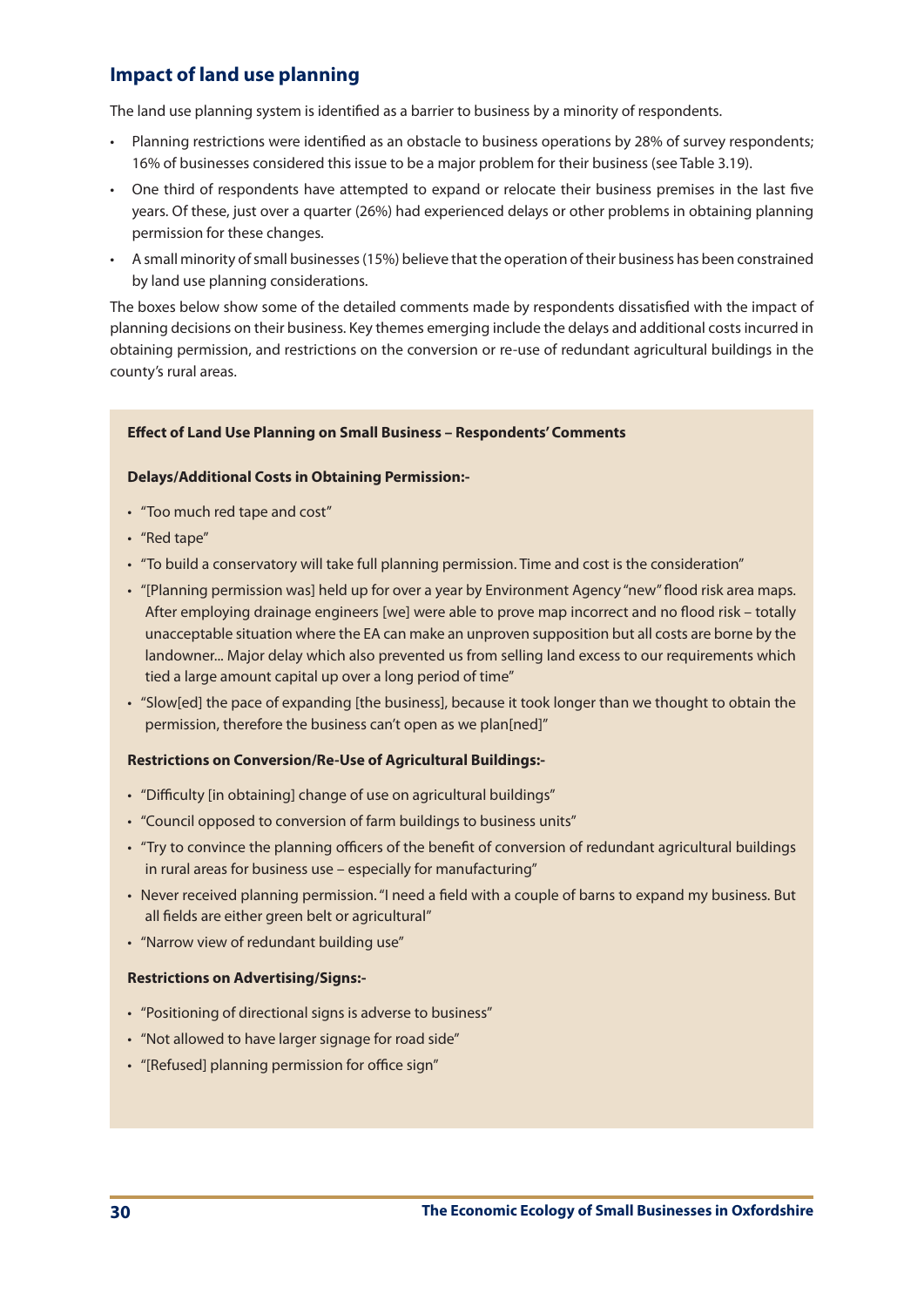### **Parking/Access/Transport Issues:-**

- "Car parking"
- • "Unreasonable parking requirements"
- "Lack of vehicular access and short term parking. Excess of disabled parking"

### **Listed Building/Building Regulations:-**

- "Planning permission granted but impossible to get over building regulations"
- Decided against [planned expansion], due to difficulty with building being listed

### **Other Comments:-**

- • "Planning permission given verbally (told not needed), work done and then advised permission was required. Cost many thousands"
- "In the past very heavily and at a great cost. We moved our main business away from the village because of planning blight so the village lost a service and employment. Very dissatisfied with planning"
- • "Unable to find suitable premises (for planning) ... Planning is not forthcoming for any land/premises we are interested in"
- "Not accepting usage of a building in a particular area"
- • "Unable to expand or improve facilities/infrastructure"
- "Adding extra storage has proved costly and time consuming. Added 15-20% to cost"
- • "We are in a small building, need more room, lots of space to extend if [we] can get planning [permission]"
- "Large extension on current building turned down because not nice looking!"
- • "Planners do not, as a group, consider the commercial community and generally frustrate attempts to develop business expansion"
- • "In this area they seem to only want B1, anything else is very difficult. No available land, private or local authority, is given any other use"
- • "Gave up trying [to obtain permission]. The planning authority have a total lack of understanding towards rural businesses in general"
- • "Planning uses, when using strict definitions, are too narrow, prescriptive and thus, restrictive"
- Planning permission for proposed expansion/relocation was not received; not able to expand presence in [desired location]
- • "We had to abandon the move and find new premises. We were unable to move to a location that was to be purpose built for our needs and have had to make do with an existing light industrial unit"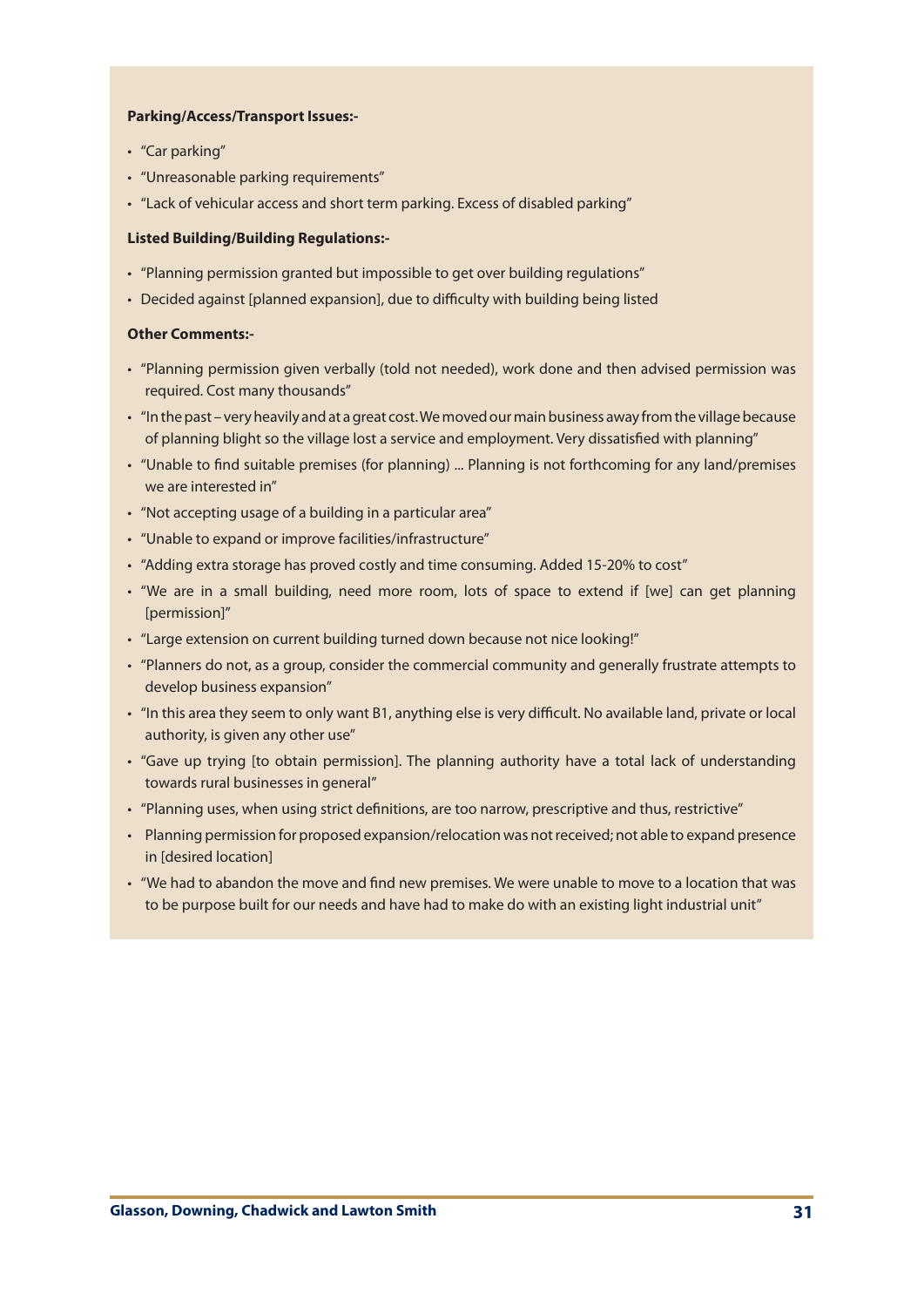# **Other relevant issues**

At the end of the questionnaire, respondents were given the opportunity to raise any other issues which currently inhibit the successful operation of their business. The comments made are included in the boxes below, arranged into key themes. Some of these reiterate and reinforce issues raised earlier in this section, such as concerns about transport-related issues, regulations and red tape. Other frequently mentioned issues include land and premises-related problems and business rates.

## **Other Comments on Obstacles to Small Business**

### **Land & Premises-Related:-**

- • "Finding alternative suitable accommodation in the locality"
- "Willingness of the landlord to deal with problems with the building in a reasonable time"
- • "It is becoming impossible to buy business premises for a [company's] own use. Long term security is possible if you own and not rent your premises. Putting commercial property into [pension?] investment accounts won't help small firms"
- • "The lack of availability of business premises to purchase. This has wider impact e.g. if you own your business premises it is easier to raise finance"
- • "Lack of opportunity to expand to larger premises, i.e. most garage sitesthat become available become building sites due to land value and lack of suitable industrial type units in area"
- "Lack of commercial land in Chipping Norton for B2, A1, sui generis mixed use. As I was born in Chipping Norton I want to stay here. Unable to trade now due to lack of suitable sites. All sites I've gone for have been sold by Oxfordshire CC for offices as if there weren't enough empty now"
- • "Affordable land in this area is unavailable as we are a small business without the financial backup of multinationals – who'grab everything'"
- • "Originally I wanted ground floor premises and the council informed me that beauty salons have to be above ground floor. Although other salons in the area are on ground floor!"
- • "Lack of available mid-size premises for expansion"
- "Cost of premises in city centre"
- • "Expense of renting property, e.g. offices/warehouse"

## **Parking/Access/Traffic:-**

- • "Lack of parking, traffic regular markets"
- "Ridiculous parking restrictions there are 5 people in our business who use their cars for business in and out all day, visiting properties. We are allowed two'business'permits and the car parks are always full. The 'business' permits must stipulate a registration number which is impossible as we never know which vehicles will be in use"
- • "Suspect that current plans for Bicester town centre development will create major traffic problems – and subsequent pressure on parking and possible charges ……."
- • "Poor road network"
- • "Failure to enforce parking regulations. There is"no parking at any time" where I am. People regularly park in front of my shop window at night (2 feet away) – not what I pay my rates for!"
- "New Waitrose store with car parking for 2 hours. Customers do not have time to shop elsewhere and are not encourage to enter town as layout of store leads them back to car park after shopping"
- "Inadequate bus services"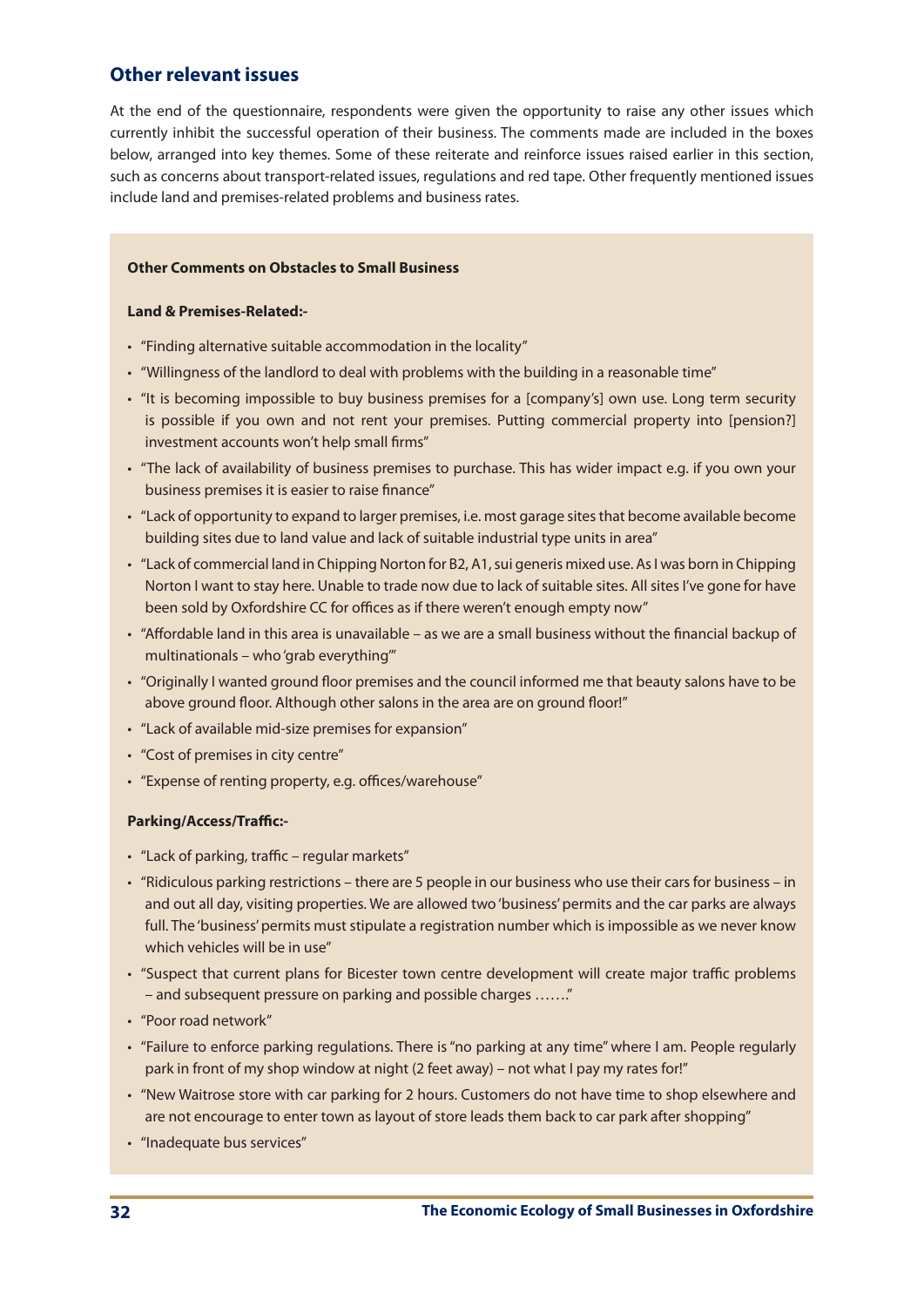### **Parking/Access/Traffic:-**

- • "Yes if Henley/Twyford ….. branch railway line were to close would significantly increase time and cost of travelling to clients – may then use car more frequently"
- "Travelling around Oxford and surrounding areas with roadworks".
- "Local parking policy has made Burford a no-stopping zone"
- • "Since the introduction of the Oxford Transport Strategy we have experienced a notable decline in footfall – I believe that many shoppers choose to go elsewhere as Oxford is anti-car"
- • "Wallingford parking"
- • "Parking/access to city"
- "Lack of parking spaces due to major public transport problems"

### **Red Tape/Regulations/Legislation:-**

- "The USA FDA regulations which restrict our sales there"
- "Tax legislation is complicated and time consuming"
- • "Having time to keep apace with changing legislation, incurred costs of doing this when others don't bother, lack of penalties for those that don't comply"
- • "Environmental legislation, health & safety, employment laws, government census forms, customs & excise – these requirements alone cover one full time employee which effectively is a £35,000 tax on my business"
- • "Government/European interference in everyday activities. Government red tape and continuous inspection"
- • "There are too many rules on advertising for staff, when they should retire, when they get pregnant, their sexual orientation, etc. These all overlook that we have to spend our time making sales of our services to survive or all these rules simply won't apply – give us back the time to sell please"
- • "Constant red tape in all directions"
- • "Bureaucracy, red tape, constant government interference and pressure from corporation tax and business rates"
- • "Administrative burden of dealing with essential government-related processes such as payroll, taxation, NHI, VAT, employment procedures"
- "Health & Safety and EC Directives and the major problem of trying to keep aware of the changing legislation and the boundless pieces of paper we have to create and recreate only to have it moved on without even being looked at"
- "Just the amount of rules and regulations that we have to try and comply with"
- "Employee rights whilst very important could be prohibitive if say they become ill, pregnant, etc we could not continue to pay them and get more staff and still stay profitable"
- "The plethora of new HR and Health & Safety legislation"
- • "Bureaucracy we have to fill in about 12 Census forms each year crazy!"
- "Any contact with "government" is a nightmare"
- • "Surveys and government statistics"
- "Reluctance to expand due to extra time and red tape/costs involved"
- "The amount of training required to satisfy health & safety regulations and the cost of it"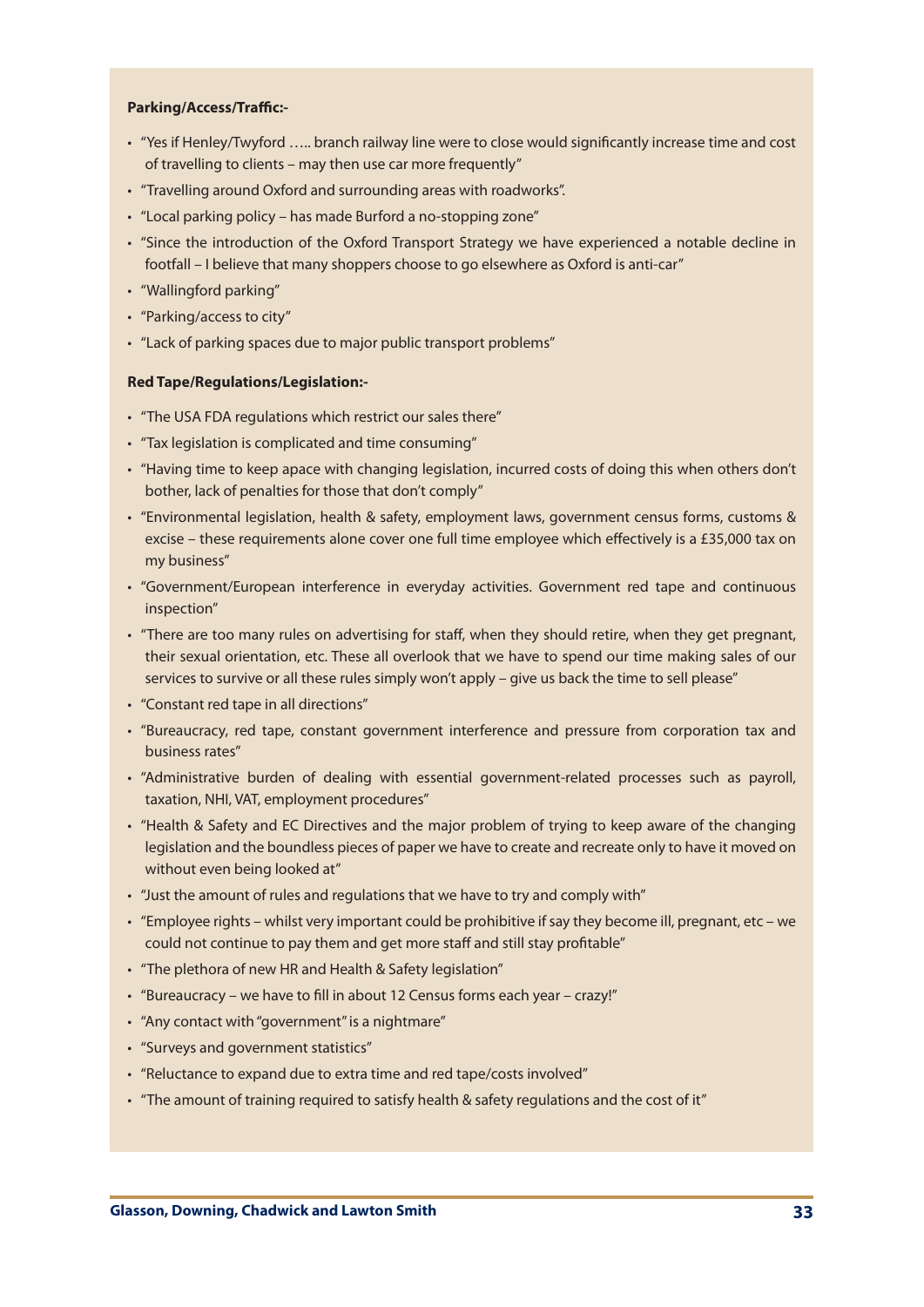### **Business Rates:-**

- • "Business rates in Oxford are as high as in London but there is no relief for small businesses to take this into account"
- • "The high level of business rates and ever increasing and unnecessary red tape will affect growth of all small businesses – if not strangle them to death"
- • "Business rates in area are too high"
- • "Business rates in market towns/high streets are prohibitive. Supermarkets and particularly garden centres pay much less per square metre. There is no restriction on their merchandise and parking is free – how can we compete?"
- • "Business rates [have a greater impact] on small retail businesses and are disproportionate in their impact against other businesses"
- "Just a reduction on rates"

#### **Planning-Related:-**

- • "Total lack of imagination by planning officers. Oxfordshire is the most rural county in the South East region. And yet very few planning applications for change of use are: welcome, straightforward, easy or quick"
- • "Each time I find a piece of land I can afford I'm told I'm not allowed to put my business there"
- "Next to useless planning authority which is anti-business start-up in manufacturing!"
- "Lack of support from local council [re planning permission]"

#### **Competition/Unfair Competition:-**

- • "Direct competition from the governmentin setting up childcare centres, undercutting ourfee structure but paying substantially higher salaries as they are subsidised by the taxpayer"
- • "Sunday shop/Tesco opening."
- "Low cost of construction goods from Eastern Europe"
- "Increased competition due to influx of migrant workers to the area who undercut prices"
- "'Cowboys' who undercut, provide shoddy service, don't comply with regulations [and] only get a letter asking them to comply"
- • "Lack of customers because of large increase [in] driving instructors recently in local area"
- • "There are too many businesses and not enough footfall (this has dropped markedly in the past [12/18 months]"
- • "My business is not directly affected by out of town shopping or internet sales. However, other businesses in the town are – and this has a knock on effect"
- • "Oxford has far too many licenced premises and more keep opening. Trade is down. Less people spending less money"
- • "Pound is too strong for profitable/competitive exporting" [exports account for 80% of sales of business]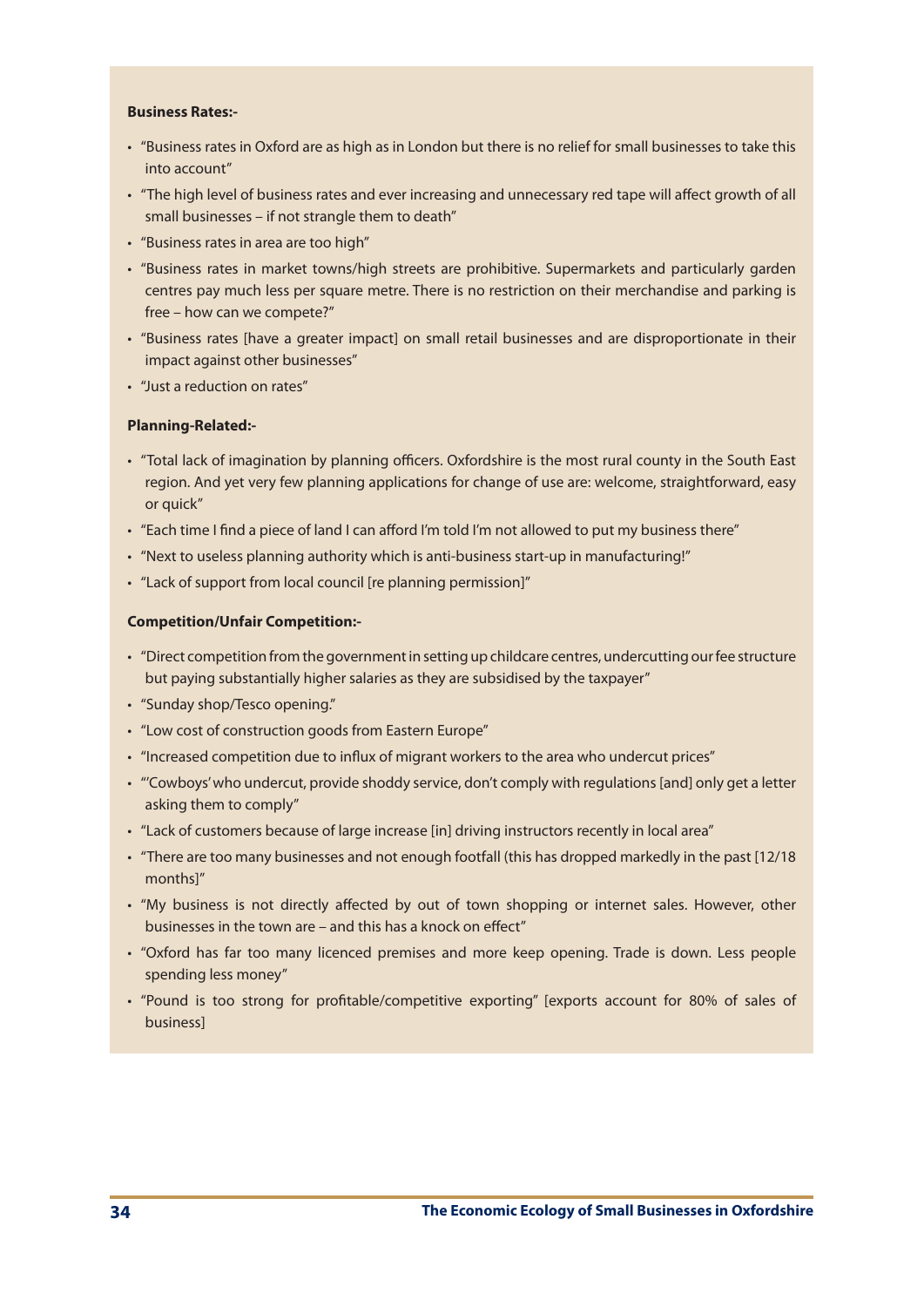#### **Other Comments:-**

- • "Late payment of invoices"
- • "Waiting for payment from customers"
- • "Customers taking too long to pay accounts"
- • "Used to find [it] easy to obtain good staff locally, but competence levels have dropped amazingly, presumably because of poor education"
- "Availability of reliable lorry drivers and warehouse staff is very difficult at our main Bicester depot"
- "Lack of police/judicial support in crimes against [the] business"
- "Cannot leave vehicles outside at night fear of being stolen"
- "Restrictions imposed by major customer"
- • "Lack of marketing and [exposure]"
- • "Very poor mobile phone signals [in area]"
- "Data protection regulations mean I no longer [receive] out-sourced work from businesses"
- "Lack of profitability in farming a major problem not a local problem"
- "For us being outside the Euro zone cost us 8% in profitability"
- "Health sector struggling and consequently not able to use my services"
- "Rising utility costs"
- • "Sale of Goods Act very onerous on the retailer; lack of support from manufacturers and perceived rights of customers"
- • "Lack of government support for technology development"
- "Not easy to post mail after 6pm".
- "Access to local government procurement opportunities"
- • "Lack of investment tax breaks"
- • "Changing nature of the construction industry"
- • "Unrealistic costs of advice/premises etc when we work on small budgets. Also desire to grow, be more ecological, etc – but it all comes off bottom line and hard to do"
- • "Lack of availability of suitable premises. Lack of support from local councils. High rent and rates"
- • "Government foreign policy putting off tourists. Economic policy pricing out tourists and locals. [Brewery's] pricing policy – forces the tied pubs to a price level to compete with other pubs that cannot produce a profit"
- • "No support or advertising for small businesses only in large shopping centre. Parking. Recycling of rubbish"
- "Inefficient government departments (DEFRA)"
- • "Cost of advertising in local publications, etc whether advertising is actually cost effective or whether we can only succeed through word of mouth and building a good reputation amongst customers"
- • "Local NHS economy" (medical practice prevented from undertaking planned expansion/relocation due to lack of NHS funding)
- • "A tourism'bed tax'would seriously affect this business".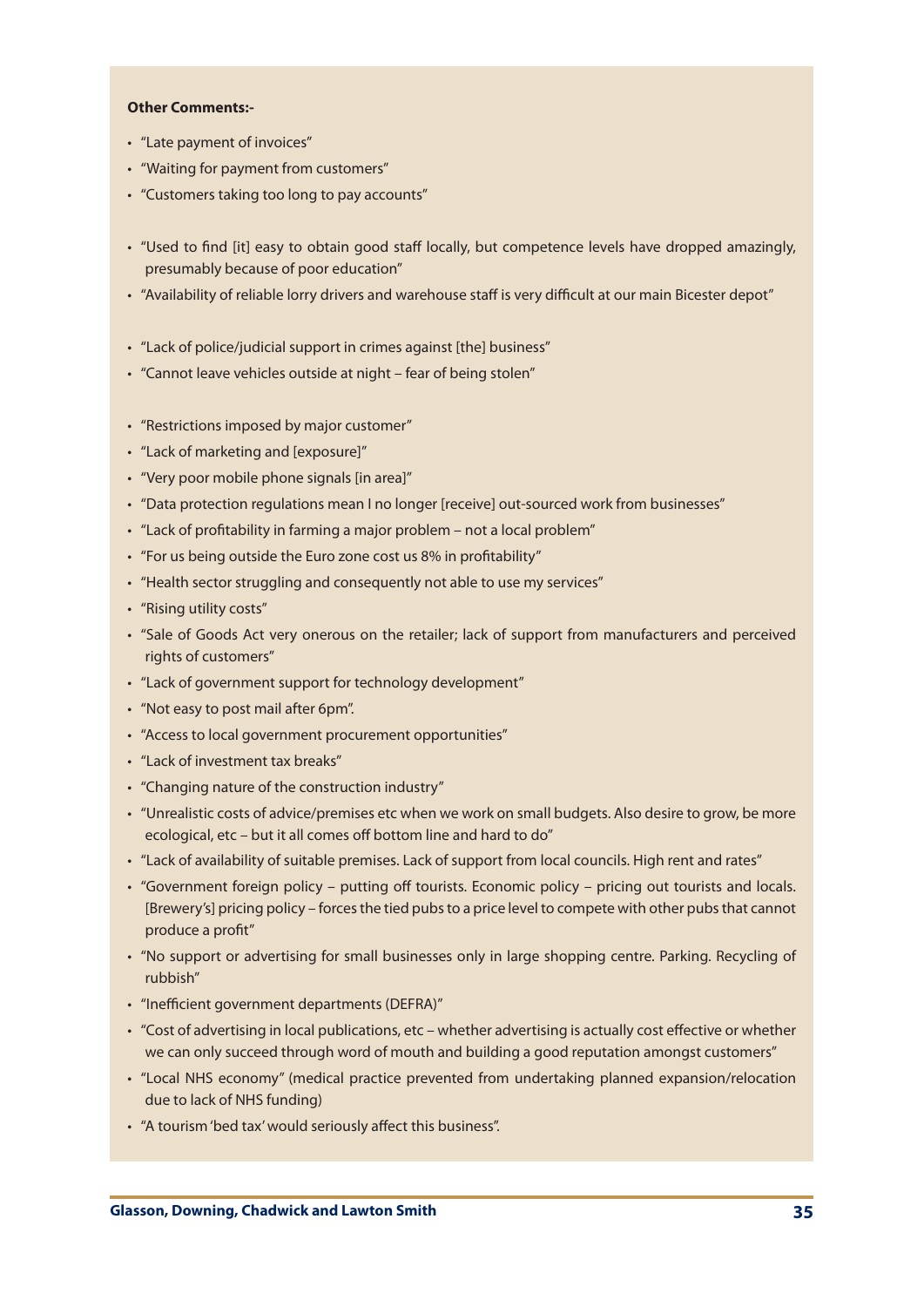# **3.7 Disaggregated analysis of responses**

The small business population is not homogeneous, and different types of small business face different issues and constraints. In looking atthe survey responses, itistherefore usefulto compare the responsesfrom different types ofsmall business. Thissection looks at differencesin response by businesslocation (rural/urban and local authority district), and by size and age of business. The main focus is on differences in future employment prospects, business growth aspirations and the key barriers faced by small businesses.

# **Rural and urban businesses**

- There is very little difference between rural and urban businesses in relation to future employment prospects and growth aspirations.
- • The use of Oxfordshire-based suppliers by rural and urban businesses is very similar. However, there are differences in the importance of Oxfordshire-based customers. A higher proportion of rural businesses do not serve local markets (20% report that none of their sales are to Oxfordshire-based customers, compared with only 9% of urban businesses).
- • A higher proportion of urban businesses identified gaps in existing business support services (30%, compared with 23% of rural businesses).
- • Rural businesses are more concerned about regulations/red tape, planning restrictions and access to broadband, but they are less concerned than urban businesses about most other barriers to business. Issues of disproportionate concern for urban businesses include recruiting and keeping staff, skills shortages, transport and market competition.
- The proportion of businesses reporting skill shortages is slightly higher amongst urban businesses, both amongst current staff and when recruiting.
- • Lack of affordable housing appears to be a slightly greater concern for urban businesses (16% see this as a major problem, compared with 11% of rural businesses).
- Problems caused by the local transport infrastructure in transporting goods are mainly a concern for urban businesses (18% view this as a major problem, compared with only 4% of rural businesses). However, lack of public transport is predictably mainly a rural issue (10% of rural businesses see this as a major problem, compared with 5% of urban respondents).
- 18% of rural businesses feel that their business has been constrained by planning considerations, compared with only 11% of urban businesses.

# **Local authority districts**

- Employment prospects appear to be strongest amongst South Oxfordshire respondents  $-31\%$  of the district's small businesses expect to increase the number of staff employed in the next 12 months. This compares with figures of 23% for Oxford City and Vale of White Horse, 19% for West Oxfordshire and only 16% for Cherwell.
- • Business growth aspirations are strongest in Cherwell and South Oxfordshire (84% of respondents in these districts were aiming to grow their business in the next 2-3 years), and lower in Oxford City (72%), West Oxfordshire (69%) and Vale of White Horse (68%).
- • Gaps in existing support services for small businesses were reported more frequently by respondents in Oxford City (36%), Vale of White Horse (31%) and South Oxfordshire (28%). Figures were lower for West Oxfordshire (21%) and Cherwell (18%).
- The main barriers to business are common across all five Oxfordshire districts, but there are some important differences in the ranking of particular issues, especially amongst businesses in Oxford City. Compared with the other districts, significantly fewer businesses in Oxford City are concerned about regulations/red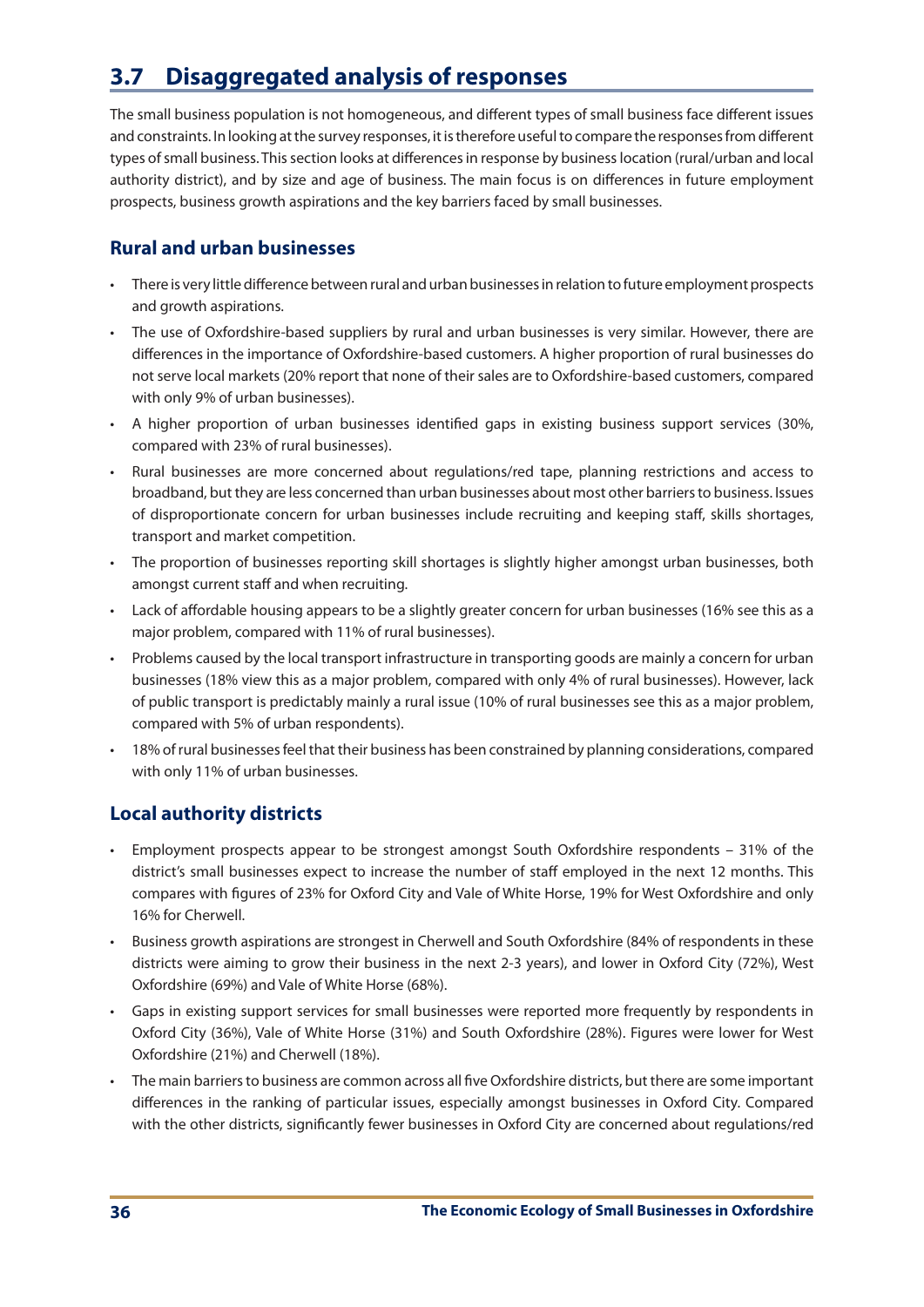tape and planning restrictions, but more are concerned about transport issues. The availability and cost of business premises is of most concern in Vale of White Horse and Oxford City, and of least concern in Cherwell. Staff recruitment is of highest concern in Vale of White Horse, and of least concern in Oxford City.

- • The proportion of businesses reporting skill shortages when recruiting new staff is similar in each of the Oxfordshire districts.
- Lack of affordable housing and the local transport infrastructure are particular issues in Oxford City, but are less of a concern for businesses elswehere in Oxfordshire.
- Lack of public transport is of most concern to businesses in Cherwell and West Oxfordshire, although this is largely seen as a minor rather than major problem.
- Planning constraints on business appear to be of most concern in Vale of White Horse (18%), Cherwell (17%) and West Oxfordshire (16%). These issues were mentioned less often by respondents in South Oxfordshire (13%) and Oxford City (10%).

## **Size of business**

- Future employment prospects tend to increase with the size of business. Larger businesses (with 10 or more employees) are more likely to predict employment growth; 35% of these businesses expect to increase their employment levels in the next 12 months. This compares with only 11% of those with no employees, 21% of businesses with 1-4 employees and 23% of those with 5-9 staff.
- Growth aspirations are also related to business size. Only 60% of businesses with no employees and 66% of those with 1-4 employees are aiming to grow their business in the next 2-3 years. This compares with 92% of those employing 5-9 staff and 89% of larger businesses (with 10 or more employees).
- The main barriers to business are common across all sizebands, but there are variations in the precise rankings of particular issues. Staff recruitment, retention and skill shortages are more important concerns for the larger businesses (with 10 or more employees), whereas regulations/red tape and planning restrictions seem to be more important for micro-businesses with employees (particularly for those in the growing 5-9 employee sizeband).

# **Age of business**

- • Younger businesses are more sanguine about future employment growth than longer-established firms. Amongst businessesstarted in the last five years, 38% expect to increase their employment level in the next 12 months. This compares with 30% of businesses aged 6-10 years and only 18% of businesses established for over 10 years.
- A similar pattern is found in relation to future business growth aspirations. 88% of businesses started in the last 5 years aim to grow in the next 2-3 years, compared with only 69% of businessesthat have been trading for 20 years or more.
- • Younger businesses are more likely to identify gaps in existing business support services than longer established businesses. 38% of businesses started in the last 5 years thought that there were gaps in the existing support available for small businesses in the county.
- Longer established businesses are more concerned than younger businesses about the impact of regulations/red tape and planning restrictions. Staff recruitment, retention and skill shortage issues appear to be more important for younger businesses, as are obtaining finance and cash flow.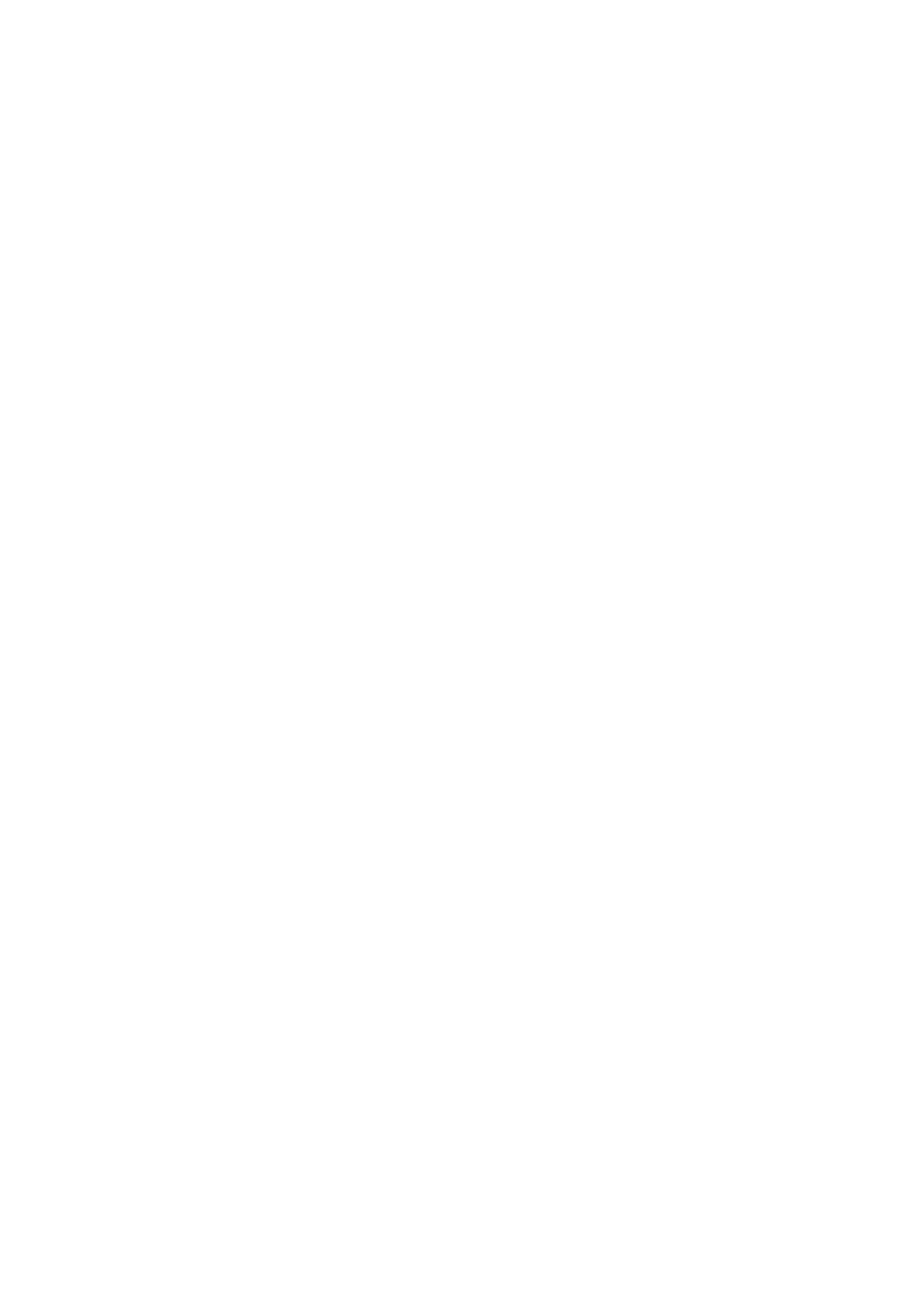# **CHAPTER 4: CASE STUDIES FROM ACROSS THE COUNTY**

# **4.1 Introduction**

This section of the report summarises the findings from direct interviews with survey respondents who had indicated that they were willing to discuss in more depth the issues facing small businesses (The twelve case studies are included in Appendix 3). The objective of this task was to map the interdependency of the businesses with each other and the communitiesthat they serve. In addition, further information was gathered about the steps that small businesses are taking to operate in an'environmentally friendly'manner.

Twelve businesses were chosen from the east and west of the County. The sample of businesses offered a spread of sector types, sizes of business, and various degrees of rurality of location. Witney, in West Oxfordshire and Thame, in South Oxfordshire are small market towns which are of critical importance to rural areas as they act as a service centre for the surrounding hinterland. As noted in Chapter 2 the Oxfordshire Structure Plan (1996-2011) steers most employment-generating development to the country towns.

# **4.2 Characteristics of the businesses**

The manufacturing sector was slightly over-represented in the case studies, accounting for 25% of the sample. Manufacturing industries have a long term connection with Witney and there are a variety of employment sites, large and small, close to the town. Other sectors included within the sample are computer-based software services (2), retail (1), health care services (1), the motor trade (1), the building industry (1), hospitality (1), and agriculture-related (1).

Eight of the businesses are defined as 'micro' employing less than ten members of staff. The remaining four businesses had more than twenty employees. This cross section reveals a group of largely well established firms: 50% of the firms have been operating for more than 25 years. However from this sub-set, two firms have been forced into administration but have overcome this challenge and have re-established themselves since 2000 operating at a reduced level. Only one company has set up business since 2000.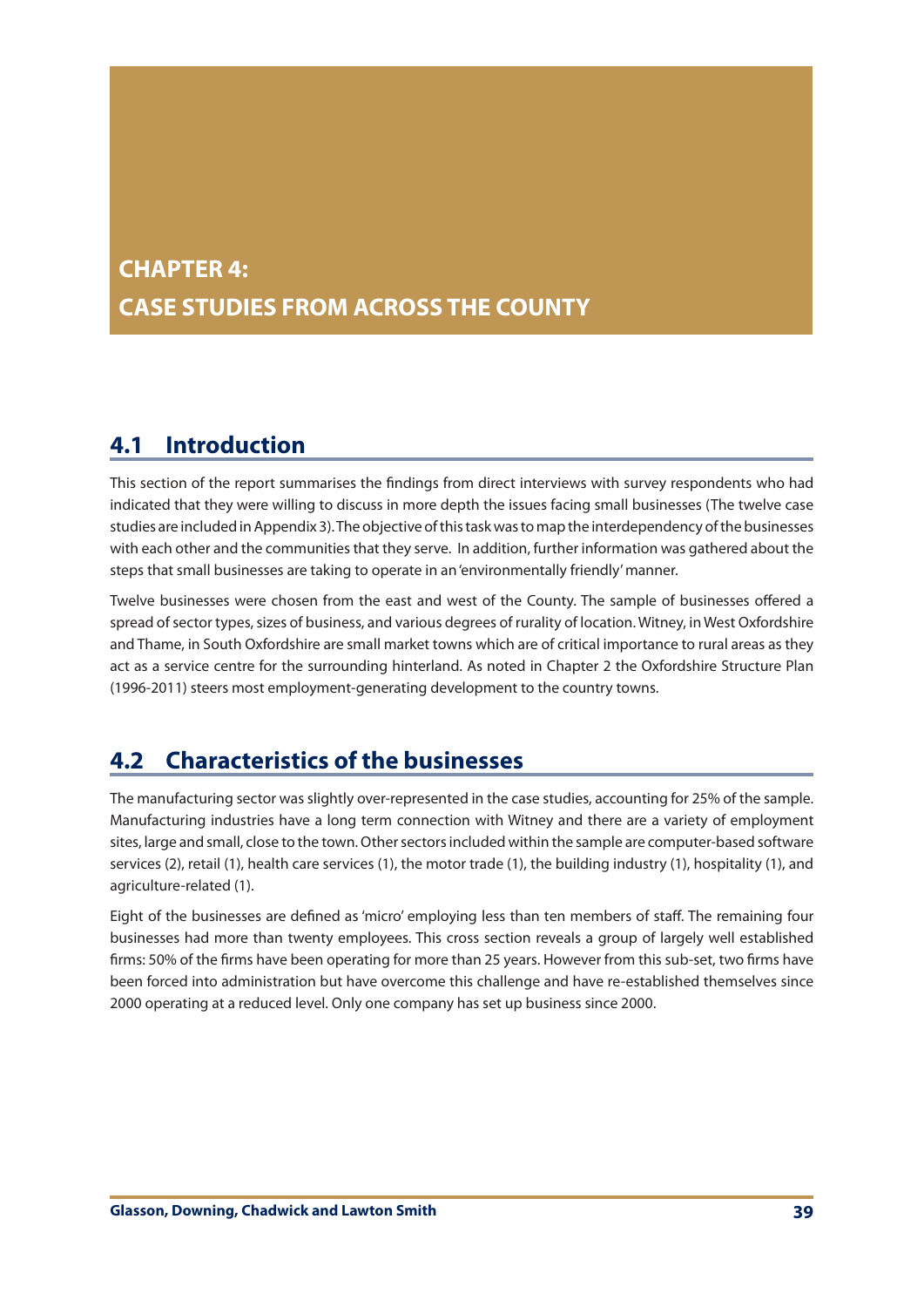# **4.3 Catalysts and constraints on business development**

Initially all were asked about the 'origin of their business, how it had evolved and their short to medium term plans for the future'. This question served to identify any catalyst and constraint to their long term growth.

## **Regulations**

The majority of companies, regardless of sector, consider that the regulations both government and EU governing their business are proliferating. Most are seen as negative, although some are seen as positive. These are examples of a number of regulations that apply to one electronics business in Witney.

### **Negative impacts:**

### **DFX Technology Ltd, Witney**

The company was established in 1992 as a joint venture offering design and manufacture services in the electronics sector. Its main area of activity is bespoke design for manufacture for businesses. Product types include communications systems, security systems, set-top boxes, drink dispensers etc. The business is actively having to alter its procedures into order to comply with:

- EU RoHS Directive (2006) to provide lead-free products;
- CE marking 'Conformité Européene' The term is derived from Directive 93/68/EEC (1993) and offers an assurance that a product whether manufactured, imported or retailed is compliant with the New Approaches Directive which deal with health and safely regulations. It can then be marketed in any of the member states of the European Economic Area; and
- WEEE (Waste Electrical and Electronic Equipment) Directive will be effective from July 2007 and deals with product end-of-life management.

The interpretation of government regulations is time-consuming, advice is limited, and compliance can be shown to have a financial implication for the company.

Extracts from two interviews demonstrate the impact of new regulations upon the profitability of a business.

### **Negative impacts:**

### **Tremain Veterinary Practice, Witney**

Within last twelve months Competitions Commission has relaxed DTi regulations and from November, 2006 vets are no longer able to charge a fee to sign a prescription form. This has also enabled private companies to sell animal pharmaceuticals directly to the public.

### **Anywhere Travel, Thame**

A number of constraints were identified which will hinder the growth of the business: the loss of commission to travel agents paid by the airline for the sale of tickets; the Airport Passenger Departure (APD)Tax which will have an impact on the sale of flights; and in addition the airlines propose to charge travel agents to receive the listing of flights available. All additional fees will be added to the price of the ticket paid by the customers, and erode the profitability of the business.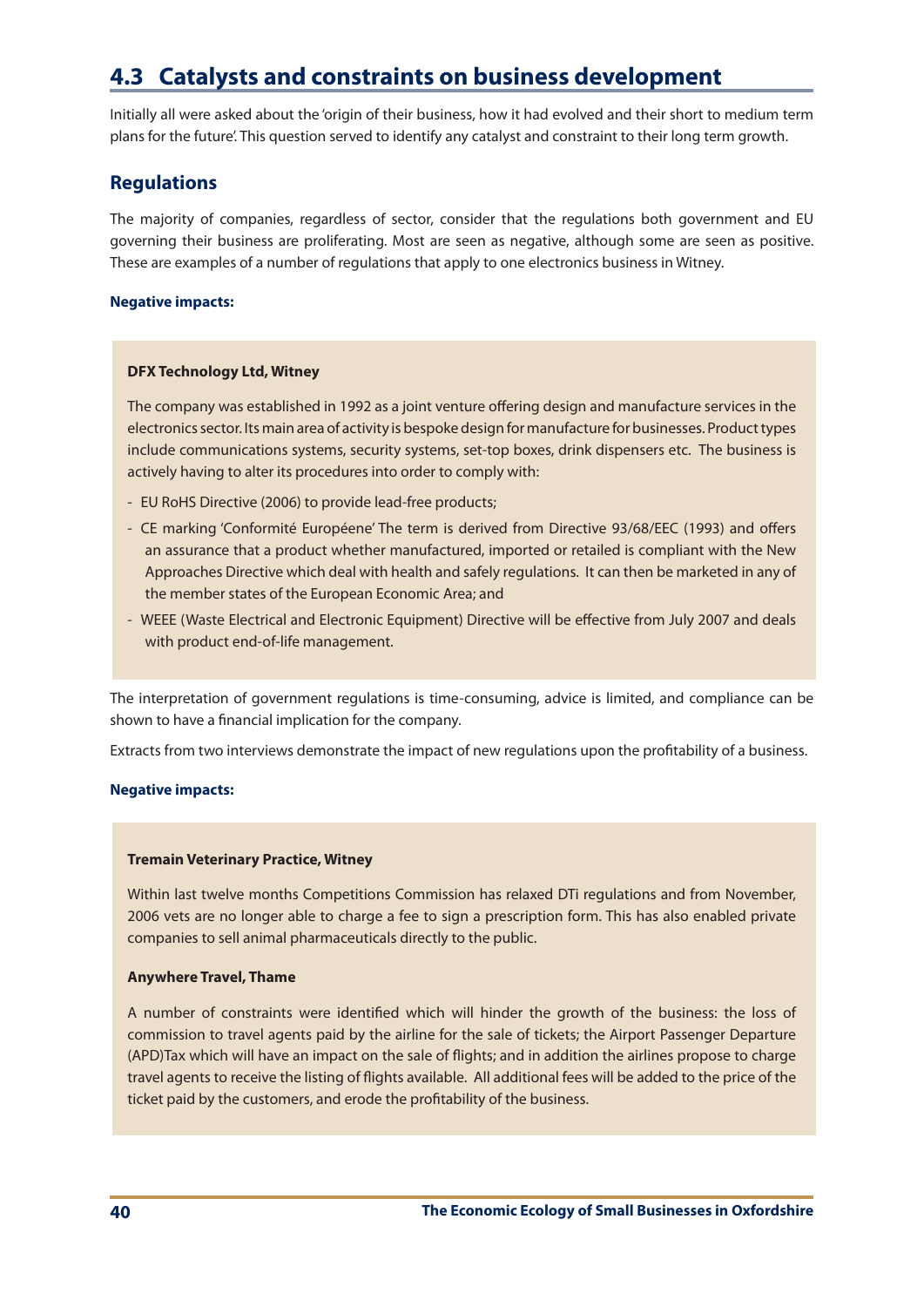However, in the case of a consultancy concerned with the quality assurance of manufacturing and analytical sites for the pharmaceutical industry, an EU Directive, had served to bring in additional business for the company.

#### **Positive impacts:**

#### **Newland GXP Consultancy, Witney**

The need to implement the EU Clinical Trials Directive, which became effective in 2004, has served as a catalyst to the growth of the business. This meant that companies doing pharmaceutical development have to comply with a code of practice; an inspection mechanism was also introduced. There is however a high degree of competition to undertake this type of scrutiny.

## **Premises**

An inability to find suitable alternative premises to enable the expansion of the business was seen as a constraint by two of the firms interviewed (dental practice, veterinary practice). Parking restrictions were cited as one of the main reasons that these businesses wished to move. However, the availability of other suitable premises, and their cost were regarded as constraining factors. The failure to obtain planning permission to enable the conversion of an agricultural building to business use was also raised by a number of respondents to the postal survey. Two companies (manufacturing, software companies) indicated that they hoped to grow by acquisitions and regarded their current premises as having adequate capacity for the future.

# **4.4 Inter-dependencies between businesses and the community**

## **Supplies**

All the firms interviewed stated that the majority of supplies can be sourced within the UK. Within the manufacturing sector the synergy between producers and consumers was regarded as historical. A statement from one company involved in manufacturing represented a typical dilemma encountered by its sector if it wished to remain profitable:

''The company has to consistently keep the cost of raw materials down in order to remain profitable. Parts are sourced from a mix of UK (Swindon, Basingstoke, and Norwich) and off-shore suppliers. Start-up work, including packaging and metal work, has been undertaken by local companies but has been sent off-shore once larger volumes were required. Raw materials, such as bare circuit boards, are imported from the Far East. Local UK companies are unable to compete with the pricing charged overseas for services, such as tooling.''

The plastering company, hotel and the garage were the only businesses which were able to buy more than 80% of their supplies locally ie. from within Oxfordshire. Legal advice and a wholesale stationer were located on the same industrial estate as the plastering company. Local farms supplied produce for the bed and breakfast establishment.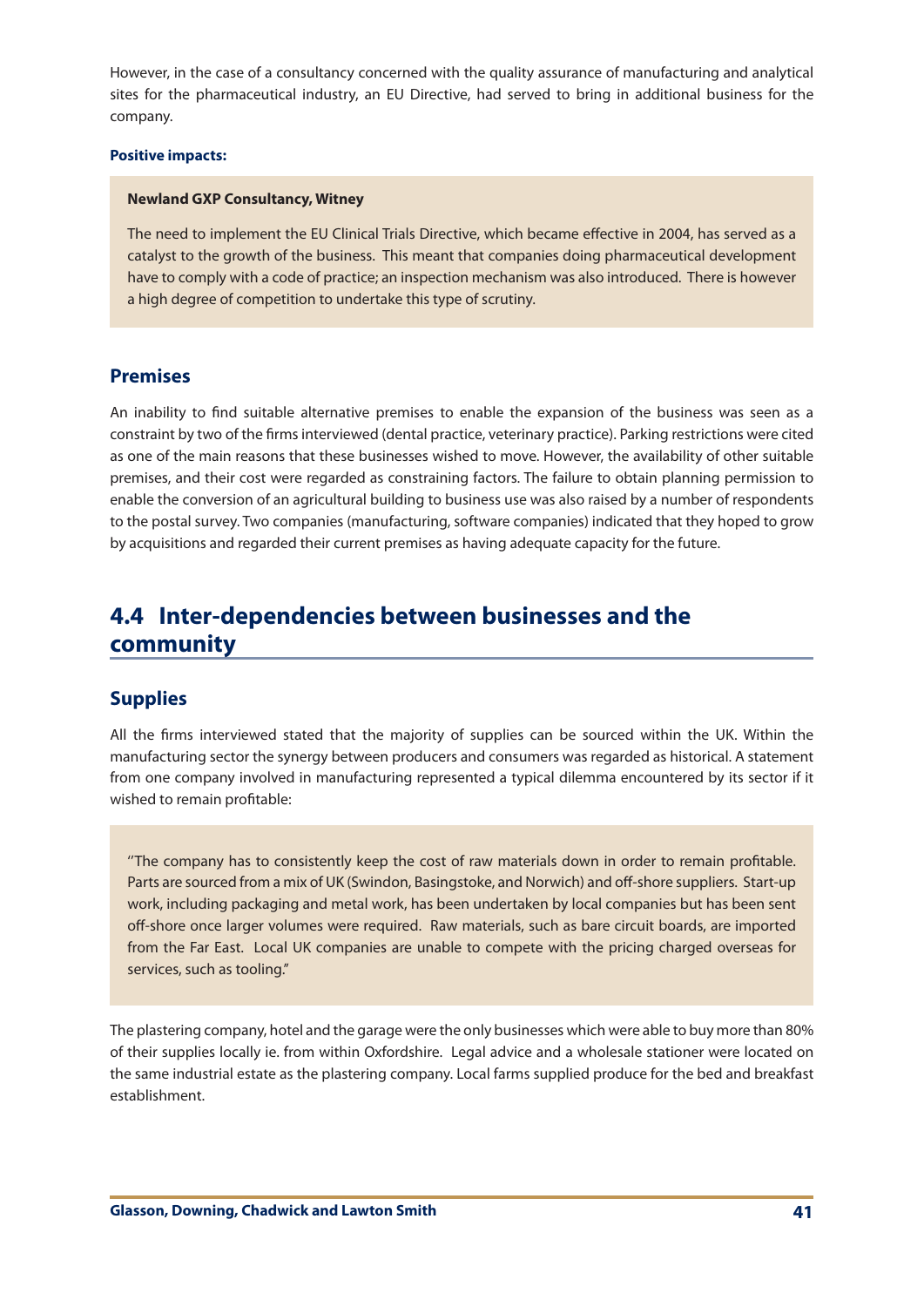#### **H & R Body Repairs, Eynsham**

Almost 100% of the materials and supplies needed for the business are bought from within Oxfordshire. Distributors include Hartwells and Crosswells Garage in Kidlington. Car panels are sourced from High Wycombe. Other materials come from Swindon.

## **Sales**

The veterinary practice, metal polishers, car body repairs and plastering company have more than 80% of their custom base within Oxfordshire. Other companies are common in experiencing an ever-growing global market and market overseas. Factors outside the control of the one software company had served to drive it into administration.

''Some 40% of the firm's export market was lost after 9/11. Prior to that date the company had 31 staff and was operating in 21 countries. The company currently has 8 staff members and is operating as a part of the IBM network of companies. Attempts to gain further support from the government to export its products to the Far East have not been successful.''

## **Business networks**

During start up or in order to expand a company's services, businesses are faced with the challenge of getting their product or service out to the customer. The interviews gave an opportunity for further discussion about the use of business networks and the extent to which advice and support was available locally.

The services offered by the Thames Advisory Centre and BusinessLink were mentioned by four respondents in relation to direct marketing, and also as creating links between operators and suppliers. One respondent suggested that there is little provision to assist staff with developing skills in marketing and software programming. There was only one current member of the Federation of Small Businesses in the sample of businesses interviewed. Two businesses had let their membership lapse believing that their specific concerns were not being addressed. However in terms of up-dating knowledge or setting up referral networks the majority of respondents sought out specialist networks as indicated by this manufacturing company:

Data Plastics Ltd operates on a national scale and has found business networks specific to the sector, such asthe British Plastics Federation, useful in supporting the sector through itslobbying activities. The Oxfordshire Manufacturing Consortium, which is co-ordinated through Business Link and wasseeded by the government, is regarded as a networking opportunity with some limited benefit given the company's specific concerns. Although a member of the Manufacturing Forum and the local Chamber of Commerce this has proven to be less valuable to its trading operation.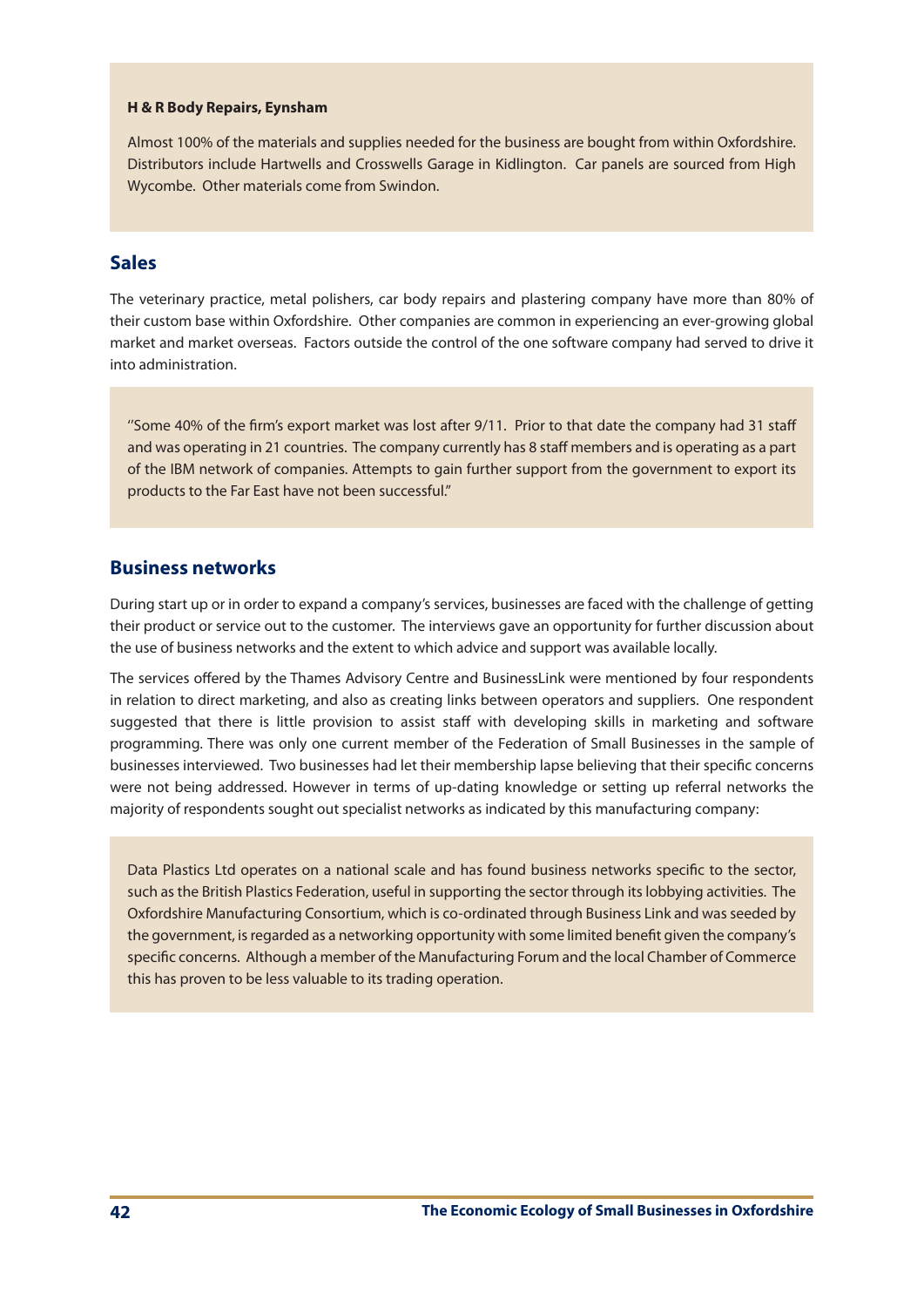## **Interaction with the community**

The extent to which businesses rely upon facilities and services offered by the local community was examined. All the companies interviewed recognised the importance of sourcing supplies locally but often the nature of their businesses restricted purchases to stationery etc. A number actively gave financial help or assistance in kind to a local school or theatre group. The greatest synergy between business and community was most apparent with the bed and breakfast establishment. Itstrade was dependent upon and showed flux according to other initiatives across the district.

The hotel's occupancy rate recently reduced particularly during the weekdays. In 2006 the Council was undertaking extensive work on its property and made block bookings for its contractors. Occupancy at weekends is enhanced by the eight music weekends held at the Box School during the year. The Cheltenham Races, Blenheim Horse Trials, courses at Brize Norton and other corporate events bring custom to the hotel.

The dental practice is well integrated into the community and has been able to source many supplies/services (25%) from its group of patients. Other products that are needed are of a clinical nature.

The principal way in which the businessesinteract and contribute to the local economy isthrough employment. With an unemployment rate (claimant count) of less than 1% (April 2005), South and West Oxfordshire Districts enjoy one of the lowest rates of unemployment in the EU. Finding staff with appropriate skills is however regarded as particularly difficult for the manufacturing and software sectors. A shortage of affordable homes within the district exacerbates this problem. The majority of staff live within five miles of their place of employment.

# **4.5 Environmental practices**

Business, whatever the sector, has had obligations for meet waste regulations for many years. Since 2004 the rules on disposing hazardous waste have changed significantly, affecting more small businesses and all businesses now have a duty of care under the Landfill Directive to dispose of waste correctly. Manufacturing businesses are likely to have more hazardous waste than other small businesses. The majority of companies interviewed believe that the cost of compliance is now impacting on their future competitiveness. (See, also, the earlier section on 'regulation') A complaint was also aired that any advice on interpretation of environmental legislation is a 'one-size fits all' approach rather than offering specifics for each sector. This presents challenges for small businesses in their efforts to seek effective environmental solutions.

Commercial companies specialising in the collection and disposal of clinical waste are employed by the two dental and veterinary practices. The car body repair shop also employs such a company to remove salvage and oils. Software companies actively recycle printers and cartridges and there is a cash incentive to do this. Most companies suggested that they were keen to take part in other recycling activities ie. paper, and believed that the local authority should offer such a service to businesses.

One of the manufacturing companies, Data Plastics, with the benefit of a Carbon Trust loan, is improving its environmental performance. The Carbon Trust offers independent advice about energy efficiency and can provide loans to install energy efficient boilers and lighting systems.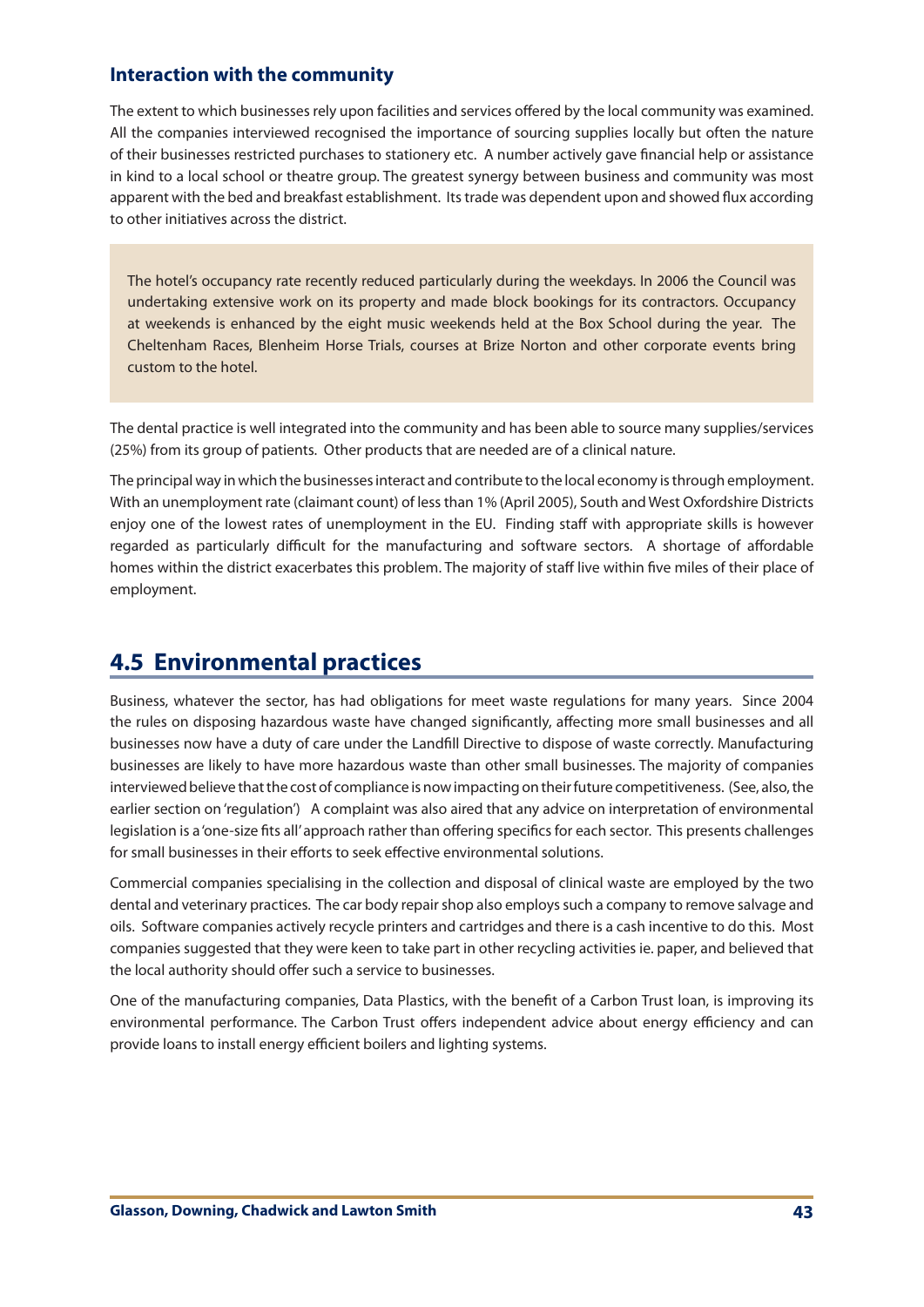Data Plastics Ltd had an electricity bill of £7000 a month, and is in the process of introducing low voltage lighting which has reduced the payment by 20%. The company has already reached a national target and with its Carbon Trust loan will work towards environmental standard ISO 1400.

This means that the firm will:

*Identify elements of the business that impact on the environment and gain access to the relevant environmental legislation; and*

*Produce objectives for improvement and a management program to achieve them, with regular reviews for continual improvement.*

The Carbon Trust **www.thecarbontrust.co.uk/energy** is regarded as the best organised government scheme with which the respondent has been involved; special mention was made of its website. The respondent, in the future, intends to take a second interest free loan from the Carbon Trust in order to replace old inefficient machinery. SMEs are responsible for half the carbon generated in manufacturing.

The firm also recycles paper and plastics, as well as close-looping its water-chillersystems. A local person with learning difficulties is employed to chip materials that can be re-used.

Advice and access to an interest-free or low interest loan would support the on-going recycling initiatives of the owner of the Witney Hotel who actively composts kitchen wastes, splits refuse for recycling and makes use of low energy light bulbs throughout the hotel. A quotation for solar panels was not taken up due to cost but there is an intention to replace the petroleum based heating system. Information was well received about the possibility of taking advice from the EIE (Environmental Information Exchange) **www.brookes.ac.uk/eie/ about.htm** at Oxford Brookes University.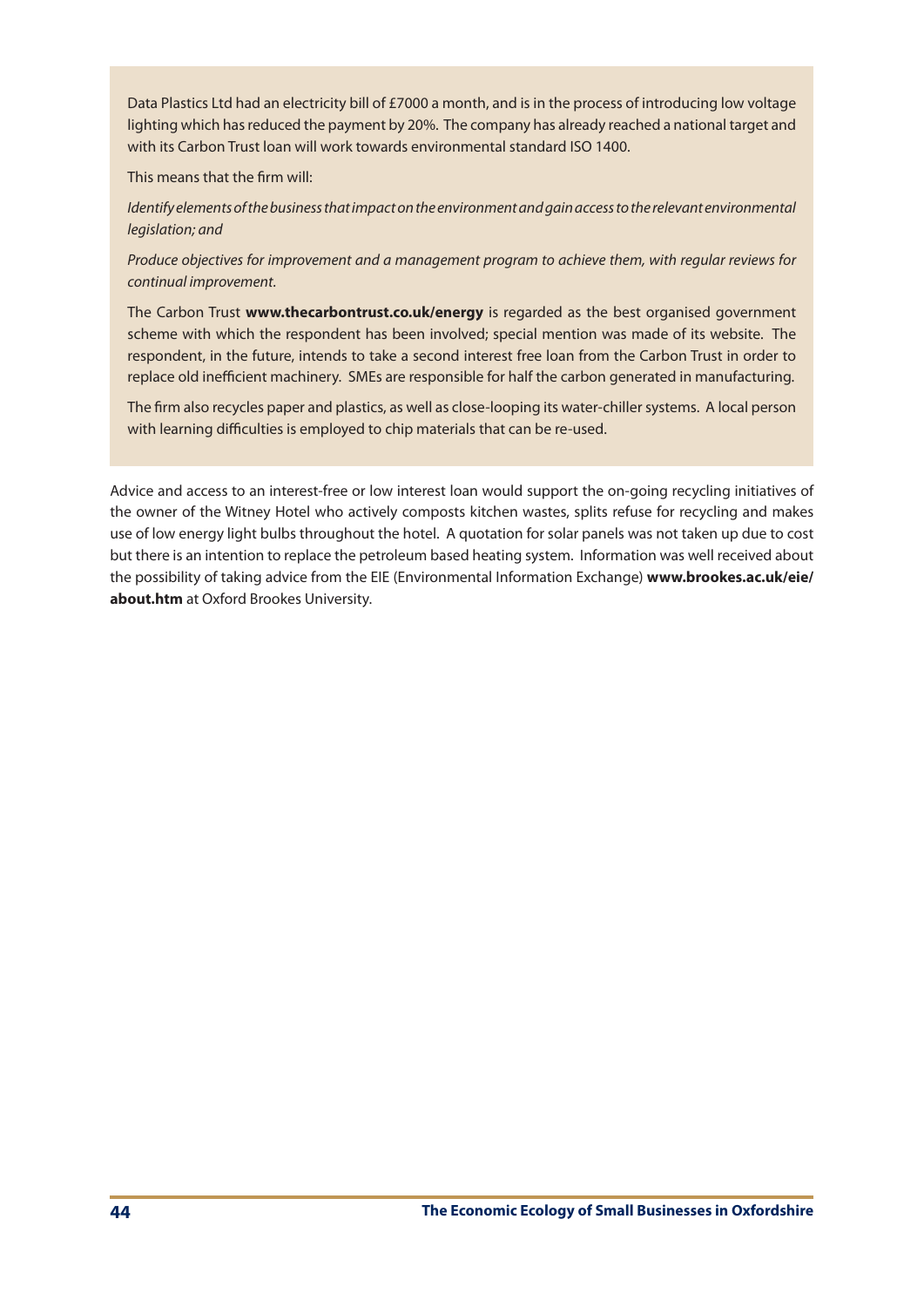# **CHAPTER 5: AN OVERVIEW: CURRENT PRACTICE, ISSUES AND POSSIBLE WAYS FORWARD**

# **5.1 Introduction**

In this chapter we bring together some key points from the evidence base of the previous two chapters. The chapter hasthree main sections. In 5.2 a number of the key characteristics of Oxfordshire'ssmall businesses are summarised, with a focus on the economic, community and environmental interactions. Section 5.3 assembles the range of key issues, and their constituent sub-issues, which have been raised in the survey and in the interviews. Section 5.4 focuses on some possible ways forward, and includes some recommendations for various relevant agencies.

# **5.2 Overview of Oxfordshire small businesses: characteristics and economic, community and environmental interactions**

The survey findings and interviews have provided a good snapshot of the characteristics, and economic ecology, of small businesses in Oxfordshire in late 2006. In particular they provide an insight into the nature and degree of local inter-business interaction, community links and environmental actions. Some of the key findings under each of these headings are now briefly summarised below. Examples of good practice are also indicated.

# **Some characteristics of Oxfordshire small businesses**

- The nature of ownership (65% family-owned); legal basis (46% limited companies, 29% sole traders, and 20% partnerships); and location (35% home-based) are very similar to the national pattern of small businesses.
- For 36% of businesses, all staff live within 5 miles; and almost 75% claimed that at least half of their staff lived within 5 miles of their business premises, suggesting reasonably compact staff daily travel to work patterns.
- In terms of indicators of business performance and optimism, over the last twelve months there had been roughly as many businesses increasing employment as reducing employment (c20%) and most had stayed unchanged. Less than a quarter expect employment growth in the next 12 months.
- However, three quarters of businesses aim to grow their business over the next two to three years, mainly through increased turnover with existing products or services, but with new products or services for 28%. The growth aspirations of Oxfordshire businesses appear higher than small businesses nationally (although comparisons are for slightly different periods). Aspirations are highest for the larger small businesses and for the newer businesses.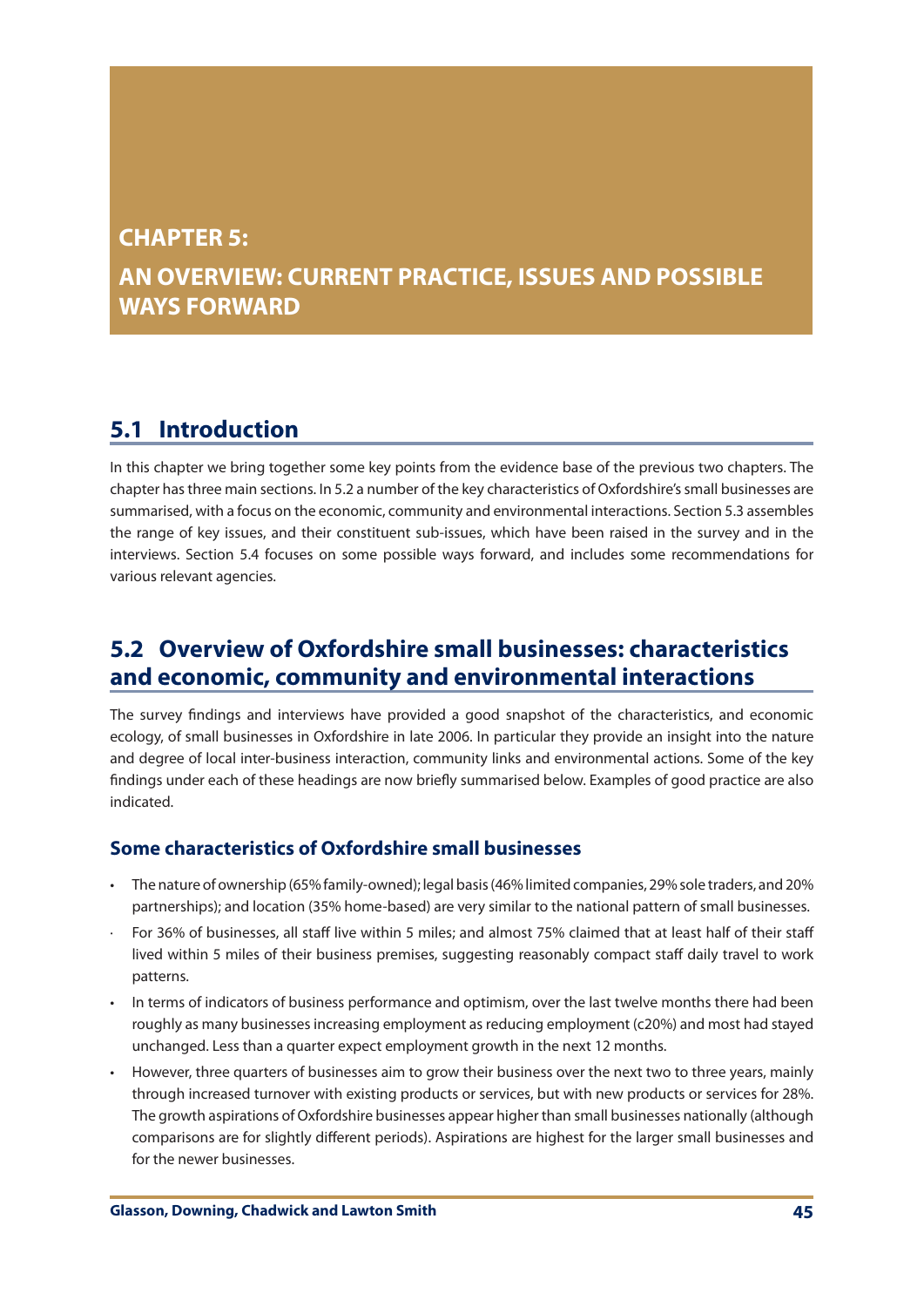# **Local business linkages**

- • Around 50% of businesses derive more than 50% of their annual turnover from sales within Oxfordshire; but 15% claim to have no local sales. These figures show slightly lower proportions of local customers than small businesses nationally.
- Just over one third of survey respondents have over 50% of their expenditure with suppliers with Oxfordshirebased businesses; but for over half of respondents the proportion was 25% or less.
- • The degree of business linkage may partly reflect the relative rurality of Oxfordshire, but, as shown in the interviews, it also varies by type of business –with for example specialised manufacturing businesses operating in national and international markets.
- Just over half of respondents were members of some form of business organisation or support network. Business advice and access to new knowledge and information were seen as benefits. Most small businesses had used some form of support in the last 12 months (especially from banks, solicitors and accountants).
- Half of the respondents were satisfied with the existing level of support, but 25% thought there were important gaps in services. Key issues raised are included in section 5.3 below.

# **Community links**

- Small businesses and their employees make good use of local services, especially local shops (55% of respondents) and local banking and post office facilities (23%). A high proportion regards it as very important to have to have access to such local facilities.
- They also help to support a range of community facilities with, for example, donations to local community groups and charities (46%), personal involvement in community organisations (especially schools), and provision of work experience placements.
- But the principal form of interaction with the community was through the provision of local employment.

# **Environmental actions**

- • Survey responses indicate considerable action already taken or planned (of the order of 40-50% of small businesses), especially for waste recycling and reducing water and electricity consumption.
- • There are also many examples of other environmental actions and/or plans including: switching to more sustainable suppliers, using renewable energy, introducing environmental management systems, and reducing the use of the car for business purposes.
- But businesses were concerned about the many obstacles that limited their environmental actions including lack of information/time to explore options. Where information was available, there was a danger of a 'one size fits all' approach.
- There was also a general feeling that measures were unlikely to be cost effective. This linked to a response by about two thirds that being'environmentally friendly'would not necessarily enhance business prospects.

# **5.3 Overview of key issues facing small businesses and possible ways forward**

The survey sought views on key issues both through a general ranking of those of concern, plus questions on topics which were of specific concern to both the researchers and the FSB. Some, perhaps surprisingly in some cases, did not rank too highly as key issues for the respondents. For example, the lack/cost of adequate childcare facilities was seen as a major problem by only about 5% of respondents. Similarly only 8% thought the lack of public transport facilities was a major issue (in terms of difficulty for staff and staff recruitment) and only 11% thought the local transport infrastructure provided a major problem (when transporting goods and services), although this was more of an issue in urban areas.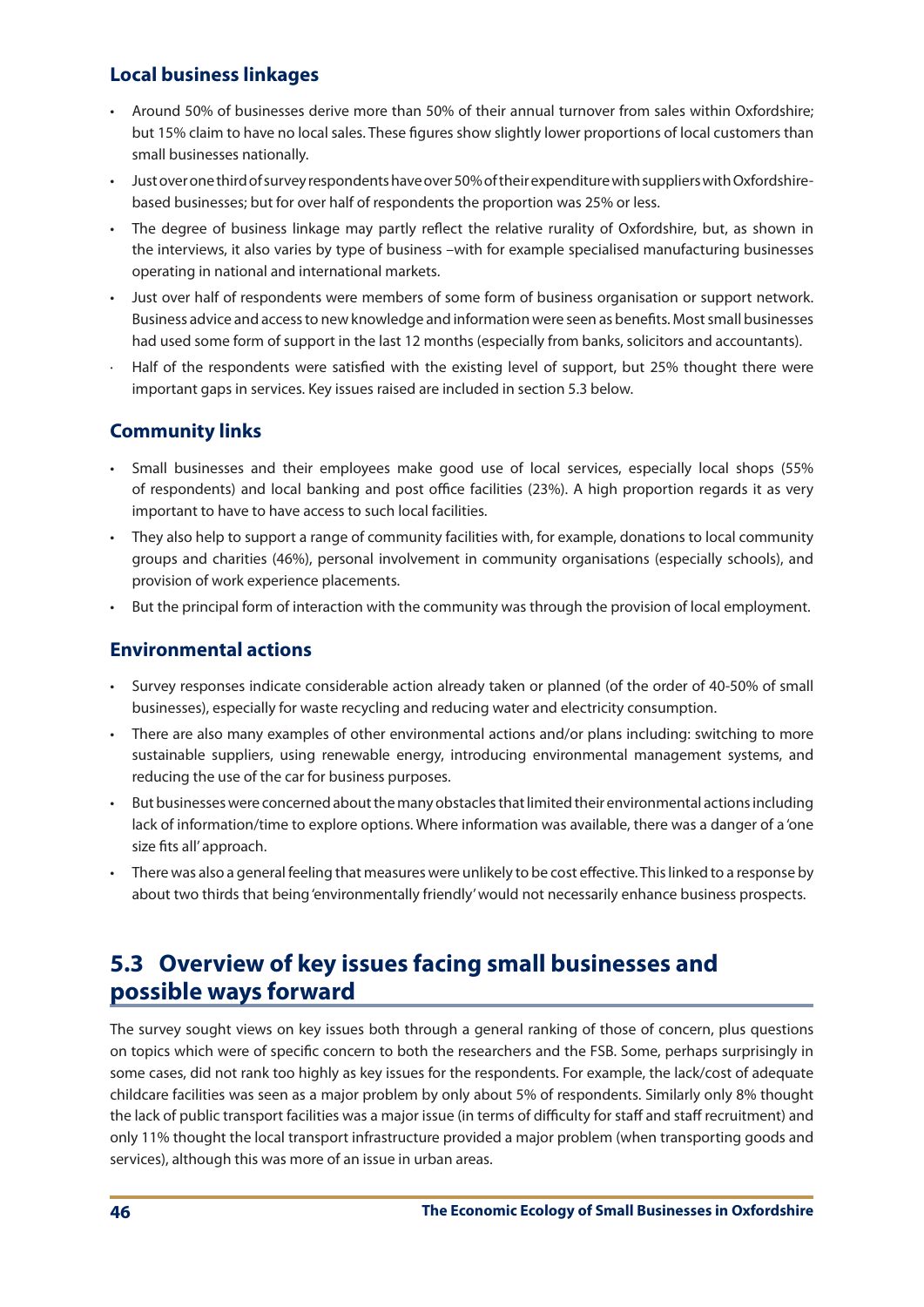However there were several other issues which were more regarded as major problems. In Table 5.1 these are roughly divided into two groups. In the first are those issues which were regarded as major by at least 20% of respondents; they include regulation/red tape at the top of the list followed by several other national issues such as the state of the economy and taxation issues. Staff recruitment and skill shortages, which can be seen, as a more local problem, also feature in this list. Red tape was a particular problem in rural areas.

In the second group are a number of issues which have generally been seen as major by between 10-15% of the respondents, plus the environmental concerns which came through strongly in written responses. Some of these can be seen as more locally determined, such as the availability /cost of suitable premises, planning restrictions, transport and environmental issues—although many must be seen in the context of national and EU parameters (eg national planning guidance; EU environmental policies).

| Key issue area          | <b>Constituent sub-issues:</b><br>some examples                                                                     | Some possible ways<br>forward                                                                                           | Relevant organisations and<br>suggested actions                                                                                                                         |
|-------------------------|---------------------------------------------------------------------------------------------------------------------|-------------------------------------------------------------------------------------------------------------------------|-------------------------------------------------------------------------------------------------------------------------------------------------------------------------|
| Regulation/<br>red-tape | - mass of changing<br>legislation:<br>health and safety,<br>environmental,<br>employment, customs<br>and excise etc | - simplification of<br>processes and admin<br>by UK government and<br>EU particularly small<br>businesses               | <b>EU/Government</b><br>FSB, to continue its strong<br>and robust lobbying on<br>behalf of small businesses<br>(where appropriate with<br>other business organisations) |
|                         | - cost of keeping up with<br>changing legislation                                                                   | - increase awareness and<br>better use of business<br>networks and relevant<br>agencies                                 | Relevant agencies -<br><b>BusinessLink</b>                                                                                                                              |
|                         |                                                                                                                     | - simple / but flexible<br>guidance web-based?                                                                          | Relevant agencies -<br><b>BusinessLink</b>                                                                                                                              |
|                         |                                                                                                                     | - recognise that some<br>legislation may bring<br>protection, and possible<br>market opportunities                      | <b>Small businesses</b>                                                                                                                                                 |
| <b>Taxation issues</b>  | - complicated tax<br>legislation; lack of<br>investment tax breaks                                                  | -simplification of taxation<br>legislation<br>- improve schemes support-<br>ing investment tax breaks                   | <b>Central Government</b><br>FSB, to continue its lobbying<br>(where appropriate with<br>other business organisations)                                                  |
|                         | - high business rates                                                                                               | - assistance with business<br>rates for small and start-up<br>businesses                                                | <b>Central Government</b><br>Better information to small<br>businesses on rate relief<br>scheme                                                                         |
| The economy             | - risks of global market                                                                                            | - eg better protection for<br>small firms to cover risks in<br>working with large, often<br>international, corporations | <b>DTI</b><br><b>SEEDA</b>                                                                                                                                              |

## **Table 5.1 Overview of current issues for small businesses**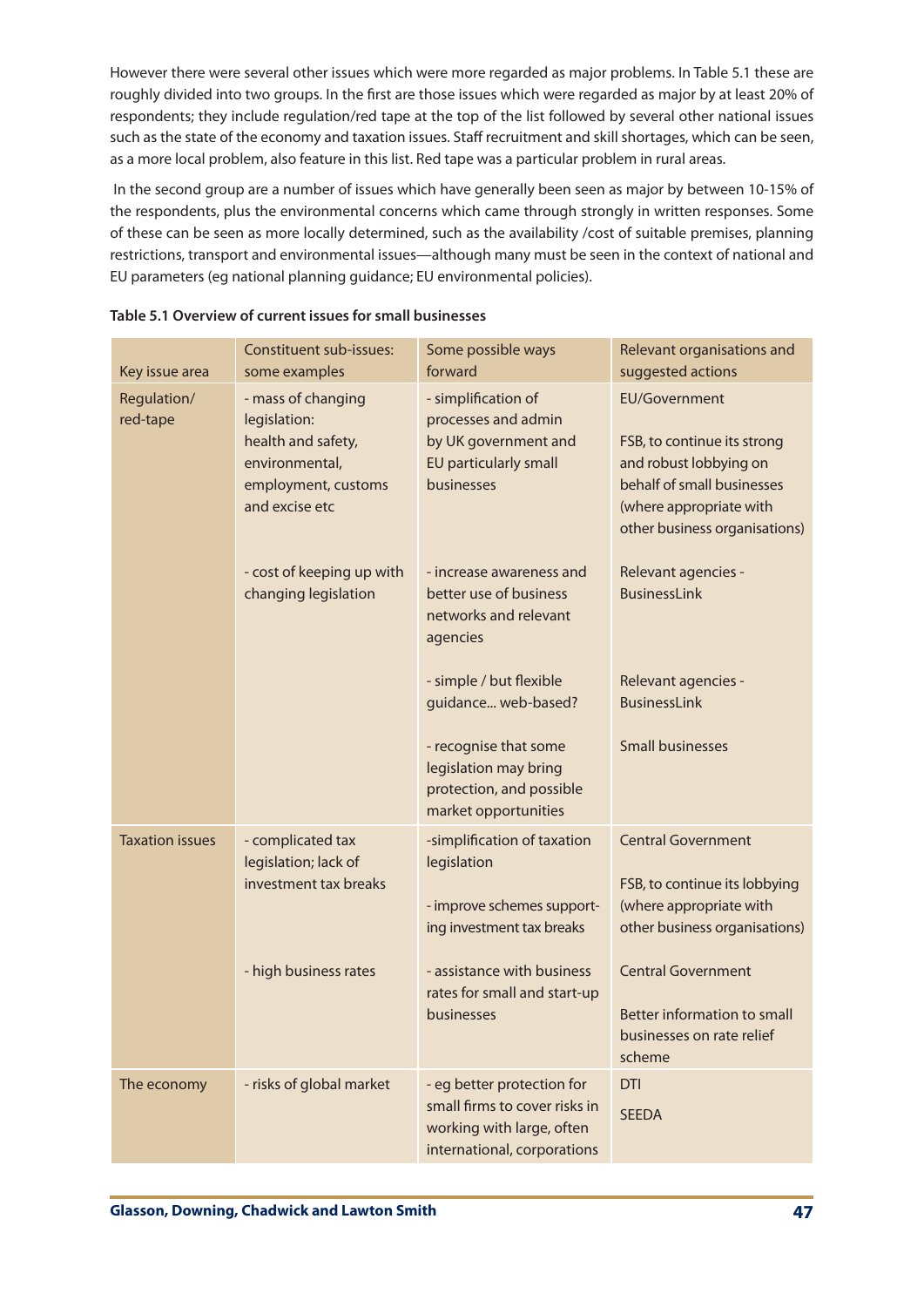| Key issue area                                     | <b>Constituent sub-issues:</b><br>some examples                                                                                                                     | Some possible ways<br>forward                                                                                                                                                                                                                    | Relevant organisations and<br>suggested actions                                                                                                                                                                                           |
|----------------------------------------------------|---------------------------------------------------------------------------------------------------------------------------------------------------------------------|--------------------------------------------------------------------------------------------------------------------------------------------------------------------------------------------------------------------------------------------------|-------------------------------------------------------------------------------------------------------------------------------------------------------------------------------------------------------------------------------------------|
| Cash flow<br>problems and<br>obtaining<br>finance  | - customers are slow in<br>paying                                                                                                                                   | - increased effectiveness of<br>implementation of better<br>payment legislation<br>- more/better advice on<br>securing finance for small<br>businesses<br>- importance of<br>maintaining local banking<br>facilities                             | <b>Central Government</b><br>FSB, to continue its lobbying<br>(where appropriate<br>with other business<br>organisations)<br>DTI/ banks et al more<br>promotion of better<br>payment practice, small<br>business loan guarantee<br>scheme |
| <b>Staff</b><br>recruitment and<br>skill shortages | - employee rights<br>- lack of basic skills                                                                                                                         | - liaise with local colleges/<br>schools on appropriate<br>training<br>- increase recognition of in-<br>house employee training<br>in the manufacturing<br>sector<br>- financial incentives for<br>training                                      | LSC et al; local colleges/<br>universities<br>Use of skills fora to<br>co-ordinate/promote<br>appropriate training<br>and increase employer<br>engagement                                                                                 |
|                                                    |                                                                                                                                                                     |                                                                                                                                                                                                                                                  |                                                                                                                                                                                                                                           |
| Planning /<br>building regs.<br>restrictions       | - delays in the system<br>- difficulty in changing<br>use of agricultural<br>buildings<br>- not commercially<br>oriented<br>- difficult to satisfy<br>building regs | - clear guidance from<br>LPAs on relevant policies<br>(small firms' design and<br>development guide?)<br>- training for LPAs (officers<br>and councillors) on<br>'business matters'                                                              | <b>LPAs (Local Planning</b><br>Authorities)<br>University CPD provision                                                                                                                                                                   |
| Competition in<br>the market                       | - from globalisation<br>- from influx of migrant<br>workers<br>- from low cost<br>construction goods from<br><b>Eastern Europe</b>                                  | - assistance with sourcing<br>reliable partners in the<br>growing E. European and<br><b>Far Eastern markets</b><br>- develop web-based<br>'Input-Output Directory' of<br>local services and products<br>to encourage local<br>sourcing and sales | Business Link/SEEDA et al:<br>scope for development<br>of 'local market places'<br>information systems (web<br>and paper based). Good<br>examples to promote?<br>Small businesses to make<br>better use of existing<br>information        |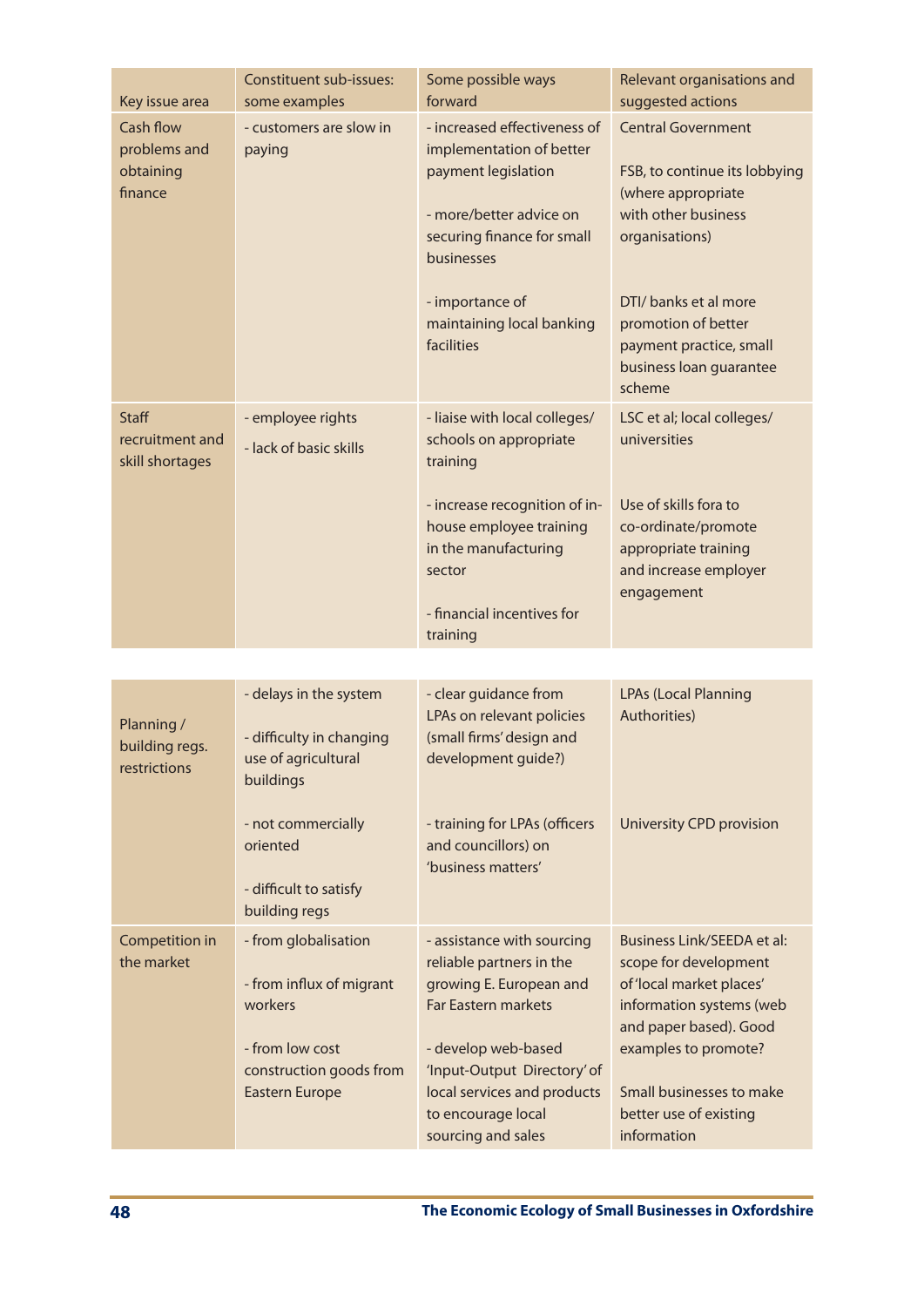| Key issue area                          | Constituent sub-issues:<br>some examples                                                                    | Some possible ways<br>forward                                                                                                                                                                                                                                        | Relevant organisations and<br>suggested actions                                                                                                                      |
|-----------------------------------------|-------------------------------------------------------------------------------------------------------------|----------------------------------------------------------------------------------------------------------------------------------------------------------------------------------------------------------------------------------------------------------------------|----------------------------------------------------------------------------------------------------------------------------------------------------------------------|
| Availability<br>of suitable<br>premises | - lack of affordable land<br>- lack of affordable<br>premises                                               | - current initiatives on<br>affordable housing (extend<br>to business premises)<br>- council tax 'holiday' on<br>vacant premises reduces<br>incentive for landlords to<br>lower prices<br>- Local Development<br>Documents to clearly set<br>out business land needs | FSB, to lobby locally (where<br>appropriate with other<br>business organisations)<br>LPAs                                                                            |
| <b>Transport issues</b>                 | - Oxford Transport<br>Strategy<br>- lack of parking space<br>- poor road network<br>- Oxfordshire roadworks | - see planning above re<br>parking guidance<br>- develop green travel<br>initiatives                                                                                                                                                                                 | In association with<br>Oxfordshire Sustainable<br><b>Business Partnership?</b><br>Possible community<br>initiatives/networks of local<br>businesses                  |
| Other<br>environmental<br><b>issues</b> | - UK/EU environmental<br>legislation                                                                        | - refer to appropriate<br>information sources eg EIE,<br><b>OSBP</b><br>- greater dissemination of<br>activities of the Carbon<br>Trust and showcase local<br>successes                                                                                              | <b>EIE (Oxford Brookes</b><br><b>Environmental Information</b><br>Exchange), OSBP<br>(Oxfordshire Sustainable<br><b>Business Partnership)</b><br><b>Carbon Trust</b> |
|                                         | - lack of recycling<br>facilities<br>- lack of appropriate<br>advice                                        | - improve/extend recycling<br>facilities (eg paper refuse<br>for businesses; computing<br>hardware)                                                                                                                                                                  | LAs/possible networks of<br>local businesses                                                                                                                         |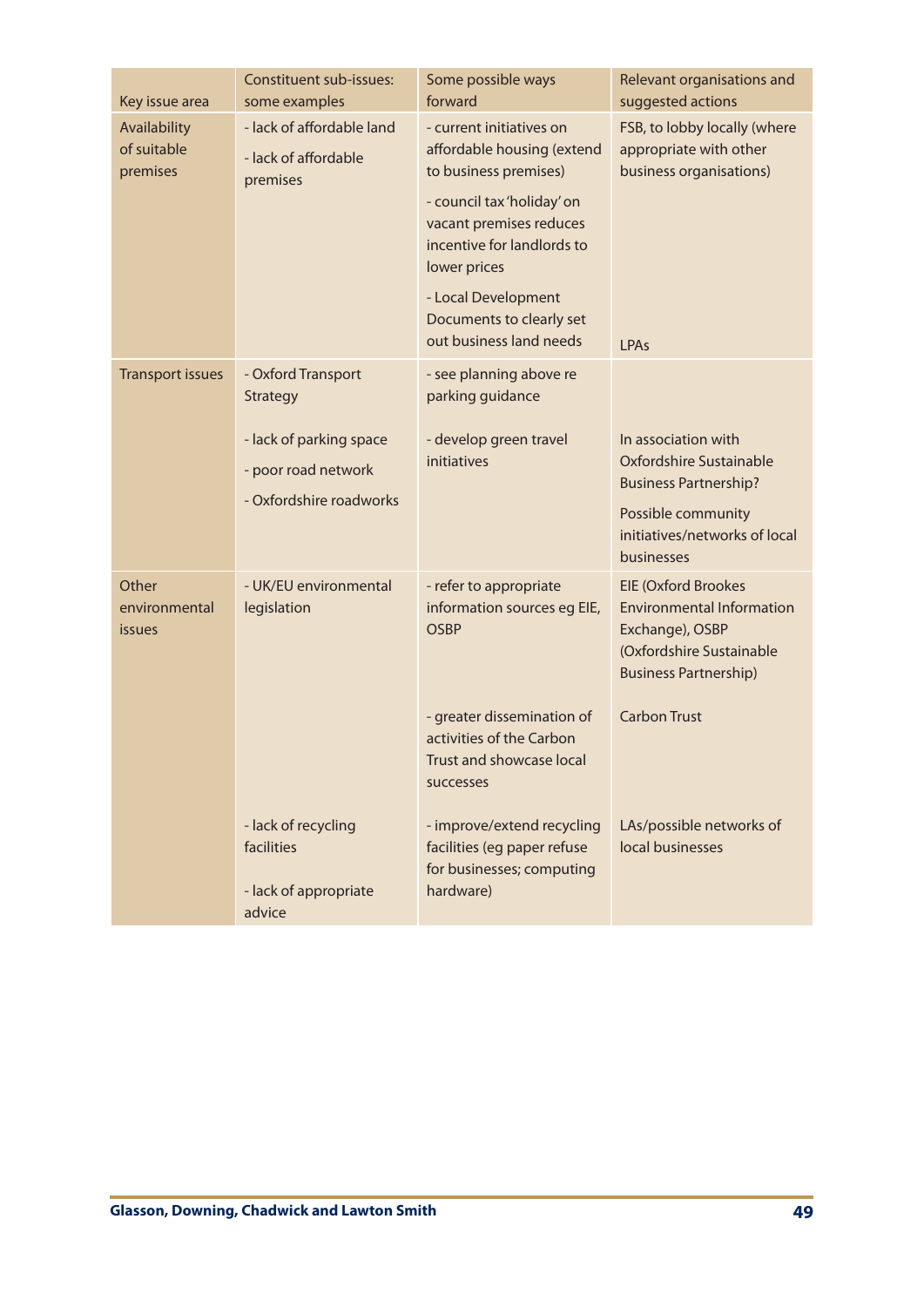# **5.4 Possible ways forward/actions, by relevant agencies, for a more sustainable small business sector in Oxfordshire**

A fundamental aim of the research was to assess the extent to which small businesses had a well developed 'business economic ecology' with close locational links with suppliers and markets and with significant contributions to the social and environmental sustainability of their localities. Some of the key findings are noted in section 5.2 above. There are some encouraging indications from about 50% of the respondents to the survey, and from some of the more detailed case studies. But the picture is patchy and some businesses see more obstacles than opportunities. However there may be a number of actions, by a range of orgsnisations, which could help to enhance the Oxfordshire 'business economic ecology '. An initial list of suggested actions is outlined below:

# **EU and Central Government**

- simplification of legislation, by EU and UK Government, as it relates to small businesses, wherever possible
- better investment tax breaks for small businesses
- lower business rates
- better protection for small business' risks in global markets
- better promotion of support for small businesses (eg small business loan guarantee scheme)

# **SEEDA/Regional agencies**

- • increase awareness of existing business support networks
- • support for Oxfordshire businesses re risks in the global market; sourcing reliable partners in developing markets
- • support development of'local market places'of small businesses'input-output' information
- work with local authorities and training/education providers to improve basic and local economy related skills of workforce.

# **Local authorities**

- improve planning support for small businesses; eg ' quidance on design and development ' for small businesses; awareness of importance of small businesses in the local economy; training for officers and councillors recognition in LDDS of small business land/premises needs
- improvement/extension of recycling facilities for small businesses
- facilitate small business sustainable travel, recycling and renewable energy network initiatives
- • extend affordable housing initiatives to business premises; review council tax holidays for vacant premises
- support maintenance of network of post offices, local shops and services (eg banking)
- improve maintenance of road network
- work with regional agencies (eg LSC; SEEDA and local colleges/schools/universities) in'skills fora'to improve basis and specialist skills of workforce.

# **Other agencies**

- • as above, local colleges etc to support skills initiatives
- university support on 'planning for small businesses' training ( officers and councillors)
- EiE, OSBN and Carbon trust et al to respond to small businesses needs for improved environmental practices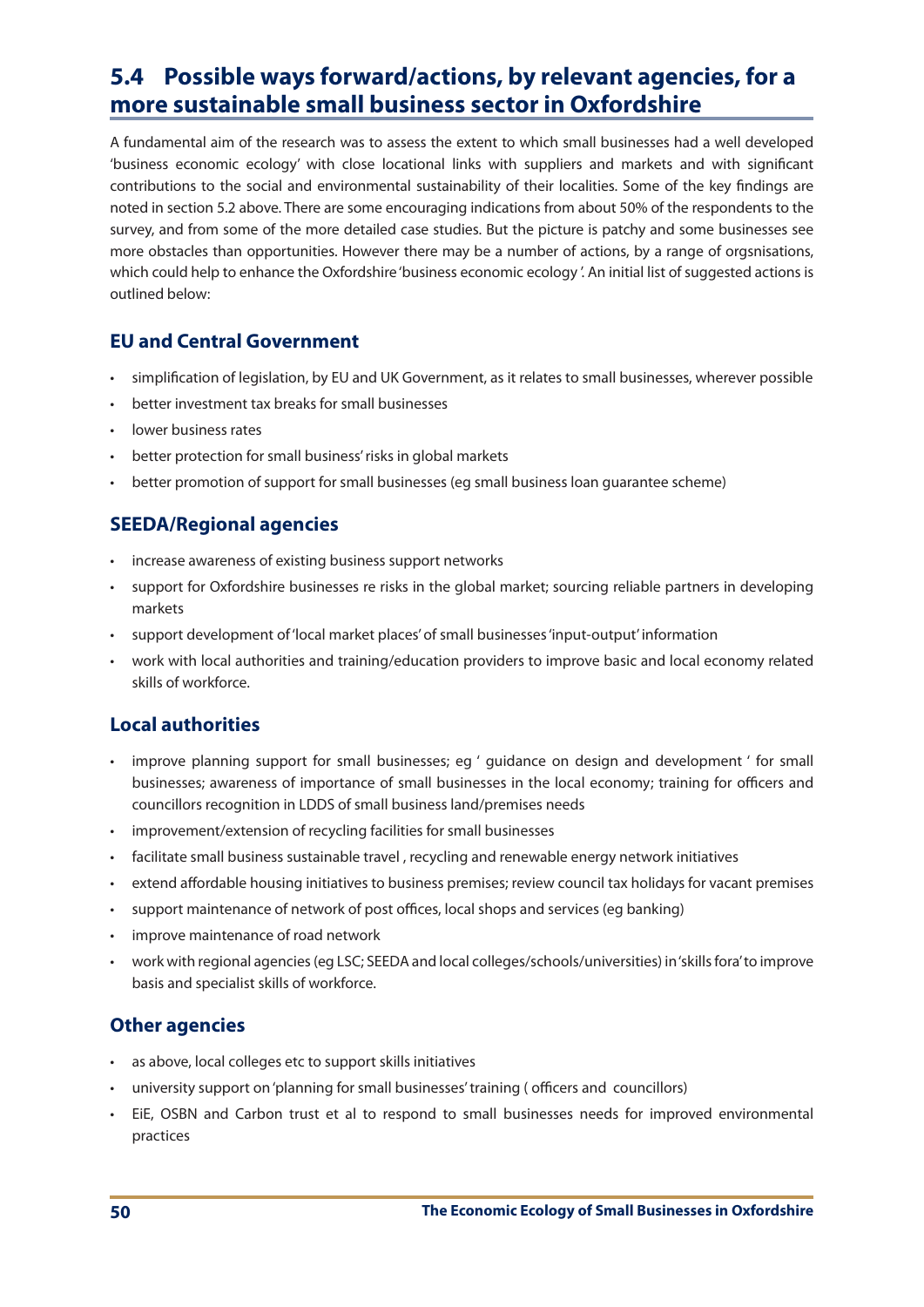# **FSB**

- • as above, support developement of'local market places'of small businesses'input-output' information.
- continue the strong and robust lobbying for small businesses to EU and Central and Local Government re legislation complexity, business rates, investment tax breaks, maintenance of network of rural post offices etc
- lobby local authorities re small businesses 'planning design and development quide', affordable business premises, adequate business land allocations in LDDs, improved recycling facilities for small businesses, council tax holiday on vacant business premises etc.

# **Small businesses**

- be aware of opportunities, as well as constraints of evolving EU and UK regulations/legislation
- make use of existing information sources on evolving legislation and on local market opportunities
- utilise business rate relief, and small businesses loan guarantee opportunities
- use environmental advice services, such as those provided by the Oxford Brookes Environmental Information Exchange (EiE) and the Oxfordshire Sustainable Business Partnership (OSBP)
- ·• explore opportunities for local business networks for sustainable travel, waste recycling , and renewable energy initiatives
- • support local purchasing, and local shops, banks and post offices
- build more links with local schools, including participation as school governors.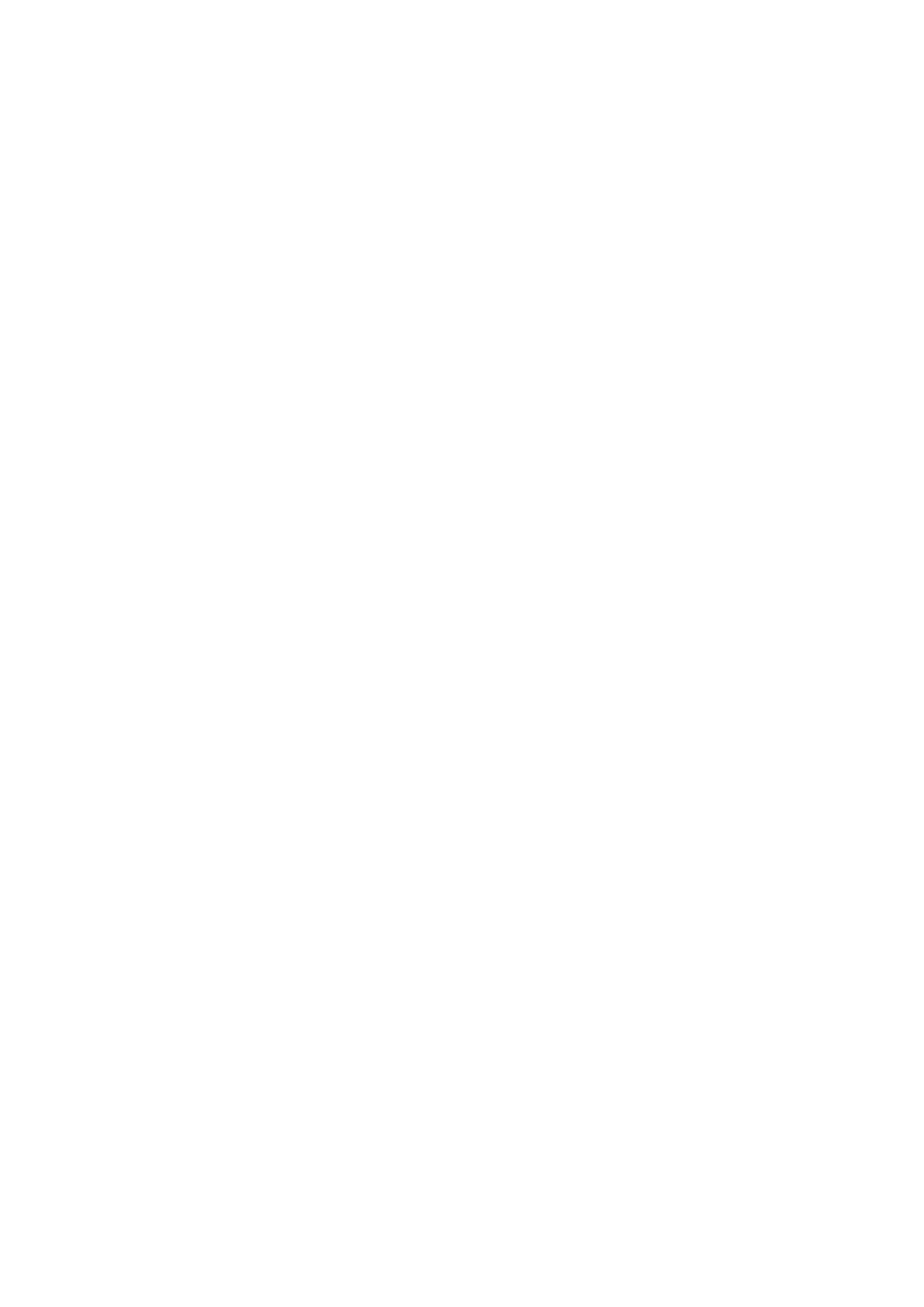# **CHAPTER 6: SOME CONCLUSIONS**

The conclusions briefly highlight some of the key findings in relation to the aims of the research. They draw on four sets of information: contextual material on small businesses nationally and in Oxfordshire; the results of a major survey of a sample of the population of 25,000 small businesses in the county; case study interviews of a number of small businesses from a range of locations in the county; and discussions of findings and implications/recommendations for action with the project Steering Group.

**The profile of small businesses in Oxfordshire** shows that they constitute a very important sector in the Oxfordshire economy, accounting for the bulk of the number of businesses, and approximately 57% of the county's private sector employment. The small businesses are relatively evenly distributed across the five districts, but taking into account the working age population, the small business density is highest in the more rural districts of West Oxfordshire and South Oxfordshire. About 85% are micro-businesses, employing less than 10 staff, and 5200 (21%) have no employees at all. The survey showed 65% of small businesses are familyowned; 35% are home-based; and 17% are female led.

Recent performance, over the last 12 months, showed little change in employment for most businesses, although 20% had grown in employment and a similar proportion had reduced in employment. However there was some optimism about business growth over the next few years, with 75% aiming to grow their business with a mix of existing activities, new products and services, and new markets. The bulk of small businesses were in services, with wholesale and retail, and real estate and other business activities accounting for about 45% of the total number of businesses.

**The small businesses economic eco-system** has several dimensions. In terms of interaction with other local (Oxfordshire) businesses, around 50% of businesses derive more than 50% of their annual turnover from local sales, and just over 33% have over 50% of their expenditure with local suppliers. In terms of socio-economic links, small businesses make good use of local shops (55% of survey respondents) and local banking and post office facilities(23%). They also help to support a wide range of community facilities and activities, for example via work experience opportunities, involvement with localschools, charitable donations and sponsorships, and provision of community facilities (eg events, venues, childcare facilities and local transport). Most importantly, they provide local employment, and almost 75% claimed that at least half their staff lived within 5 miles of their business premises.

In terms of environmental actions, up to 50% of the survey respondents indicated that considerable action had already been taken or was planned, especially for waste recycling and for reducing water and energy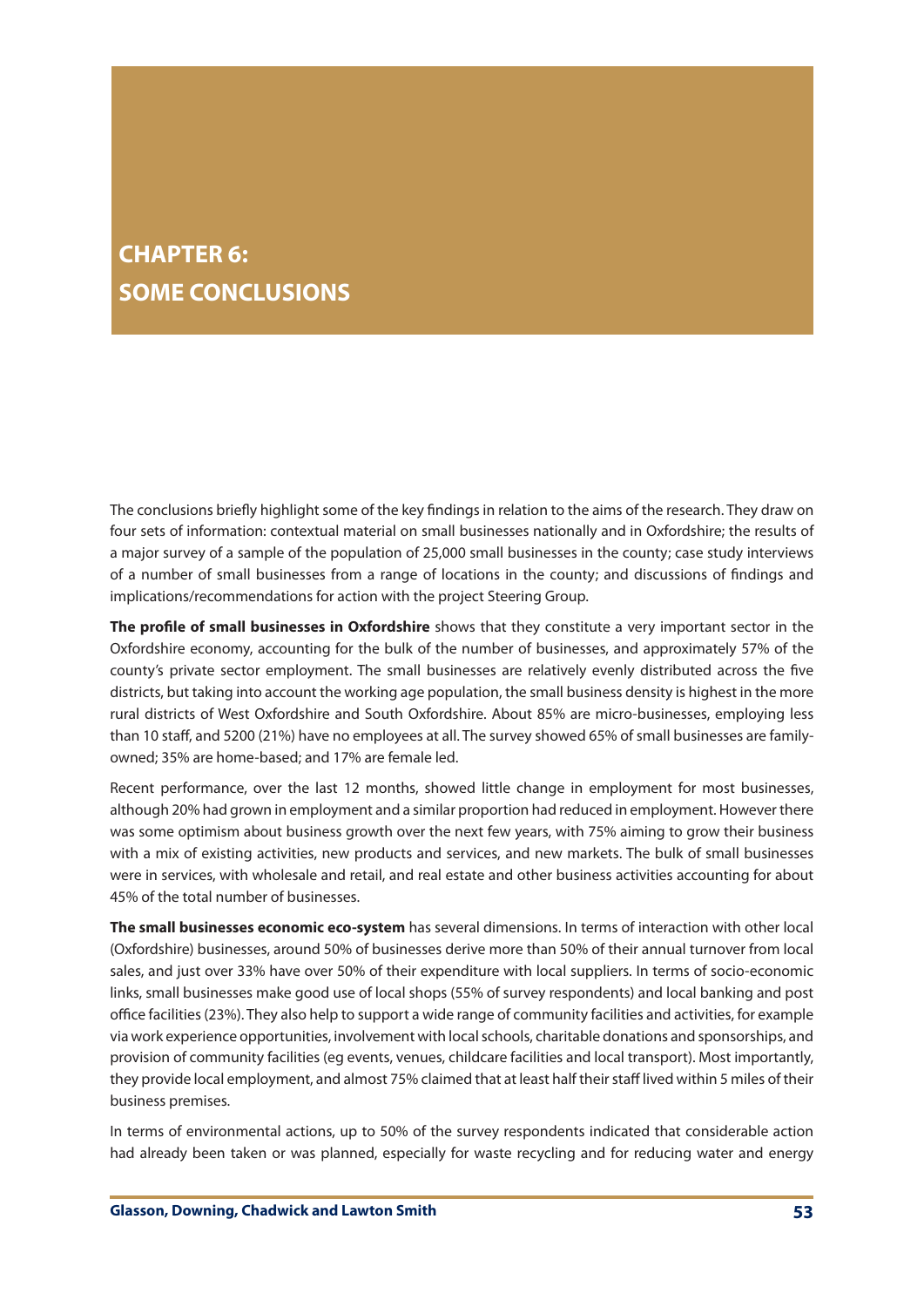consumption. But there was some serious concern about the many obstacles that limited environmental actions, plus a worrying general feeling by small businesses that environmental measures were unlikely to be cost effective or to enhance business prospects.

**The issues of concern to small businesses, and a focus for FSB action**, are many and wide-ranging. Some of the most important, on regulations/red tape, taxation, the economy, and competition in the market are very much in the realm of UK Government and the EU, but the FSB and other business support organisations have a key lobbying role to play on behalf of small businesses. Other major issues relating to staff and cash flow issues straddle central and regional/local agency levels. The survey and interviews also revealed concern about planning, transport, affordable housing and premises, and environmental issues. The report makes some initial recommendations on possible ways forward, and the appropriate agencies, to address these concerns.

**In the context of the FSB's 'Barriers to Growth 2006' survey (and the DTI's Annual Small Businesses Survey)**, the Oxfordshire study reveals many similarities in findings. For example the ownership, home based, and leadership characteristics are close to the FSB findings. Views on employment prospects are contradictory lower than the national FSB survey, but higher than the SBS survey –but those surveys were for an earlier period. The proportion of local business linkages are similar to, although a little lower than, the FSB survey, perhaps reflecting the relative rurality of the county. Several other findings are unique to this study, but there are also some comparative findings on issues of concern to local businesses. The list of major issues is broadly similar to that found in the 2005 SBS annual business survey, although regulation, taxation, recruiting staff ranked higher in Oxfordshire, and competition and the economy ranked somewhat lower, perhaps reflecting the pressures of the prosperous Oxfordshire economy. Oxfordshire concerns with transport, planning, and premises issues also reflect local pressures in this buoyant corner of the buoyant SE region.

We conclude with a return to the sentiments of the Foreword to this report. Behind the thinking for this study is a realisation that the economic and social community mirrors nature in a host of different ways. In nature the vast majority of organisms are small. At the human level, the economy is a kind of eco-system in which the participants, large or small, all interact with each other. The most successful and arguably some of the most important forms of life in the natural eco-system are the micro-organisms. The sciences that have developed our understanding of the role of micro-organisms have already revealed just how important they are to us and the world around us. We hope that the present study will initiate the development of a new way of thinking about the role of small businesses as the micro-organisms within the economic eco-system of the community and that it will be a first step in establishing the principles involved.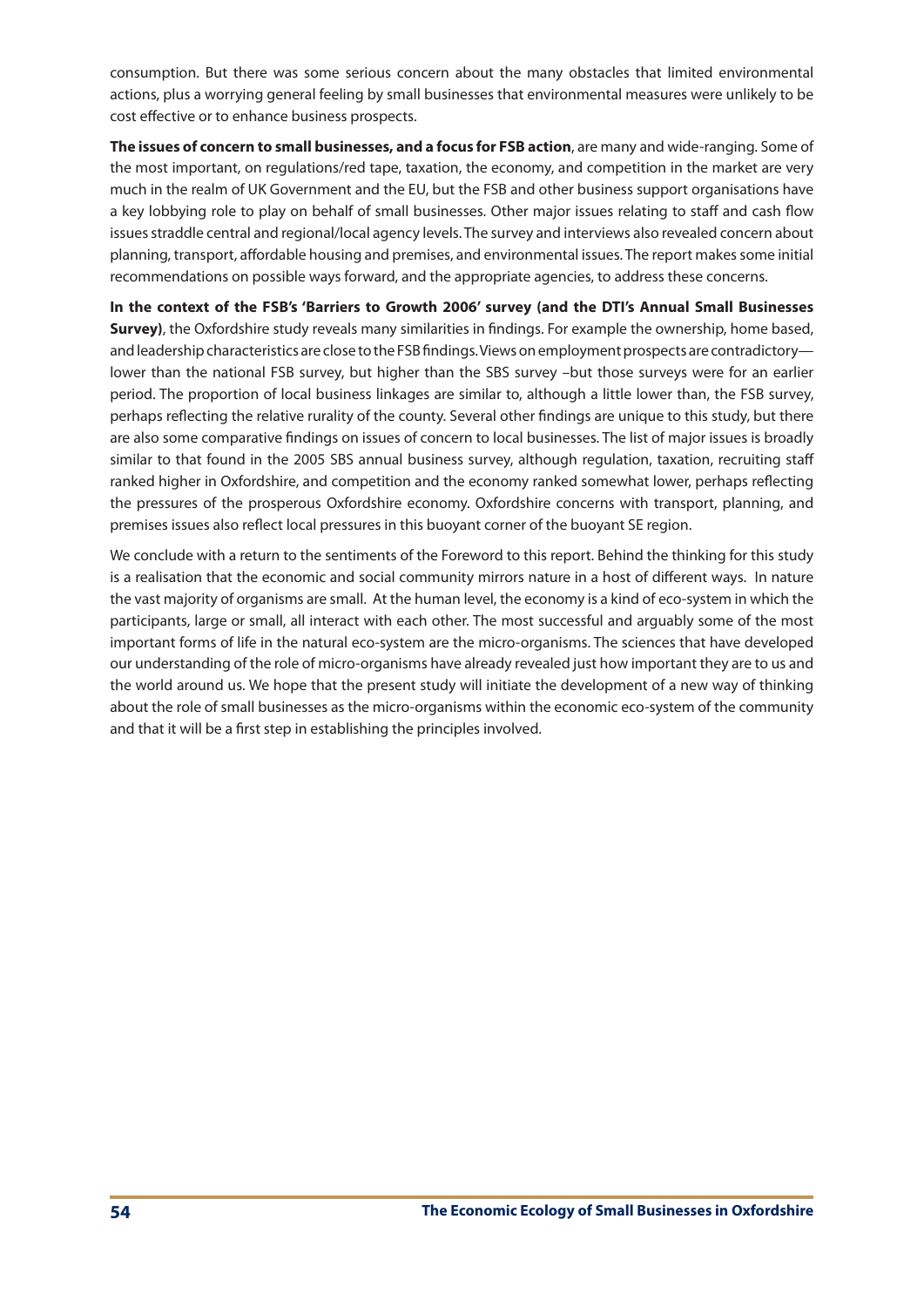# **References**

DEFRA (1999), *A better quality of life: a sustainable development strategy for the UK*. DEFRA: London.

DEFRA (2005), *The UK Sustainable Development Strategy – Securing the Future.* DEFRA: London.

(FSB (2004), *An Entrepreneurial Countryside: An FSB Report into the State of Small Businesses in the Rural Economy*. May 2004.

FSB (2006), *Lifting the Barriers to Growth in UK Small Businesses: The FSB Biennial Membership Survey, 200*6, report to the Federation of Small Businesses.

IES (2006), *Small Business Service Annual Survey of Small Businesses: UK, 2005 – Final Report*, report produced for the Small Business Service by Institute for Employment Studies, University of Sussex.

MKOB Learning and Skills Council (2006), *Oxfordshire Skills and Economic Assessment*, May 2006.

OEO (2003), Enterprising Oxford: 2 Volumes. OEO: Oxford.

OEO (2006), *Recent Changes in the Oxfordshire Economy – Quarterly Update: October 2006*, OEO Briefing Paper Series.

OEO (2007), *Enterprise and Innovation: the Oxfordshire Model*. OEO: Oxford.

SBS (2003), *A Government Action Plan for Small Business: The Evidence Base*, December 2003.

SBS (2006a), *Small and Medium-Sized Enterprise (SME) Statistics for the UK 2005*, released 31 August 2006.

SBS (2006b), *2005 Small and Medium-Sized (SME) Statistics for the English Regions, Scotland, Wales and Northern Ireland*, released 20 December 2006.

SBS (2006c) *Small Businesses in Rural Areas: An Analysis of the Annual Small Business Survey 200*4, October 2006.

The Oxford Trust (2006), *The Demand for Business Support by Science and Technology Companies in Oxfordshire*, report of a survey by The Oxford Trust, July 2006.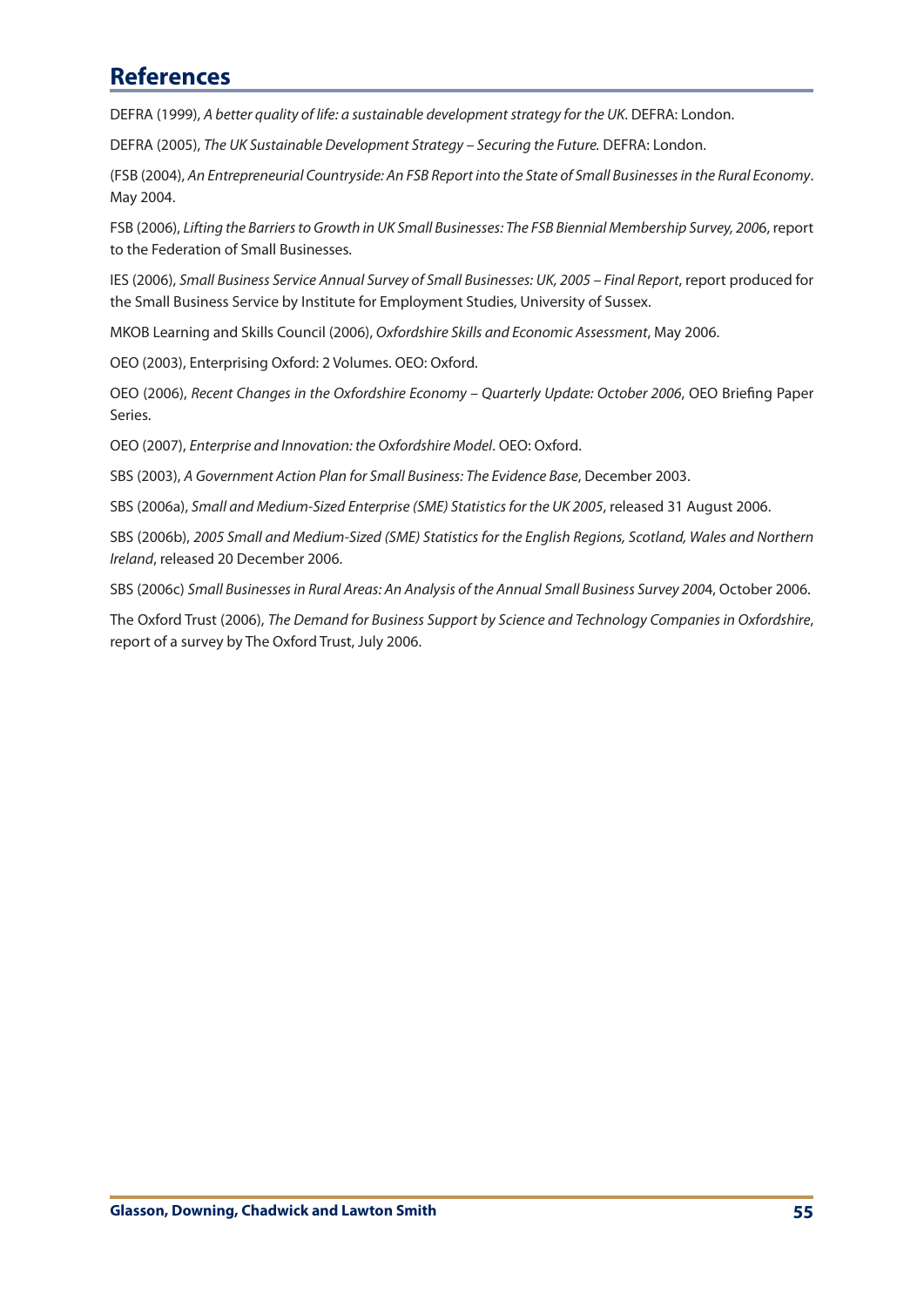## **Research team**

The research was delivered through OEO, in the OISD at Oxford Brookes University, with the following staff team:

- • Prof John Glasson, Research Principal
- • Lesley Downing, Research Associate
- • Andrew Chadwick, Research Associate
- • Dr Helen Lawton Smith, Research Adviser

The OEO was established in 2001 as an independent research centre dedicated to undertaking world class research into the emerging economies of advanced regions, with a particular focus on the Oxfordshire economy. It is a joint venture between the University of Oxford, Oxford Brookes University and Birkbeck College, University of London. The OEO monitors both short and long term trends, and aims to promote an understanding of key processes shaping economic development, benchmarked against the performance of other advanced regions. The objective is for this knowledge to be used to further the growth of the County's firms by contributing to evidence-based policy making. In addition, the Oxfordshire Institute for Sustainable Development (OISD) which provides the Oxford Brookes home for the OEO, also undertakes studies on local and regional economy issues.

## **Steering group**

- • Sandy Lovatt, FSB Oxfordshire Branch Secretary
- • Barry Wheatley, FSB Oxfordshire Branch Chairman
- • Andrew Barter, Policy Officer, Federation of Small Businesses
- • Angela Silberberg, Deputy Policy Manager, Federation of Small Businesses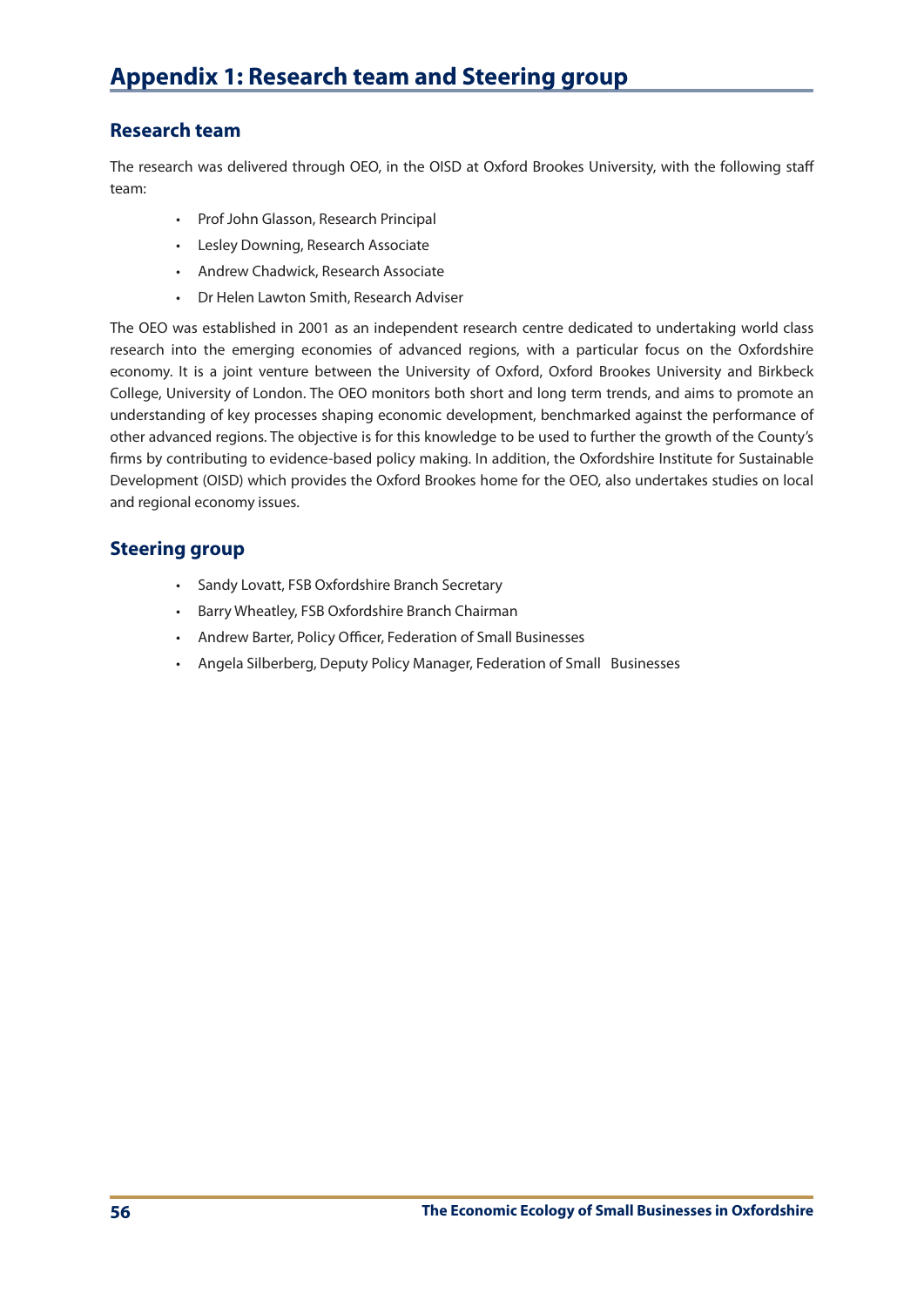## **Data Plastics Ltd, Witney**

#### **The business, its activities and short-medium term plans**

A family business, the company started in 1990 as an importer and distributor of plastic caps and plugs for Niagara Plastics (an American company). During the first five years of operation, the firms' clients were spilt between those purchasing standard plastic parts and others requesting custom mouldings; these were produced by a company in Banbury. This firm subsequently experienced financial difficulty and was acquired by Data Plastics. The two companies were brought together on a site on the Witney industrial estate. An order from IBM enabled the company to shift its operations to injection moulding.

In the short term, it is intended that the Data Plastics will continue to grow by acquisitions, and seek to develop capacity by moving into medical or bio-medical areas. There are currently 40 employees that working two shifts. The current building and site will accommodate a growth of four timesits present capacity.

#### **Business linkages and support**

The synergy between producers and suppliers in this sector is historical.

Data Plastics requires several grades of plastics for its operations which it sources from distributors who are supplied by large conglomerates such as ICI or Monsanto. The company has 1,500 accounts of which 94% are located in the UK. A broad customer base is regarded as essential to maintaining a high volume of sales given its low profit margins. Speed of delivery is crucial to the customer but the transport sector is very competitive within the UK.

Data Plastics operates on a national scale and has found business networks specific to the sector, such as the British Plastics Federation, useful in supporting the sector through its lobbying activities. The Oxfordshire Manufacturing Consortium, which is co-ordinated through Business Link and wasseeded by the government, isregarded as a networking opportunity with some limited benefit given the company's specific concerns. Although a member of the Manufacturing Forum and the local Chamber of Commerce this has proven to be less valuable to its trading operation. (Data Plastics is not a member of the FSB.) The British banks, as lenders, were not perceived to contrast favourably with the German banks that are willing to play an active part in managing a company.

### **Community involvement**

The firm's main contribution to the local economy is employment. However major problems are experienced in recruiting staff; nine current staff members are Polish. Manufacturing is perceived as being an unpopular sector in which to work. Witney also has very low unemployment rates. Some 50% of employees live within five miles of the company's premises.

#### **Environmental practices**

Data Plastics had an electricity bill of £7000 a month, and is in the process of introducing low voltage lighting which has reduced the payment by 20%. The company has already reached a national target and has taken a Carbon Trust loan in order to work towards environmental standard ISO 1400.

This means that the firm will:

- Identify elements of the business that impact on the environment and gain access to the relevant environmental legislation; and
- Produce objectives for improvement and a management program to achieve them, with regular reviews for continual improvement.

The Carbon Trust is regarded as the best organised government scheme with which the respondent has been involved; special mention was made of its website. The respondent, in the future, intends to take an interest free loan from the Carbon Trust in order to replace old inefficient machinery. SMEs are responsible for half the carbon generated in manufacturing.

The firm also recycles paper and plastics, as well as close-looping its water-chillersystems. A local person with special learning difficulties is employed to chip materials that can be re-used.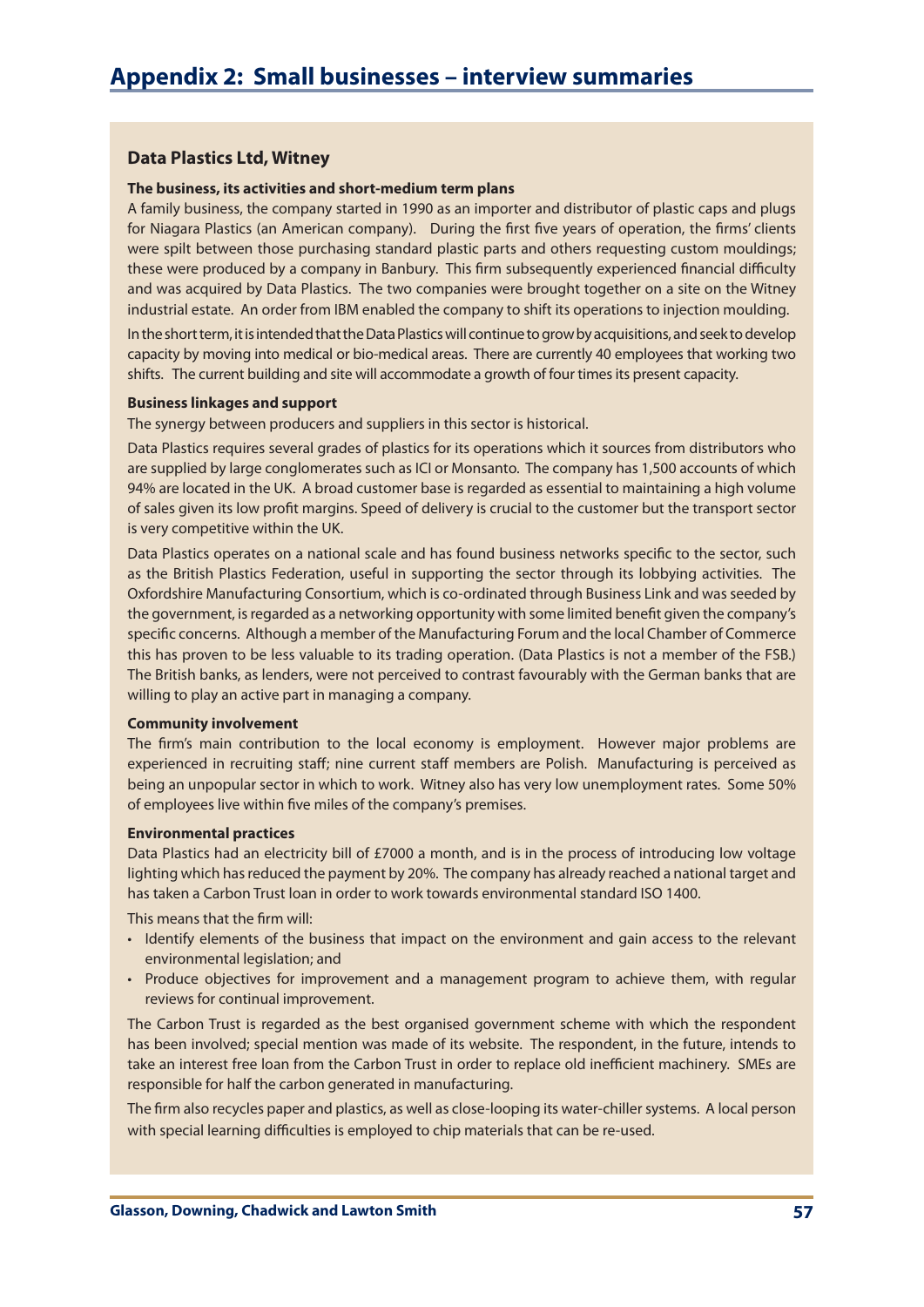## **Newland GXP Consultancy, Witney**

### **The business, its activities and short-medium term plans**

This consultancy, which has operated as a partnership since 2000, is primarily concerned with the quality assurance auditing of manufacturing and analytical sites for the pharmaceutical industry mostly overseas. In addition, the consultancy conducts 'qualified person batch release' ie. before a batch of pharmaceuticals can be released for use in a clinical trial, or to market, it must be certified by a qualified person. Currently Newland GXP have on-going'qualified person' contracts with five small firms and one multinational company, in Bolton, Cambridge, south Wales and Reading.

The need to implement the EU Clinical Trials Directive, which became effective in 2004, has served as a catalyst to the growth of the business. This meant that companies doing pharmaceutical development have to comply with a code of practice; an inspection mechanism was also introduced. There is however a high degree of competition to undertake this type of scrutiny.

There are no plans to change the emphasis of the business. From October 2007 there will be a planned reduction in workload by 50% leading towards retirement.

### **Business linkages and support**

In the first instance, Newland GXP Consultancy had intended to work locally and still receives regular contracts from six Oxfordshire based companies but it now has clients elsewhere in the UK, in Europe and the USA acquired mainly through'word of mouth'.

The Thames Valley Advisory Centre was very helpful with the initial process of setting-up the business on a personal level. The local Bank also gave constructive advice. As a member of several scientific societies, both national and international, there are opportunitiesto attend conferences in order to remain current with technical knowledge, and to network. Locally, the Oxfordshire Biotech Network organises meetings but the topics offered are either finance or research based rather than dealing with the manufacturing sector. The consultant is not a member of FSB.

### **Community Involvement**

This is limited to sourcing stationary supplies locally in Witney, and the purchase of postage stamps.

## **Environmental practices**

The consultancy conscientiously recycles paper. To-date there has been no carbon off-setting against the 50-60 flights annually. Tele-conferencing is useful but cannot replace the need for site visits to understand the manufacturing process, and documentation that goes with this.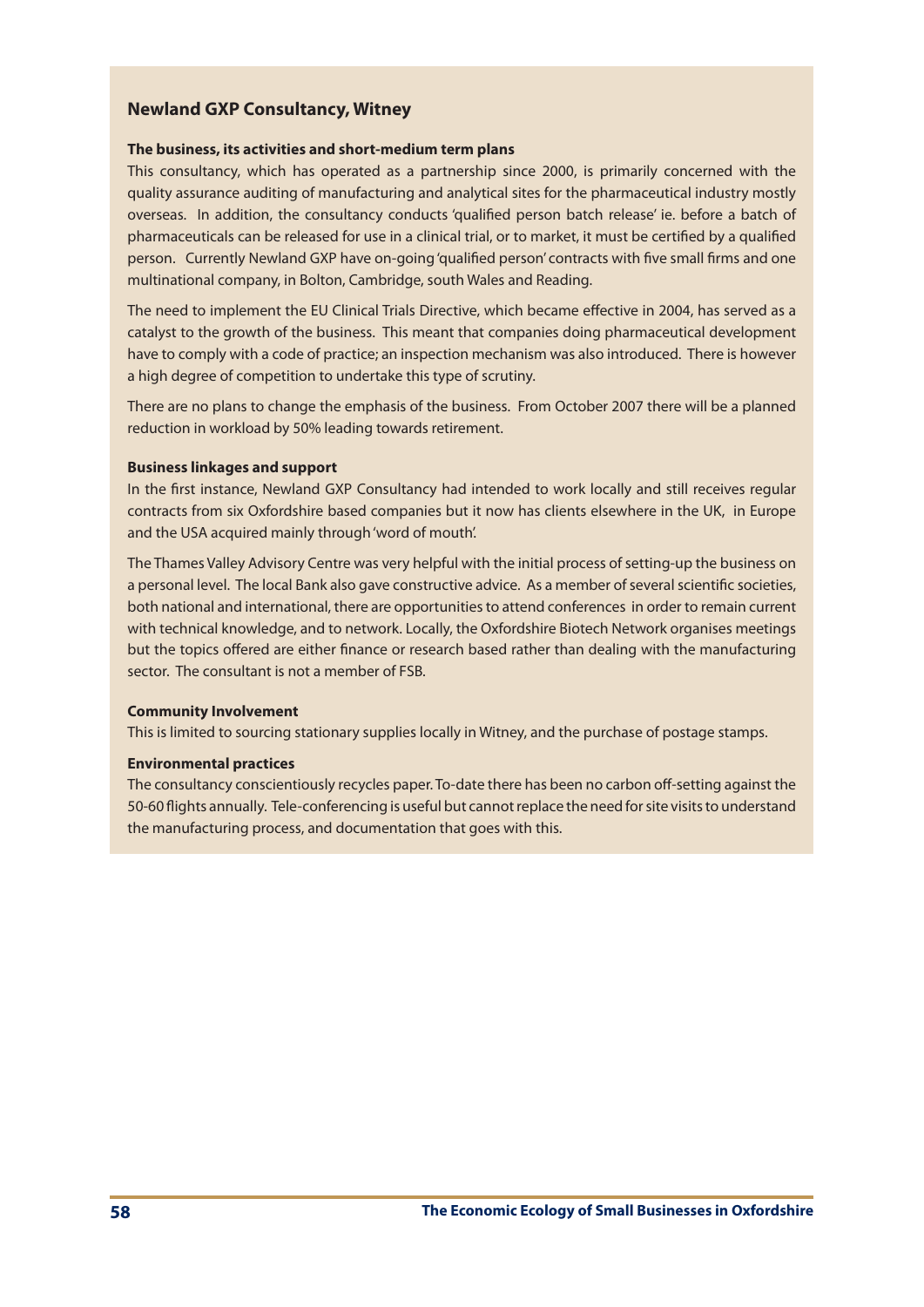## **Tremain Veterinary Group, Witney**

#### **The business, its activities and short-medium term plans**

This group veterinary practice has served the Witney area for the past 50 years. Originally dealing with farm animals, its four vets and five nursing support staff now confine their services to treating pets. Custom is drawn from a ten miles radius and accounts for more the 75% of its sales.

The location of the practice premises opposite the Church Green which is a residential part of Witney, has restricted the growth of the business. Access to parking for clients and issues of noise nuisance associated with animals kept on the premise is a problem. The business is looking to increase its turnover by opening a veterinary surgery on the outskirts of Witney. There is however limited availability and the cost of other suitable premises is also proving to be a constraining factor.

Veterinary practices are experiencing a drop in the number of animals presenting for treatment. A trend has been noted that pets are not being replaced as frequently. Preventative health care has improved resulting in greater longevity. New premises would provide an opportunity to offer other services such as a grooming parlour, the sale of food and a 'senior clinic'for older dogs. 'Puppy parties' and'adolescence checks' for dogs and cats are also possibilities which could be explored. This need to diversify to other services beyond health care has recently become more urgent. Within the last twelve months, the Competitions Commission has relaxed DTi regulations and from October, 2006 vets were no longer be able to charge a fee for simply signing a prescription form. This has also enabled private companies to sell animal pharmaceuticals directly to the public.

### **Business linkages and support**

The practice employs a business manager who receives additional support from several external sources. In order to ensure compliance with government regulations, an outside contractor is used to provide health and safety advice. The majority of supplies (50 – 75%) are bought from large companies across the UK. The pharmaceutical companies also offer free advertising to the business.

The practice manager subscribes to the Veterinary Practice Managers Association which provides continuing professional education. The vets are members of the Royal College of Veterinary Surgeons. In addition, the owner is a member of FSB and the Society of Practicing Veterinary Surgeons.

## **Community Involvement**

The business employs local people; of which only 20% live within five miles of the premise. The lack of affordable housing was mentioned as a significant problem in recruiting staff. As much as possible, local trade people are used for building or plumbing work etc. However overall, the use of local suppliers is less than 25%.

### **Environmental practices**

The disposal of clinical waste is highly regulated. All bottles and clinical waste is collected and disposed of by a licensed clinical waste disposal provider. Other waste, such as cardboard, is recycled. Much of the paper is shredded to be used an animal bedding. The limited space in the premises makes it difficult to separate recyclables.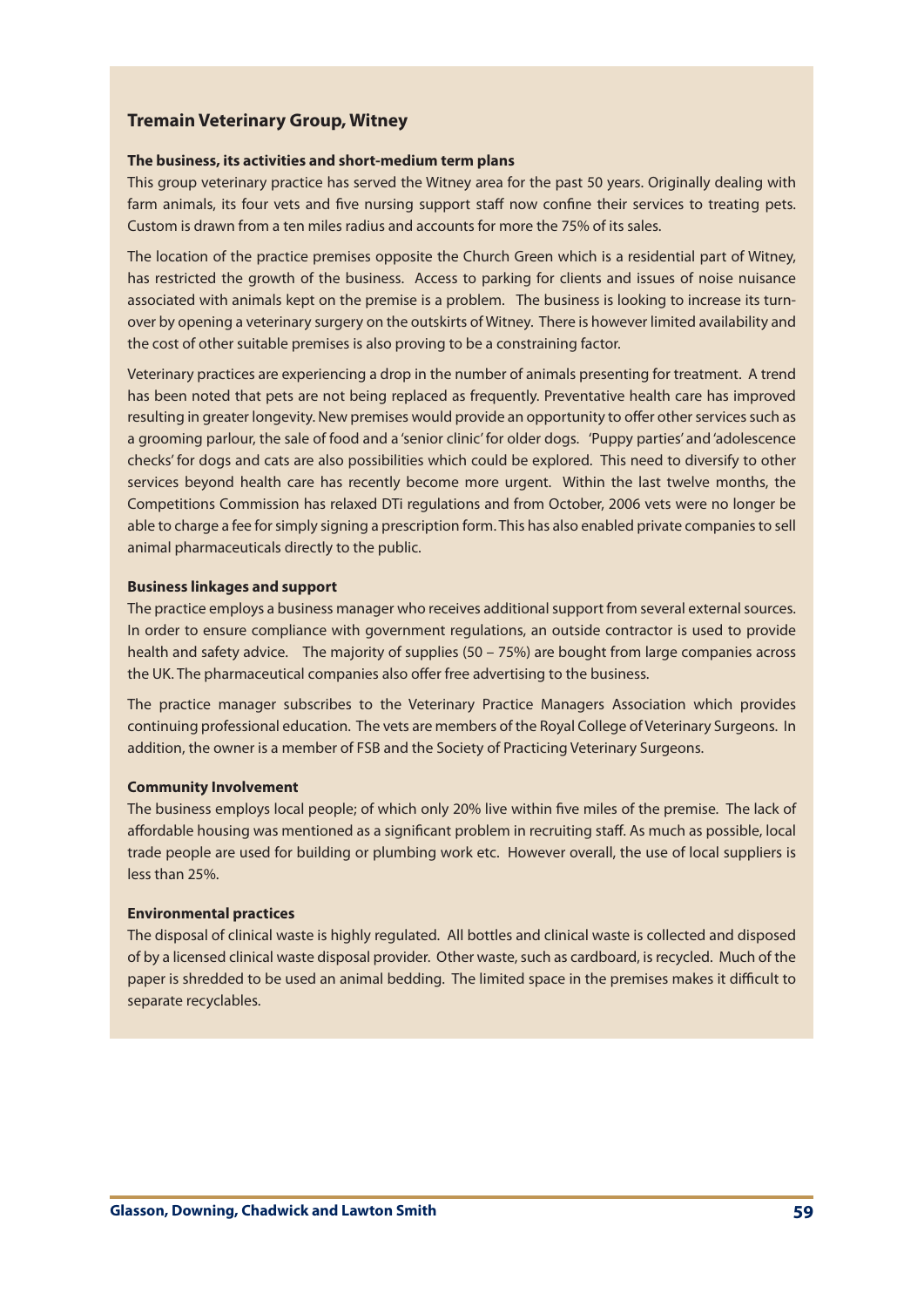# **DFX Technology Ltd, Witney**

## **The business, its activities and short-medium term plans**

The company was established in 1992 as a joint venture offering design and manufacture services in the electronicssector. Its main area of activity is bespoke design for manufacture for businesses. Producttypes include communications systems, security systems, set-top boxes, drink dispensers etc. The company moved from a home base to premises in Thorney Leys and subsequently to Witan Business Park, in Witney with a workforce of 120 employees.

The company went into administration in 2001 when its main client, Dyson, began sourcing from Malaysia. Trading was resumed in 2003 as a partnership and there are now approximately 25 members of staff. The company provides services to 80% of the breweries nationally.

In the longer term the company intends to sell directly to the public, and to develop the brand of DFX. This will require more emphasis on direct marketing and may seek advice from Business Link with this. The company is also addressing issues around increasing regulation which produces unsustainable costs for small businesses. There is also an ever- growing global market and companies need to work hard to differentiate themselves from competitors.

There is little protection for small businesses and their employees to cover the risks that are taken especially as a player in an arena with much larger corporations eg. against onerous contracts.

## **Business linkages and support**

The client base (30 live customers) has been developed by gaining access to companies that are developing new products mainly through 'word of mouth'. There is a lot of repeat business mainly with companies outside the County (90%) where DFX can make volume sales.

The company hasto consistently keep the cost of raw materials down in order to remain profitable. Parts are sourced from a mix of UK (Swindon, Basingstoke, Norwich) and off-shore suppliers. Start-up work, including packaging and metal work, has been undertaken by local companies but has been sent offshore once larger volumes were required. Raw materials, such as bare circuit boards, are imported from the Far East. Local UK companies are unable to compete with the pricing charged overseas for services, such as tooling.

A localsolicitor and bank are employed as needed. A PR company will be commissioned to assist with the process of developing DFX branded lighting products. There is need for assistance with sourcing reliable partners in the Far East or Eastern Europe to support the manufacturing process.

## **Community Involvement**

80% of local staff travel less than five miles to work.

## **Environmental practices**

The electronics industry is heavily regulated and the business has had to alter its process to comply with regulations which include:

- EU RoHS Directive (2006) to provide lead-free products;
- CE marking 'Conformité Européene', the term is derived from Directive 93/68/EEC (1993) and offers an assurance that a product whether manufactured, imported or retailed is compliant with the New Approaches Directive which deal with health and safely regulations. It can then be marketed in any of the member states of the European Economic Area assurance that a product whether manufactured, imported or retailed is compliant with the New Approach Directives which deal with health and safely regulations. It can then be marketed in any of the member states of the European Economic Area.
- WEEE (Waste Electrical and Electronic Equipment) Directive will be effective from July 2007 and deals with product end-of-life management. The company will be taking advice as to how this regulation should be implemented once they sell directly to the end customer.

DFX believesthat there issome need for assistance with the implementation of these Directives, and their interpretation for a specific manufacturing sector. They are a member of the British Standards Institute.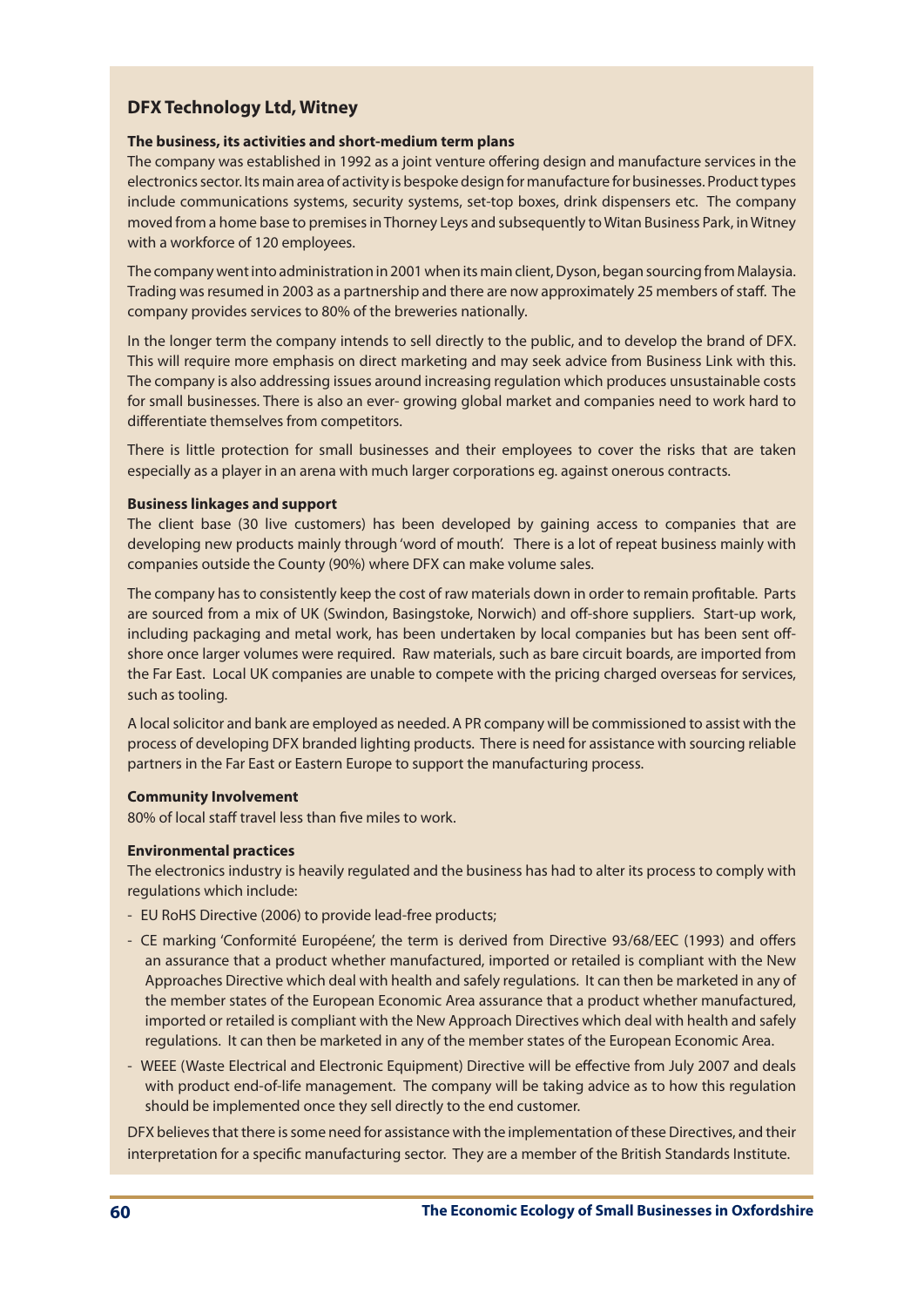# **J.A. Brooks Plastering Ltd., Eynsham**

### **The business, its activities and short-medium term plans**

The company was established in 1992 by a sole trader but has operated as a partnership since 1999. Initially based on a small local industrial estate it moved to larger premises in 2001 to accommodate growth and has a turnover in excess of £3M. It currently has 33 employees but uses a large number of sub-contractor so generally operates with a staff of some 60-70 people. .

Its main area of activity includes the insulation, wet plastering, damp proofing, external rendering etc. of timber framed buildings. Its clients tend to be within an hour's drive of the company premises. Some 50% of the work is in the social housing sector. The company has recently taken the decision not to extend its operations. It is a competitive sector where foreign labour is progressively being used in order keep cost down.

### **Business linkages and support**

80% of the company's supplies are bought locally. The company uses three local distributors of plaster board, plaster, insulation etc which include Encon Insulation Ltd. at Stanton Harcourt and the Builders Centre in Witney. They also make use of the services available at units on their business estate which include Margaret Johnson Stationers Ltd and Rushbrook Associates for financial advice.

The company is a member of the Federation of Plastering and Drywall Contractors. They are not a member of the FSB.

### **Community involvement**

All the employees have been recruited locally and live within 20 minutes drive of the business premise. There is no problem with the recruitment of staff which are trained in-house; five apprentices were employed this year.

### **Environmental practices**

Plaster board contactors are being encouraged to reduce wastage as gypsum can be crushed and reused. However the company regards this form of recycling as not commercially viable.

The Construction Industry Training Board (CITB) requires employees to complete NVQ2 (Health and Safety) in order to be'carded'and to be able to work on a major housing group sites. Limited monitoring by CITB however means that not all companies in this sector comply with this regulation. J. A. Brooks Plastering Ltd currently pays the Construction Training Board's levy of 0.5% from the wages of each employee and 1.5% for each sub-contractor for this accreditation; an annual cost of £22K. A grant of £560 per employee is awarded to the company on completion of the NVQ. The firm would prefer a CITB scheme which recognises the value of the in-house training currently provided.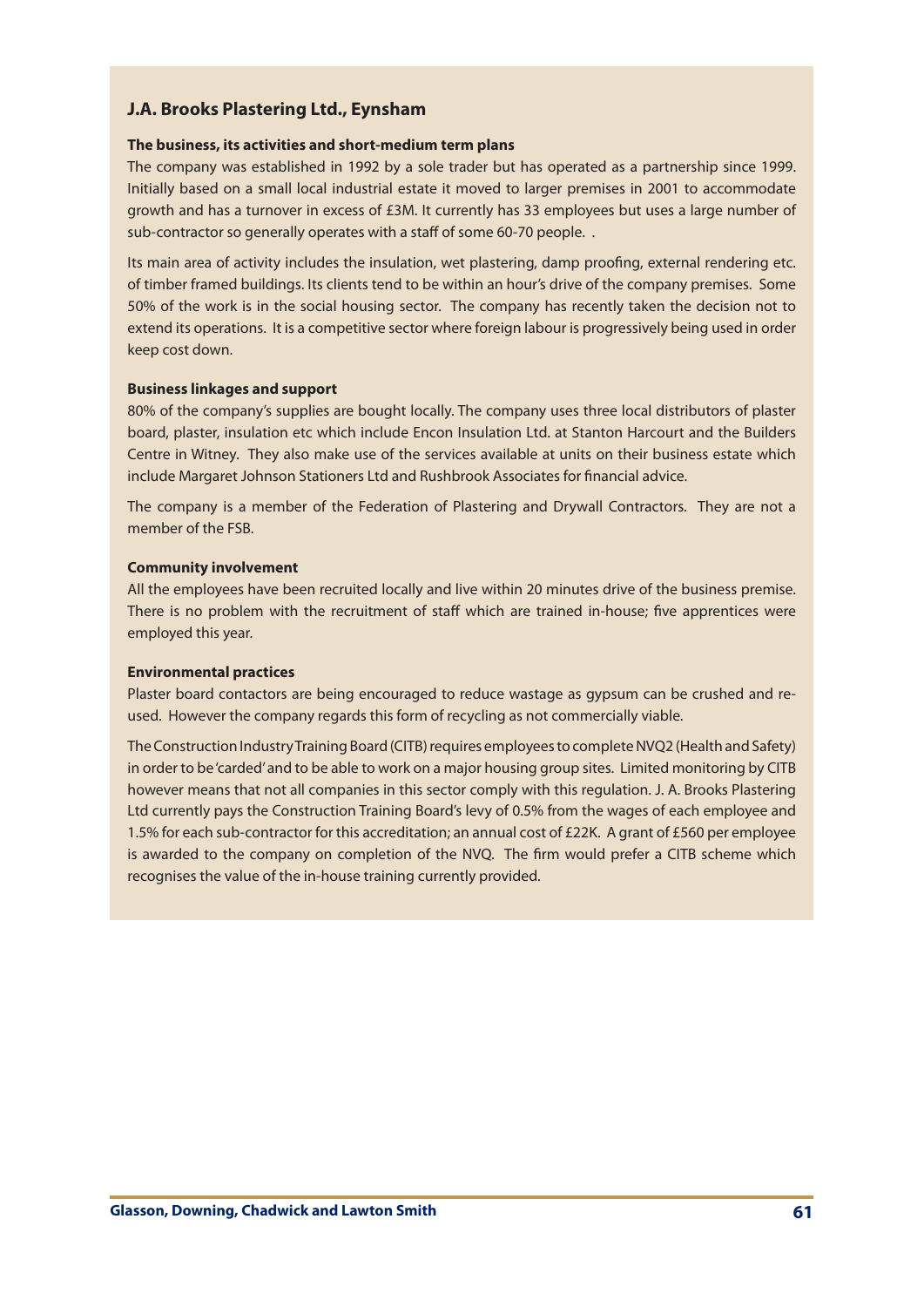# **The Witney Hotel**

## **The business, its activities and short-medium term plans**

This bed and breakfast establishment, located in a conservation area in central Witney, hasten rooms and have been run by the current proprietors for the last seven years. The hotel was sold as a going concern.

The hotel's occupancy rate has recently reduced particularly during the weekdays. In 2006 the Council was undertaking extensive work on its property and made block bookings for its contractors. Occupancy at weekends is enhanced by the eight music weekends held at the Box School during the year. The Cheltenham Races, Blenheim Horse Trials, courses at Brize Norton and other corporate events bring custom to the hotel.

The owners do not intend to extend the business. There is some concern about the proposal to open a Hilton Express nearby and that local parking may become more restrictive. Witney is a prosperous area with plans for further expansion which should benefit the hotel's trade.

## **Business support and advice**

The Tourist Information Office was the business' main source of advice during its start-up phase. They are a member of Tourism South East and have taken part in the Big Breakfast Project in association with the Oxfordshire Food Group. Their access to training opportunities has tended to be limited due to the timing which conflict with either running the business or raising a young family. There is a business network in Witney which meets weekly at 8am.

## **Community involvement**

The hotel has its eggs delivered by a local farmer from Home Farm in Tetbury and sausages come from Eadles in Beckbury. Much of its other produce is bought from a local supermarket and there is a local farmers market.There are four part time staff who live locally.

## **Environmental practices**

The respondent actively composts kitchen waste and splits her refuse for recycling which she then takes to the tip. The hotel has enrolled in the Council's Green Waste Bin Scheme at an annual cost of £30. Low energy light bulbs are used throughout the hotel. Cost is the main factor constraining the respondent from erecting solar panels.

There is petroleum based heating system. However the petrol delivery has to be channelled through the hotel. The respondent is anticipating being forced to look for an alternative source of heating.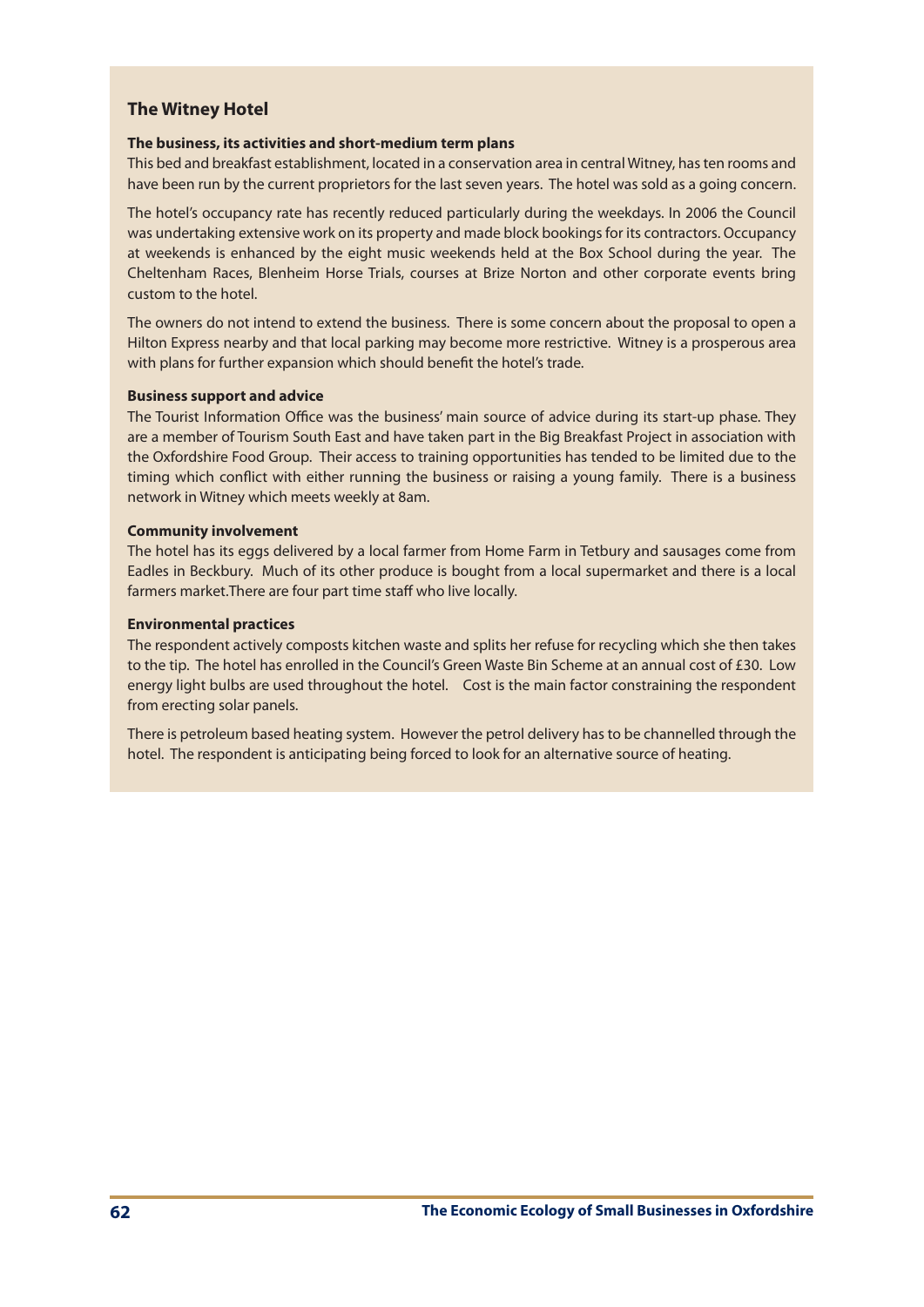# **Vision Technology UK Ltd, Witney**

## **The business, its activities and short-medium term plans**

This 'software' company was launched in 1989 with software that enabled companies to identify overcharging by the banks. Subsequently further software was produced for estate agents'use in lettings and management. This software has been branded and sold for the past 17 years to UK (95%) and international clients. Further software has been developed for the estate agent market.

The funds which have accrued through licensing agreements have enabled the company to expand. In the future, Vision Technology anticipates growing by acquisition as many of the smaller software companies are now struggling. It will however have to meet challenges associated with the recruitment and retention of appropriately skilled staff.

## **Business support and advice**

The business is allied with Microsoft and receives'snapshots' of future products and technical support. Business Link has not been able to adequately provide the type of advice, specifically legal, accounting and recruitment, that is required. They have however paid towards client's training costs. The company has received several clients through its listing as software supplier with Business Link.

## **Community Involvement**

There are nine members of staff with skills spilt equally between technical and sales. Staff development takes place in-house. All live within a five mile radius of the office. The company uses Eynsham Hall on a monthly basis for its training. All other supplies are purchased through the internet.

## **Environmental practices**

A recycling service specifically for businesses would be appreciated. There is a cash incentive for the company to recycle its printers and cartridges. The company shreds paper but other recycling has to be taken home for disposal. It adopted low wattage lighting in its offices.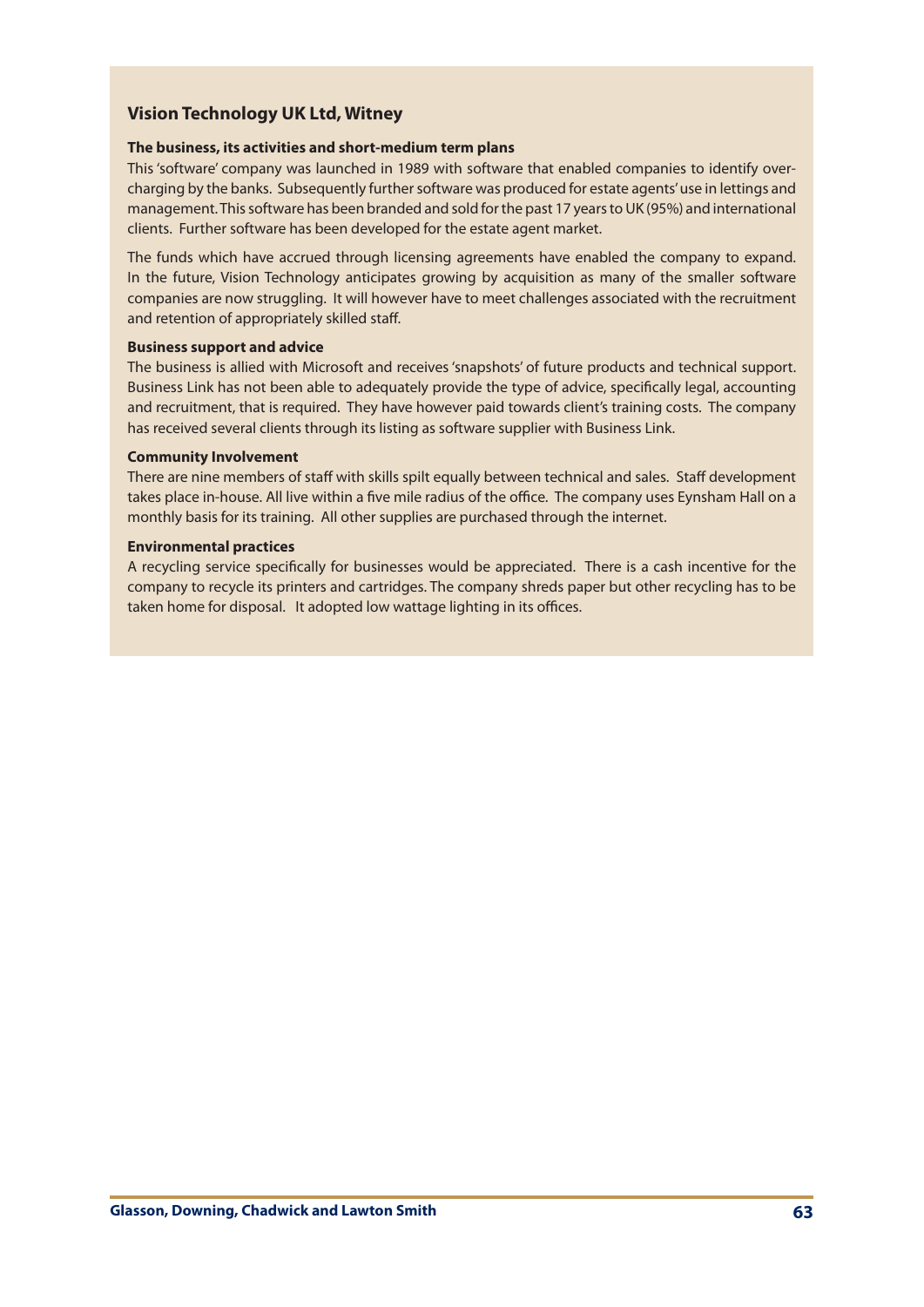# **Eynsham Dental Care**

## **The business, its activities and short-medium term plans**

This partnership business was established some twenty years ago but has operated from its current premises on the outskirts of Eynsham since 1993. There are three dentists, one hygienist and two receptionists supporting this practice which offers private care to adults and NHS treatment for children. The practice has tried to re-locate to a more central location within the village but has had planning permission refused due to parking issues. Planning permission for signage is also required.

The business would like to attract more custom from Eynsham, the surrounding villages and local business parks. It hasrelied on advertising through parish magazines and word of mouth referral. From April 2006 the NHS dental budget has been under the control of the local Primary Care Trust. This has served to constrain the expansion of NHS services at the practice.

#### **Business support and advice**

The practice staff are members of their respective professional associations.

### **Community involvement**

The business is well integrated into the community and has been able to source many supplies/services (25%) from its group of patients. Dental materials are bought from national specialist suppliers. There is a dental laboratory within walking distance. All staff live locally but it is not always easy to recruit qualified staff with the appropriate skills. There have been vacancies at the practice.

### **Environmental practices**

The practice employs a company to dispose of clinical waste. Its waste water is monitored by Thames Water for mercury contamination. Confidential materials, such as records or X-rays, are incinerated on the grounds. The practice is interested in extending its recycling activities.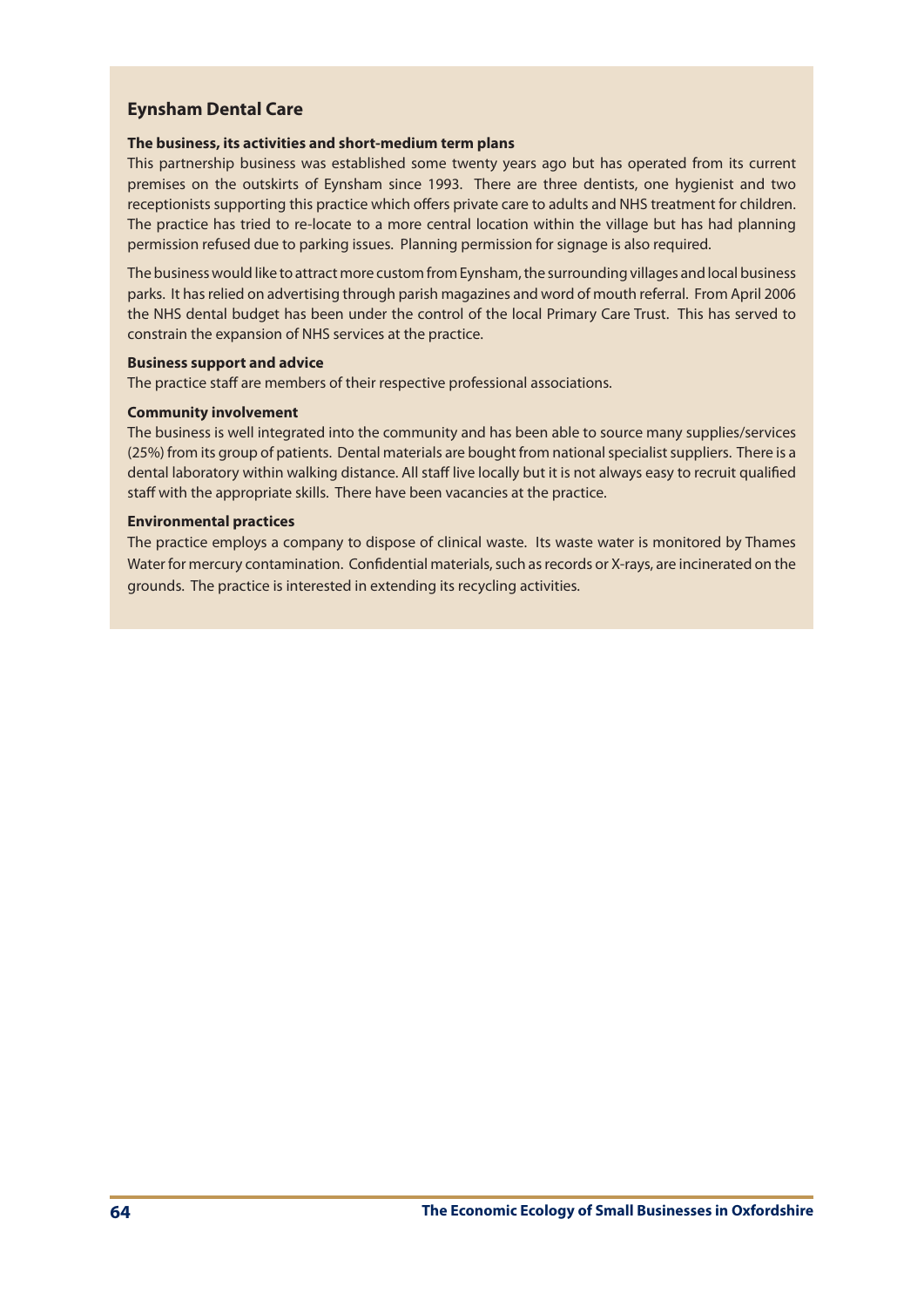## **Pro Polishers, Eynsham**

### **The business, its activities and short-medium term plans**

This family company is based in a business unit located in a small village outside Witney. It has been active for eleven years and engages in metal polishing components used in manufacturing which range from screws to wheels as well as dealing directly with the general public.

The company relies upon'word of mouth' and local advertising to maintain and grow its clientele.

### **Business linkages and support**

The company receives repeat businesses from 60-70 regular customers and draws 80% of its clients from within Oxfordshire although two of its major clients have recently gone into administration. Industrial abrasives are the principal product required for this type of work and are sourced from suppliers as local as Harwell and as far away as south Wales and Staffordshire.

The partners were members of FSB but have left their membership lapse.

### **Community Involvement**

The three partners and the part-time secretary live within ten miles of the business. The secretary works on a self-employed basis. Stationery for the company is purchased from a firm in Witney.

### **Environmental Practices**

All industrial waste is collected on a weekly basis. Industrial lighting is required for the work and the respondent was uncertain whether this was low wattage.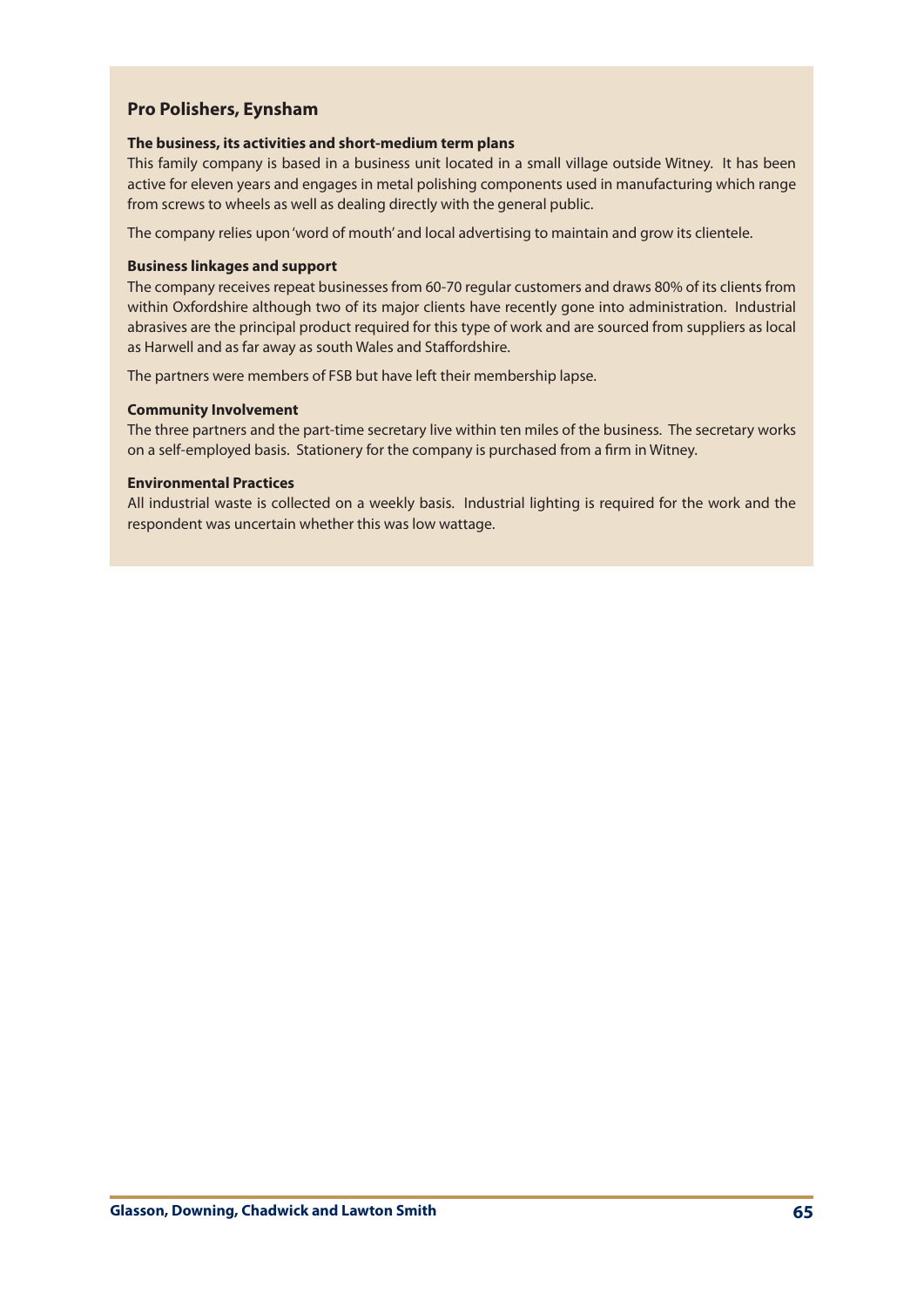# **H & R Body Repairs, Eynsham**

## **The business, its activities and short-medium term plans**

This garage, located on a small industrial estate, is run by a sole trader and was established in 1984. It activities include all aspects of body and mechanical car repairs, servicing and insurance work; at any one time it can accommodate five cars in its workshop. There is one full-time and on part-time employee.

The company owns its premises. There are no plans for expansion of the business. Three of the five units on the estate have recently been bought by Jewsons, a builders'merchant and property investment group who may wish to acquire all the property for later redevelopment. The site is above a former gas works.

### **Business support and advice**

The business is reliant on a secretary for all accounting and banking support. The business advertises in the local church diary and pays for advertising space in the local theatre's programmes.

The owner is not a member of a trade association.

## **Community involvement**

Almost 100% of the materials and supplies needed for the business are bought from within Oxfordshire. Distributors include Hartwells and Cross Roads Garage in Kidlington. Car panels are sourced from High Wycombe. Other materials come from Swindon.

Customers, both individual car owners and companies, are again very local. Local companies using the garage, on a regular basis, include Warburton Builders, St Edwards School, in Oxford and Spareacre Hire, a car hire company located on the same industrial estate.

### **Environmental practices**

Waste associated with the car servicing etc is collected by a commercial company for disposal/salvage. The Council does not collect paper from businesses for recycling and the respondent is compelled to recycle this at home.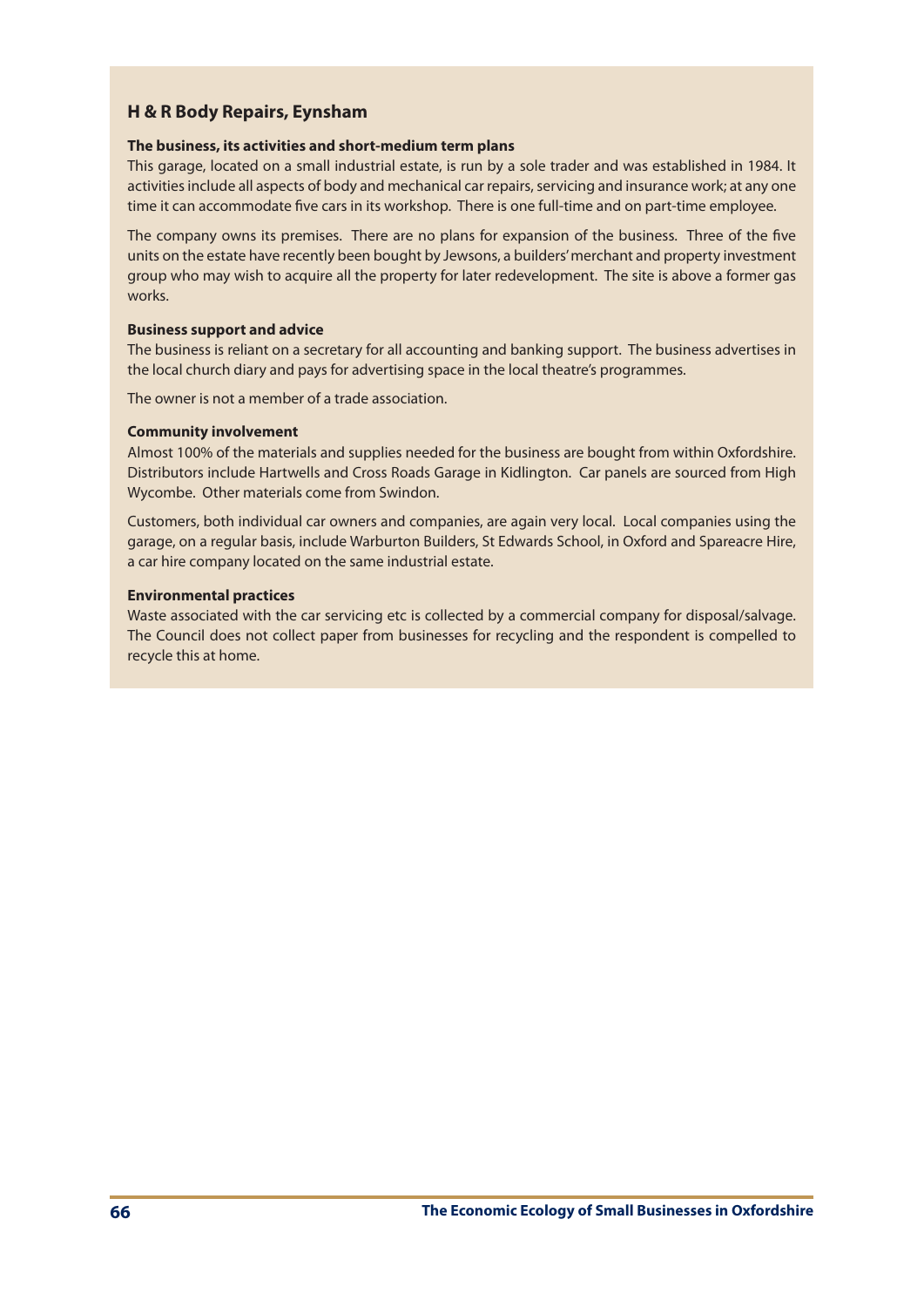## **Tickets Anyway, Thame**

### **The business, its activities and short-medium term plans**

This travel agency was established thirty five years ago and moved to Thame in 1987. The business opened a second office in 2002. It offers varioustypes of holiday packagesto walk-in and internet customers, and acts as a booking office for the local theatre. There are ten employees. 50% of its custom is taken from within the County, and company is seeking to develop its trade in tailor-made packages.

The company has recently built a new website with a grant from Business Link to enable web bookings. Business Link will also be undertaking a'micro business performance diagnostic', a free service, in the near future. A number of constraints were identified which will hinder the growth of the business: the loss of commission to travel agents paid by the airline for the sale of tickets; the Airport Passenger Departure Tax (APD) which will have an impact on the sale of flights; and in addition the airlines propose to charge travel agents to receive the listing of flights available. All additional fees will be added to the price of the ticket paid by the customers, and erode the profitability of the business.

## **Business linkages and support**

The firm is IATA registered, holds an ATOL license and belongs to the Advantage Travel Centres consortium which collectively is able to arrange better commission rates. The owner had been a member of the Federation of Small Businesses but needed access to large corporations undertaking frequent travel.

Advertising with local newspapers has been difficult given Thame'slocation near the boundary ofseveral Counties. Much of the custom comes from word of mouth.

The firm buys locally in Thame or Risborough where possible and commercially sensible.

### **Community Involvement**

Staff is recruited with experience, and most live locally. The company sells tickets, without commission, on behalf of Thame Players, a theatrical group after the Thame Tourist Board out-sourced to Austria.

### **Environmental practices**

Brochures are recycled using bins available at the local supermarket.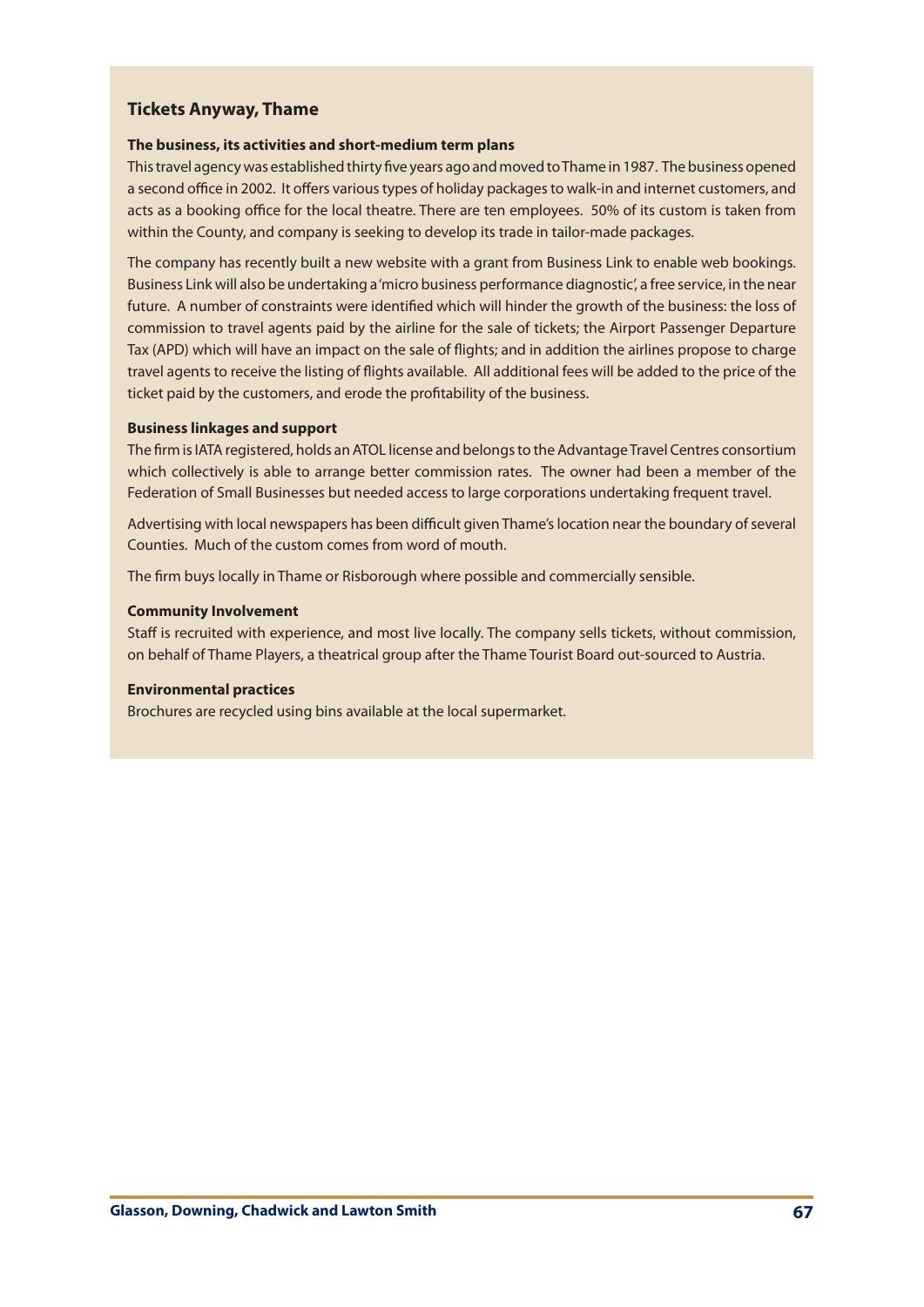# **VALELink 2000 Ltd, Thame**

## **The business, its activities and short-medium term plans**

VALELink 2000 Limited was established as a partnership of two businesses in 1988 offering 'computer based software services to allow organisations to achieve degrees of integration, data accessibility and electronic transaction processing services'.

Networks have been crucial to the development of the business and have evolved to reflect changes in software technology. VALELink 2000, together with a company in Milton Keynes, initially offered 'turnkey solutions'to sales and service companies (hardware, software, training and engineering support). At that time, compatibility with software was assured if buying approved hardware. As the market became more open the firm allied itself with a software company in Wycombe which had world-wide coverage. It has subsequently developed its own software product which is used by office equipment companies such as Xerox and Toshiba, and their distributors. 50%-75% of its annual sales are in the south east of England.

In the early 90's, when the UK marketplace that VALELink served was in decline the Company actively sought export business. No help was available from local or central government but despite this VALELink won businessin a number of countries and the Company grew to the benefit of the local community e.g. extra jobs, expenditure with local suppliers etc.

Some 40% of the firm's export market was lost after 9/11 and again any appeals for assistance from Government met with negative responses. Prior to that date the company had 31 staff and was operating in 21 countries. The company currently has 8 staff members and is operating as a part of the IBM Business Partner network of companies. Attempts to gain further support from the government to export its products to the Far East and to assist in the Iraq reconstruction have not been successful.

In the medium term the company has been attempting to modernise its software, and has acquired an Access Dimensions dealership, a range of accounting software, to which VALELink 2000 attach their own products for use by sales and servicing companies. The firm will be targeting local accountancy firms to aid in selling this product.

## **Business support and advice**

Regionally VALELink 2000 is associated with Thames Link Consultants to access new knowledge and has realised some orders from this connection. The firm also attended several Business Link seminars and finds their website valuable. The Managing Director was a member of Institute of Marketing.

## **Community involvement**

VALELink 2000 uses a local recruitment agency to find its technical and support staff; all who live locally. It is hard to find people with the correct skills but recruiting outside the area is difficult given the cost of local housing. The company has had difficulty finding suitable courses especially in marketing and programming for its young staff.

Their current premise is rented and is sufficient to accommodate double the present staffing numbers. However the lack of local affordable business premises for purchase has constrained the growth of the business. It is easier to raise financing if the firm owns its own premises.

#### **Environmental practices**

Printer cartridges are recycled through the local authority refuse service. Much of its paper is shredded. An initiative from the local authority to recycle computer hardware would be appreciated as currently all computers, routers, printers etc are sent to the tip.